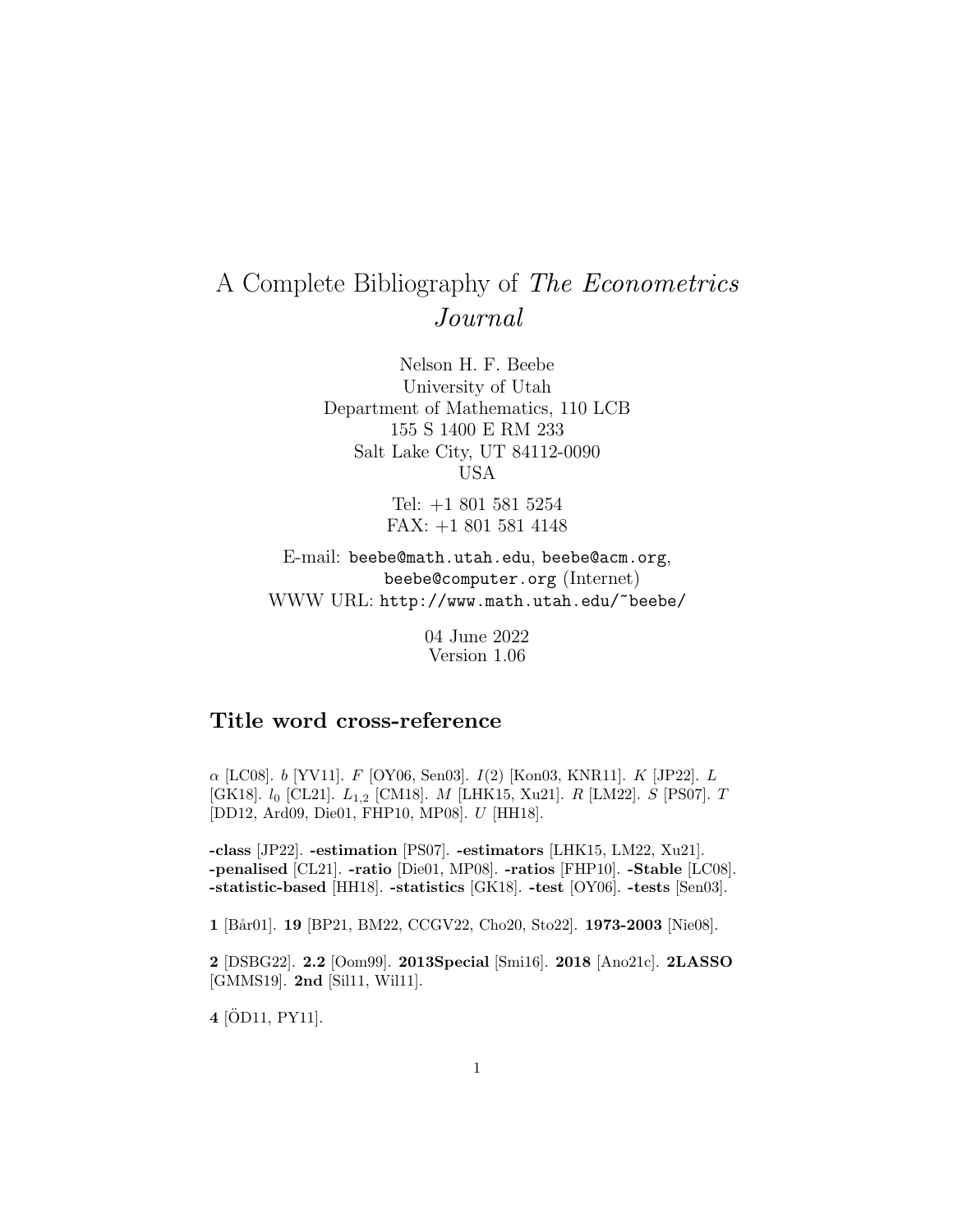**500** [QP13].

**ability** [GM04]. **absence** [Kom13]. **academic** [CLW15]. **Accelerated** [LY20, ZfL04]. **Accuracy** [HHK04, Dah02, Sto22]. **ACD** [Wil09]. **achievement** [EH08]. **achievements** [CLW15]. **activity** [CMKSW01]. **Adaptive** [BZ18, CHS09, Rag05, GS18, SZW10, WS05]. **additive** [AYZ14]. **adequacy** [Wri10]. **ADF** [XP98]. **adjusted** [PUY08]. **Adjustment** [KP98, DO04, Fan06]. **adjustments** [BR04]. **adolescents** [LPR17]. **Advances** [CLLT14]. **affine** [FP12, Rag05]. **against** [BT02, GW12, HIN22, KK05, LKSN03]. **aggregate** [GMMS19, JM05]. **aggregated** [Cho06, Haf09]. **agricultural** [KN20]. **al** [Sch12a]. **algorithms** [EKS08, KL09, KSD99, Oom99]. **AlphaGo** [Iga20]. **alternative** [All07, AC02, BSJ02, DP06, GW12, Kiv13, KN08, LN99, Sen03]. **alternatives** [BMRSEA21, HIN22]. **among** [LPR17, Rün04]. **analyse** [DP06]. **Analysis** [HLN01, Wil11, BFHM08, CCG07, CIM<sup>+</sup>20, DV07, Emv20a, Emv20b, FHL<sup>+</sup>22, JMN00, JK15, Kon03, MY00, MN11, Nie04a, Ulr08, YV11]. **Anderson** [DM14]. **Anderson-Rubin** [DM14]. **Andrews** [NS12]. **Annual** [Ano19, Ano21c, FS09, PS16, PS11a, Smi15, Smi16, Smi17, Smi18]. **apparent** [KP01b]. **Application** [DT06, AH04, AT04, BHKY17, BMRSEA21, CLTZ04, iSDLB05, CL22, CLW15, DRB07, Frö07, GvV20, GS18, GL07, MT99, SHD99, DHT09, Sto22, WW19. **Applications** [BT13, XP98, BLLW11, DHB12, Gal17, LM22, QP13]. **Applied** [PS11a]. **approach** [Abr13, AS22, BG19, BM17, Can11, FK21, GY22, HP10, Han99a, HP99a, Ino06, KS10, MNT03, PY11, RVH05, TW19, YP01]. **approaches** [KN20]. **approximate** [AD15, BKG<sup>+</sup>22, LP05]. **Approximation** [Lar98, KP05]. **approximations** [FVFW21, HHK04, PV01]. **arbitrage** [CDR09]. **arbitrage-free** [CDR09]. **arbitrariness** [Das05]. **Archimedean** [Smi03]. **area** [ACMG<sup>+</sup>11]. **ARFIMA** [GM04, May07]. **ARMA** [KK03, LV22, Med03, NS12, XP98]. **Artificial** [Iga20, LR05, BK03]. **Assessing** [PS09]. **assessment** [ALP<sup>+</sup>21, Kau00]. **asset** [KRH<sup>+</sup>09]. **assuming** [Kru21]. **assumption** [Frö07]. **asymmetric** [Ard09, AM07, Kaw07, Kom13]. **asymmetries** [DV07]. **Asymptotic** [BKL08, Cam16, DM04, Gos04, MP08, PV01, Tak08, Das05, DP06, HH18, OY06]. **asymptotically** [Myn11]. **Asymptotics** [Cav03, YZ13, AD15, LM22, Wri10]. **Attractive** [vdS98]. **auctions** [HK19, Kom13]. **augmented** [AT11, HW07, KW21, Mao16, YC22]. **autocorrelation** [Sun13]. **automatic** [CMKSW01, MFB03]. **Autoregression** [Xu08, CS07b, EN12, Hua08, KPR17]. **Autoregressions** [KY21, Pro98, RR14]. **Autoregressive** [Ano21b, CK98, Lar98, BW02, DO04, DLS09, EN09, GM00, HH00, JL01, JS04, KMVW02, LMNS21, NV02, PP04, San08, ST06, WL13]. **average** [HM09, KW21, SZW10, SC21]. **average-augmented** [KW21]. **Averaging**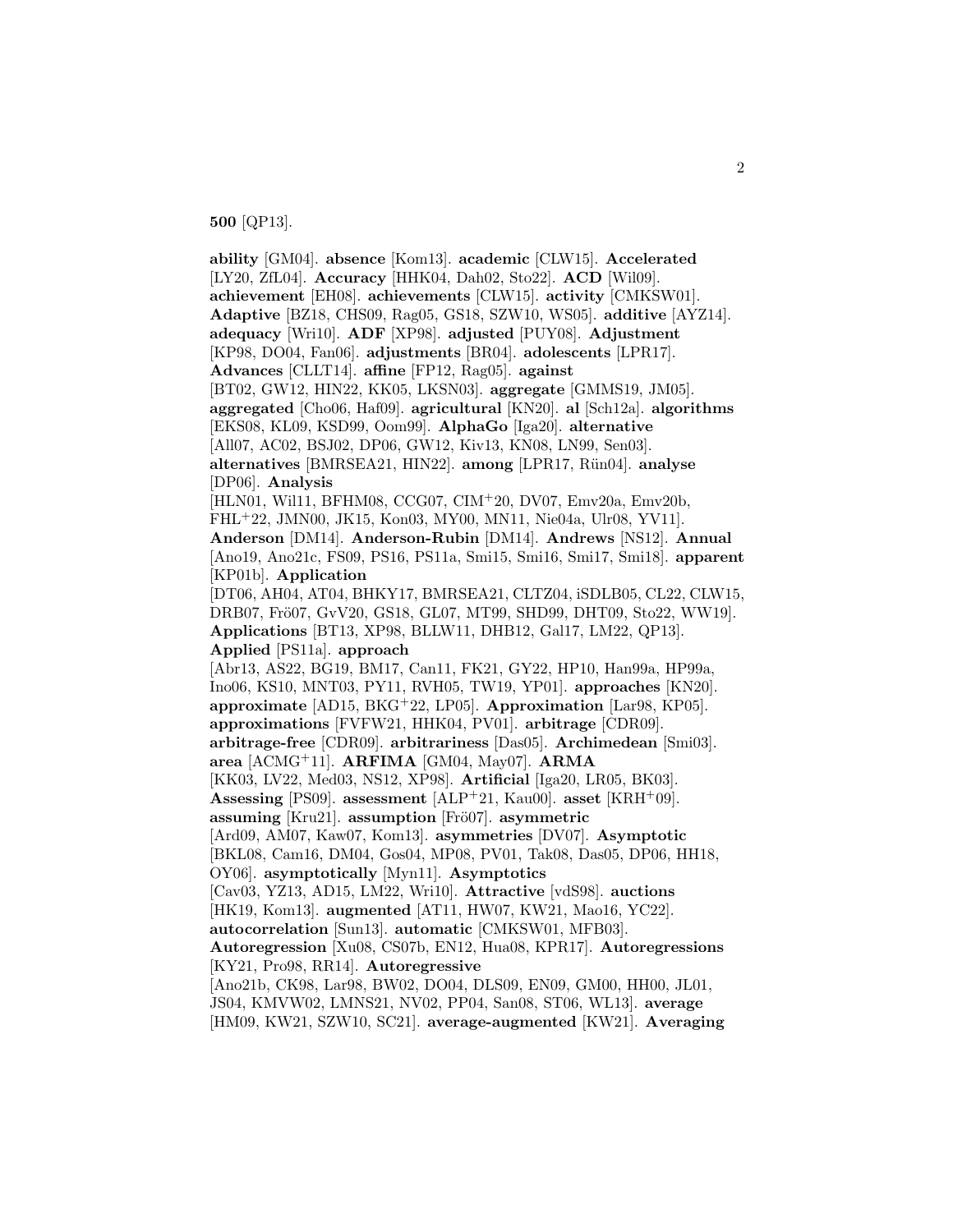[KY21, KP04, LS21, LO13, LK16, ZZMZ21]. **away** [BM17].

**B** [PY11]. **back** [PT11]. **Backfitting** [LMP14]. **backward** [Eve13]. **band** [NF11, YP13]. **bandwidth** [CCF20]. **bank** [Büt99]. **based** [AD13, AH21c, AS22, Ble15, BB11, Dah02, Das05, DM14, DFGK98, EKS08, FZ14, GOS06, HH18, HC19, Ioa05, JK15, Kal12, Kaw07, KM04, KY15, LLL01, MS98, PR16, Sør00, Tse02, OD11]. ¨ **basis** [BK03]. **Bayesian** [Mar12, Ard09, BL98b, BR07, DV07, GY22, GFCK09, Kau00, KWTZ18, KP04, Koo10, MNT03, MY00, MFB03]. **BCG** [BP21]. **bedtime** [LPR17]. **Behaviour** [LN00, Fan06, Gre04, Juh05, LN99, Sen03]. **BEKK** [PR14]. **better** [CCGV22]. **Between** [Sen98, BK19, GL21, HK01, fLY20]. **Beyond** [vKR18]. **bias** [AD15, BKOV20, CCF20, GvV20, HHK04, HB20, PUY08]. **bias-adjusted** [PUY08]. **bias-corrected** [CCF20, HB20]. **Bimodal** [FHP10]. **binarised** [AH21c]. **Binary** [CL21, BK13b, Ble15, Cha17, CR14, CS22, FJ19, Frö06, HMY11, HdP21, JM17, JPX16, MZ18, RVH05, Tho06]. **binary-choice** [CS22, Tho06]. **bivariate** [CLTZ04]. **block** [Ioa05, MTV17, PP02]. **block-wise** [MTV17]. **Blockwise** [Bra09]. **BLP** [GMMS19]. **BLP-2LASSO** [GMMS19]. **Blue** [Iga20]. **Bonanza** [Iga20]. **Bootstrap** [DM08, MP05, BZ18, CO12, Cam16, Du16, HB20, HH18, Ino06, Ioa05, Kap08, MW18, PP02, Tch15]. **Bootstrapping** [Xu08]. **both** [GS13]. **Bounding** [Sto22]. **Bounds** [AC02, BK22, BH07a, Gar20, Lec99]. **Box** [Shi08]. **Break** [Yan12, BCCW08, iSS06, Cho03, HK01, KY15, LN00, Yan02, ZSS20]. **break-point** [BCCW08, Cho03]. **Breakdown** [CO12]. **Breaking** [iSDLB05]. **breaks** [GM04, HLRZ22, Ioa05, JMN00, Kim14, Pit04]. **bridge** [FS04]. **brief** [CK16]. **bubbles** [BCK20, EN12]. **BUGS** [MY00]. **business**

[VST03, Kau00].

**C** [LO13, PY11]. **capita** [iSDLB05]. **capital** [B¨ut99]. **care** [DT06]. **Carlo** [KLS21, Par02, SHD99]. **case** [BKL08, CCGV22, Cho20, DSBG22, PP04]. **Causal** [FHL<sup>+</sup>22, HS04, KLS21, SC21]. **Causality** [Haf09]. **cautions** [BMO04]. **CCE** [Wes18]. **censored** [Bri11, HS18, LG21, ZL15]. **Central** [DSW18]. **Change** [AHHK06, BHKY17, BP03, DW19, DP06, VST03, KN20, Kri12, LKSN03, LR06, Xu15]. **Change-point** [AHHK06]. **changes** [Hog17, YP13]. **changing** [WX18]. **characteristics** [KjL03]. **Chetan** [Gör12]. **China** [MW08]. **choice** [BK13b, BC10, CCF20, CS22, GMMS19, HMY11, KR03, MZ18, Tho06, ZfL04]. **class** [AD15, DV07, FK21, JP22]. **classes** [Cam16]. **classification** [CL21]. **Cliff** [MP11]. **climate** [KN20]. **Clive** [Osb12]. **closed** [Han05]. **closed-form** [Han05]. **clusters** [MW18]. **co** [GS13]. **co-trending** [GS13]. **Coefficient** [XP98, Che19, GL21, Juh05, LMP14, LCG11, RPS14]. **coefficients** [CR14, Zam02]. **coexplosive** [EN12]. **COGARCH** [HKLZ07]. **coherency** [BK19]. **Cointegrated**

[BL98a, CL22, CPP01, HJ99, JS04, Nie08, P´et00, PS01]. **cointegrating**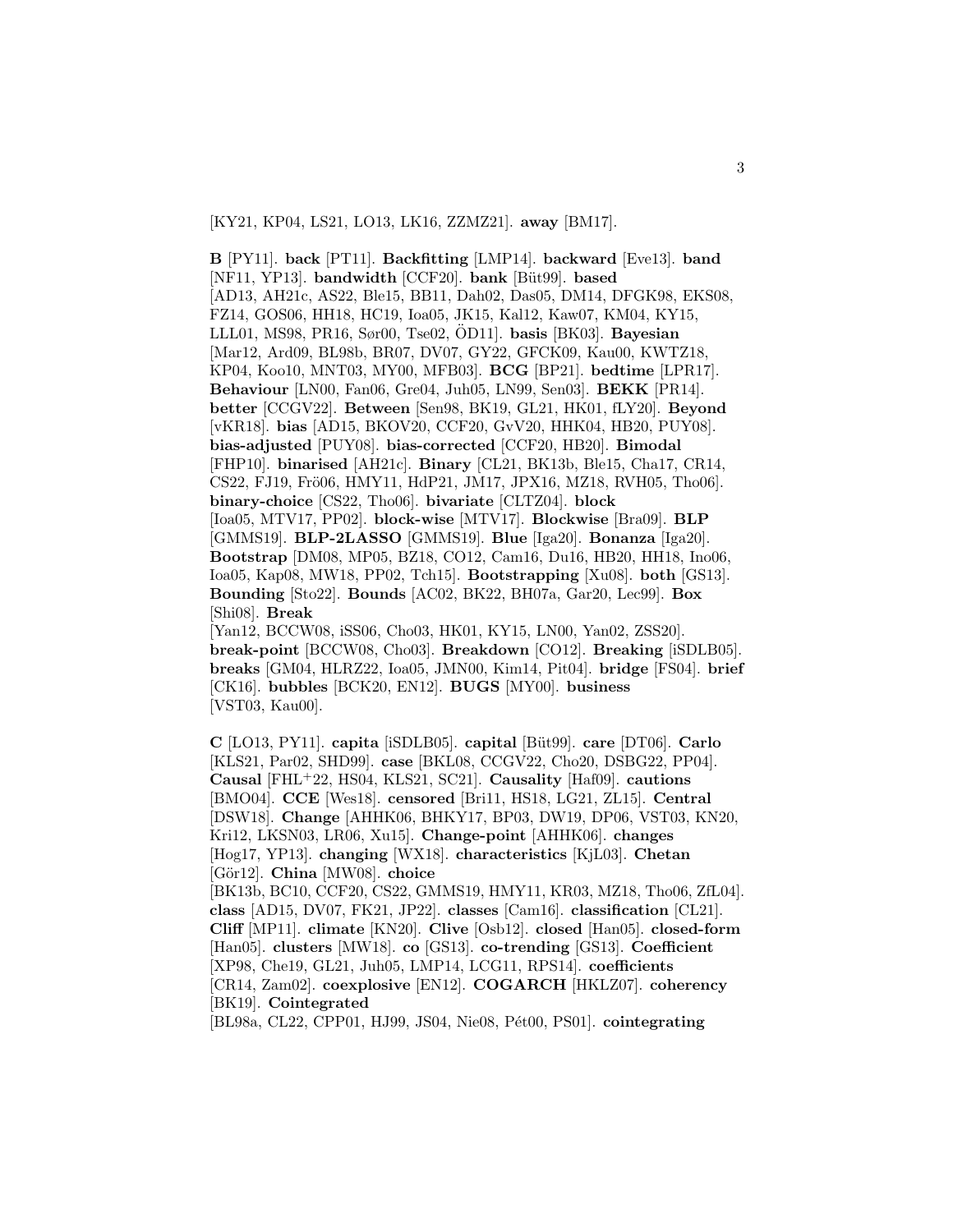[CS04, DLS09, HP04, LST01, Mad05, RG06]. **Cointegration** [Cha11, JMN00, Nie04a, RM99, BiS13, EM02, HKR15, JLLN08, Kon03, KNR11, LLL01, NF11, ÖD11, PP04, PR16, Qu07]. **collection** [CLW20]. **collinear** [Myn11]. **collinearity** [MJ19]. **combination** [DSBG22]. **commodity** [CL22]. **Common** [Kim14, BiS13, HLRZ22, ZSP12, ZSS20]. **comparative** [BSJ02, Tak08]. **Comparing** [KN20, TW19]. **Comparison** [CK98, DP06, Joc13, Mad10, Pal22, PP04]. **competing** [CCG07]. **Complete** [LS21]. **component** [BT02, BSJ02]. **components** [BT02, HK00, NV02, Smi08a]. **composite** [JJS14]. **compromised** [HK21]. **computation** [MFB03, ST21]. **Computationally** [vdS98, GL07]. **Computing** [DHS21]. **concave** [LY20]. **concentration** [PS09]. **condition** [DSW18, PV01]. **Conditional** [NT09, AS22, AM07, BR07, Ber22, Bra12, CLW15, CHS09, DSW18, Frö07, FHP21, GK18, GM00, GL07, Hsu17, HS17, JL01, KMVW02, KN08, Mof01, SC21, Tse02, Zha13]. **Conditionally** [Sen98]. **Conditions** [SHD99, Bra09, HLT08, fLY20, Pal22, YZ13]. **Conference** [Ano19, Ano21c, FS09, PS16, PS11a, Smi15, Smi16, Smi17, Smi18]. **Confidence** [DM14, KY15, Gos04, HB20]. **consequences** [DO04]. **Consistency** [DD02, BCCW08, Cho03]. **Consistent** [GS13, Hsu17, Tho06]. **constancy** [HJ99]. **Constant** [NT09, DW19, JS04]. **constrained** [DHS21]. **constraints** [Sca16]. **Constructive** [CE99]. **consumer** [CE99, Van10]. **consumption** [EJN02]. **Continuous** [CDF98, EKS08, Lec99, PY11, YP01]. **continuous-time** [EKS08]. **contract** [GvV20]. **contrasts** [IRS20b]. **contribution** [Han99a]. **contributions** [Phi15]. **Control** [CDF98, BF19, CLW20, GY22]. **Controlling** [GO00, GL07, GS18]. **controls** [Joc13]. **conventional** [Wri10]. **Convergence** [MW08, Ble15, SHD99, iK07]. **convex** [GY22, Kuo08]. **convexity** [Sca16]. **copula** [CLTZ04]. **copulas** [JM05, Smi03]. **corrected** [CCF20, HB20]. **correction** [AD15, BR04, DRB07, EM02, KMT03, LP09]. **correction-volatility** [LP09]. **correlated** [AH21a, BiS13, BKL08, MPP14, PP04, Xu14]. **Correlation** [NT09, DW19, GL21, ST21]. **Corrigendum** [Ano05, ÖD11, PY11]. **cost** [Fan06]. **count** [AT04, Kim20]. **counted** [CLTZ04]. **countries** [CMKSW01]. **country** [Kon03]. **Counts** [RVH05, CLTZ04]. **Course** [Koo10]. **CoV** [DSBG22]. **covariance** [ADXBA21, All07, FLL16, MP05, WZQ07, ZZMZ21]. **covariate** [CL21, YZLC21]. **covariate-dependent** [YZLC21]. **Covariates** [BLV08, BF19, DHB12, GMMS19, HH10, JW19]. **COVID** [BP21, BM22, CCGV22, Cho20, Sto22]. **COVID-19** [BP21, BM22, CCGV22, Cho20, Sto22]. **Cox** [BM06, Shi08]. **crash** [Sen03]. **crashes** [BCK20]. **criterion** [AT11, Ble15, HP04]. **criterion-function-based** [Ble15]. **Critical** [BP03, San08, WZO06]. **Cross** [OLL06, Wil11, CPT11, HKR15, HLRZ22, Hua08, Kap08, KW21, Mad05, Mao16, PUY08, PS03, SR09, DHT09, SRPR22]. **cross-dependent** [HLRZ22]. **cross-section** [CPT11, HKR15, KW21, PUY08]. **cross-sectional** [Hua08, Kap08, Mao16, SR09, DHT09, SRPR22]. **Cross-validation** [OLL06]. **curve** [DF99]. **curved** [BC14]. **curves** [BHKY17, KR13]. **cycle** [VST03].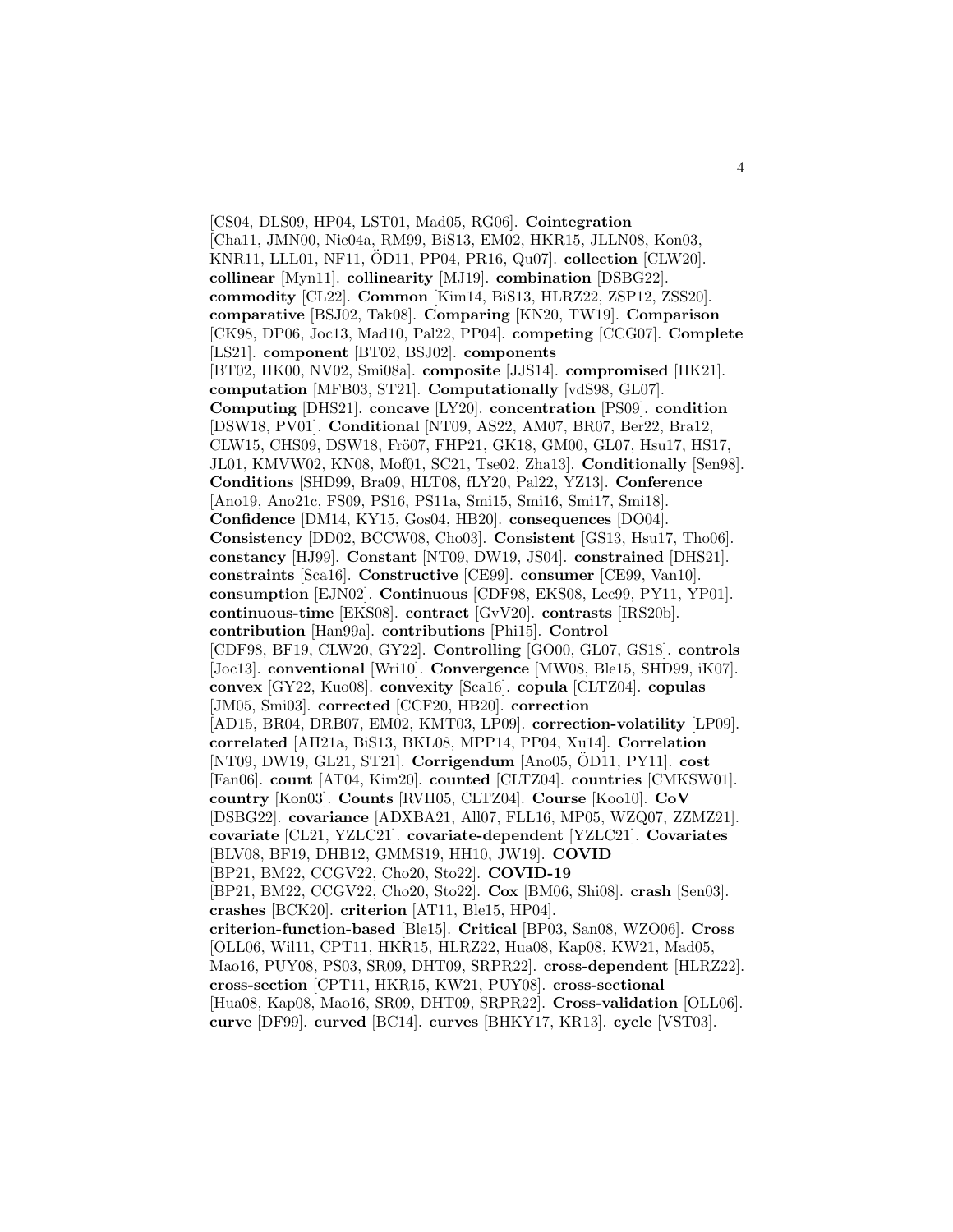**cycles** [Kau00, OTP04, R¨un04]. **cyclical** [BK19].

**D** [HK99]. **Dag** [Osb12]. **Danish** [Nie08]. **Data** [GT99, Han99b, HP99a, Abr13, AH21a, AYZ14, AT04, AS19, AB16, BFK11, BMO04, BG19, BW02, BC07, BRS16, BW10, CE99, Can11, CLW20, Cha17, Che19, CH21, CNSY22, DD12, DSBG22, DRB07, Eve13, GvV20, Had00, HL05a, HMY11, HdP21, HS18, Joc14, Kap08, Kim14, Kim20, fLY20, LG21, LCG11, LPR17, Mad10, OY20, PR16, Rod02, RPS14, San08, SRPR22, Tho06, WL13, WC20, ZSP12, Han99a, HK99, Wil11]. **date** [KY15]. **Dave** [G¨or12]. **David** [G¨or12]. **Davidson** [Sch12a]. **day** [AM07]. **days** [CG05]. **Dealing** [KK11]. **Debiased** [SC21, Cha20, CCD<sup>+</sup>18, LZZ21]. **decision** [HK21]. **decision-making** [HK21]. **decisions** [LPR17]. **decomposition** [CL22]. **deep** [KN20, Iga20]. **Defaults** [BLV08]. **Degrees** [KP98]. **DeJong** [Gör12]. **demand** [Nie08, Pét00]. **Denis** [Abb22, Ano11a]. **densities** [BH07b, LW17, WS05, iK07]. **density** [JK10, Tak08, iK07]. **dependence** [BY13, BK19, BB11, CJKL17, CPT11, HKR15, Hal08, Hua08, OTP04, PS03, SR09, DHT09, SRPR22]. Dependent [MS98, Sil11, BKOV20, Frö06, Gre04, HLRZ22, LK05, LX17, Mag10, Smi08a, WH07, WL13, YZLC21]. **derivative** [AN08, SZW10]. **derivatives** [HM09]. **Designed** [BKG<sup>+</sup>22]. **designs** [CCF20, HB20]. **Detecting** [HLRZ22]. **detection** [Kri12]. **Determination** [HP04, Kon03]. **Determining** [FT00, LP09, ST06]. **deterministic** [AT18, DLS09, GS13, JMN00, NV02]. **deterministically** [CPP01]. **detrended** [PR16]. **developments** [Rob10]. **deviations** [Ots11]. **diagnostic** [MV07]. **diagnostics** [Tse02]. **Dickey** [LN99, LN00, LV06, Sen03]. **difference** [Cha20, CH01, LKSN03, LP05]. **difference-in-differences** [Cha20]. **difference-stationarity** [LKSN03]. **difference-stationary** [CH01]. **differences** [CLTZ04, Cha20, GK18, Yan12]. **differencing** [FT00, Joc14]. **different** [AS19, Mad10]. **differentiable** [LHK15]. **differential** [Nic02]. **differentiation** [MFB03]. **diffusion** [SHD99]. **diffusions** [Hua11]. **Dijk** [Mar12]. **dimension** [HL05a, Mad10]. **Dimensional** [PS16, HLRZ22, JW12, SHR14, UT19, ZZMZ21]. **dimensions** [BC14]. **Direct** [RPS14]. **Dirichlet** [GL07]. **Dirichlet-multinomial** [GL07]. **disaggregated** [ABS03]. **disaggregation** [MS05b, Pro06]. **discontinuity** [CCF20, HB20]. **discontinuous** [BR04]. **discovery** [GS18]. **Discrete** [JPX12, KR03, BC10, GMMS19, LK05, Xu14, ZfL04]. **discretely** [Hua11]. **discussants** [HP99b]. **Discussion** [Han99a, Han99b, Sch12a, GT99]. **dissimilarity** [ABDW15]. **distance** [KS10, May07, Win19]. **Distinguishing** [HK01, PST08, CM07]. **distributed** [PP04]. **Distribution** [ABS03, Lar98, Dan05, Die01, Geo07, HL00, LR06, Mag02, OY06]. **Distributional** [JP22, ALP<sup>+</sup>21]. **Distributions** [EM02, LC08, KRH<sup>+</sup>09, Sch12b, WW19]. **Disturbance** [KP98]. **disturbances** [KK05]. **do** [Ros21]. **dominance** [LPW14]. **dominances** [BLLW11]. **Donald** [Sch12a]. **Double** [Cha20, CCD<sup>+</sup>18, LZZ21, FHL<sup>+</sup>22]. **Double/debiased** [Cha20, CCD<sup>+</sup>18, LZZ21]. **drawn** [LR06]. **drift** [EKS08].

5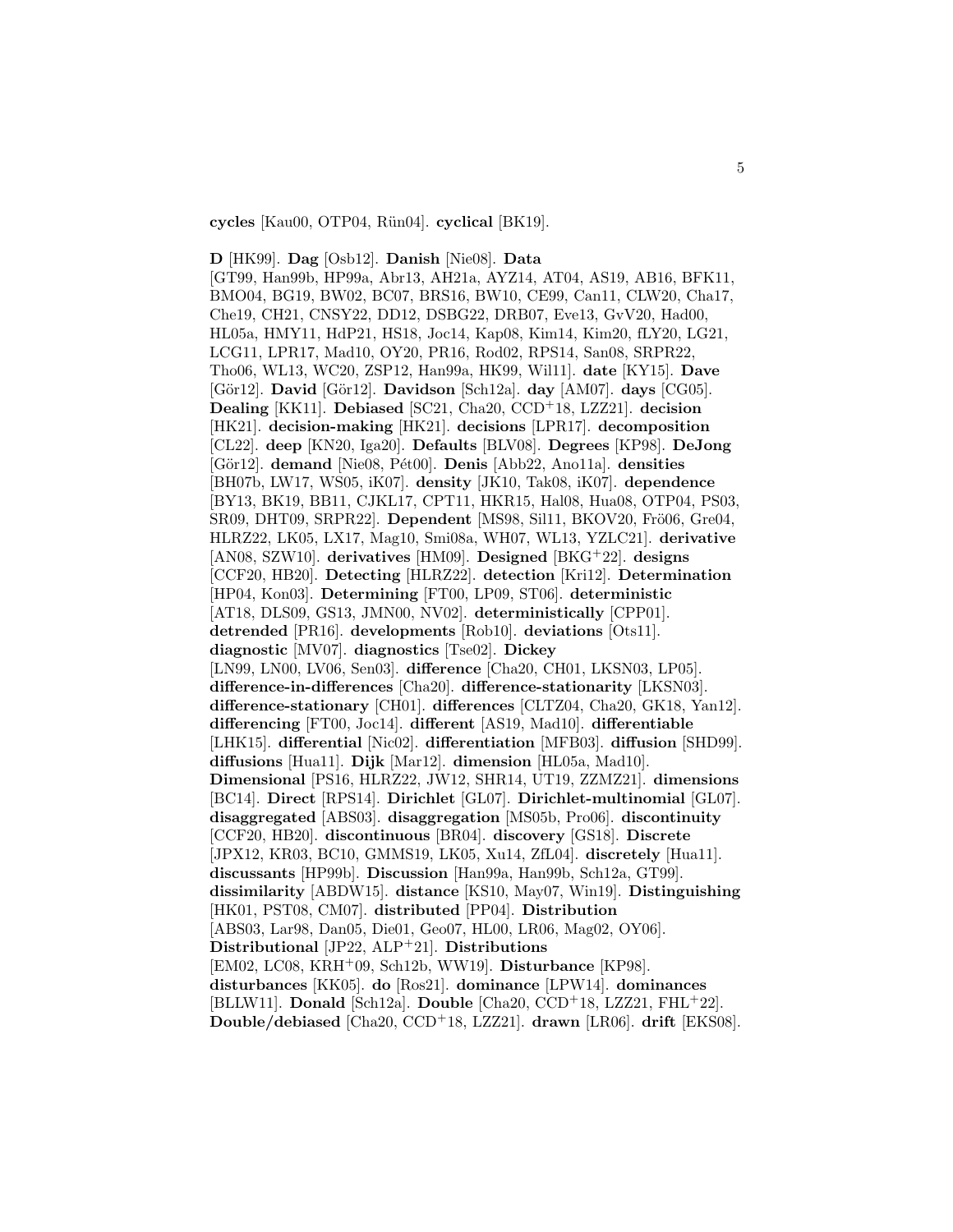**driven** [Ver11]. **DSGE** [CDH<sup>+</sup>21]. **DTARCH** [HJ05, JJS14]. **due** [KP01b]. **dummies** [KjL03]. **dummy** [MZ18, vGS02]. **duration** [GM00, KN08, OTP04]. **durations** [Bri11]. **Durbin** [KK05]. **during** [CCGV22, Cho20]. **Dynamic** [Fan06, KP98, PS03, Pro06, BiS13, BH16, Bra09, BH07a, BC10, BW10, CL22, sCK10, CK12, Dem02, Eve13, HW07, HS18, Isk10, JK15, Kau00, Khe15, KP05, KP04, Kru21, fLY20, LG21, PP04, Qu07, QWfL16, RV02, SR09, SHR14, ZfL04]. **dynamics** [DMN20, HP10, HH00, MN11, OY20].

**early** [Sto22]. **earnings** [AH04, Ulr08]. **earnings-equation** [AH04]. **East** [Lec99]. **EC** [AM01]. **ECF** [JK10]. **Echelon** [BL98a]. **Echelon-form** [BL98a]. **Econometric** [BJN03, BU09, CPP01, CK16, KN20, Wil11]. **Econometrics** [AdP17, Abb22, Ano10, Ano11a, Ano11b, Ano12b, Ano13, Ano14, Ano15, Ano16, Ano17, Ano18, Ano19, BT13, CLLT14, CD09, FS09, GM98, HS98, Mar13, NS01, OD11, PY11, Smi08b, Smi15, Smi16, Smi17, ¨ AM02, Gal17, IRS20b, Phi15, Sen09, Mar12, Sil11]. **Economic** [Ano19, Ano21c, EM98, FS09, Gia15, HS98, MW08, Osb12, PS16, PS11a, Ros16, Smi08b, Smi15, Smi16, Smi17, Smi18, BK19, CMKSW01, KP01b, MNT03, OTP04]. **Economy** [XP98]. **Ed** [Sil11, Wil11]. **Edgeworth** [HV16]. **edited** [Mar12]. **Editorial** [AdP17, Abb22, Ano21a, IRS20a, BT13, LS12]. **Editors** [GM98, NS01]. **Edmond** [Phi15]. **effect** [CG05, GS18, HP10, JW12]. **effects** [AH21a, AYZ14, AS19, AM07, BKL08, BFK11, BK22, BC07, BM22, CLW15, Cha17, CNSY22, DDF09, VST03, Gar20, Gre04, GFCK09, HMY11, HLL20, Hsu17, KT18, KLS21, Lec99, LCG11, LPR17, LMW20, MP08, OY06, RPS14, Ros17, Ros21, SC21, Tug21, YC22, ZSP12]. **efficiency** [BH07a, DSW18, DG11, Emv20a, Emv20b, LPW14, Sen09]. **Efficient** [Nie04b, vdS98]. **EGARCH** [KK03]. **eigenvalue** [LST01]. **eliminating** [BKOV20]. **elliptical** [BH07a, KRH<sup>+</sup>09]. **emending** [HKR15]. **Empirical** [KLS21, XP98, Ber22, Bra02, Bra09, Bra12, CL21, EN09, HK01, Ma17, Ots11]. **employment** [Lec99, PS01]. **encompassing** [Han99a, HP99a]. **endogeneity** [AS22, HSW15, KK11, TD14, Van10]. **endogenous** [JPX12, JPX16, Kan14, KL09, Kru21, MZ18, QWfL16, RVH05, Sil03]. **entropy** [WS05]. **equalities** [PT11]. **equation** [AH04, DM08, Kiv13]. **equations** [DRB07, LK05, fLY20, Nic02, PS09, vGS02]. **equicontinuity** [Hag14]. **equilibria** [Kas15]. **equilibrium** [BR04]. **Errata** [Ano09]. **Erratum** [Ano12a, Ano21b, Emv20a]. **error** [AH04, BSJ02, BY13, EM02, GO00, HSW15, KMT03, LP09, Mao16, PP04, PUY08, SR09, Smi08a, WZO06, WC20]. **errors** [ABS03, BCCW08, BKL08, Cho03, DD12, Du16, LY20, MS05a, MPP14, NS12, PS17, WH07]. **errors-in-variables** [WH07]. **estimated** [DM08]. **estimates** [Zam02]. **Estimating** [BL98a, BH07b, Che19, CG05, DSBG22, FP12, FS04, HWY08, JW12, JPX16, Mad05, Mon98, YP13, YG02, HP10, LHK15, Ros21, Sør00, WZO06]. **Estimation**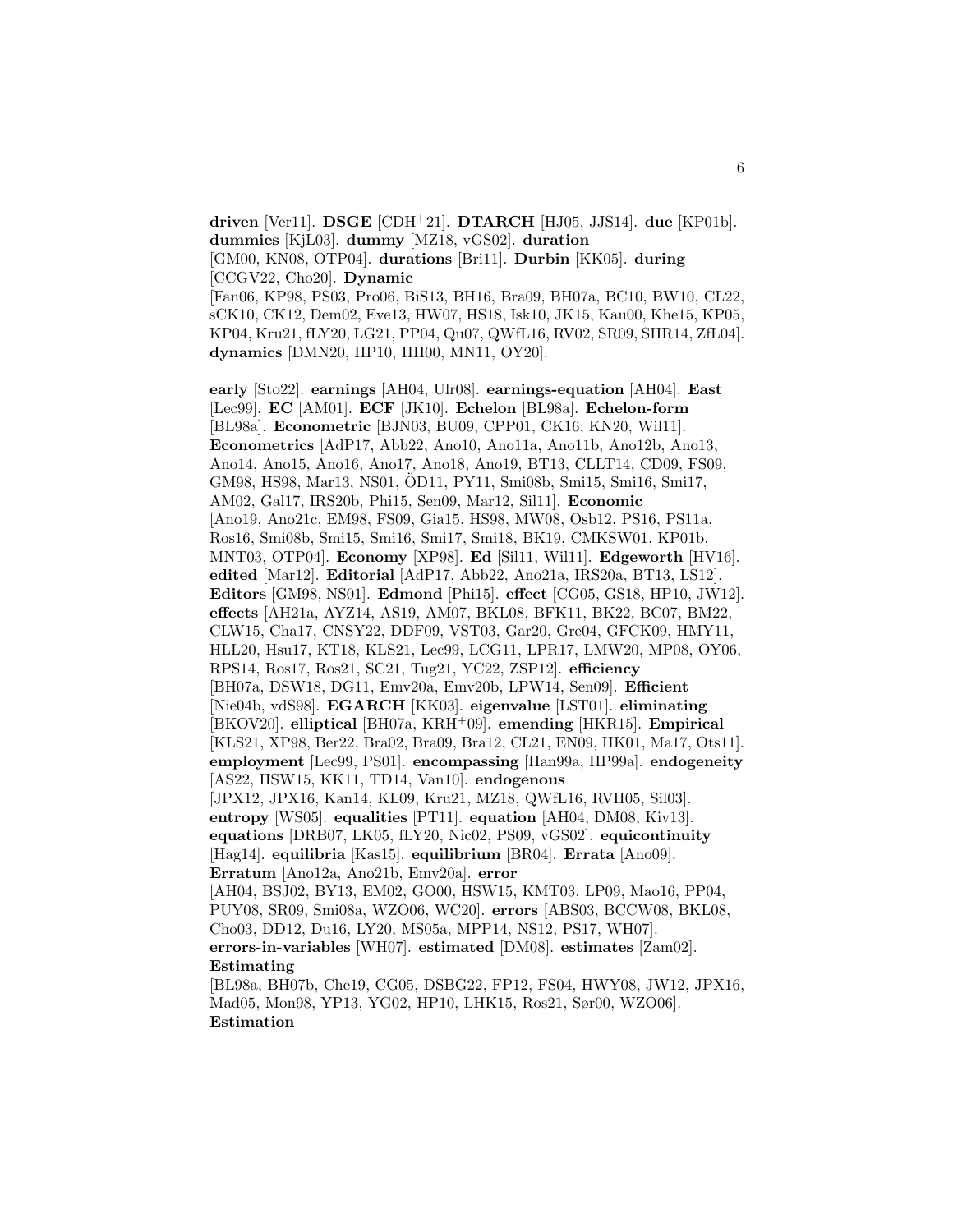[AYZ14, BK13a, CS07b, CSW22, CM18, CK12, Dan05, HHK04, HH10, Kam98, Kan14, KN08, LG21, LX17, LC08, Mag02, McK01, WL13, Xu14, ADXBA21, Abr99, AH04, AS11, All07, Ana13, AH21c, Ard09, AB16, BKG<sup>+</sup>22, BK13b, Bre02, CDH<sup>+</sup>21, CLS14, CPT11, CHS09, CS22, CNSY22, DT06, DRB07, EKS08, FG03, FPR15, FLL16, FF10, GH06, Gør06, GFCK09, HKLZ07, HM09, HH18, HSW15, HS18, Hua11, HC19, Iga20, JK10, JJS14, Joc13, KMT03, Kaw07, KK11, KLS21, KS10, KjL03, Kri12, Kru21, fLLL10, LG08, LV22, MP05, May07, MTV17, MZ18, MT99, NF11, OY20, OLL06, Par02, PS03, Pit04, PS07, PS17, QWfL16, RG06, RPS14, SR09, SZW10, Shi08, Sil03, Spe09, Tho06, Van10, Ver11, WH07, WC20, WS05, ZfL04, Zha13, ZL15, ZZMZ21]. **estimator** [AN08, BW10, CH21, Cho03, Esc18, Gre04, Mag07, ST21, Sun13, iK07]. **Estimators** [KP98, AD15, BCCW08, BSJ02, BKL08, BU09, Ble15, BW02, BC07, Cam16, DD02, DM07, HH18, HV16, HW07, JP22, KP05, LHK15, LP05, LM22, Ots11, PP04, Tak08, WZQ07, Xu21, Yan12]. **euro** [ACMG<sup>+</sup>11]. **European** [CMKSW01]. **evaluation** [GS18]. **events** [BM22, LG21].

**evidence** [Akr04, BM22, HK01, KLS21]. **Exact**

[McE08, ST21, vGS02, JS04, Van10]. **example** [FF10]. **excessive** [YG02]. **excessive-zeros** [YG02]. **exchange** [Akr04, JLLN08]. **exclusion** [Ada16, AH21c, LMW20]. **exogeneity** [FHP21]. **exogenous** [Ana13, Esc18, vKR18]. **expansion** [RVH05]. **Expansions** [LP05, HV16]. **expectation** [BMRSEA21]. **Expectations** [Ros07, BFHM08, JS04]. **expenditure** [ABS03, CE99]. **experiment** [BP21, BM22]. **experimenter** [HK21]. **experiments** [HK21]. **Exploring** [MNT03]. **explosiveness** [GSW19]. **exponential** [BC14, BM17]. **expression** [Han05]. **extended** [MFB03]. **extent** [ALP<sup>+</sup>21]. **extraction** [HK00]. **extreme** [Hog17, TfL14]. **extremum** [Cam16, FPR15].

**F** [Sun13]. **Factor**

[BFHM08, PS11a, Sen98, YC22, AT11, BHKY17, BH16, CL22, Geo07, HS04, JK15, Kau00, Kim14, KP04, LP09, MN11, SHR14, VDP03]. **Factor-augmented** [YC22, AT11]. **factors** [BiS13, LP09, Wes18, ZSS20]. **failure** [CH02, EJN02, LY20]. **false** [GS18]. **families** [BC14]. **family** [Liu09]. **far** [BM17]. **fat** [JL01]. **fat-tailed** [JL01]. **fatality** [DSBG22]. **female** [DRB07]. **few** [MW18]. **field** [BM17]. **fields** [Dah02]. **filter** [Lin05, McE08, MFB03]. **filtered** [DW19]. **filters** [Kaw07]. **Financial** [FS09, GL21, GL09]. **findings** [KP01b]. **Finite** [Ada16, DFGK98, KK05, HL05a, HK21, HLL20, HL00, DHT09, Xu21]. **finite-population** [HLL20, Xu21]. **Finite-sample** [KK05, HK21]. **firm** [BKOV20]. **First** [Joc14, Koo10, DSBG22, KM04, Yan12]. **First-differencing** [Joc14]. **Fiscal** [AM01]. **fit** [WW19]. **Fixed** [YV11, AYZ14, BFK11, BC07, Cha17, Gre04, HKR15, HMY11, LCG11, Mad10, MP08, RPS14, Tug21, ZSP12]. **Fixed-** [YV11]. **flash** [BCK20]. **Flexible** [CLLT14]. **fluctuations** [VST03]. **football** [BM22]. **Forecast**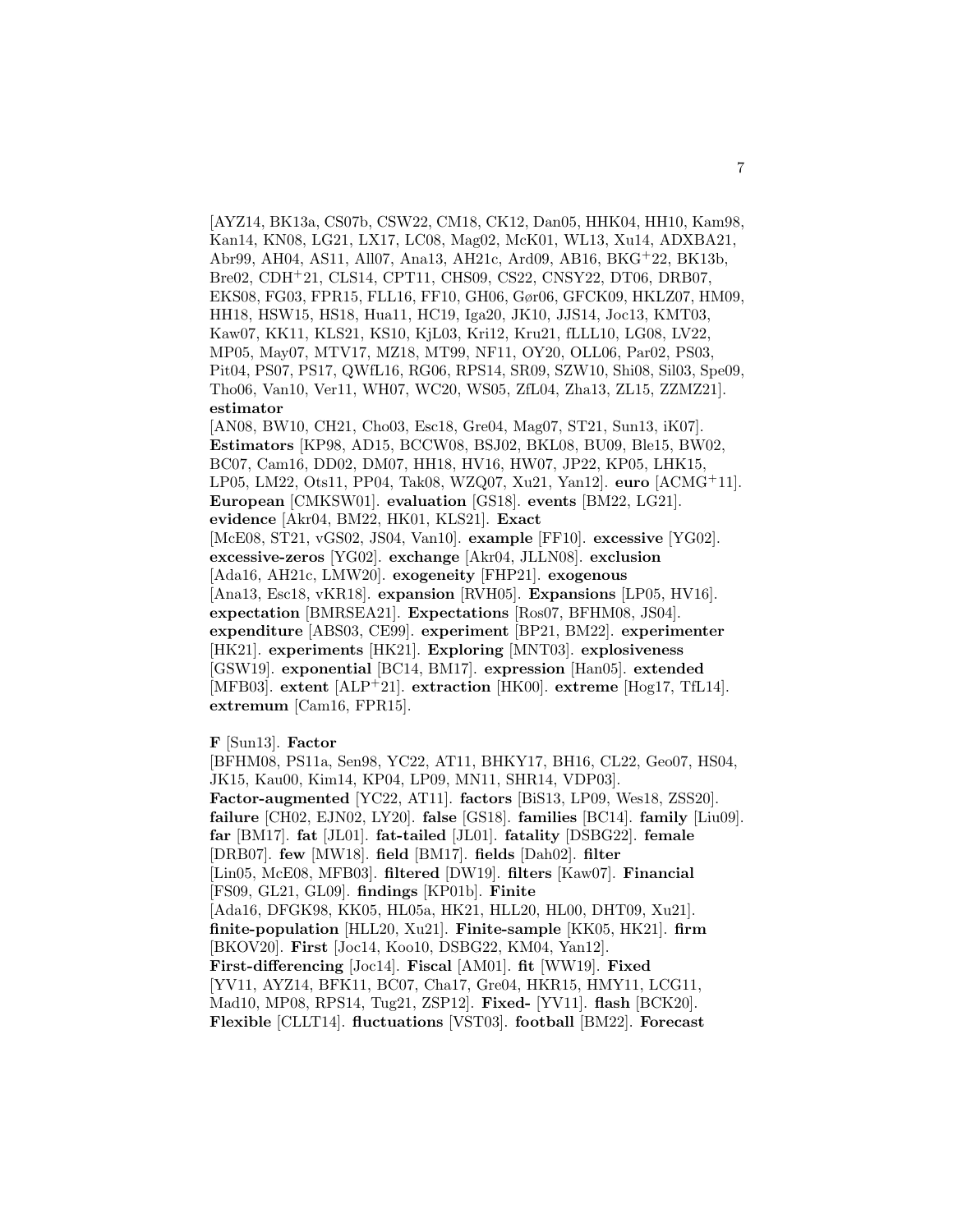[CK98, KY21, CH02, EJN02]. **Forecasting** [CH01, EM98, KW21, KP04, NS01, NV02, Ros16, Smi15, AM01, BCK20, CMKSW01, GM04, Gia15, Haf09, JK15, UT19, YC22]. **forecasts** [ACMG<sup>+</sup>11, HLN01, HC04, Pal22]. **Foreword** [HS98]. **form** [BL98a, Han05, YT08]. **formation** [PS01]. **formulas** [McE08]. **formulation** [HK00]. **forward** [Fan06]. **forward-looking** [Fan06]. **Fractional** [LV06, LP05, LV22, NF11]. **fractionally** [KK05, Nie04b]. **Fragility** [FJ19]. **Framework** [EM98]. **frameworks** [DP06]. **free** [ALP<sup>+</sup>21, CDR09]. **Freedom** [KP98]. **frequency** [Cha11, GH21]. **friend** [BM17]. **frontier** [Smi08a, TK04]. **full** [VDP03]. **full-factor** [VDP03]. **Fuller** [LN99, LN00, LV06, Sen03]. **Fuller-type** [LN00]. **Fully** [NF11]. **function** [BK03, Ble15, EJN02, GW12]. **Functional** [Juh05, BHKY17, YT08]. **Functional-coefficient** [Juh05]. **functions** [BK13a, BH07b, CS07b, Gør06, GM00, Joc14, LHK15, LG08, SC21, Sør00, YG02]. **Further** [WZO06, GOS06]. **fuzzy** [HB20].

**G** [Sch12a]. **game** [LX17]. **games** [KWTZ18, Xu14, Ano19]. **gap** [Frö07]. **GARCH** [Ard09, BL98b, BPR10, DV07, DG11, Haf09, HWY08, LS05, Liu09, LM22, LR05, NT09, PR14, PS17, Sen98, VDP03]. **GARCH-in-mean** [LR05]. **Gary** [Mar12]. **Gaussian** [Emv20a, PY11, Emv20b, Kaw07, YP01]. **GDP** [ACMG<sup>+</sup>11, Bha01, CMKSW01, iSDLB05]. **gender** [Frö07]. **general** [BK19, Han99a, HP99a, PP02, Wes18, YZ13]. **general-to-specific** [Han99a, HP99a]. **generalised** [HP04]. **Generalized** [BH16, Bra12, KY21, SHR14, YT08, Bra09, Cav01, CDR09, Das05, Du16, KRH<sup>+</sup>09, Ots11, PR16, WC20, Zha13]. **generated** [CLS14]. **Generic** [BCCW08, Cho03]. **German** [BM22]. **Germany** [BP21, DSBG22, Lec99]. **Geweke** [Mar12]. **Gibbs** [BL98b]. **given** [LPW14]. **GMM** [BW10, GW12, Wri10]. **GNP** [CK98]. **goodness** [WW19]. **goodness-of-fit** [WW19]. **Granger** [Osb12, Han05]. **graph** [BM17]. **Graphical** [Mof01, CM18, MNT03, TW19]. **Great** [Gar20]. **group** [Che19, DDF09, SS06]. **grouped** [GL07]. **Growth** [MW08, ACMG<sup>+</sup>11, CMKSW01]. **guide** [HK21]. **guided** [WW19].

**Handbook** [Mar12]. **Hausman** [MP11]. **hazard** [Gør06, GM00]. **hazards** [Bri11, Gør06]. **health** [DT06, Hal08, Isk10]. **heavy** [Dav12, PS17, Sch12b]. **heavy-tailed** [PS17, Sch12b]. **Hedonic** [KjL03]. **Herman** [Mar12]. **Heterogeneity** [BC10, Hal08, Smi16, HK19]. **heterogeneous** [Had00, HL05a, KLS21, LLL01, LMW20, OY20, ÖD11, SS06, Tho06]. **heteroscedastic** [GFCK09, MZ18]. **Heteroscedasticity** [LO13, CD22, CHS09, Tse02, YT08, ZL15]. **Heteroscedasticity-robust** [LO13]. **Heteroskedastic** [Sen98, JL01]. **Heteroskedasticity** [Ano21b, BR07, GOS06, HH00, KMVW02, LMNS21, Sun13]. **Hidden** [BLV08]. **hierarchical** [MN11]. **High** [UT19, HLRZ22, JW12, SHR14, ZZMZ21]. **High-dimensional**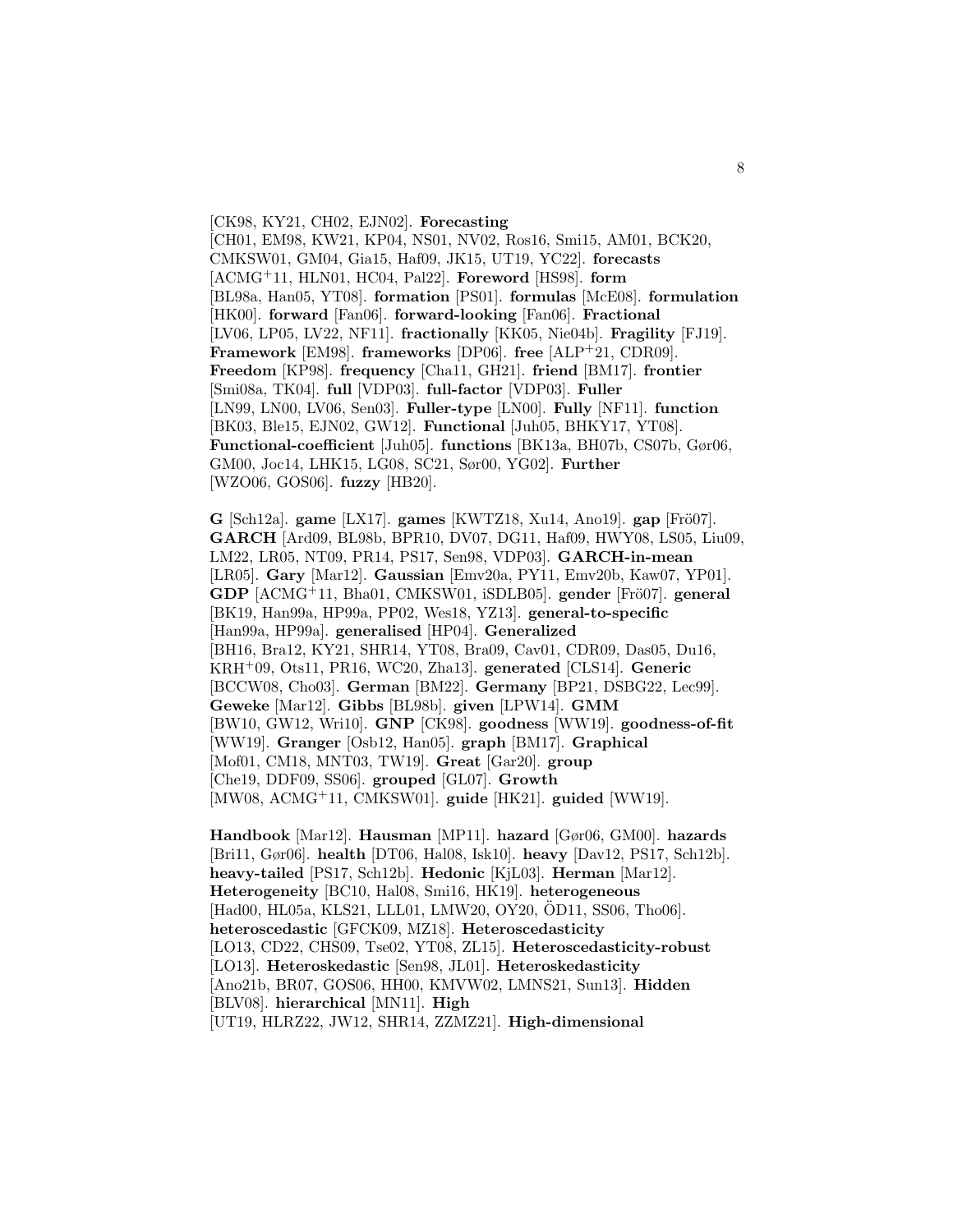[UT19, JW12, SHR14, ZZMZ21]. **Higher** [DMN20, AD15, HHK04]. **Higher-order** [DMN20, AD15, HHK04]. **highly** [LS05, San08]. **Hildreth** [Zam02]. **hitting** [CG05]. **Hodrick** [McE08]. **homework** [EH08]. **homogeneity** [BRS16, PS03]. **Honour** [CLLT14]. **Hoover** [Han99a, HK99, GT99]. **Horizons** [Ros07]. **Horowitz** [CLLT14]. **Houck** [Zam02]. **household** [Pét00]. **housing** [MN11]. **huge** [MTV17]. **hull** [GY22]. **hyperbolic** [AH21b]. **hypergeometric** [BH07b]. **hypotheses** [BMRSEA21, Ros07]. **hypothesis** [iSS06, Cav01, LHK15, LN99, LN00, Psa01].

**Identification** [Ano21b, BT13, DDF09, FK21, HS04, HM09, HdP21, HSW15, HS18, Kiv13, KT18, Kru21, Man13, MZ18, Ros17, TD14, ZL15, Bri11, FJ19, Kim20, Kom13, LMNS21, Mag10]. **Identification-robust** [TD14]. **identified** [FHP21]. **Identifying** [GvV20, Ros21]. **ignorant** [Koe20]. **ill** [Sca16]. **ill-posedness** [Sca16]. **IMF** [AM01]. **impact** [AM09, Cho20, EH08, FHP10, KN20, SR09]. **imperfect** [BK22]. **implied** [BH07b, CO12]. **import** [Kon03]. **importance** [ZfL04]. **Improved** [RR14]. **Improving** [sCK10, HK99]. **impulse** [BK13a, CS07b, Gos04]. **incidental** [Joc14]. **income** [DMN20, Lec99, WW19]. **inconsistency** [Mag07]. **Incorporating** [DHB12]. **increasing** [BC14]. **independence** [Du16, Frö07, Kom13, KS10, KjL03, Mao16, PUY08]. **Index** [Ano10, Ano11b, Ano12b, Ano13, Ano14, Ano15, Ano16, Ano17, Ano18, CD09, AS11, ABDW15, CS22, FK21, Gør06, HSW15, KjL03]. **indicator** [CMKSW01, Isk10]. **Indices** [BL98a, GL21, QP13]. **Indirect** [CDF98, FZ14, KPR17, LC08, Mon98, AD15]. **individual** [AS19, BKL08, OY06]. **industrial** [VST03]. **inequality** [DG19, DHB12, DHS21, PT11, Sch12b]. **infection** [BM22, DSBG22, Sto22]. **Inference** [BL98b, CDF98, CLLT14, DF99, HLL20, Mag10, MS98, Mon98, Smi18, AD13, ABDW15, AC02, Ana13, AD15, BK13a, BR07, BPR10, BC14, Bra09, CCF20, Dah02, DM08, Dav12, DM04, FHP10, FZ14, GK18, HK21, HM13, HJJX21, Kas15, Kiv13, KWTZ18, KPR17, LX12, Mad10, Nie04b, Rag05, RM99, Sch12b, TD14, Xu21]. **Inferential** [DG19]. **Inflation** [JLLN08, BJN03]. **influence** [LX17]. **Influential** [Nie08]. **Information** [BKOV20, AT11, Kiv13, Mag07]. **infrequent** [GM04]. **inhomogeneous** [CHS09]. **Initial** [fLY20, HL05b, HLT08, LR06, PV01]. **innovations** [Ard09]. **instability** [GL21, KP01b, LX12]. **institutional** [VST03]. **Instrument** [AH21c, BW10, LX12]. **Instrument-based** [AH21c]. **Instrumental** [Ana13, FJV12, QWfL16, RG06, CR14, CNSY22, DM08, FHP21, Kim20, Sca16]. **instruments** [BK22, CD22, Esc18, HHK04, LS21, Tch15]. **insuring** [Büt99]. **integrals** [BKG<sup>+</sup>22]. **integrated** [BMO04, CJKL17, Gos04, HW07, KK05, Med03, Nie04b, PV01]. **integration** [Kaw07]. **integration-based** [Kaw07]. **intelligence** [Iga20]. **interaction** [fLLL10, TfL14]. **interactions** [Man13, NT09]. **interactive** [CNSY22, Tug21]. **Interest** [CDF98, PY11, YP01]. **international** [Bha01].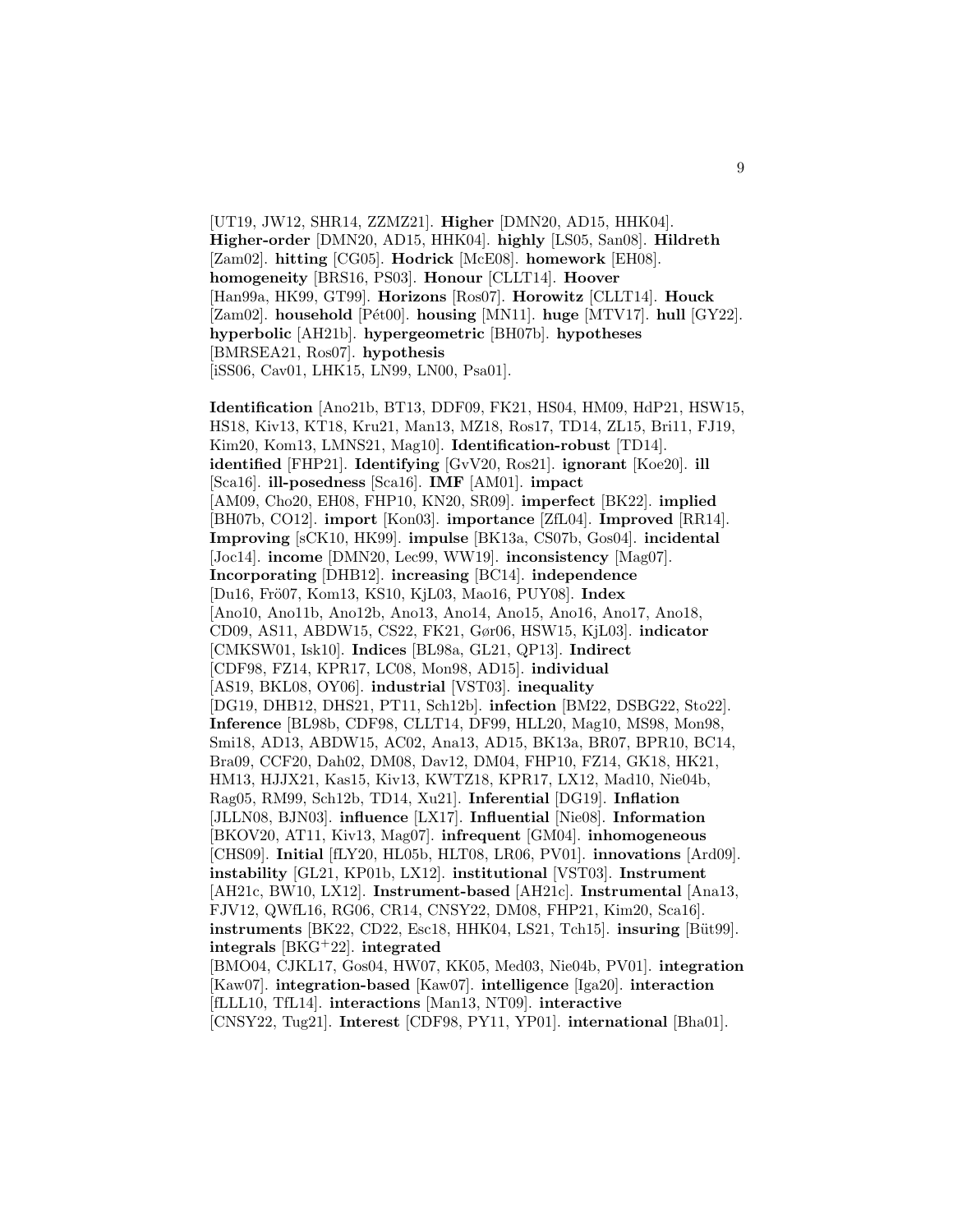**interpretation** [vGS02]. **interquantile** [GK18]. **interval** [Bri11, HH10]. **interval-censored** [Bri11]. **intervals** [Gos04, HB20]. **interventions** [Cho20]. **intraday** [KR13]. **Introduction** [GM98, NS01]. **invariance** [Pal22]. **inverse** [AH21b, FF10]. **inverses** [Das05]. **inverting** [DM14]. **investigation** [Dah02]. **irrelevant** [LG08]. **Issue** [AdP17, Ano19, Ano21c, CLLT14, FS09, PS16, PS11a, Smi15, Smi16, Smi17, Smi18]. **issues** [AH21c]. **Italy** [CCGV22]. **IV** [CD22, DM07, GW12].

10

**J** [HK99, OD11, Osb12, PY11]. ¨ **jackknife** [CD22]. **jae** [Sil11]. **Jeffrey** [Wil11]. **JIVE** [DM07]. **job** [KP01a]. **Joel** [CLLT14]. **John** [Mar12]. **Joint** [iSS06, KK11]. **Journal** [HS98, ÖD11, PY11, Smi08b, Ano10, Ano11b, Ano12b, Ano13, Ano14, Ano15, Ano16, Ano17, Ano18, CD09]. **jumps** [Rag05].

**K-nearest-neighbour** [LG08]. **Kalman** [Lin05, MFB03]. **Kernel** [OY20, DD02]. **kernels** [BNHLS09]. **Kingdom** [Frö07]. **kink** [YZLC21]. **known** [Dan05, Mag02]. **Koop** [Mar12]. **KPSS** [HL00]. **Kronecker** [BL98a]. **kurtosis** [BU09, Wil09].

**L** [CLLT14]. **labour** [HP10]. **Lag** [HW07, Yan02, PP04]. **Lag-augmented** [HW07]. **Lagrange** [BRS16, RR14]. **land** [GvV20]. **land-lease-contract** [GvV20]. **Large** [BM22, GH21, Ots11, PS16, CPT11, FLL16, FP12, Kim14, LX17]. **Large-scale** [BM22]. **Larsson** [ÖD11]. **latent** [Che19, CK12, HM13, Isk10, LNN09]. **leading** [CMKSW01]. **learned** [Ros21]. **learning** [Cha20, CCD<sup>+</sup>18, FHL<sup>+</sup>22, IRS20b, KLS21, LZZ21, NSS22, SC21]. **lease** [GvV20]. **Least** [Pit04, PS17, HW07, KP05, Kuo08, NF11, PR16, WZQ07, Win19]. **Least-squares** [PS17, KP05, PR16]. **Lee** [Sil11]. **length** [Yan02]. **lessons** [Gia15]. **level** [Psa01, QP13]. **levels** [GO00, Yan12]. **leverage** [AM09]. **L´evy** [Ver11]. Lévy-driven [Ver11]. Likelihood [JK15, Kam98, LLL01, MS98, Ver11, BKG<sup>+</sup>22, Ber22, Bra02, Bra09, Bra12, Cam16, Dah02, DT06, Gre04, Hua11, Kaw07, Kru21, LP05, Ma17, MT99, Nic02, Ots11, Zam02, OD11]. ¨ **Likelihood-based** [JK15, LLL01, OD11]. **likelihoods** [FS04]. **limit** [CG05, DSW18]. **limit-hitting** [CG05]. **Limited** [MS98, Sil11, Gre04, HLL20, Mag10, WH07]. **Limiting** [Sen03, Die01]. **limits** [CG05]. **Linear** [DFGK98, AS11, AH21a, AYZ14, AS22, AHHK06, BKL08, BY13, BR04, Bra02, Bra09, BH07a, CM07, CNSY22, DD02, DM08, DP06, Esc18, FJV12, GO00, GOS06, GS13, HH00, JW12, JS04, Kri17, KNR11, LS05, LZZ21, TD14, Tho06, YP13, ZL15]. **Linearity** [Kil04, CS04, Dah02, HL07, San08]. **linkages** [CIM<sup>+</sup>20]. **linked** [DMN20]. **liquidity** [B¨ut99]. **liquidity-insuring** [B¨ut99]. **literature** [Gia15]. **lives** [CCGV22]. **LM** [BY13, PUY08, Rod02, YT08, YV11]. **LM-type** [YV11]. **Local** [BK13b, MV07, GT99, HM09, MP08]. **location** [PS11b]. **lockdown**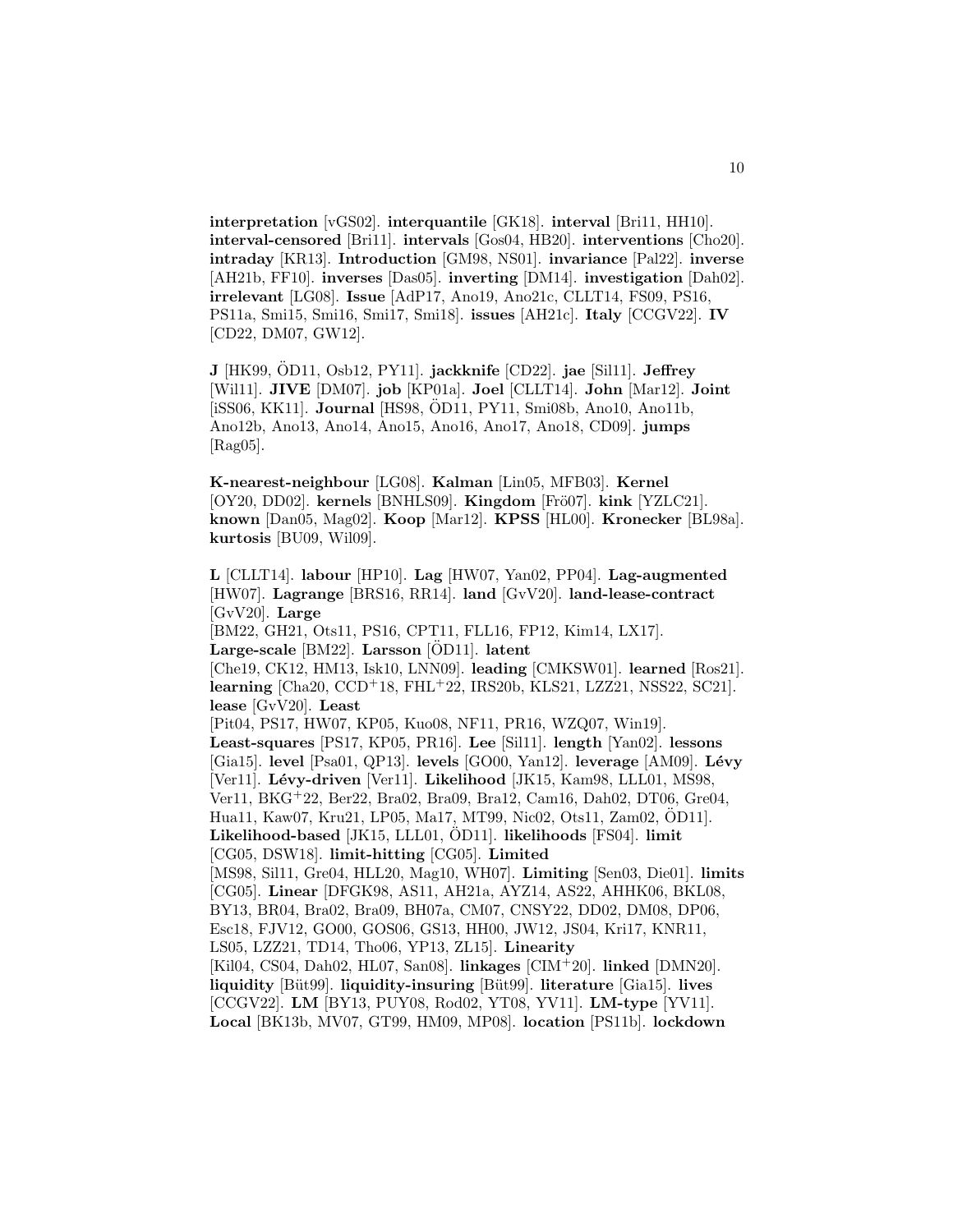[CCGV22]. **log** [AN08, LY20]. **log-concave** [LY20]. **logistic** [CJP12, LZZ21]. **logit** [ADXBA21, GL07]. **Long** [Ros07, CJKL17, CS07b, DM04, PST08]. **long-memory** [DM04]. **long-run** [CJKL17]. **Looking** [GL09, Fan06]. **Lorenz** [DF99]. **Löthgren** [ÖD11]. **Low** [FVFW21]. **Low-rank** [FVFW21]. **LSTUR**  $[GL21]$ . **Lyhagen**  $[OD11]$ .

### **M** [ÖD11, Wil11]. **Machine**

[IRS20b, KLS21, Cha20, CCD<sup>+</sup>18, FHL<sup>+</sup>22, LZZ21, NSS22, SC21]. Macroeconometrics<sup>[Ano21c, Gör12].</sup> macroeconomic [BMO04, HLN01, UT19]. **magnitude** [PS09]. **making** [HK21]. **Malinvaud** [Phi15]. **many** [Ana13, CD22, Kap08, LS21]. **marginal** [FS04]. **market** [BH16, HP10, MN11]. **Markov** [Ard09, BLV08, BPR10, Cav03, CK98, EKS08, FS04, JK10, Kan14, Kau00, Psa01, TK04]. **Markov-switching** [Ard09, CK98]. **Markowitz** [BLLW11]. **Matching** [Smi17, Frö07]. **matrices** [FLL16, MP05, ZZMZ21]. **matrix** [All07, Mag07]. **matters** [All07]. **Maximization** [FPR15, KR03]. **Maximum** [CLS14, Kam98, LST01, Zam02, BKG<sup>+</sup>22, GY22, Gre04, Hua11, Kaw07, Kru21, LP05, MT99, ST21, WS05]. **MCMC** [Rag05]. **Mean** [SS06, AT18, Dan05, Dem02, Eve13, KjL03, Kru21, LR05, Mag02, Pit04, Sen09, Yan02, YV11]. **mean-independence** [KjL03]. **mean-variance** [Sen09]. **means** [HLRZ22]. **measure** [BK19, DG19]. **Measurement** [JM05, ABS03, AH21b, DHB12, HSW15, JK15]. **measures** [DSW18, Sch12b, Ver11]. **Measuring** [Kau00]. **mediation** [FHL<sup>+</sup>22]. **memory** [DM04, PST08]. **Method** [HKLZ07, vdS98, BF19, GY22, HK01, MP05, Ots11, PS07]. **methodology** [CH02]. **Methods** [GM98, Koo10, Sil11, AD13, BMO04, DHB12, Gal17, GS18, Kau00, KN08, Pro06, Rag05, Ulr08]. **Micro** [Sil11]. **Micro-Econometrics** [Sil11]. **microeconometrics** [Rob10]. **Migration** [Gar20]. **minimax** [HIN22]. **minimisation** [CL21]. **Minimum** [May07, KS10, Win19]. **mining** [CE99, GT99, Han99a, Han99b, HK99, HP99a]. **Misclassification** [CS22]. **Misclassification-robust** [CS22]. **mismeasured** [CLTZ04]. **missing** [WL13]. **missingness** [BKOV20]. **Misspecification** [Kal12, PT11, Pit04, WZQ07]. **misspecified** [BMRSEA21]. **mixed** [BR07, Bri11, GH21, MT99]. **mixed-frequency** [GH21]. **mixed-Poisson** [MT99]. **mixture** [ADXBA21, Ada16, AT04, FS04, Geo07, Kaw07, Sil03]. **mixture-distribution** [Geo07]. **mixtures** [CK16]. **mobility** [Ulr08]. **mode** [Kri17]. **Model** [HS17, LK16, RV02, Smi18, ZZMZ21, Abr99, AH04, AS19, Ard09, BCCW08, BT02, BSJ02, BKL08, BFK11, BR07, BPR10, BM06, BFHM08, BC07, Bri11, CS07a, CSW22, CR14, sCK10, Cho06, CDR09, DT06, Dem02, DG11, Gar20, Geo07, GM00, GT99, GFCK09, HZ12, HKLZ07, HK21, HH10, Isk10, JLLN08, JL01, JW12, JPX16, KK03, Kau00, KK11, KN08, KP04, KNR11, LP09, LO13, LPR17, LZZ21, LR05, MP11, NT09, PR14, PV01, Pét00, PS01, PS09, PS07, QP13, QWfL16, Sen03, Shi08, ST06, TfL14, TK04, VDP03, Wil09, YZLC21, Zam02, Zha13]. **Model-selection** [HS17].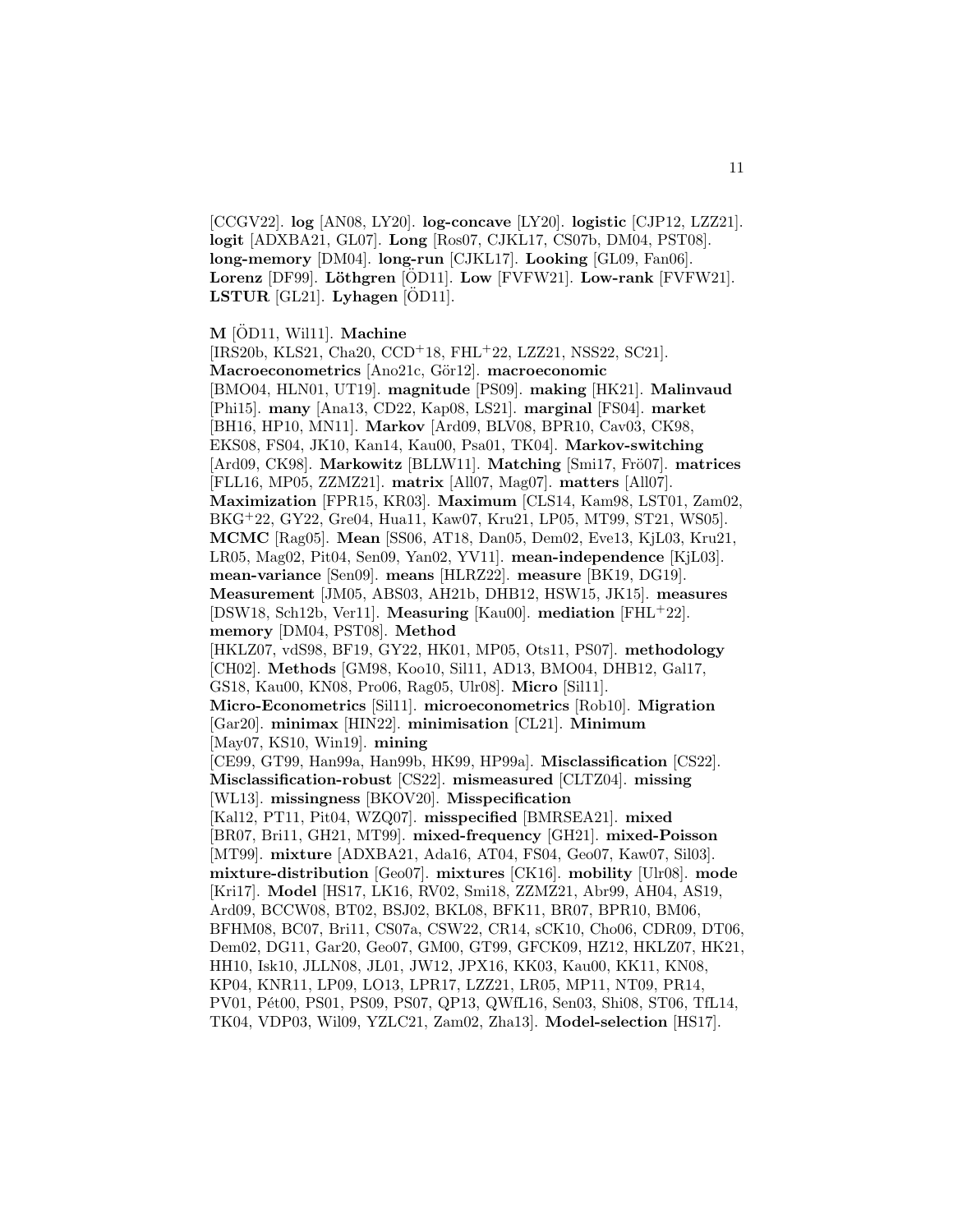#### **modeling** [CE99, SHD99]. **Modelling**

[BLV08, CLTZ04, CH02, DV07, Rün04, Smi03, HJ05, Osb12]. Models [BLV08, BL98a, BL98b, CDF98, CK98, Kam98, KP98, Lar98, Mon98, PS16, PS11a, Sen98, XP98, ADXBA21, AS11, AH21a, Ada16, AN08, AYZ14, AT04, AT11, AS22, AM07, AHHK06, BHKY17, BH16, BR04, Ber22, BK13b, Ble15, BW02, BM17, Bra02, Bra09, Bra12, BRS16, BC10, BW10, CDH<sup>+</sup>21, CLTZ04, CL22, CPP01, Cha20, Cha17, CGLL15, Che19, CH21, CM18, sCK10, CHS09, CS22, CH01, CK16, CK12, CNSY22, DSW18, DV07, DHS21, DRB07, EKS08, Esc18, Eve13, Fan06, FVFW21, FP12, FF10, FJV12, FJ19, FK21, FS04, FHP21, GM04, GMMS19, GO00, GOS06, Gre04, GL07, Hag14, HJ99, HK00, HS04, HM13, HM09, HMY11, HdP21, HW07, HK01, HS17, HSW15, HS18, HWY08, HJ05, JK10, JJS14, Joc14, JM17, JS04, Juh05, JPX12]. **models** [Kan14, KS06, Kaw07, KL09, Khe15, Kim20, KP05, KMVW02, KS10, KP01a, KP04, KSD99, Kru21, LS05, fLLL10, fLY20, LG21, LCG11, LY20, LMW20, LM22, LV22, LMNS21, Mad10, Mag10, McK01, MY00, MS05b, MZ18, MT99, NS12, NSS22, Nie04b, Nie08, Oom99, PY11, PT11, PS17, Rag05, RM99, RV02, RPS14, San08, Sil03, Smi08a, SHR14, TD14, Tho06, Tse02, Tug21, Ver11, WH07, WL13, WC20, YP13, Yan02, YP01, ZfL04, ZSP12, ZL15, Ano21b]. **moderate** [GSW19]. **modified** [NF11]. **Moment** [EKS08, KP05, AS22, Ber22, Bra09, Bra12, DHS21, HKLZ07, HS17, Ino06, Mof01, PT11]. **moment-based** [AS22]. **Moments** [DM07, Dem02, KK03, Sil11, vdS98, CK12, Ots11]. **monetary** [Ros21].

**money** [Nie08, Pét00]. **monitoring** [AHHK06]. **monopolist** [Koe20]. **monotonic** [GM00]. **monotonicity** [HM09]. **Monte** [KLS21, Par02, SHD99]. **MSE** [HHK04]. **Multi** [KRH<sup>+</sup>09]. **Multi-tail** [KRH<sup>+</sup>09]. **multilateral** [ALP<sup>+</sup>21]. **Multilayer** [CIM<sup>+</sup>20]. **Multinomial** [Bre02, GL07]. **Multiple** [Cha17, BP03, BCCW08, TW19, YP13]. **multiple-break** [BCCW08]. **multiplicative** [CSW22]. **multiplier** [BRS16, RR14]. **Multivariate** [AM09, PR14, AT04, DV07, DM04, Geo07, Haf09, JLLN08, LP09, MS05b, MT99, Nie04b, VDP03]. **My** [BM17]. **Myoung** [Sil11]. **Myoung-jae** [Sil11].

**N** [G¨or12, HKR15]. **narrow** [NF11]. **narrow-band** [NF11]. **NASDAQ** [QP13]. **natural** [BP21]. **Near** [KY21, Gos04, Mag07, PV01]. **near-integrated** [Gos04, PV01]. **nearest** [LG08, OLL06]. **nearest-neighbour** [OLL06]. **nearly** [CJKL17]. **neglected** [BK03]. **neighbour** [LG08, OLL06]. **Nelson** [CDR09]. **Nelson-Siegel** [CDR09]. **nested** [KMT03]. **network** [BK03, CIM<sup>+</sup>20, KN20, fLLL10, LX17, LPR17, ZZMZ21]. **Networks** [AdP17, ABHK17, MTV17, Ros17]. **Neumann** [HP04]. **neural** [BK03, KN20]. **neutral** [BH07b]. **news** [AM09]. **NIG** [JL01, Wil09]. **NLLS** [BK13b]. **Non** [AM07, Ble15, Bri11, CJP12, Frö06, GK18, GM00, HZ12, HMY11, Kas15, KWTZ18, Kri12, LS05, LCG11, LNN09, Mar13, PS11b, Van10, Xu08, AH21a, BT02, BKL08, BR04, BZ18, Bra09, BH07a, CS07a, CM07, CK12, DSW18,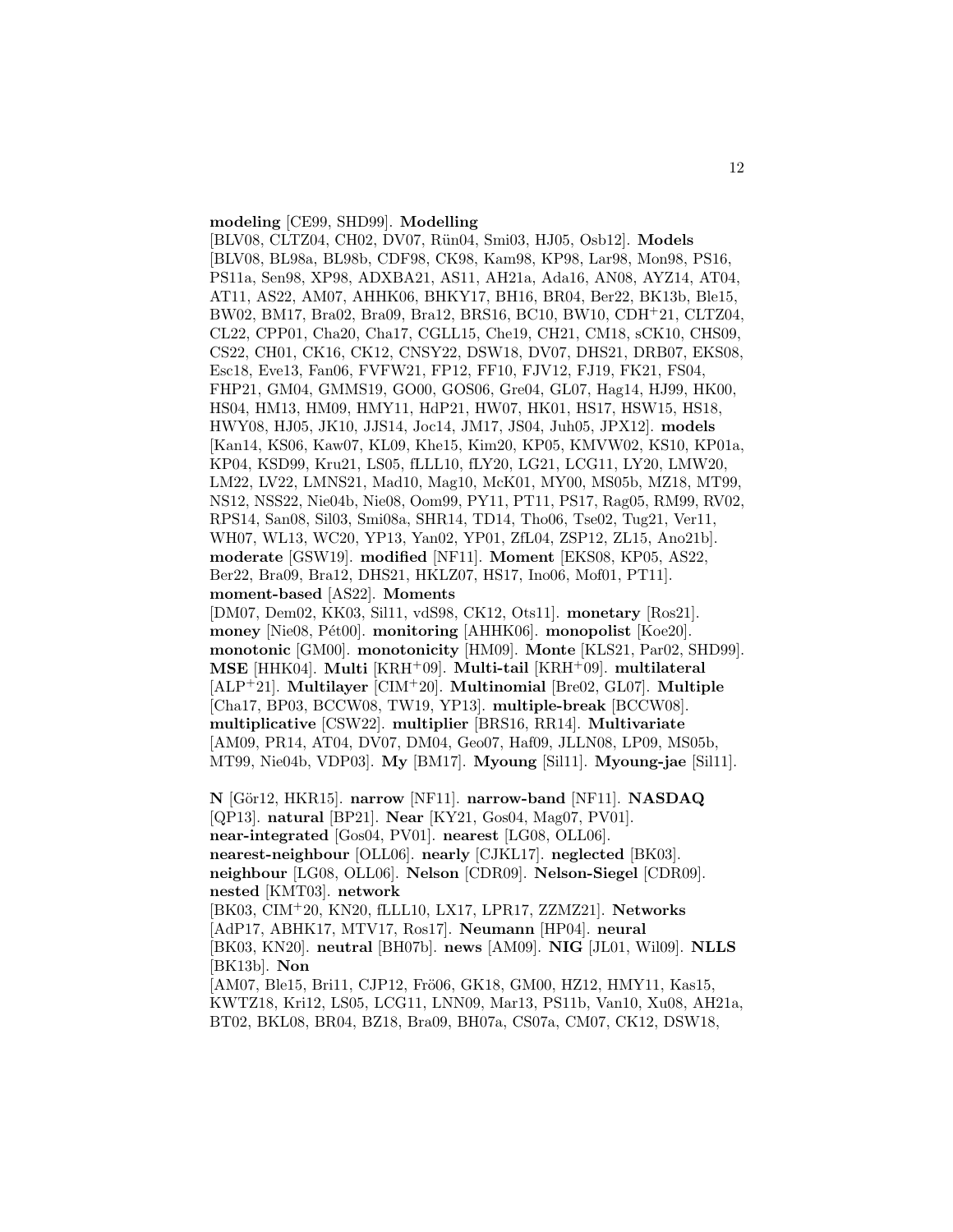DT06, FP12, FF10, GW12, GS13, HP04, HM09, Joc13, KS10, LHK15, LG08, May07, NS12, OLL06, PV01, RG06, SHR14, Spe09, Tak08, Xu15]. **non-affine** [FP12]. **non-differentiable** [LHK15]. **Non-linear** [LS05, AH21a, BR04, Bra09, BH07a, CM07, GS13]. **Non-monotonic** [GM00]. **non-normal** [DT06]. **non-orthogonal** [BT02]. **Non-Parametric** [Mar13, Bri11, Frö06, GK18, HMY11, Kas15, KWTZ18, Kri12, LCG11, LNN09, PS11b, Van10, CK12, DSW18, FF10, GW12, HZ12, Joc13, LG08, OLL06, Spe09, Tak08]. **non-separable** [HM09, KS10]. **Non-standard** [Ble15, NS12]. **Non-stationary** [CJP12, HZ12, Xu08, BKL08, BZ18, HP04, May07, RG06, SHR14, Xu15]. **Non-trading** [AM07]. **non-zero** [CS07a, PV01]. **nonfundamental** [LV22]. **Nonlinear** [AB16, CPP01, Osb12, BMRSEA21, Hag14, Khe15, Ma17, NSS22, RV02]. **nonlinearity** [BK03, KP01b]. **Nonparametric** [BK22, CJKL17, CLW15, Du16, Lec99, SRPR22, Cam16, CSW22, FHP21, JPX16, Kuo08, Sca16, WW19]. **nonparametrically** [CLS14]. **nonpharmaceutical** [Cho20]. **nonseparable** [FVFW21, Kim20]. **nonsmooth** [HIN22]. **nonstationary** [CGLL15, CSW22, LV22, WC20]. **norm** [CM18]. **normal** [Dan05, DT06, Mag02]. **Normality** [DFGK98]. **Norwegian** [Akr04, EJN02]. **Notation** [AM02]. **note** [JM17, Sil03, Spe09]. **Novel** [HKR15]. **nuisance** [AC02, Bre02]. **null** [LN00, LKSN03]. **number** [Kas15, LP09, ST06]. **Numerical** [Kaw07].

**observation** [HL05b, HH10, LR06]. **observations** [Nie08]. **observed** [Abr99, Hua11]. **obtaining** [HB20]. **occur** [GM04]. **OECD** [AM01]. **Oil** [Akr04, CIM<sup>+</sup>20]. **older** [HP10]. **OLS** [PP04]. **one** [Ada16, GS18]. **one-sided** [GS18]. **Online** [CDH<sup>+</sup>21]. **only** [AC02]. **Optimal** [CCF20, CLW20, HIN22, JW19, LV06, BT02, Büt99, Gal17, KY15, MPP14, WZO06]. **optimality** [KP01a]. **optimization** [DHS21]. **option** [BH07b, FP12]. **options** [FP12]. **Oracle** [GS18]. **Ord** [MP11]. **Order** [XP98, AD15, DMN20, FT00, HHK04, Ma17, TfL14]. **ordered** [KL09, LK05]. **orderings** [DF99]. **Orthogonal** [Eve13, BT02, NSS22]. **orthonormal** [Sun13]. **other** [SC21]. **our** [HP99b]. **outbreak** [CCGV22, Cho20]. **outcome** [DT06, HdP21]. **outcomes** [CLTZ04, CR14, Xu21]. **outliers** [Geo07, Nie04a]. **outsourcing** [BKOV20]. **overdispersion** [GL07]. **overidentifying** [CD22]. **overlap** [HLL20]. **overview** [FLL16]. **Oxford** [Mar12].

**P** [PY11, LO13]. **Pairwise** [Joc13, Mao16]. **Pairwise-comparison** [Joc13]. **Panel** [Hua08, DHT09, Tug21, Wil11, YZLC21, Abr13, AH21a, AYZ14, AS19, AB16, BiS13, BKL08, BFK11, BY13, BMO04, BG19, BW02, BC07, BRS16, BW10, Can11, Cha17, Che19, CH21, CNSY22, DD12, DRB07, Eve13, FVFW21, FP12, FJ19, Had00, HL05a, HKR15, HLN01, HMY11, HdP21, HS18, JLLN08, Joc14, JM17, JW19, Kap08, Kim14, Kru21, fLY20, LCG11, Mad10, MPP14, MP11, OY20, ÖD11, PS03, QWfL16, RPS14, SR09, SRPR22,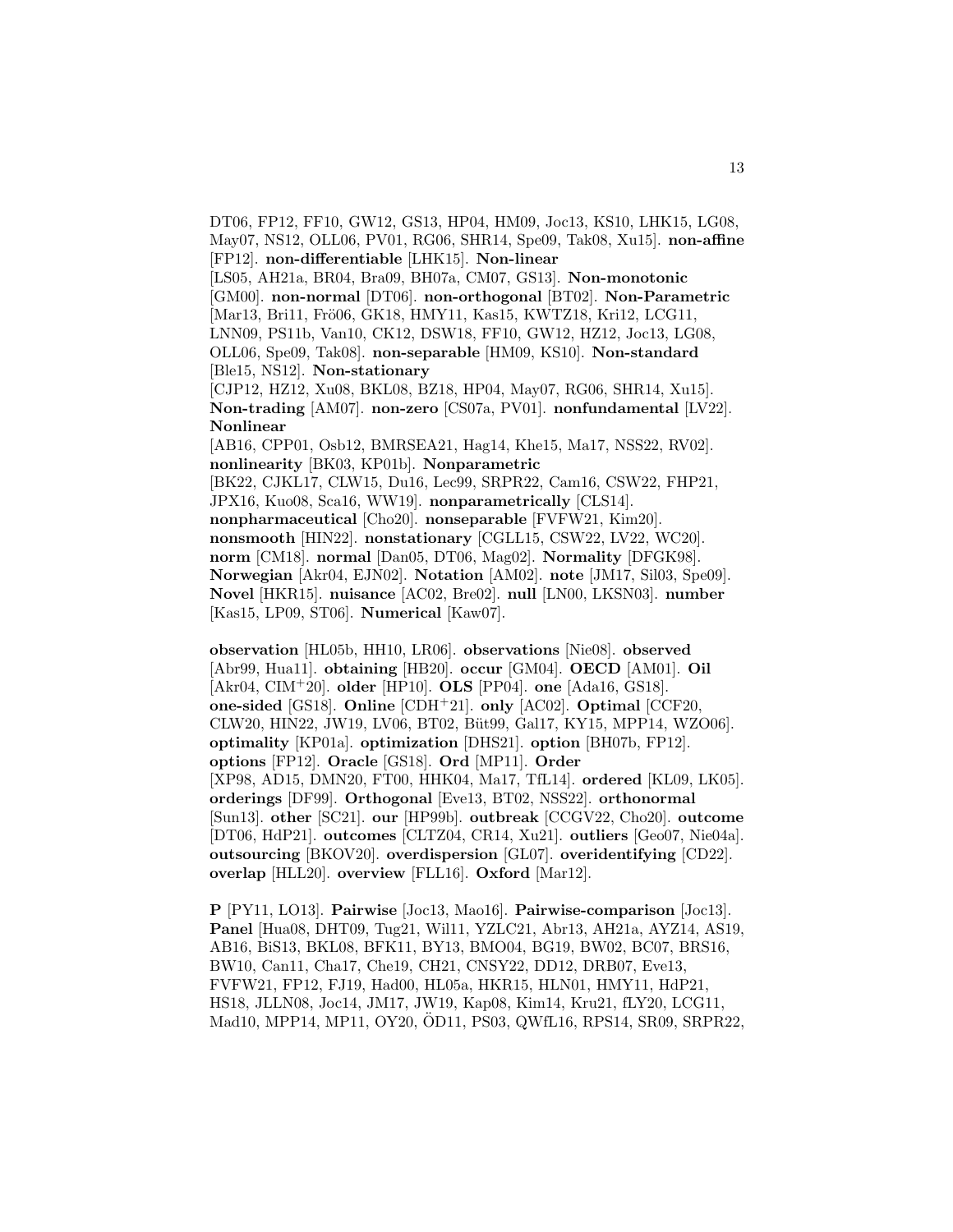Tho06, WC20, ZfL04, ZSP12]. **panels** [iSDLB05, CPT11, HLRZ22, LLL01, McK01, MP08, SS06, Wes18, ZSS20]. **parameter** [Dem02, GH21, HJ99, KK11, LX12, LP05, PS09]. **parameters** [AC02, Bre02, CCD<sup>+</sup>18, Kan14, TD14]. **Parametric** [Mar13, BK13b, Bri11, CK12, DSW18, DG11, Emv20b, FF10, Frö06, GK18, GW12, HZ12, HMY11, HS18, Joc13, Kas15, KWTZ18, KS10, Kri12, LG08, LCG11, LNN09, OLL06, PS11b, RPS14, SRPR22, SHR14, Spe09, Tak08, Ulr08, Van10, ZSP12, Zha13, Emv20a]. **parsimonious** [GH21]. **Partial** [AH21a, Kim20, Kom13]. **Partially** [AS22, WS05, AS11, AYZ14, FJV12, HP04, LZZ21, ZL15]. **participation** [KT18]. **parts** [FPR15]. **patterns** [VST03]. **PcGets** [Bår01]. **Peer** [LPR17, DDF09, LX17, Ros17]. **penalised** [CL21]. **penalized** [UT19]. **percentile** [MP05]. **Perez** [GT99, Han99a, HK99]. **Performance** [CK98, DHT09, Tak08]. **Periodic** [Pro98, DO04]. **periods** [HS18]. **Permanent** [CL22]. **Permanent-Transitory** [CL22]. **Perron** [LN99]. **persistence** [LKSN03]. **persistent** [BK13a, LS05, San08]. **Perspectives** [PS11a]. **phase** [Rün04]. **Phillips** [LN99]. **Phillips-Perron** [LN99]. **piecewise** [KNR11]. **plausibly** [vKR18]. **Ploberger** [NS12]. **Point** [MPP14, AHHK06, BCCW08, BHKY17, CO12, Cho03, Yan12]. **Point-optimal** [MPP14]. **pointwise** [CHS09]. **Poisson** [MT99]. **policy** [Ros21]. **polynomial** [Cho06]. **pooled** [MP08]. **Pooling** [HC04]. **population** [HLL20, Xu21]. **Portfolio** [BLV08, LPW14]. **posedness** [Sca16]. **possibly** [LHK15]. **Posterior** [BC14]. **posteriori** [GY22]. **Potential** [Xu21]. **power** [KK05, MP08, Par02]. **PPP** [JLLN08]. **practice** [BNHLS09, FF10]. **pre** [WZO06]. **pre-test** [WZO06]. **precision** [FLL16]. **Predictability** [KR13]. **predicted** [Spe09]. **predicting** [KN20]. **Prediction** [Sør00, GO00]. **Prediction-based** [Sør00]. **predictive** [LW17, LK16]. **predictors** [AT11]. **preferences** [ABS03, GvV20]. **Prescott** [McE08]. **presence** [Ana13, Dav12, Gre04, Ioa05, JMN00, LG08, LX12, NV02, Nie04a, DHT09, YG02]. **present** [AC02, GvV20, GS13]. **pressure** [LX17]. **prevalence** [Sto22]. **price** [CG05, KR13, KjL03, Kon03, Van10]. **prices** [Akr04, CL22]. **pricing** [FP12]. **Prize** [Ano11a]. **Prizes** [Abb22]. **Probabilistic** [BCK20]. **probability** [CO12]. **probit** [Bre02, GFCK09, KL09]. **problem** [BW10, Sch12b]. **problems** [FF10, YG02]. **procedure** [Kap08, ST06]. **procedures** [KK11]. **process** [DLS09, EN09, LST01]. **Processes** [LC08, MS98, BK13a, DO04, CM07, DD02, DM04, Emv20b, FT00, Gos04, Haf09, Han05, HP04, Liu09, May07, Emv20a]. **product** [SHD99]. **production** [DSW18, VST03]. **productivity** [BKOV20, Emv20a, Emv20b]. **professional** [BM22]. **Progress** [EJN02]. **Projection** [BW02, Abr13]. **Propensity** [Frö07]. **properties** [BKL08]. **proportional** [Bri11, Gør06]. **proposal** [AM02]. **prospect** [BLLW11]. **pseudo** [McK01]. **pseudo-panels** [McK01]. **PULSE** [JP22].

**quadrature** [BKG<sup>+</sup>22]. **qualitative** [Tak08]. **quality** [KjL03]. **Quantifying**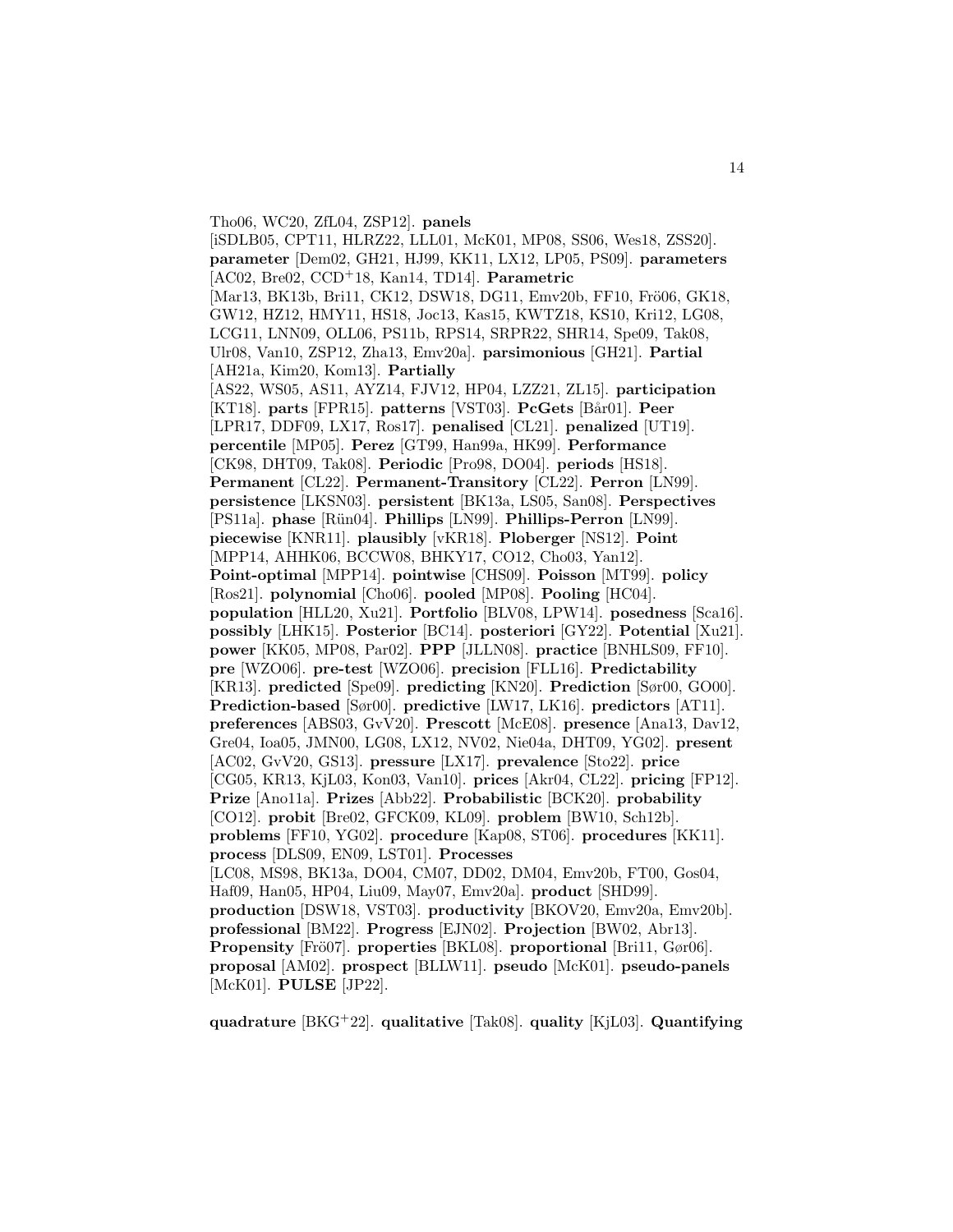[Cho20]. **Quantile** [AT11, BK19, HC19, AD13, AB16, BG19, Can11, CH21, FHP21, GK18, JJS14, Kal12, KM04, LMP14, Zha13]. **Quantile-based** [HC19]. **quarterly** [VST03, Rod02]. **Quasi** [Hua11, Cam16, Kru21]. **quasi-likelihood** [Cam16]. **Quasi-maximum** [Hua11, Kru21]. **quotes** [BNHLS09].

**R** [OD11]. ¨ **R.** [Sch12a]. **radial** [BK03]. **random** [AH21a, BT02, BKL08, BM17, CR14, Dah02, GFCK09, KMVW02, QP13, Zam02]. **random-coefficients** [CR14]. **randomized** [CLW20, KT18]. **randomly** [WL13]. **range** [Cav01]. **ranges** [GK18]. **Rank** [Abr99, AS11, Pal22, DLS09, FVFW21, GS13, HP04, LST01, RM99, ST21]. **Rank-invariance** [Pal22]. **Rate** [CDF98, DSBG22, GS18, PY11, YP01, iK07]. **rates** [Akr04, Ble15, HIN22, JLLN08]. **ratio** [Cam16, Die01, Ma17, MP08]. **rational** [BMRSEA21, BFHM08, EN12, JS04]. **ratios** [FHP10]. **Realized** [BNHLS09, HV16, Med03, Ver11]. **Reconsideration** [BG19]. **reconsidered** [Han99a, Han99b, HK99, HP99a]. **record** [AM01]. **recovering** [BH16]. **recurrent** [LG21]. **Reduction** [CDF98, KMVW02]. **redux** [Koe20]. **refinement** [Ma17]. **refinements** [Cam16]. **Reform** [MW08]. **regime** [Cav03, Kan14, KS06]. **regime-switching** [Cav03, Kan14]. **regimes** [ST06]. **Regression** [KP98, AD13, AYZ14, AT11, BSJ02, BKL08, BG19, BB11, CJKL17, CCF20, Can11, CJP12, CSW22, DMN20, EKS08, Esc18, FJV12, Frö06, GL21, GO00, GOS06, GL07, HB20, HJJX21, JJS14, KM04, KP05, Kri17, LMP14, LG08, LNN09, LR05, MT99, PS11b, Pro06, Sca16, SRPR22, UT19, WZO06, YZLC21, YZ13, Zha13, ZL15]. **regression-based** [BB11]. **Regressions** [DFGK98, Myn11, AB16, BY13, CH21, CS04, KW21, LK16, Mao16, RG06, YP13, YC22]. **regressor** [LK05, RVH05]. **regressor-dependent** [LK05]. **regressors** [Ana13, BiS13, BKL08, CJKL17, CPP01, CLS14, JPX16, KL09, Kru21, MZ18, Myn11, RM99]. **Regularised** [NSS22, CD22]. **Relation** [Sen98]. **relations** [Mad05]. **relative** [Par02]. **reliable** [ABDW15]. **Repeated** [Lin05, KWTZ18]. **Reply** [HP99b]. **Representation** [Kuo08, Han05, Med03]. **representative** [Pét00]. **resampling** [AD13]. **Residual** [Ioa05, Tse02]. **Residual-based** [Ioa05, Tse02]. **Residuals** [PR16, BKL08, EN09, Kal12]. **Residuals-based** [PR16]. **Response** [AH04, BK13a, Ble15, CS07b, Cha17, FJ19, Man13]. **responses** [Gos04, LK05]. **Restricted** [JS04, WZQ07]. **restriction** [Ada16, AH21c, Ber22, HS17, Zha13]. **restrictions** [BMRSEA21, Bra02, Bra12, CD22, FHP21, GY22, LMW20, Ma17, Ros17]. **results** [CK16, DG19, DM04, GOS06, WZO06]. **retirement** [Isk10]. **return** [GL21, QP13]. **returns** [KRH<sup>+</sup>09]. **reunified** [BP21]. **Review** [Bår01, Gör12, Koo10, Mar13, Mar12, Oom99, Osb12, Ros16, Sil11, Tay13, Wil11, CK16]. **revisited** [Pro06]. **rich** [GMMS19]. **Risk** [FG03, BH07b, CL21, HC19, JM05, Wil09]. **risk-neutral** [BH07b]. **risks** [CCG07]. **Robust** [AT18, BC07, CLLT14, HJ05, LHK15, BM06, CCF20,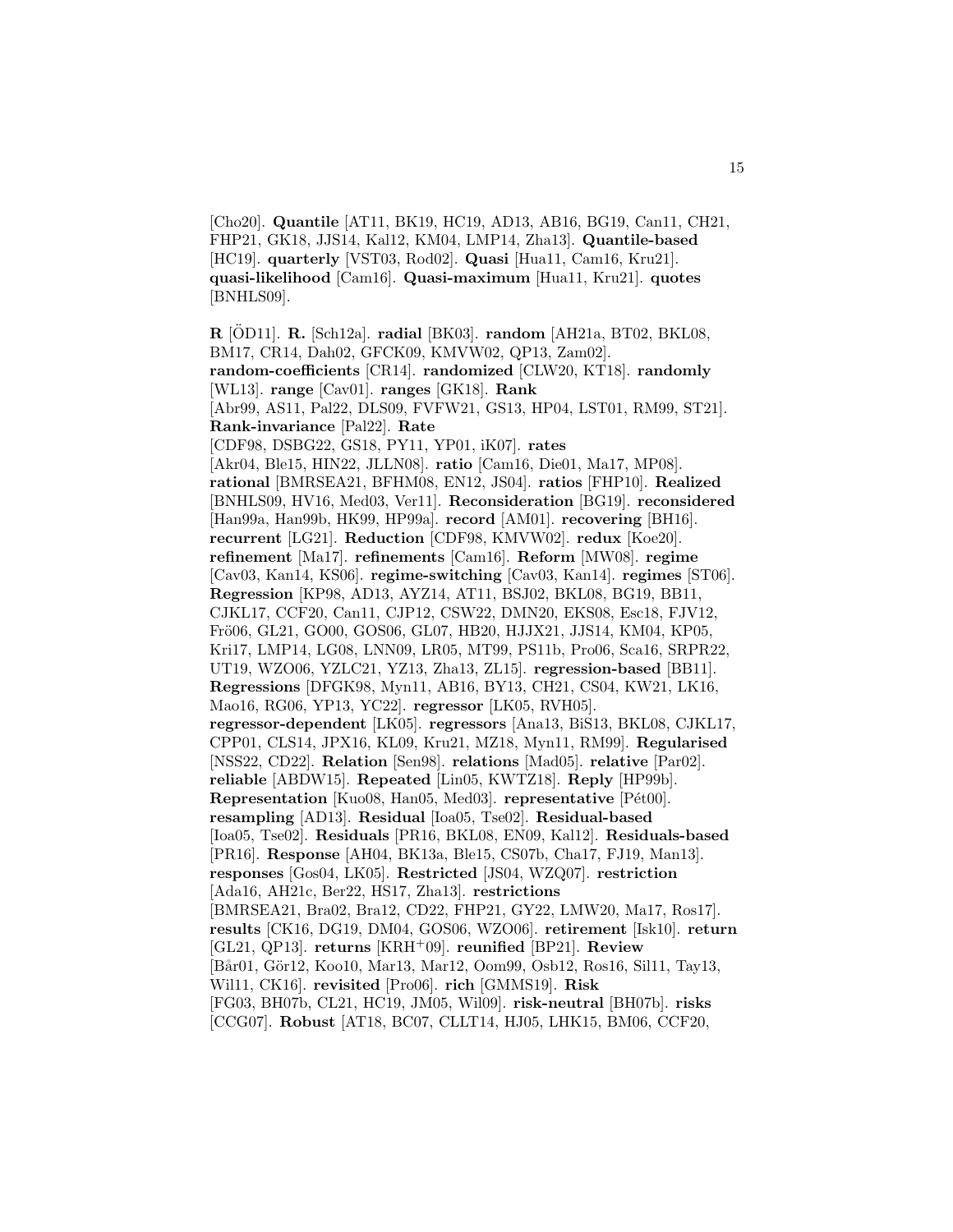sCK10, CS22, Esc18, HB20, LO13, Mag10, Sun13, TD14]. **robustness** [JP22]. **role** [BF19, HLT08]. **Root** [KY21, Lar98, Tay13, XP98, BZ18, iSS06, Cav01, Cav03, CM07, DD12, Die01, HLT08, Ioa05, Juh05, JW19, KS06, KP05, LR06, Mad10, Mag07, MPP14, Psa01, DHT09]. **roots** [HL05b, LV22, MP08, Rod02]. **Roy** [Gar20]. **Roy-model** [Gar20]. **Royal** [Ano19, Ano21c, FS09, HS98, PS16, PS11a, Smi08b, Smi15, Smi16, Smi17, Smi18]. **Rubin** [DM14]. **run** [CJKL17].

**S** [HK99]. **S&ARCH** [JL01]. **S&P** [QP13]. **S.** [Sch12a]. **Sample** [DFGK98, GL21, HK21, HL00, KK05, DHT09, Smi03]. **sampled** [LPR17]. **Sampler** [BL98b]. **samplers** [ZfL04]. **samples** [KMT03]. **sampling** [Cha11, FS04, Kiv13, Sil03]. **Sargan** [Abb22, Ano11a]. **SARS** [DSBG22]. **SARS-CoV-2** [DSBG22]. **satisficing** [HK21]. **saved** [CCGV22]. **saving** [YG02]. **scale** [BM22]. **schemes** [Kiv13]. **schooling** [CLW15]. **score** [CLS14, Frö07, FZ14]. **search** [Han99a, HP99a, KP01a]. **Searching** [Qu07]. **Seasonal** [HLT08, AT18, DO04, VST03, FT00, Rod02]. **seasonality** [AT18]. **Second** [Ma17]. **Second-order** [Ma17]. **Section** [Wil11, CPT11, HKR15, KW21, Mad05, PUY08, PS03]. **sectional** [Hua08, Kap08, Mao16, SR09, DHT09, SRPR22]. **segregation** [ABDW15]. **Selection** [DRB07, Smi18, BM06, CL21, sCK10, DT06, GS13, HS17, Ino06, PS07, RV02, Smi03, UT19]. **selective** [BKOV20, KT18]. **selectivity** [Sto22]. **Semi** [Emv20b, KS10, Kri17, Zha13, BK13b, DG11, HS18, RPS14, SHR14, Ulr08, ZSP12, Emv20a]. **Semi-linear** [Kri17]. **Semi-parametric** [Emv20b, KS10, Zha13, BK13b, DG11, HS18, RPS14, SHR14, Ulr08, ZSP12, Emv20a]. **semilogarithmic** [vGS02]. **seminonparametric** [iK07]. **Semiparametric** [AT04, BH07a, CCG07, FG03, GH06, Gør06, Shi08, WC20, AN08, Bra12, CS22, DD02, HJJX21, NSS22]. **sensitivity** [MV07, WZQ07]. **separability** [DSW18]. **separable** [HM09, JPX12, KS10]. **Separating** [AS19]. **sequences** [PP02, SHD99]. **sequential** [LW17, ST06]. **serially** [BKL08, MPP14, PP04]. **Series** [Tay13, BMO04, Bha01, CL22, CGLL15, DW19, VST03, FT00, GH06, GL09, Hag14, HL07, HS04, KW21, KP01b, LNN09, Mad10, MNT03, MJ19, MS05b, NV02, Nie04b, RVH05, SHR14, Sun13, Osb12]. **Set** [HM13, Ble15]. **SETAR** [KS06]. **sets** [DM14, Kap08, Kiv13, KY15]. **settings** [GW12]. **sex** [CLW15]. **shapes** [KR13]. **shift** [YV11, Yan12]. **shifts** [AT18, PS11b, Psa01, QP13, Rün04]. **shocks** [BH16]. **Short** [ACMG<sup>+</sup>11, HS18, PY11, PST08, SR09, YP01]. **Short-term** [ACMG<sup>+</sup>11, PY11, YP01]. **sided** [GS18]. **Siegel** [CDR09]. **Signal** [HK00]. **significance** [GO00]. **similarity** [iK07]. **Simple** [BB11, BG19, Can11, CH21, Esc18, GL07, HdP21, TW19]. **Simpler** [HH18]. **Simulated** [Kam98, MT99, BKG<sup>+</sup>22, CK12, DT06]. **simulating** [Nic02]. **Simulation** [DFGK98, GM98, GOS06, MS98, ZfL04, Kau00]. **Simulation-based** [DFGK98, GOS06, MS98]. **Simultaneous** [LK05, Kiv13, PS09]. **sine** [AH21b]. **Single** [LV22, CLW15, CS22, Gør06, HSW15]. **single-index** [CS22, Gør06, HSW15].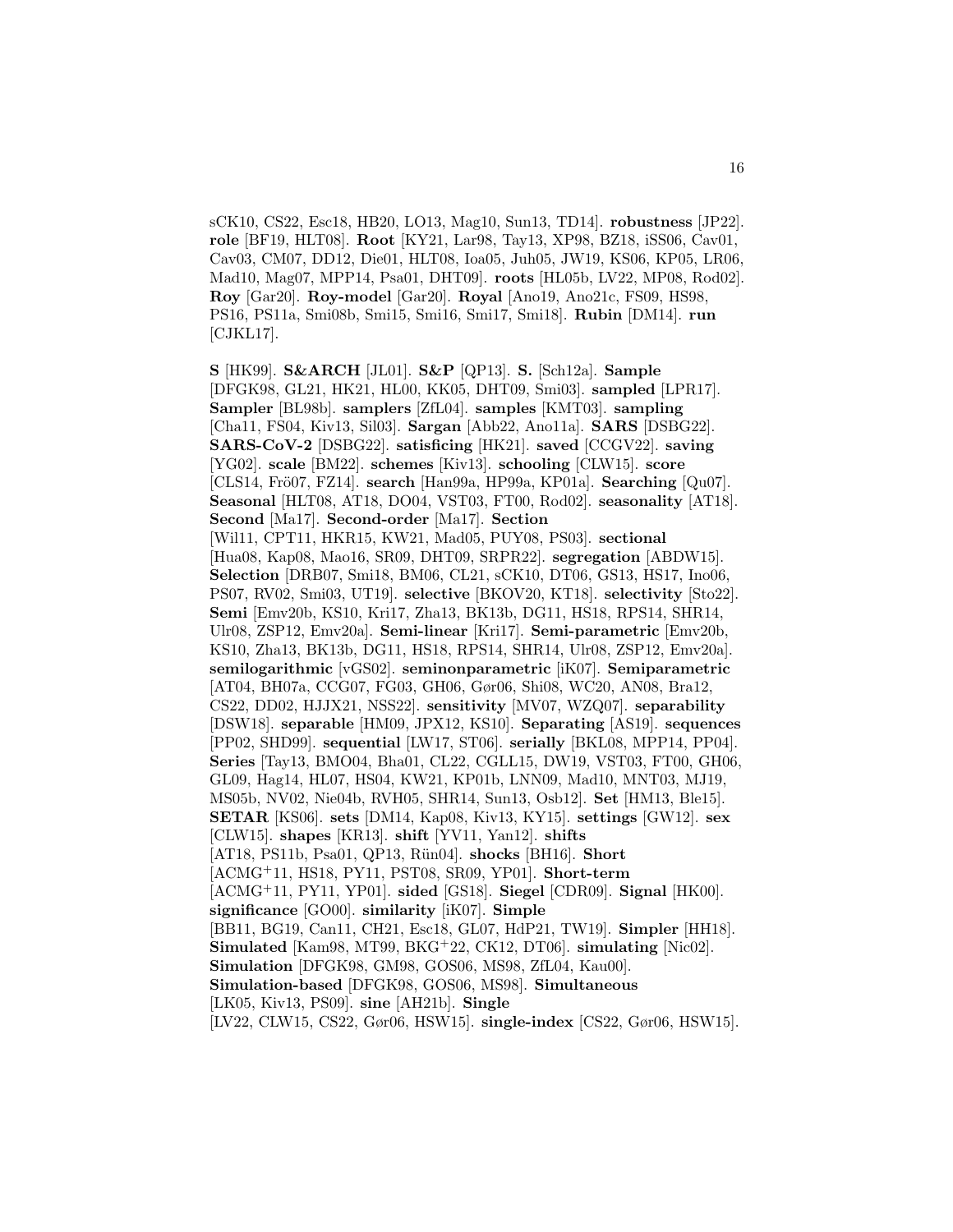**single-sex** [CLW15]. **Size** [All07, DDF09]. **skewness** [BU09, GL09, Wil09]. **slope** [BRS16, Yan12]. **small** [DD12, Kon03, QWfL16]. **small-country** [Kon03]. **smooth** [CS04, HC19, LMP14, San08]. **smoothed** [CH21]. **Smoothness** [SZW10]. **social** [fLLL10, LX17, LPR17, Man13, Ros17, TfL14]. **social-influence-dependent** [LX17]. **Society** [Ano19, Ano21c, FS09, HS98, PS16, PS11a, Smi08b, Smi15, Smi16, Smi17, Smi18]. **solving** [FF10]. **Some** [BMO04, GOS06, HJ99, CK16, Das05, Gal17]. **sooner** [CCGV22]. **space** [Kan14, KSD99, Oom99, Pro06]. **spaced** [McK01]. **Sparse** [ADXBA21, MTV17]. **spatial** [BY13, BB11, KPR17, QWfL16, RR14, WL13]. **Special** [AdP17, Ano19, Ano21c, CLLT14, FS09, PS16, PS11a, Smi15, Smi17, Smi18]. **specific** [Han99a, HP99a]. **Specification** [CGLL15, DT06, Khe15, fLLL10, BCCW08, Bha01, iSS06, Cho03, GT99, Han99a, HP99a, LW17, Tch15]. **specifications** [PST08]. **spectral** [YP13]. **sphericity** [BFK11]. **spline** [BH07b]. **sport** [BM22]. **spread** [BP21]. **Spurious** [Pro98]. **squares** [HW07, KP05, Kuo08, NF11, PR16, Pit04, PS17, WZQ07, Win19]. **SsfPack** [KSD99, Oom99]. **Stability** [vdS98]. **Stable** [LC08]. **stage** [CNSY22, DSW18, HW07, KMT03, KM04, WH07, Win19]. **Standard** [KMT03, AM02, Ble15, LN00, NS12]. **Standardized** [BY13]. **state** [Hal08, Kan14, KSD99, Oom99, Pro06]. **state-space** [Kan14]. **Stationarity** [Liu09, Had00, HL05a, Kil04, Kru21, LKSN03, SS06]. **stationary** [BKL08, BZ18, CJP12, CM07, CH01, HZ12, HP04, HS04, May07, PP02, RM99, RG06, SHR14, Xu08, Xu15, Yan02]. **statistic** [HH18, OY06, TfL14]. **Statistical** [Dav12, Koo10, KSD99, Oom99]. **statistics** [BLLW11, Cav01, Das05, GK18, PP02]. **step** [KK11, LV22]. **Stochastic** [Bha01, Hag14, MFB03, Mon98, Smi08a, AM07, AM09, BLLW11, Dem02, GS13, JL01, Kaw07, KN08, KR03, LPW14, MY00, Nic02, QP13, Rag05, R¨un04, TK04, Ver11]. **strategies** [KWTZ18]. **strictly** [Esc18]. **strong** [CPT11]. **strongly** [BK13a]. **Structural** [Ano21b, Ano21c, Isk10, BP03, iSS06, CCD<sup>+</sup>18, DW19, DP06, HP10, HW07, Iga20, IRS20b, JMN00, KP01b, Kri12, LR06, LMNS21, MS05b, Rob10, TD14, Xu15, YP13, ZSS20, Gör12. **structure** [Büt99, Che19, CSW22, CDR09, Dem02, GH21, Kim14, MTV17, ZZMZ21]. **structured** [DV07]. **structures** [fLLL10]. **student** [EH08, Ard09]. **Student-** [Ard09]. **study** [BSJ02, Tak08]. **subset** [LS21]. **sufficiency** [JM17]. **sums** [DD02]. **surfaces** [AM09]. **surplus** [Van10]. **survey** [Gal17, Sen09]. **surveys** [Lin05]. **Sweden** [Cho20]. **switching** [Ard09, BPR10, Cav03, CK98, EKS08, FS04, Kan14, Kau00, TK04]. **symmetric** [LN00]. **symmetry** [BH07a]. **synergies** [IRS20b]. **Synthetic**

**T** [QWfL16]. **tail** [KRH<sup>+</sup>09]. **tailed** [JL01, PS17, Sch12b]. **tails** [Dav12, FHP10]. **tapered** [PP02]. **targeting** [BJN03, PR14]. **taxation** [HP10]. **technique** [Nic02]. **techniques** [FS04]. **technological** [VST03].

[GY22, BF19]. **system** [ABS03, BW10, Qu07]. **systems** [BH07a].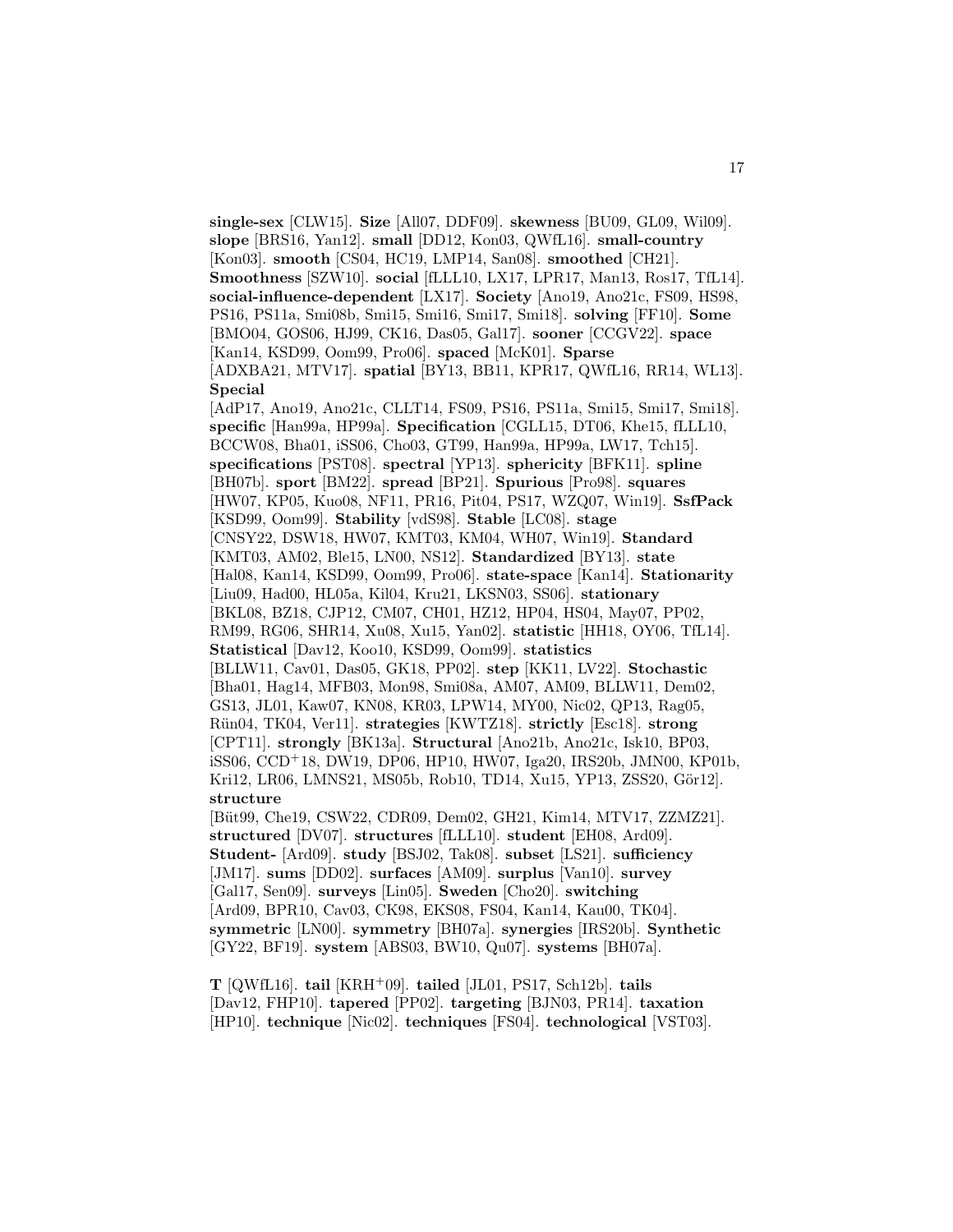**technology** [BKOV20]. **temperature** [GH06]. **Temporal** [MS05b, Pro06]. **temporally** [Haf09]. **Ten** [Abb22]. **Teräsvirta** [Osb12]. **term** [ACMG<sup>+</sup>11, CDR09, DLS09, JS04, PY11, YP01]. **Test** [BLLW11, XP98, BT02, BK03, Das05, Die01, HL00, KK05, LW17, MP11, OY06, PUY08, Sun13, WZO06, WW19, ZSS20]. **Testing** [BiS13, BFK11, Ber22, Bra02, CD22, Cav01, CS04, DLS09, DW19, EN12, FHP21, GW12, GSW19, Had00, HL05a, HH00, HL07, Hog17, KMVW02, KP01a, LPW14, LMNS21, Mao16, MJ19, NT09, NS12, OTP04, Wri10, WX18, Xu15, ZSP12, BMRSEA21, Bra12, CGLL15, FP12, GH06, GS18, HL05b, Ioa05, JS04, JW19, LR05, PS03, YP13, iK07, Ano21b]. **Tests** [BMRSEA21, DFGK98, Lar98, LKSN03, Tay13, vdS98, AH21c, AT18, BP03, BY13, BHKY17, BB11, BZ18, BRS16, Cam16, iSS06, Cav03, CLW15, CM07, sCK10, Dah02, DSW18, DM14, DD12, Du16, EM02, GO00, GOS06, HKR15, HJ99, HLT08, Hsu17, HS17, Kal12, KS06, Khe15, Kil04, KY15, LLL01, LHK15, LN99, LN00, LR06, LV06, LST01, Ma17, Mad10, MV07, Mof01, MP08, MPP14, NS12, OD11, PR16, Pit04, RV02, RR14, Rod02, Ros07, San08, ¨ Sen03, Sen09, SS06, DHT09, Sto22, Tch15, YT08, YV11]. **Theil** [MS05a]. **theorem** [Han05, Kuo08]. **theorems** [DSW18]. **Theoretical** [PS11a]. **Theory** [BPR10, BT13, CO12, Gia15, GL21, GS18]. **there** [LN00]. **thick** [FHP10]. **three** [HW07, KS06]. **three-regime** [KS06]. **three-stage** [HW07]. **Threshold** [CK98, Ard09, CS07a, ST06, YC22, YZLC21, YZ13, Zha13]. **thresholds** [LK05]. **Time** [CDF98, Osb12, Tay13, CL22, CGLL15, Che19, CHS09, Dem02, DP06, EKS08, FT00, GvV20, GH21, GL09, HL05a, Hag14, HL07, HS04, HH10, HS18, KW21, KK11, Kim14, KjL03, KP01b, LCG11, LNN09, LY20, Mad10, MNT03, MJ19, MS05b, NV02, Nie04b, PY11, San08, SHR14, Wil09, YP01]. **time-inhomogeneous** [CHS09]. **time-series** [Mad10]. **time-varying** [Che19, Dem02, GH21, HH10, KK11, LCG11, San08]. **Timo** [Osb12]. **Tjøstheim** [Osb12]. **Tobit** [CS07a]. **topological** [FK21]. **trace** [LST01]. **track** [AM01]. **trades** [BNHLS09]. **Trading** [ABHK17, AM07]. **training** [Lec99]. **transformation** [Abr99, AH04, AN08, AH21b, Eve13, FF10, HH10, Shi08, WC20]. **Transition** [Kam98, CJP12, CS04, HC19, JK10, San08]. **Transitory** [CL22]. **transport** [Gal17]. **treated** [MW18]. **treatment** [BK22, CLW15, CCD<sup>+</sup>18, DT06, GS18, HLL20, Hsu17, KT18, LMW20, Man13, SC21]. **treatment-outcome** [DT06]. **treatments** [AH21c, TW19]. **tree** [DV07]. **trees** [DMN20]. **trend** [CH01, DLS09, DP06, GH06, HK01, Ioa05, JMN00]. **trend-break** [HK01]. **trend-stationary** [CH01]. **trending** [CPP01, GS13]. **trends** [GS13, Kim14, KNR11, Tho06, ZSP12]. **trial** [KT18]. **trials** [CLW20]. **triangular** [JPX16]. **tribute** [Phi15]. **truncation** [Abr99, HH10]. **Two** [CNSY22, KM04, LMW20, WH07, Win19, BSJ02, DSW18, HW07, KMT03, KK11, iK07]. **two-** [HW07]. **Two-stage** [CNSY22, KM04, WH07, Win19, DSW18, KMT03]. **two-step** [KK11].

**Two-way** [LMW20, BSJ02]. **type** [BRS16, LN00, Rod02, YV11]. **types**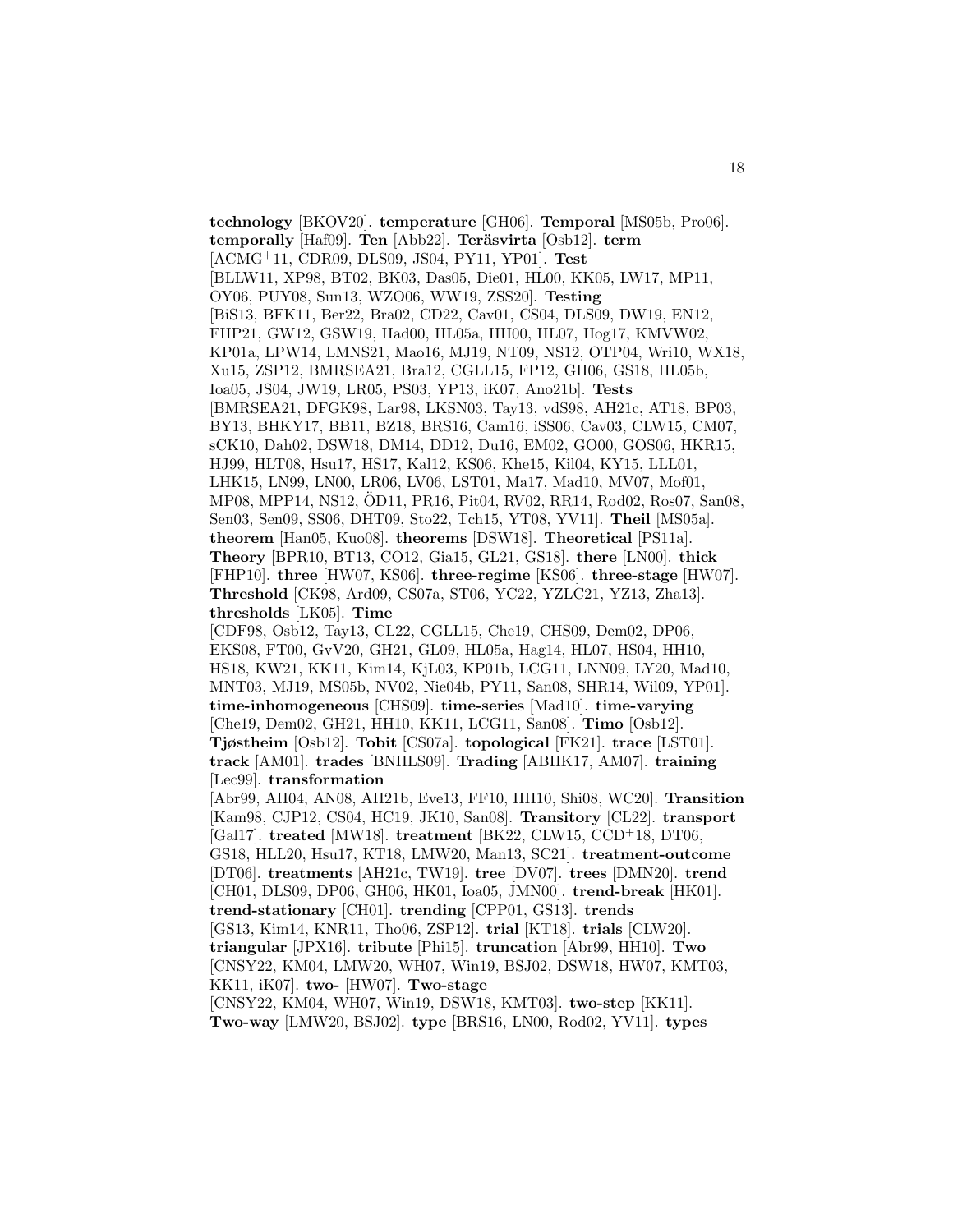[Xu14].

**U.S.** [MN11]. **UK** [HLN01]. **unbalanced** [Abr13, BSJ02, FP12]. **uncertain** [DLS09]. **uncertainty** [GT99]. **unconditional** [LR06]. **unconventional** [Ros21]. **uncorrelated** [NS12]. **unequally** [McK01]. **Uniform** [iK07]. **Unifying** [HJJX21]. **Unit** [DD12, KS06, KY21, Lar98, LR06, Mad10, Tay13, XP98, ALP<sup>+</sup>21, BZ18, iSS06, Cav01, Cav03, CM07, Die01, HL05b, HLT08, Ioa05, Juh05, JW19, KP05, Mag07, MP08, MPP14, Psa01, Rod02, DHT09]. **unit-root** [CM07, Psa01]. **United** [Frö07]. **Units** [AH21b, Kap08]. **univariate** [BK13a, Dan05, Mag02]. **Unknown** [XP98, JK10, Wes18, ZL15, iK07]. **unobservable** [BiS13]. **Unobserved** [HK19, BT02, HK00]. **unrestricted** [Mag07]. **use** [BMO04, HWY08]. **useful** [CM07]. **Using** [BLV08, BL98b, CK16, HK21, Ulr08, Ber22, BH07b, CLTZ04, CD22, Cav01, CS07b, CH21, CM18, CK12, Dah02, DDF09, DHS21, Emv20a, Emv20b, FS04, GK18, KW21, Kau00, KP04, KSD99, Mao16, MFB03, MS05b, Ros17, Smi03, Sun13, YP13]. **utility** [KR03]. **utilization** [DT06].

**vaccine** [BP21]. **validation** [OLL06]. **Validity** [HV16, Tch15]. **Value** [FG03, HC19, Wil09]. **values** [BP03, San08, WZO06]. **VAR** [HJ99, LST01, Nie08, Pét00, PS01, RM99, Tug21, Yan02, Hog17]. **VAR-models** [HJ99]. **variable** [BKOV20, CR14, CK12, CNSY22, Gre04, JW12, Kim20, Mag10, QWfL16, Sca16, UT19, WH07, WL13]. **variables** [Ana13, BK19, DM08, Frö06, FHP21, HM13, JPX12, LG08, RG06, Spe09, WH07, vGS02, Sil11]. **Variance** [CDF98, KP98, Dan05, DD02, HH18, Mag02, PR14, Pit04, Ros17, Sen09, Sun13, Ver11, WZO06, Wil09]. **variances** [Med03, Xu15]. **Variates** [CDF98]. **variation** [ALP<sup>+</sup>21, DDF09]. **VARMA** [BL98a]. **VARs** [GH21]. **varying** [Che19, Dem02, GH21, HH10, KK11, LMP14, LCG11, RPS14, San08, Wil09]. **Vector** [Ano21b, BR04, DLS09, EN12, Hua08, JS04, LMNS21, MJ19]. **Venezuela** [CE99]. **versus** [LST01, Yan12]. **via** [Ano21b, AB16, CL22, HP04, KN08, LMNS21, MP05, UT19, WS05]. **vocational** [Lec99]. **volatilities** [BH16]. **Volatility** [Mon98, Xu08, AM07, AM09, BH16, BZ18, DV07, Dem02, EKS08, HZ12, HV16, JL01, Kaw07, LS05,

LP09, MY00, MFB03, NT09, Pal22, PST08, QP13, Rag05, Ver11, WX18]. **Volume**

[Ano10, Ano11b, Ano12b, Ano13, Ano14, Ano15, Ano16, Ano17, Ano18, CD09]. **Volumes** [Tay13]. **von-Neumann** [HP04].

**W** [Osb12]. **Wage** [PS01, DRB07, Frö07, Gar20]. **walk** [BT02, KMVW02]. **Watson** [KK05]. **wave** [DSBG22]. **way** [BSJ02, LMW20]. **Weak** [CPT11, LX12, BW10, HHK04, Mag10, NF11, Tch15]. **weakly** [JPX12]. **Weighted** [JJS14]. **weights** [QWfL16]. **welfare** [DHB12]. **where** [HL05a, JK10, Mad10]. **Wild** [HB20, BZ18, MW18]. **Windows** [Bår01]. wise [MTV17]. **within** [BM06, fLY20]. **without**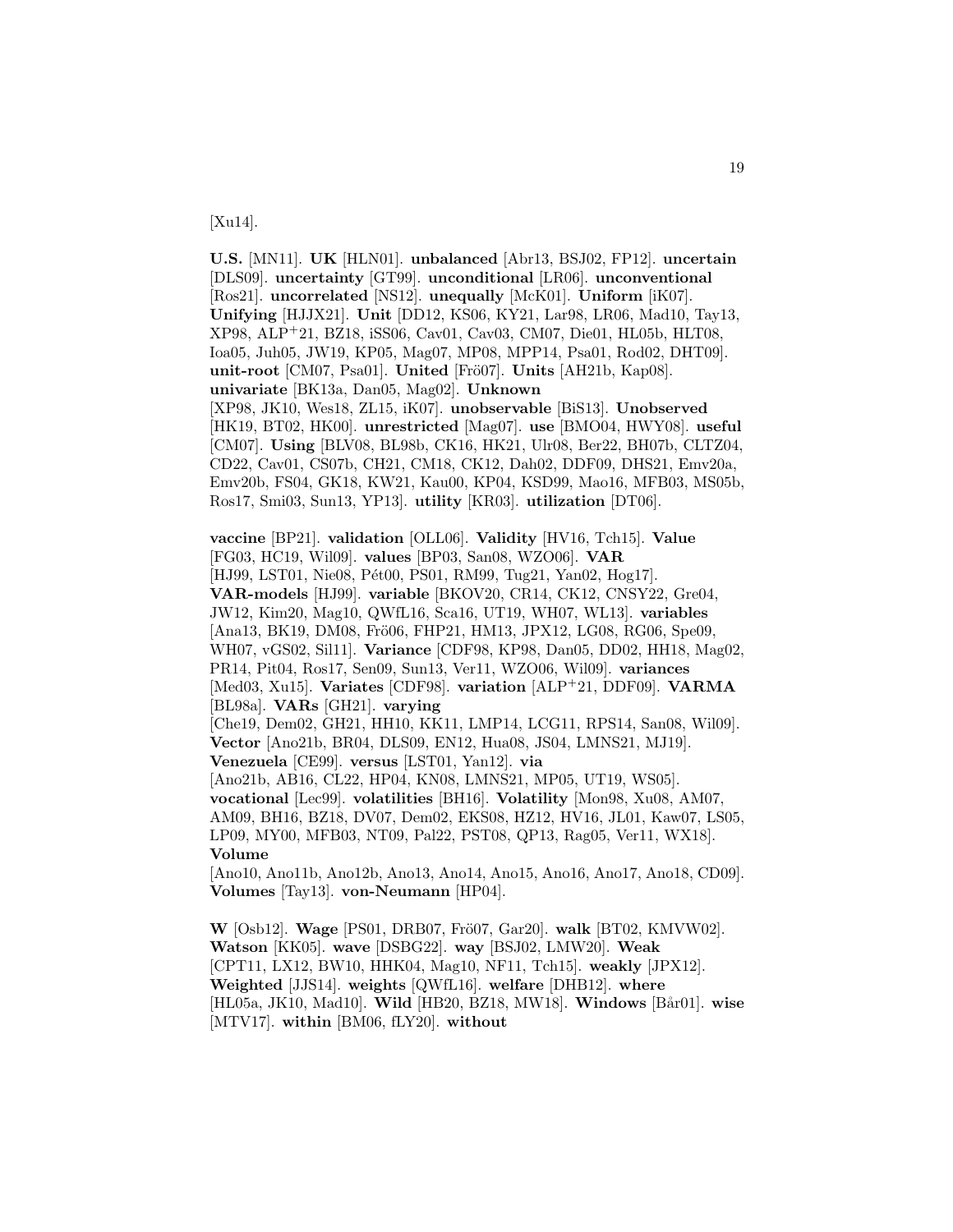[Bre02, Frö07, Gør06, HM09, Kru21]. **Wooldridge** [Wil11]. **workers** [HP10].

**years** [Abb22]. **yield** [BHKY17, KN20].

**zero** [CS07a, PV01]. **zeros** [YG02].

# **References**

### **Arellano:2016:NPD**

[AB16] Manuel Arellano and Stéphane Bonhomme. Nonlinear panel data estimation via quantile regressions. The Econometrics Journal, 19(3):C61–C94, October 2016. CODEN ???? ISSN 1368-4221 (print), 1368-423X (electronic).

#### **Abbring:2022:TYD**

[Abb22] Jaap H Abbring. Ten years of Denis Sargan Econometrics Prizes: Editorial. The Econometrics Journal, 25(2):i–iii, May 2022. CO-DEN ???? ISSN 1368-4221 (print), 1368-423X (electronic). URL http://academic.oup.com/ectj/article/25/2/i/6588014.

### **Allen:2015:MRI**

[ABDW15] Rebecca Allen, Simon Burgess, Russell Davidson, and Frank Windmeijer. More reliable inference for the dissimilarity index of segregation. The Econometrics Journal, 18(1):40–66, February 2015. CODEN ???? ISSN 1368-4221 (print), 1368-423X (electronic).

### **Adamic:2017:TN**

[ABHK17] Lada Adamic, Celso Brunetti, Jeffrey H. Harris, and Andrei Kirilenko. Trading networks. The Econometrics Journal, 20(3): S126–S149, October 2017. CODEN ???? ISSN 1368-4221 (print), 1368-423X (electronic).

#### **Abrevaya:1999:RET**

[Abr99] Jason Abrevaya. Rank estimation of a transformation model with observed truncation. The Econometrics Journal, 2(2):292–305, December 1999. CODEN ???? ISSN 1368-4221 (print), 1368- 423X (electronic).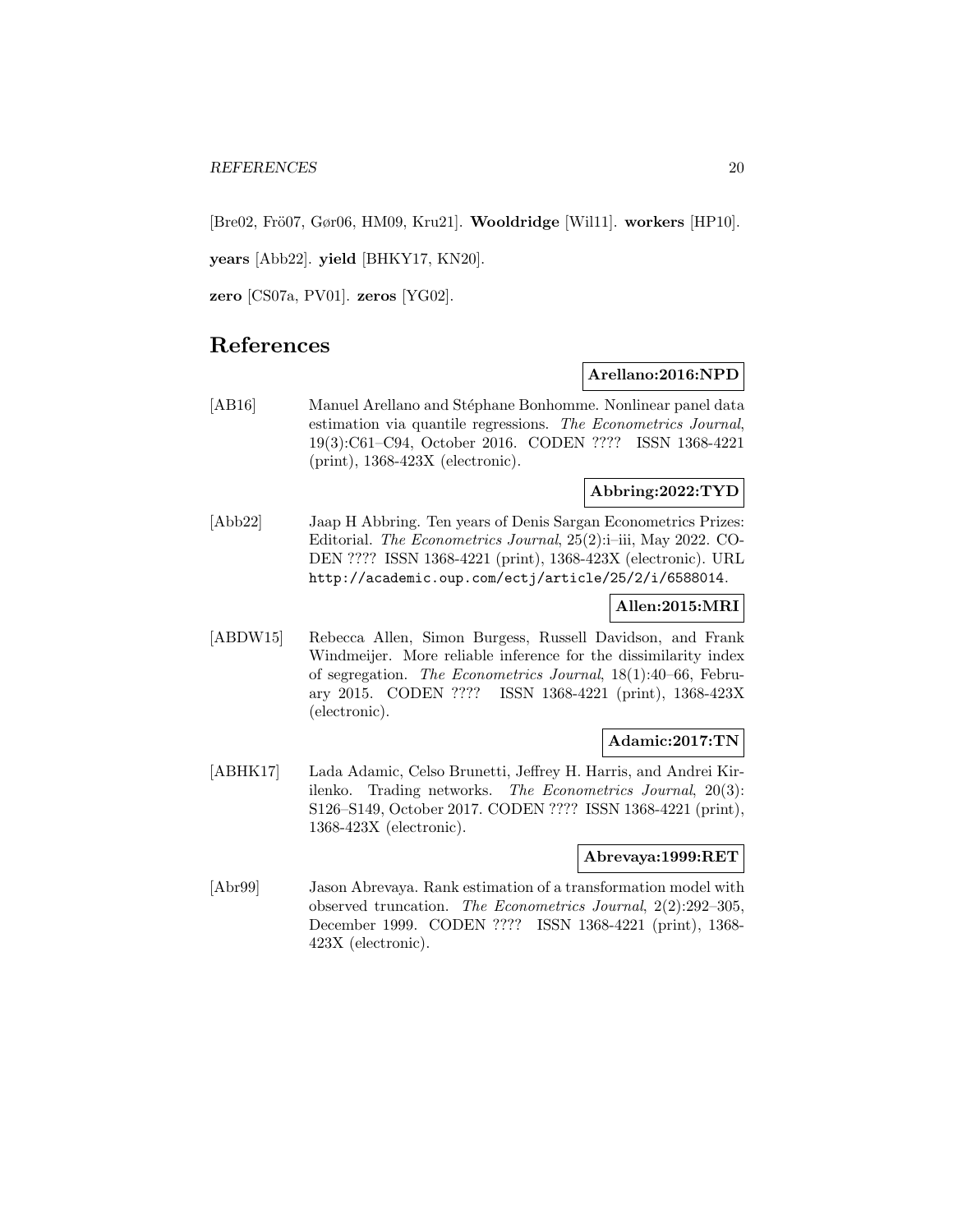#### **Abrevaya:2013:PAU**

[Abr13] Jason Abrevaya. The projection approach for unbalanced panel data. The Econometrics Journal, 16(2):161–178, June 2013. CO-DEN ???? ISSN 1368-4221 (print), 1368-423X (electronic).

#### **Aasness:2003:DPM**

[ABS03] Jørgen Aasness, Erik Biørn, and Terje Skjerpen. Distribution of preferences and measurement errors in a disaggregated expenditure system. The Econometrics Journal, 6(2):374–400, December 2003. CODEN ???? ISSN 1368-4221 (print), 1368-423X (electronic).

#### **Altissimo:2002:BIN**

[AC02] Filippo Altissimo and Valentina Corradi. Bounds for inference with nuisance parameters present only under the alternative. The Econometrics Journal, 5(2):494–519, December 2002. CODEN ???? ISSN 1368-4221 (print), 1368-423X (electronic).

### **Angelini:2011:STF**

[ACMG<sup>+</sup>11] Elena Angelini, Gonzalo Camba-Mendez, Domenico Giannone, Lucrezia Reichlin, and Gerhard Rünstler. Short-term forecasts of euro area GDP growth. The Econometrics Journal, 14(1): C25–C44, February 2011. CODEN ???? ISSN 1368-4221 (print), 1368-423X (electronic).

### **Aguirre:2013:NIM**

[AD13] Víctor M. Aguirre and Manuel A. Domínguez. New inference methods for quantile regression based on resampling. The Econometrics Journal, 16(2):278–283, June 2013. CODEN ???? ISSN 1368-4221 (print), 1368-423X (electronic).

### **Arvanitis:2015:CII**

[AD15] Stelios Arvanitis and Antonis Demos. A class of indirect inference estimators: higher-order asymptotics and approximate bias correction. The Econometrics Journal, 18(2):200–241, June 2015. CODEN ???? ISSN 1368-4221 (print), 1368-423X (electronic).

### **Adams:2016:FMM**

[Ada16] Christopher P. Adams. Finite mixture models with one exclusion restriction. The Econometrics Journal, 19(2):150–165, June 2016. CODEN ???? ISSN 1368-4221 (print), 1368-423X (electronic).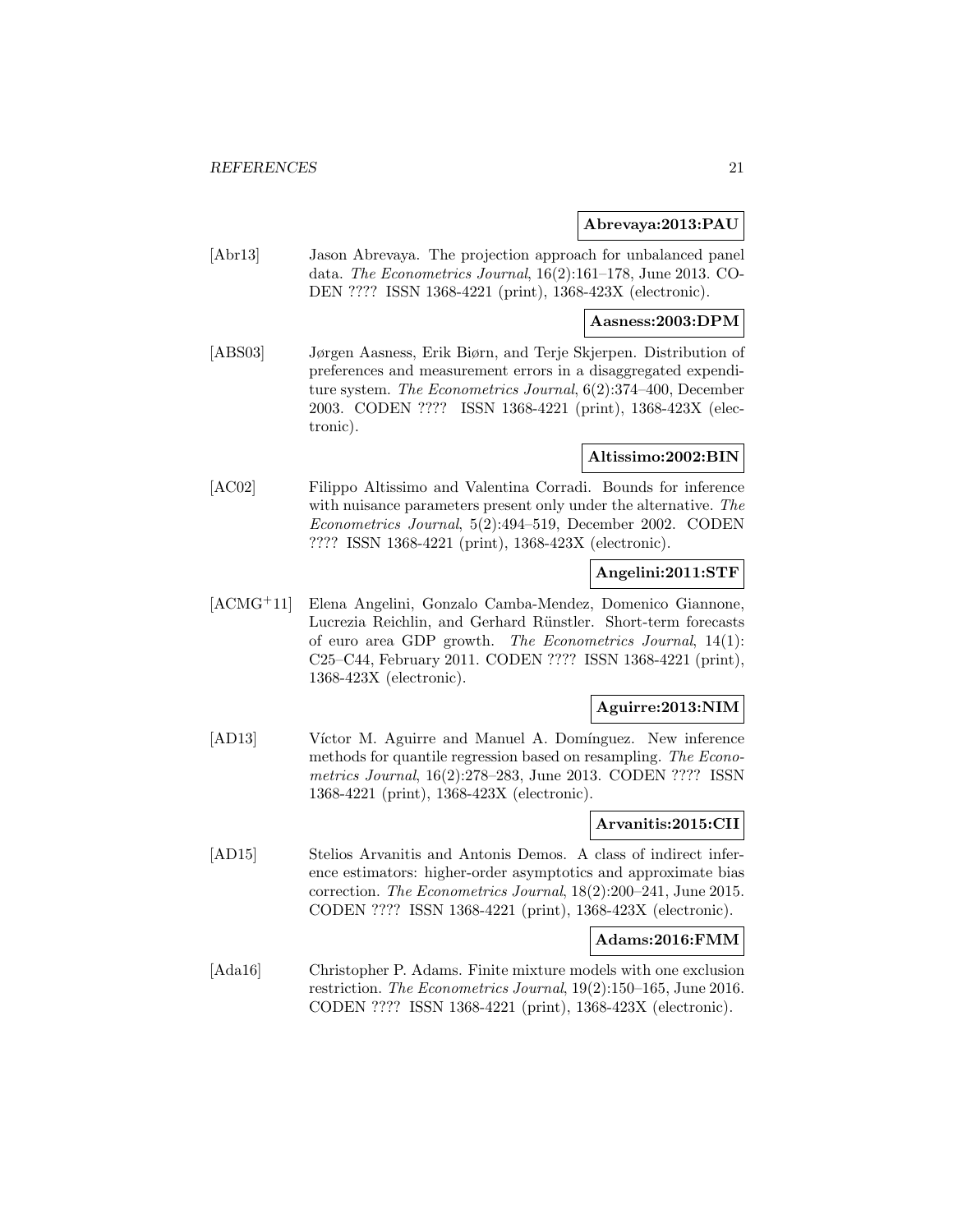#### **Abbring:2017:SIE**

[AdP17] Jaap H. Abbring and Áureo de Paula. Special issue on econometrics of networks: Editorial. The Econometrics Journal, 20 (3):Si–Sii, October 2017. CODEN ???? ISSN 1368-4221 (print), 1368-423X (electronic).

#### **Aboutaleb:2021:SCE**

[ADXBA21] Youssef M Aboutaleb, Mazen Danaf, Yifei Xie, and Moshe E Ben-Akiva. Sparse covariance estimation in logit mixture models. The Econometrics Journal, 24(3):377–398, September 2021. CODEN ???? ISSN 1368-4221 (print), 1368-423X (electronic). URL http: //academic.oup.com/ectj/article/24/3/377/6178866.

### **Abrevaya:2004:RET**

[AH04] Jason Abrevaya and Jerry A. Hausman. Response error in a transformation model with an application to earnings-equation estimation. The Econometrics Journal, 7(2):366–388, December 2004. CODEN ???? ISSN 1368-4221 (print), 1368-423X (electronic).

### **Abrevaya:2021:PEN**

[AH21a] Jason Abrevaya and Yu-Chin Hsu. Partial effects in non-linear panel data models with correlated random effects. The Econometrics Journal, 24(3):519–535, September 2021. CODEN ???? ISSN 1368-4221 (print), 1368-423X (electronic). URL http:// academic.oup.com/ectj/article/24/3/519/6156618.

#### **Aihounton:2021:UMI**

[AH21b] Ghislain B D Aihounton and Arne Henningsen. Units of measurement and the inverse hyperbolic sine transformation. The Econometrics Journal, 24(2):334–351, May 2021. CODEN ???? ISSN 1368-4221 (print), 1368-423X (electronic). URL http:// academic.oup.com/ectj/article/24/2/334/5948096.

#### **Andresen:2021:IBE**

[AH21c] Martin E Andresen and Martin Huber. Instrument-based estimation with binarised treatments: issues and tests for the exclusion restriction. The Econometrics Journal, 24(3):536–558, September 2021. CODEN ???? ISSN 1368-4221 (print), 1368-423X (electronic). URL http://academic.oup.com/ectj/article/ 24/3/536/6126343.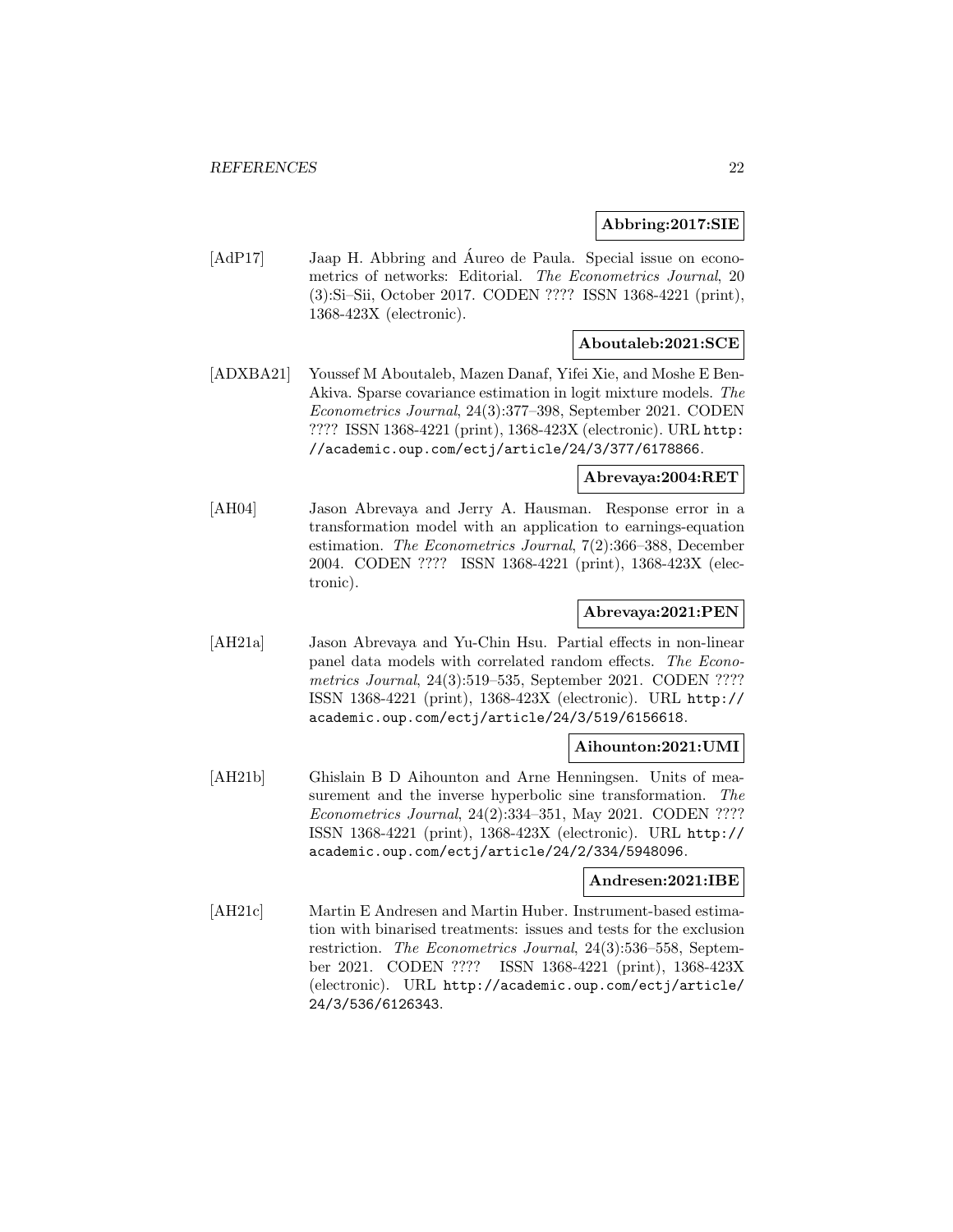### **Aue:2006:CPM**

[AHHK06] Alexander Aue, Lajos Horváth, Marie Husková, and Piotr Kokoszka. Change-point monitoring in linear models. The Econometrics Journal, 9(3):373–403, November 2006. CODEN ???? ISSN 1368-4221 (print), 1368-423X (electronic).

### **Akram:2004:OPE**

[Akr04] Q. Farooq Akram. Oil prices and exchange rates: Norwegian evidence. The Econometrics Journal, 7(2):476–504, December 2004. CODEN ???? ISSN 1368-4221 (print), 1368-423X (electronic).

### **Allen:2007:SMC**

[All07] Jason Allen. Size matters: covariance matrix estimation under the alternative. The Econometrics Journal, 10(3):637–644, November 2007. CODEN ???? ISSN 1368-4221 (print), 1368- 423X (electronic).

### **Anderson:2021:UFA**

[ALP<sup>+</sup>21] Gordon Anderson, Oliver Linton, Maria Grazia Pittau, Yoon-Jae Whang, and Roberto Zelli. On unit free assessment of the extent of multilateral distributional variation. The Econometrics Journal, 24(3):502–518, September 2021. CODEN ???? ISSN 1368- 4221 (print), 1368-423X (electronic). URL http://academic. oup.com/ectj/article/24/3/502/6125966.

### **Artis:2001:FFT**

[AM01] Michael Artis and Massimiliano Marcellino. Fiscal forecasting: The track record of the IMF, OECD and EC. The Econometrics Journal, 4(1):20–36, June 2001. CODEN ???? ISSN 1368-4221 (print), 1368-423X (electronic).

### **Abadir:2002:NEP**

[AM02] Karim Abadir and Jan Magnus. Notation in econometrics: a proposal for a standard. The Econometrics Journal, 5(1):76–90, June 2002. CODEN ???? ISSN 1368-4221 (print), 1368-423X (electronic).

#### **Asai:2007:NTD**

[AM07] Manabu Asai and Michael McAleer. Non-trading day effects in asymmetric conditional and stochastic volatility models. The Econometrics Journal, 10(1):113–123, March 2007. CODEN ???? ISSN 1368-4221 (print), 1368-423X (electronic).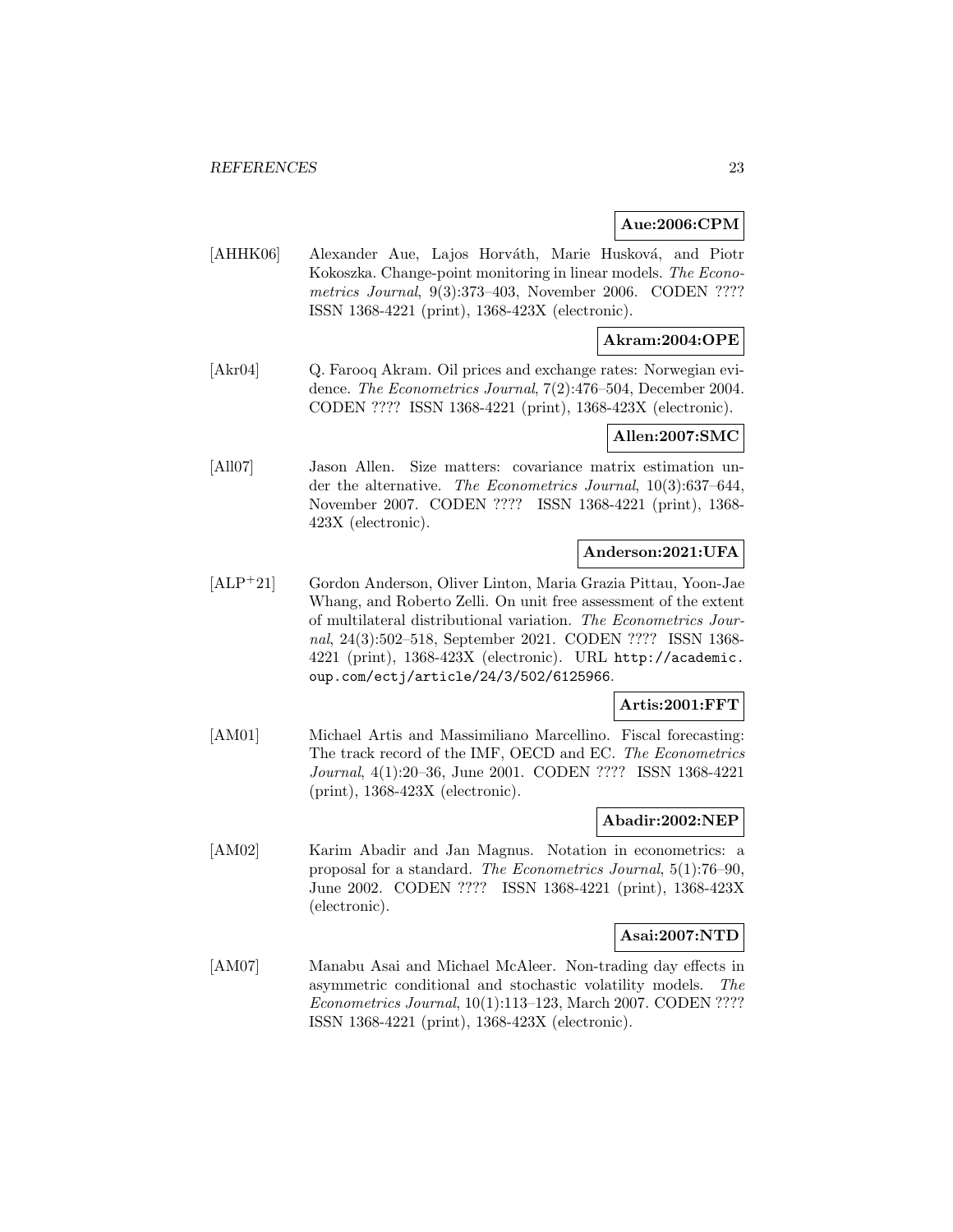#### **Asai:2009:MSV**

[AM09] Manabu Asai and Michael McAleer. Multivariate stochastic volatility, leverage and news impact surfaces. The Econometrics Journal, 12(2):292–309, July 2009. CODEN ???? ISSN 1368-4221 (print), 1368-423X (electronic).

### **Ai:2008:SDE**

[AN08] Chunrong Ai and Edward C. Norton. A semiparametric derivative estimator in log transformation models. The Econometrics Journal, 11(3):538–553, November 2008. CODEN ???? ISSN 1368-4221 (print), 1368-423X (electronic).

#### **Anatolyev:2013:IVE**

[Ana13] Stanislav Anatolyev. Instrumental variables estimation and inference in the presence of many exogenous regressors. The Econometrics Journal, 16(1):27–72, February 2013. CODEN ???? ISSN 1368-4221 (print), 1368-423X (electronic).

#### **Anonymous:2005:C**

[Ano05] Anonymous. Corrigendum. The Econometrics Journal, 8(1):112– 113, March 2005. CODEN ???? ISSN 1368-4221 (print), 1368- 423X (electronic).

### **Anonymous:2009:E**

[Ano09] Anonymous. Errata. The Econometrics Journal, 12(3):447, November 2009. CODEN ???? ISSN 1368-4221 (print), 1368- 423X (electronic).

#### **Anonymous:2010:IEJ**

[Ano10] Anonymous. Index to The Econometrics Journal volume 13. The Econometrics Journal, 13(3):291–292, October 2010. CODEN ???? ISSN 1368-4221 (print), 1368-423X (electronic).

#### **Anonymous:2011:DSE**

[Ano11a] Anonymous. The Denis Sargan Econometrics Prize. The Econometrics Journal, 14(1):Ai, February 2011. CODEN ???? ISSN 1368-4221 (print), 1368-423X (electronic).

#### **Anonymous:2011:IEJ**

[Ano11b] Anonymous. Index to The Econometrics Journal volume 14. The Econometrics Journal, 14(3):499–500, October 2011. CODEN ???? ISSN 1368-4221 (print), 1368-423X (electronic).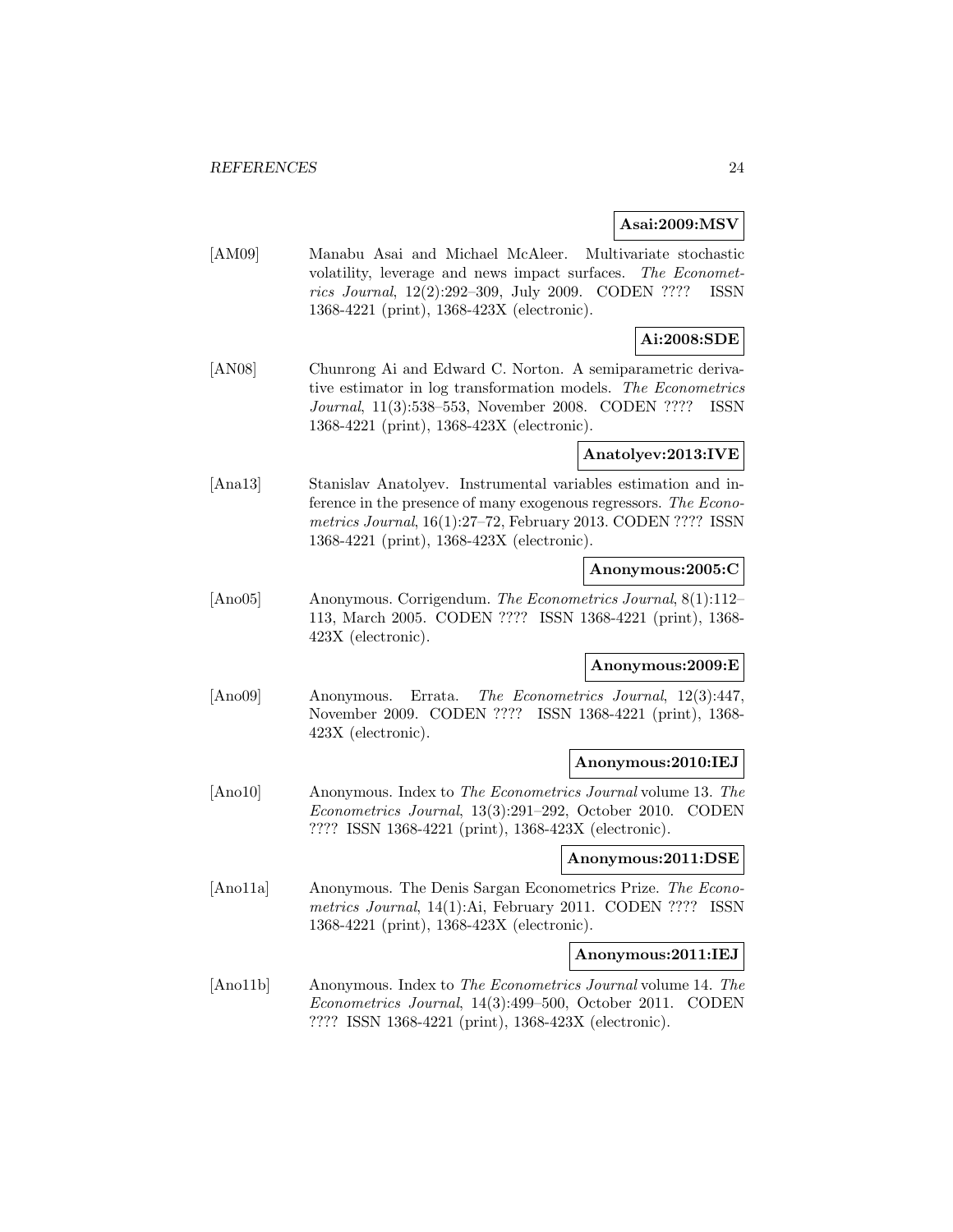### **Anonymous:2012:E**

[Ano12a] Anonymous. Erratum. The Econometrics Journal, 15(3):535, October 2012. CODEN ???? ISSN 1368-4221 (print), 1368-423X (electronic).

### **Anonymous:2012:IEJ**

[Ano12b] Anonymous. Index to The Econometrics Journal volume 15. The Econometrics Journal, 15(3):537–538, October 2012. CODEN ???? ISSN 1368-4221 (print), 1368-423X (electronic).

### **Anonymous:2013:IEJ**

[Ano13] Anonymous. Index to The Econometrics Journal volume 16. The Econometrics Journal, 16(3):485–486, October 2013. CODEN ???? ISSN 1368-4221 (print), 1368-423X (electronic).

### **Anonymous:2014:IEJ**

[Ano14] Anonymous. Index to The Econometrics Journal volume 17. The Econometrics Journal, 17(3):395–396, October 2014. CODEN ???? ISSN 1368-4221 (print), 1368-423X (electronic).

### **Anonymous:2015:IEJ**

[Ano15] Anonymous. Index to The Econometrics Journal volume 18. The Econometrics Journal, 18(3):437, October 2015. CODEN ???? ISSN 1368-4221 (print), 1368-423X (electronic).

#### **Anonymous:2016:IEJ**

[Ano16] Anonymous. Index to The Econometrics Journal volume 19. The Econometrics Journal, 19(3):291–292, October 2016. CODEN ???? ISSN 1368-4221 (print), 1368-423X (electronic).

#### **Anonymous:2017:IEJ**

[Ano17] Anonymous. Index to The Econometrics Journal volume 20. The Econometrics Journal, 20(3):271–272, October 2017. CODEN ???? ISSN 1368-4221 (print), 1368-423X (electronic).

#### **Anonymous:2018:IEJ**

[Ano18] Anonymous. Index to The Econometrics Journal volume 21. The Econometrics Journal, 21(3):354, October 2018. CODEN ???? ISSN 1368-4221 (print), 1368-423X (electronic).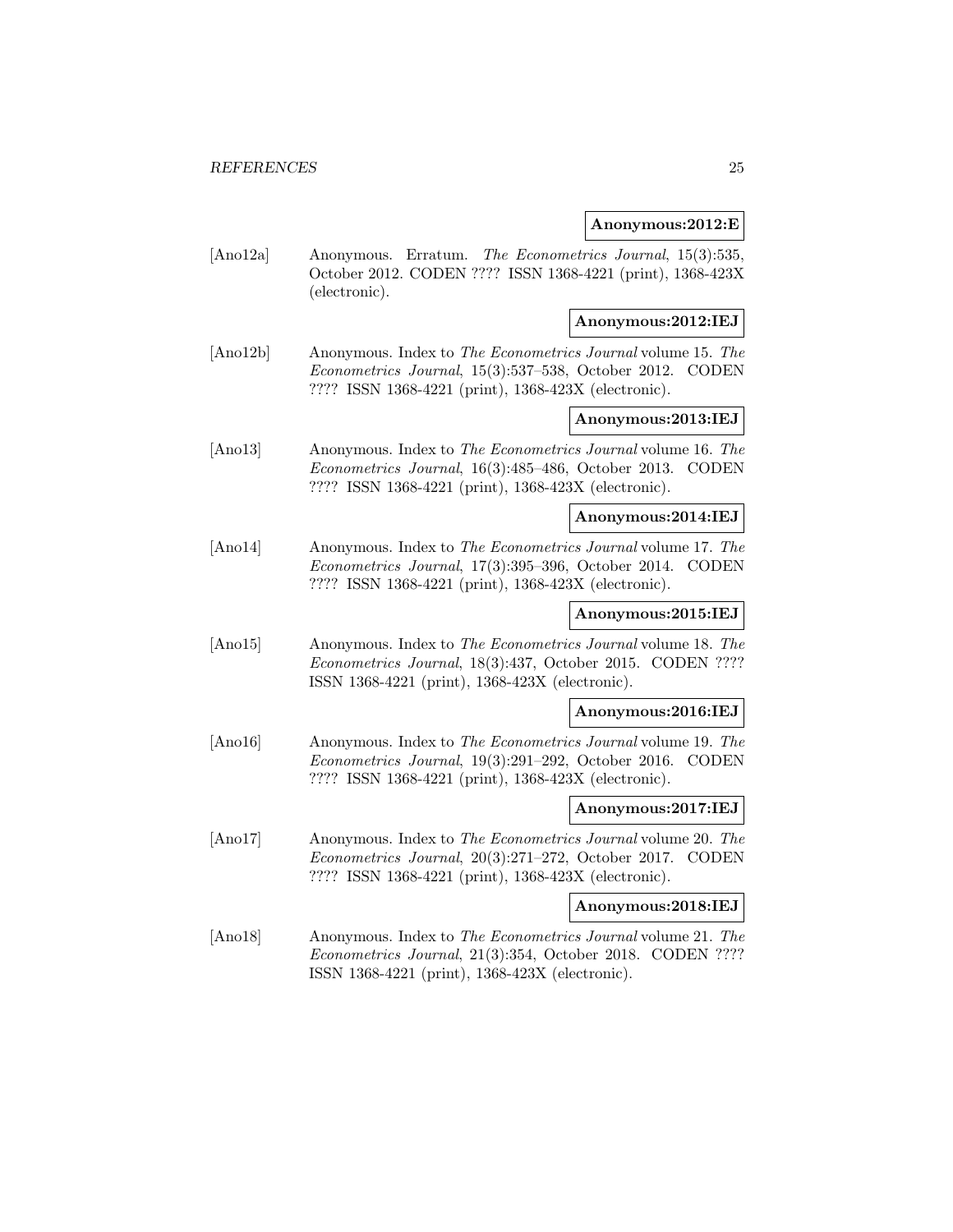#### **Anonymous:2019:RES**

[Ano19] Anonymous. Royal Economic Society Annual Conference 2017 Special Issue on Econometrics of Games. The Econometrics Journal, 22(1):–, January 2019. CODEN ???? ISSN 1368-4221 (print), 1368-423X (electronic). URL http://academic.oup. com/ectj/article/22/1/Ci/5317154.

### **Anonymous:2021:E**

[Ano21a] Anonymous. Editorial. The Econometrics Journal, 24(2):Ci–Civ, May 2021. CODEN ???? ISSN 1368-4221 (print), 1368-423X (electronic). URL http://academic.oup.com/ectj/article/ 24/2/Ci/6311309.

### **Anonymous:2021:ETI**

[Ano21b] Anonymous. Erratum to: Testing Identification via Heteroskedasticity in Structural Vector Autoregressive Models. The Econometrics Journal, 24(1):198, January 2021. CODEN ???? ISSN 1368-4221 (print), 1368-423X (electronic). URL http: //academic.oup.com/ectj/article/24/1/198/5866004. See [LMNS21].

### **Anonymous:2021:RES**

[Ano21c] Anonymous. Royal Economic Society Annual Conference 2018 special issue on structural macroeconometrics. The Econometrics Journal, 24(1):Ci–Ciii, January 2021. CODEN ???? ISSN 1368- 4221 (print), 1368-423X (electronic). URL http://academic. oup.com/ectj/article/24/1/Ci/6161542.

### **Ardia:2009:BEM**

[Ard09] David Ardia. Bayesian estimation of a Markov-switching threshold asymmetric GARCH model with Student-t innovations. The Econometrics Journal, 12(1):105–126, March 2009. CODEN ???? ISSN 1368-4221 (print), 1368-423X (electronic).

### **Abrevaya:2011:REP**

[AS11] Jason Abrevaya and Youngki Shin. Rank estimation of partially linear index models. The Econometrics Journal, 14(3):409–437, October 2011. CODEN ???? ISSN 1368-4221 (print), 1368-423X (electronic).

### **Amsler:2019:SDI**

[AS19] Christine Amsler and Peter Schmidt. Separating different individual effects in a panel data model. The Econometrics Journal,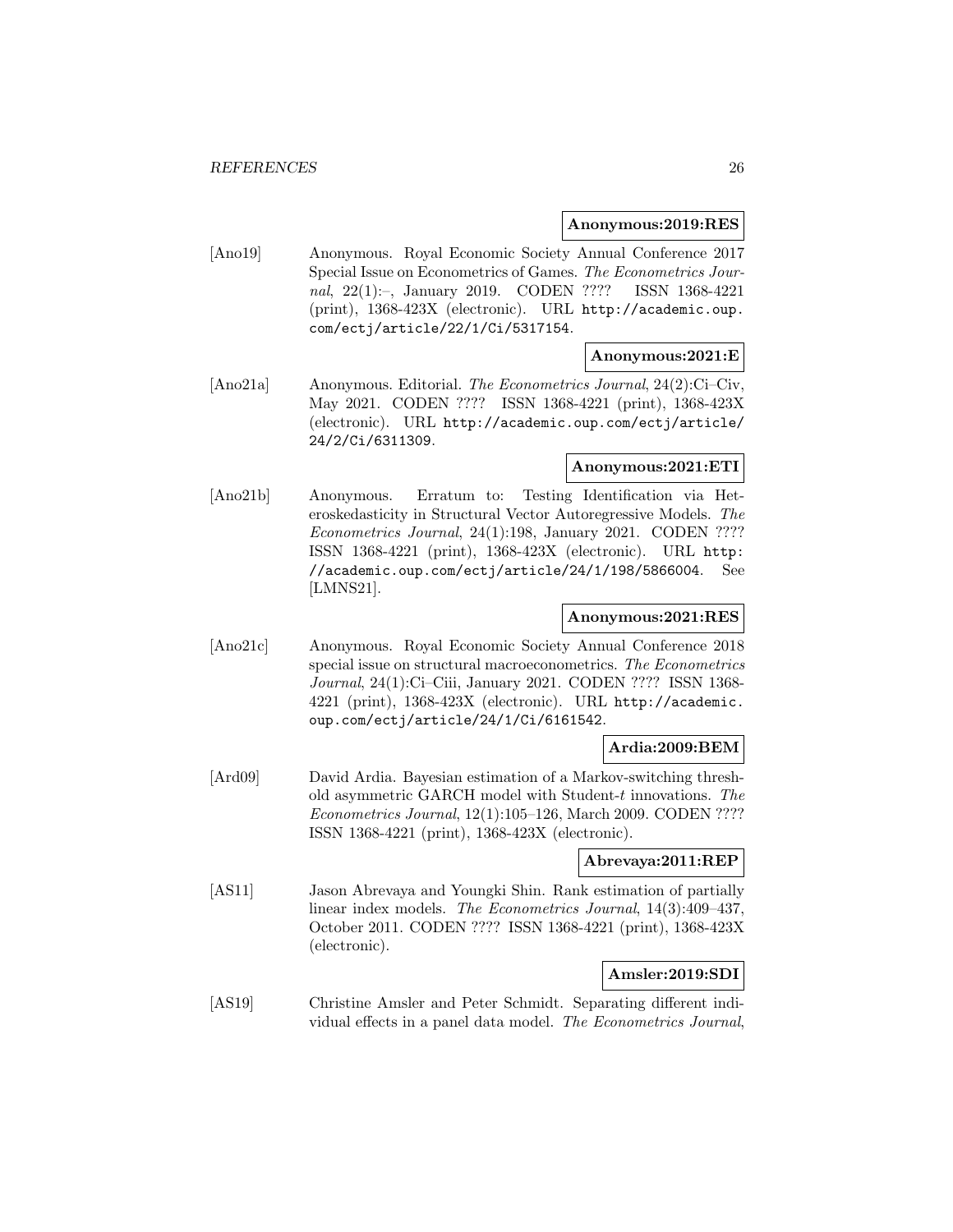22(2):173–187, May 2019. CODEN ???? ISSN 1368-4221 (print), 1368-423X (electronic). URL http://academic.oup.com/ectj/ article/22/2/173/5487077.

### **Antoine:2022:PLM**

[AS22] Bertille Antoine and Xiaolin Sun. Partially linear models with endogeneity: a conditional moment-based approach. The Econometrics Journal, 25(1):256–275, January 2022. CODEN ???? ISSN 1368-4221 (print), 1368-423X (electronic). URL http:/ /academic.oup.com/ectj/article/25/1/256/6325167.

### **Alfo:2004:SMM**

[AT04] Marco Alfò and Giovanni Trovato. Semiparametric mixture models for multivariate count data, with application. The Econometrics Journal, 7(2):426–454, December 2004. CODEN ???? ISSN 1368-4221 (print), 1368-423X (electronic).

### **Ando:2011:QRM**

[AT11] Tomohiro Ando and Ruey S. Tsay. Quantile regression models with factor-augmented predictors and information criterion. The Econometrics Journal, 14(1):1–24, February 2011. CODEN ???? ISSN 1368-4221 (print), 1368-423X (electronic).

### **Astill:2018:RTD**

[AT18] S. Astill and A. M. R. Taylor. Robust tests for deterministic seasonality and seasonal mean shifts. The Econometrics Journal, 21(3):277–297, October 2018. CODEN ???? ISSN 1368-4221 (print), 1368-423X (electronic).

### **Ai:2014:EFE**

[AYZ14] Chunrong Ai, Jinhong You, and Yong Zhou. Estimation of fixed effects panel data partially linear additive regression models. The Econometrics Journal, 17(1):83–106, February 2014. CODEN ???? ISSN 1368-4221 (print), 1368-423X (electronic).

### **Baardsen:2001:RPW**

[Bår01] Gunnar Bårdsen. Review of PcGets 1 for Windows. The Econometrics Journal, 4(2):311–318, December 2001. CODEN ???? ISSN 1368-4221 (print), 1368-423X (electronic).

### **Born:2011:SRB**

[BB11] Benjamin Born and Jörg Breitung. Simple regression-based tests for spatial dependence. The Econometrics Journal, 14(2):330–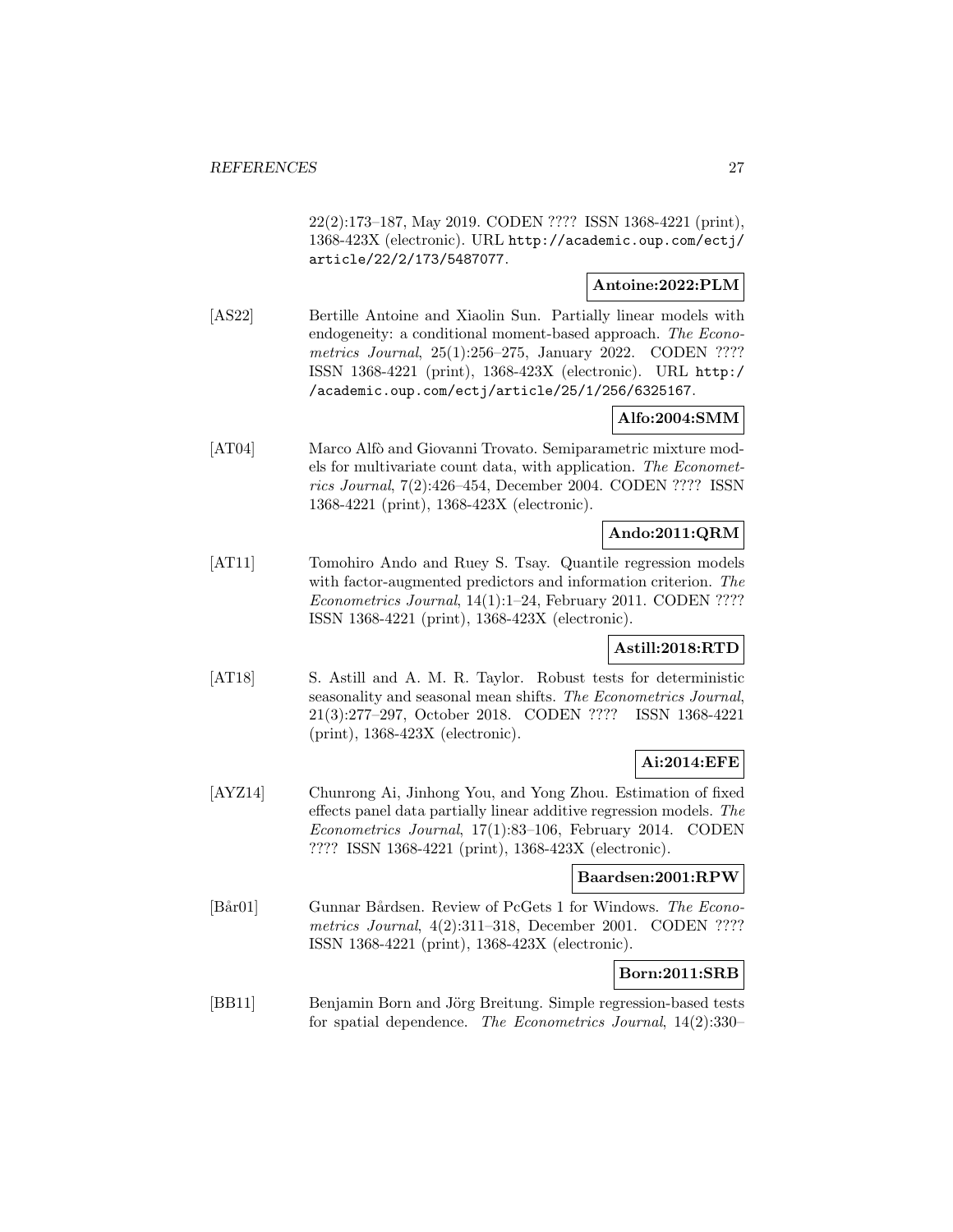342, July 2011. CODEN ???? ISSN 1368-4221 (print), 1368-423X (electronic).

### **Bramati:2007:REF**

[BC07] Maria Caterina Bramati and Christophe Croux. Robust estimators for the fixed effects panel data model. The Econometrics Journal, 10(3):521–540, November 2007. CODEN ???? ISSN 1368-4221 (print), 1368-423X (electronic).

### **Browning:2010:HDD**

[BC10] Martin Browning and Jesus M. Carro. Heterogeneity in dynamic discrete choice models. The Econometrics Journal, 13(1):1–39, February 2010. CODEN ???? ISSN 1368-4221 (print), 1368-423X (electronic).

### **Belloni:2014:PIC**

[BC14] Alexandre Belloni and Victor Chernozhukov. Posterior inference in curved exponential families under increasing dimensions. The Econometrics Journal, 17(2):S75–S100, June 2014. CODEN ???? ISSN 1368-4221 (print), 1368-423X (electronic).

### **Bai:2008:GCB**

[BCCW08] Jushan Bai, Haiqiang Chen, Terence Tai-Leung Chong, and Seraph Xin Wang. Generic consistency of the break-point estimators under specification errors in a multiple-break model. The Econometrics Journal, 11(2):287–307, July 2008. CODEN ???? ISSN 1368-4221 (print), 1368-423X (electronic).

### **Banerjee:2020:PFB**

[BCK20] Anurag Banerjee, Guillaume Chevillon, and Marie Kratz. Probabilistic forecasting of bubbles and flash crashes. The Econometrics Journal, 23(2):297–315, May 2020. CODEN ???? ISSN 1368- 4221 (print), 1368-423X (electronic). URL http://academic. oup.com/ectj/article/23/2/297/5736054.

### **Berger:2022:TCM**

[Ber22] Yves G Berger. Testing conditional moment restriction models using empirical likelihood. The Econometrics Journal, 25(2):384– 403, May 2022. CODEN ???? ISSN 1368-4221 (print), 1368-423X (electronic). URL http://academic.oup.com/ectj/article/ 25/2/384/6400100.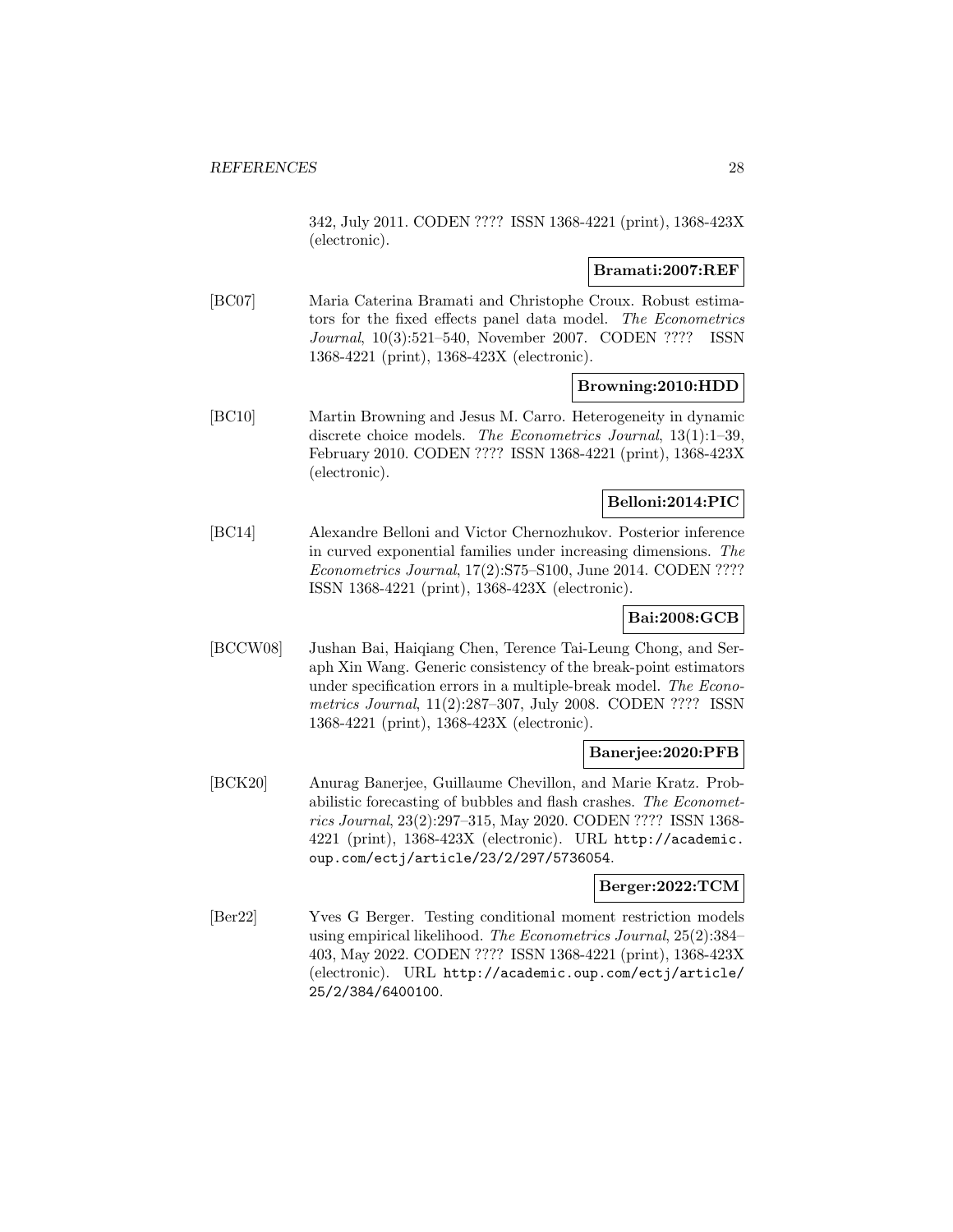#### **Botosaru:2019:RCS**

[BF19] Irene Botosaru and Bruno Ferman. On the role of covariates in the synthetic control method. The Econometrics Journal, 22 (2):117–130, May 2019. CODEN ???? ISSN 1368-4221 (print), 1368-423X (electronic). URL http://academic.oup.com/ectj/ article/22/2/117/5303851.

### **Beyer:2008:FAM**

[BFHM08] Andreas Beyer, Roger E. A. Farmer, Jérôme Henry, and Massimiliano Marcellino. Factor analysis in a model with rational expectations. The Econometrics Journal, 11(2):271–286, July 2008. CODEN ???? ISSN 1368-4221 (print), 1368-423X (electronic).

### **Baltagi:2011:TSF**

[BFK11] Badi H. Baltagi, Qu Feng, and Chihwa Kao. Testing for sphericity in a fixed effects panel data model. The Econometrics Journal, 14 (1):25–47, February 2011. CODEN ???? ISSN 1368-4221 (print), 1368-423X (electronic).

#### **Besstremyannaya:2019:RSA**

[BG19] Galina Besstremyannaya and Sergei Golovan. Reconsideration of a simple approach to quantile regression for panel data. The Econometrics Journal, 22(3):292–308, September 2019. CODEN ???? ISSN 1368-4221 (print), 1368-423X (electronic). URL http: //academic.oup.com/ectj/article/22/3/292/5549841.

### **Brown:2007:SEB**

[BH07a] Bryan W. Brown and Douglas J. Hodgson. Semiparametric efficiency bounds in dynamic non-linear systems under elliptical symmetry. The Econometrics Journal, 10(1):35–48, March 2007. CODEN ???? ISSN 1368-4221 (print), 1368-423X (electronic).

### **Bu:2007:EOI**

[BH07b] Ruijun Bu and Kaddour Hadri. Estimating option implied riskneutral densities using spline and hypergeometric functions. The Econometrics Journal, 10(2):216–244, July 2007. CODEN ???? ISSN 1368-4221 (print), 1368-423X (electronic).

### **Barigozzi:2016:GDF**

[BH16] Matteo Barigozzi and Marc Hallin. Generalized dynamic factor models and volatilities: recovering the market volatility shocks.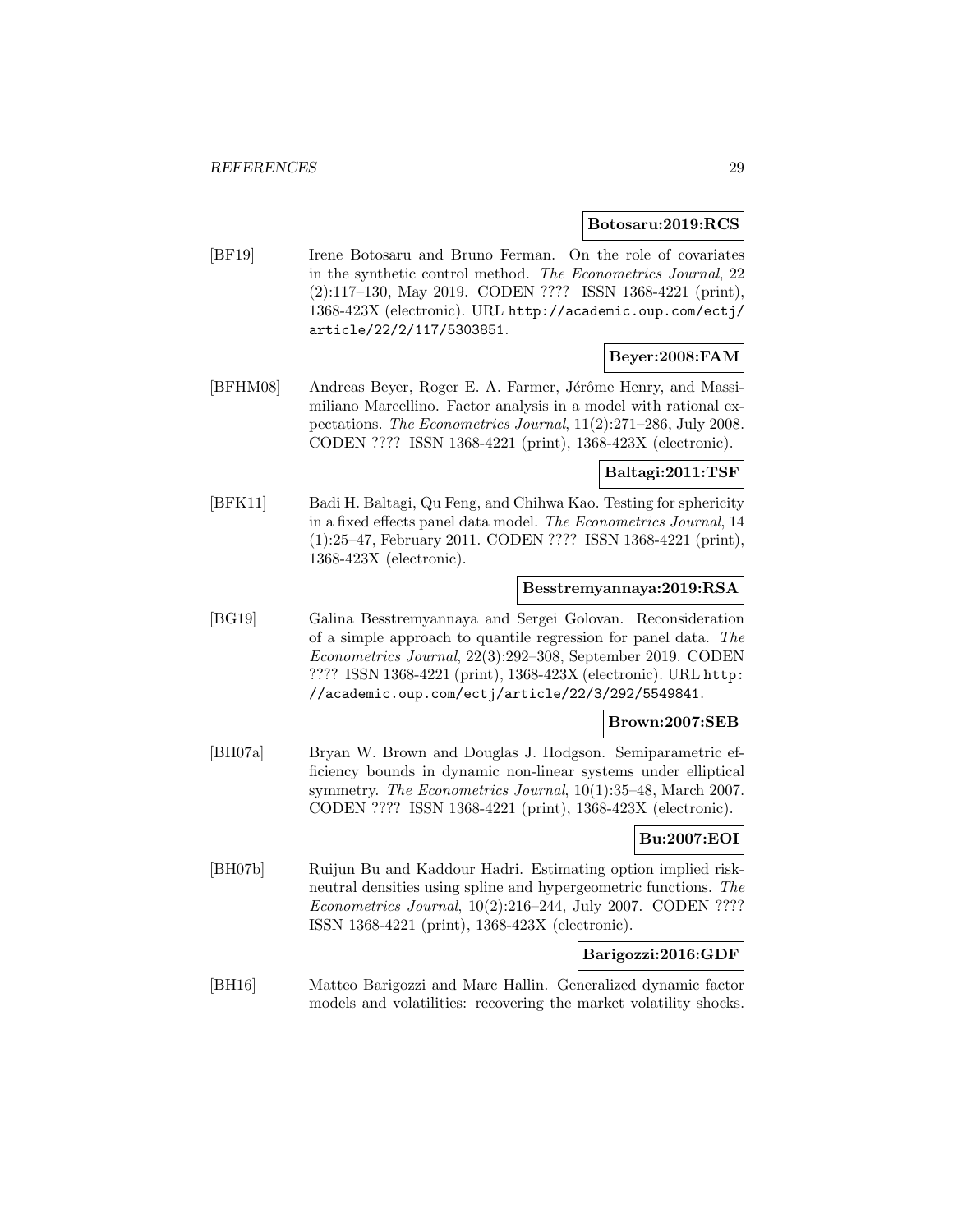The Econometrics Journal, 19(1):C33–C60, February 2016. CO-DEN ???? ISSN 1368-4221 (print), 1368-423X (electronic).

### **Bhargava:2001:SSI**

[Bha01] Alok Bhargava. Stochastic specification and the international GDP series. The Econometrics Journal, 4(2):273–286, December 2001. CODEN ???? ISSN 1368-4221 (print), 1368-423X (electronic).

### **Bardsley:2017:CPT**

[BHKY17] Patrick Bardsley, Lajos Horváth, Piotr Kokoszka, and Gabriel Young. Change point tests in functional factor models with application to yield curves. The Econometrics Journal, 20(1):86–117, February 2017. CODEN ???? ISSN 1368-4221 (print), 1368-423X (electronic).

### **Bai:2013:TPC**

[BiS13] Jushan Bai and Josep Lluís Carrion i Silvestre. Testing panel cointegration with unobservable dynamic common factors that are correlated with the regressors. The Econometrics Journal, 16 (2):222–249, June 2013. CODEN ???? ISSN 1368-4221 (print), 1368-423X (electronic).

### **Baardsen:2003:EIT**

[BJN03] Gunnar Bårdsen, Eilev S. Jansen, and Ragnar Nymoen. Econometric inflation targeting. The Econometrics Journal, 6(2):430– 461, December 2003. CODEN ???? ISSN 1368-4221 (print), 1368-423X (electronic).

### **Blake:2003:RBF**

[BK03] Andrew P. Blake and George Kapetanios. A radial basis function artificial neural network test for neglected nonlinearity. The Econometrics Journal, 6(2):357–373, December 2003. CODEN ???? ISSN 1368-4221 (print), 1368-423X (electronic).

### **Baillie:2013:EII**

[BK13a] Richard T. Baillie and George Kapetanios. Estimation and inference for impulse response functions from univariate strongly persistent processes. The Econometrics Journal, 16(3):373–399, October 2013. CODEN ???? ISSN 1368-4221 (print), 1368-423X (electronic).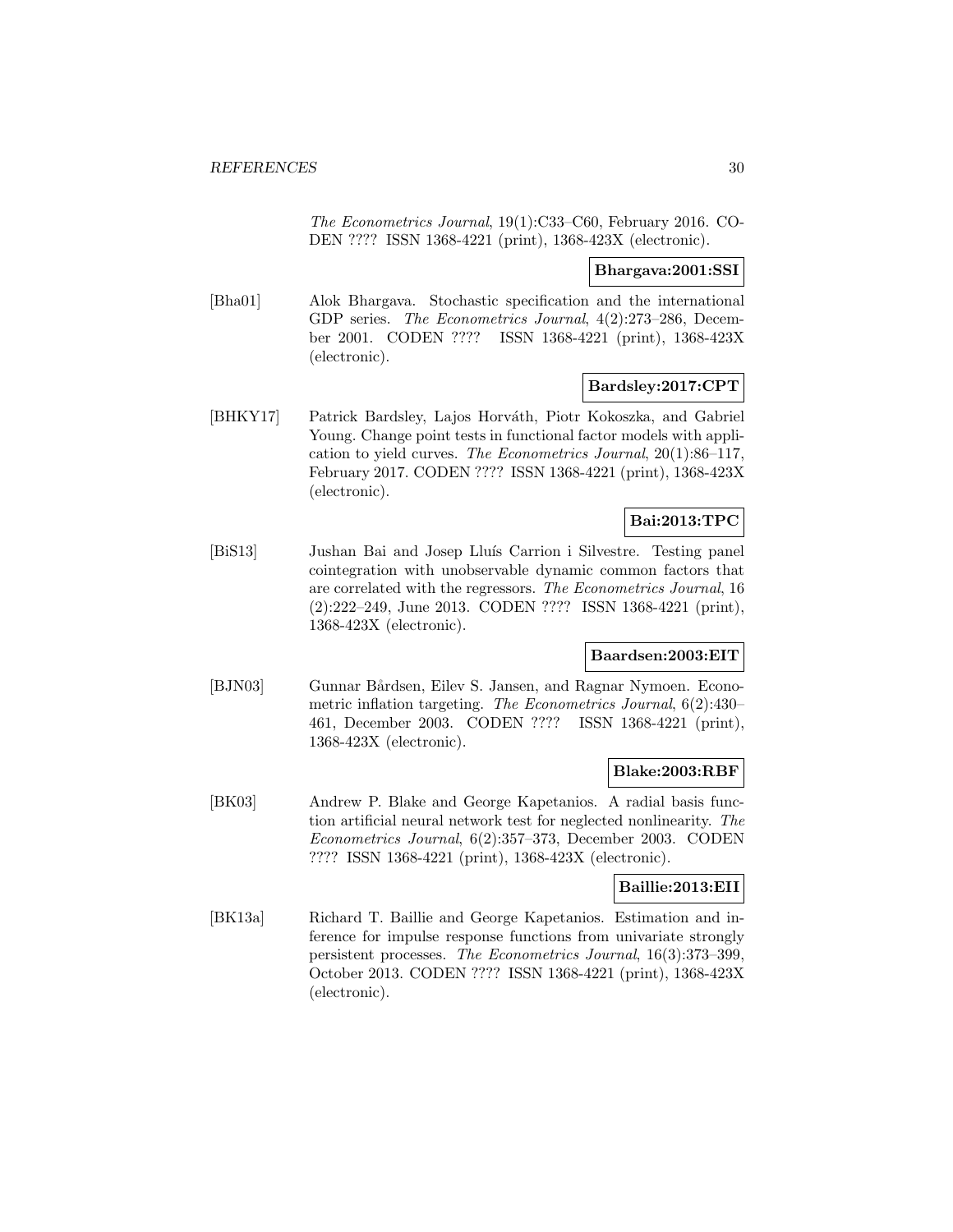#### **Blevins:2013:LNE**

[BK13b] Jason R. Blevins and Shakeeb Khan. Local NLLS estimation of semi-parametric binary choice models. The Econometrics Journal, 16(2):135–160, June 2013. CODEN ???? ISSN 1368-4221 (print), 1368-423X (electronic).

### **Barunik:2019:QCG**

[BK19] Jozef Baruník and Tobias Kley. Quantile coherency: a general measure for dependence between cyclical economic variables. The Econometrics Journal, 22(2):131–152, May 2019. CODEN ???? ISSN 1368-4221 (print), 1368-423X (electronic). URL http:// academic.oup.com/ectj/article/22/2/131/5303852.

### **Ban:2022:NBT**

[BK22] Kyunghoon Ban and Désiré Kédagni. Nonparametric bounds on treatment effects with imperfect instruments. The Econometrics Journal, 25(2):477–493, May 2022. CODEN ???? ISSN 1368- 4221 (print), 1368-423X (electronic). URL http://academic. oup.com/ectj/article/25/2/477/6445996.

### **Bansal:2022:DQA**

[BKG<sup>+</sup>22] Prateek Bansal, Vahid Keshavarzzadeh, Angelo Guevara, Shanjun Li, and Ricardo A Daziano. Designed quadrature to approximate integrals in maximum simulated likelihood estimation. The Econometrics Journal, 25(2):301–321, May 2022. CODEN ???? ISSN 1368-4221 (print), 1368-423X (electronic). URL http:// academic.oup.com/ectj/article/25/2/301/6325166.

#### **Baltagi:2008:APE**

[BKL08] Badi H. Baltagi, Chihwa Kao, and Long Liu. Asymptotic properties of estimators for the linear panel regression model with random individual effects and serially correlated errors: the case of stationary and non-stationary regressors and residuals. The Econometrics Journal, 11(3):554–572, November 2008. CODEN ???? ISSN 1368-4221 (print), 1368-423X (electronic).

### **Breunig:2020:ITO**

[BKOV20] Christoph Breunig, Michael Kummer, Joerg Ohnemus, and Steffen Viete. Information technology outsourcing and firm productivity: eliminating bias from selective missingness in the dependent variable. The Econometrics Journal, 23(1):88–114, January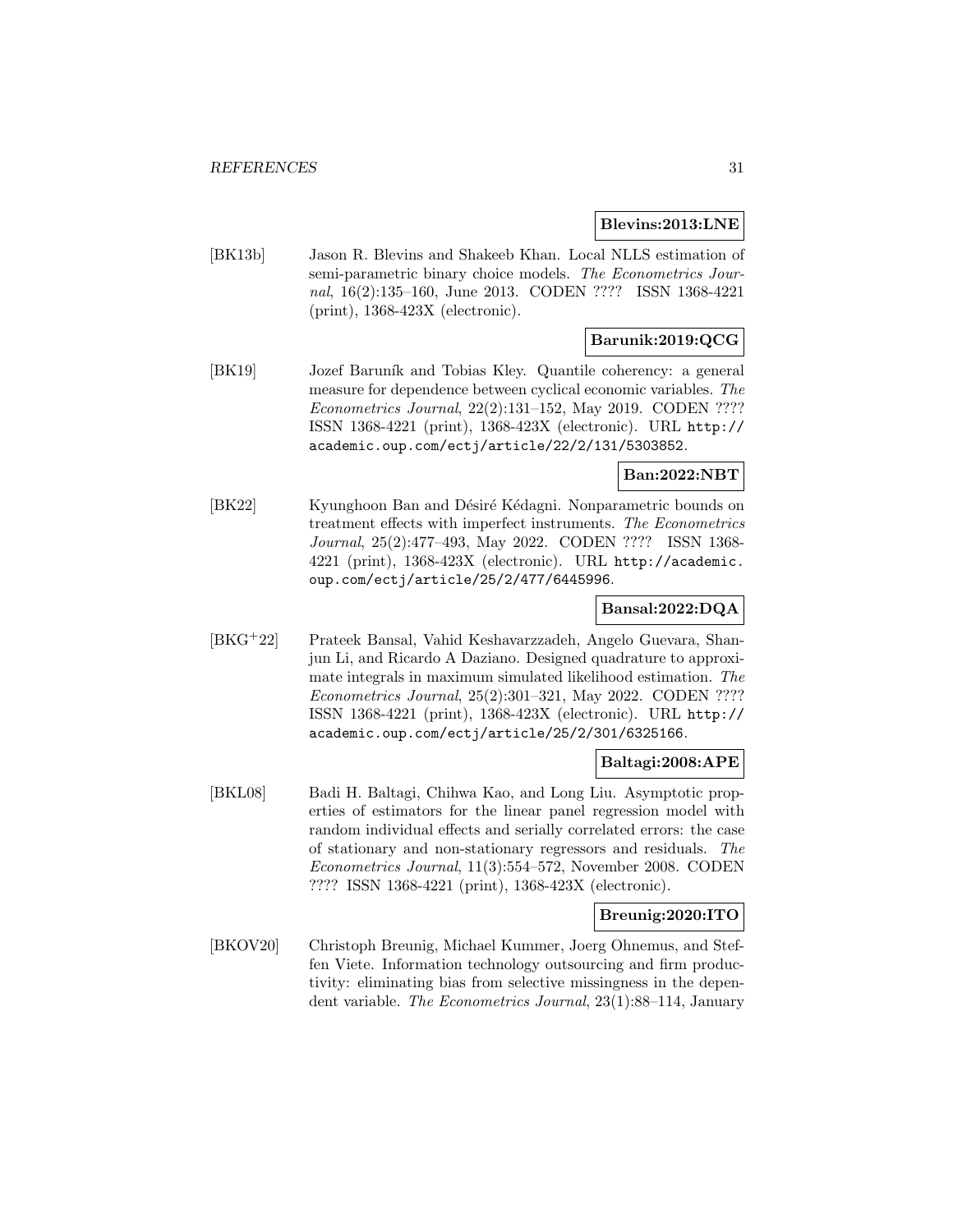2020. CODEN ???? ISSN 1368-4221 (print), 1368-423X (electronic). URL http://academic.oup.com/ectj/article/23/1/ 88/5572205.

### **Bartel:1998:EKI**

[BL98a] Holger Bartel and Helmut Lütkepohl. Estimating the Kronecker indices of cointegrated echelon-form VARMA models. The Econometrics Journal, 1(1):76–99, June 1998. CODEN ???? ISSN 1368-4221 (print), 1368-423X (electronic).

#### **Bauwens:1998:BIG**

[BL98b] Luc Bauwens and Michel Lubrano. Bayesian inference on GARCH models using the Gibbs sampler. The Econometrics Journal, 1(1):23–46, June 1998. CODEN ???? ISSN 1368-4221 (print), 1368-423X (electronic).

### **Blevins:2015:NSR**

[Ble15] Jason R. Blevins. Non-standard rates of convergence of criterionfunction-based set estimators for binary response models. The Econometrics Journal, 18(2):172–199, June 2015. CODEN ???? ISSN 1368-4221 (print), 1368-423X (electronic).

### **Bai:2011:TSP**

[BLLW11] Zhidong Bai, Hua Li, Huixia Liu, and Wing-Keung Wong. Test statistics for prospect and Markowitz stochastic dominances with applications. The Econometrics Journal, 14(2):278–303, July 2011. CODEN ???? ISSN 1368-4221 (print), 1368-423X (electronic).

### **Banachewicz:2008:MPD**

[BLV08] Konrad Banachewicz, André Lucas, and Aad Van Der Vaart. Modelling portfolio defaults using hidden Markov models with covariates. The Econometrics Journal, 11(1):155–171, March 2008. CODEN ???? ISSN 1368-4221 (print), 1368-423X (electronic).

#### **Bednarski:2006:RMS**

[BM06] Tadeusz Bednarski and Edyta Mocarska. On robust model selection within the Cox model. The Econometrics Journal, 9(2): 279–290, July 2006. CODEN ???? ISSN 1368-4221 (print), 1368- 423X (electronic).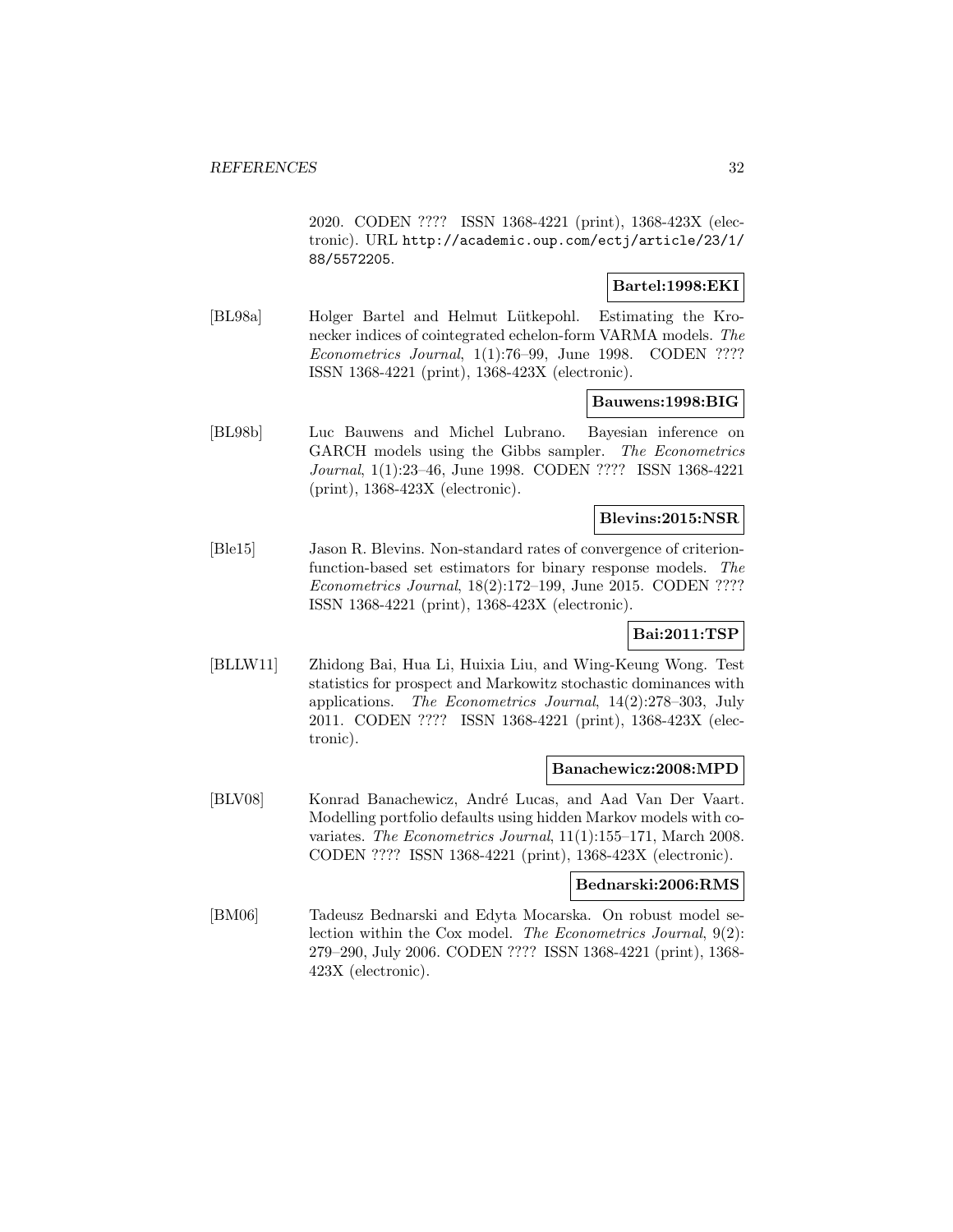#### **Boucher:2017:MFF**

[BM17] Vincent Boucher and Ismael Mourifié. My friend far, far away: a random field approach to exponential random graph models. The Econometrics Journal, 20(3):S14–S46, October 2017. CODEN ???? ISSN 1368-4221 (print), 1368-423X (electronic).

### **Breidenbach:2022:LSS**

[BM22] Philipp Breidenbach and Timo Mitze. Large-scale sport events and COVID-19 infection effects: evidence from the German professional football 'experiment'. The Econometrics Journal, 25 (1):15–45, January 2022. CODEN ???? ISSN 1368-4221 (print), 1368-423X (electronic). URL http://academic.oup.com/ectj/ article/25/1/15/6318366.

#### **Banerjee:2004:SCU**

[BMO04] Anindya Banerjee, Massimiliano Marcellino, and Chiara Osbat. Some cautions on the use of panel methods for integrated series of macroeconomic data. The Econometrics Journal, 7(2):322– 340, December 2004. CODEN ???? ISSN 1368-4221 (print), 1368-423X (electronic).

### **Bera:2021:TNR**

[BMRSEA21] Anil Bera, Gabriel Montes-Rojas, Walter Sosa-Escudero, and Javier Alejo. Tests for nonlinear restrictions under misspecified alternatives with an application to testing rational expectation hypotheses. The Econometrics Journal, 24(1):41–57, January 2021. CODEN ???? ISSN 1368-4221 (print), 1368-423X (electronic). URL http://academic.oup.com/ectj/article/24/1/ 41/5835215.

#### **Barndorff-Nielsen:2009:RKP**

[BNHLS09] O. E. Barndorff-Nielsen, P. Reinhard Hansen, A. Lunde, and N. Shephard. Realized kernels in practice: trades and quotes. The Econometrics Journal, 12(3):C1–C32, November 2009. CODEN ???? ISSN 1368-4221 (print), 1368-423X (electronic).

### **Bai:2003:CVM**

[BP03] Jushan Bai and Pierre Perron. Critical values for multiple structural change tests. The Econometrics Journal, 6(1):72–78, June 2003. CODEN ???? ISSN 1368-4221 (print), 1368-423X (electronic).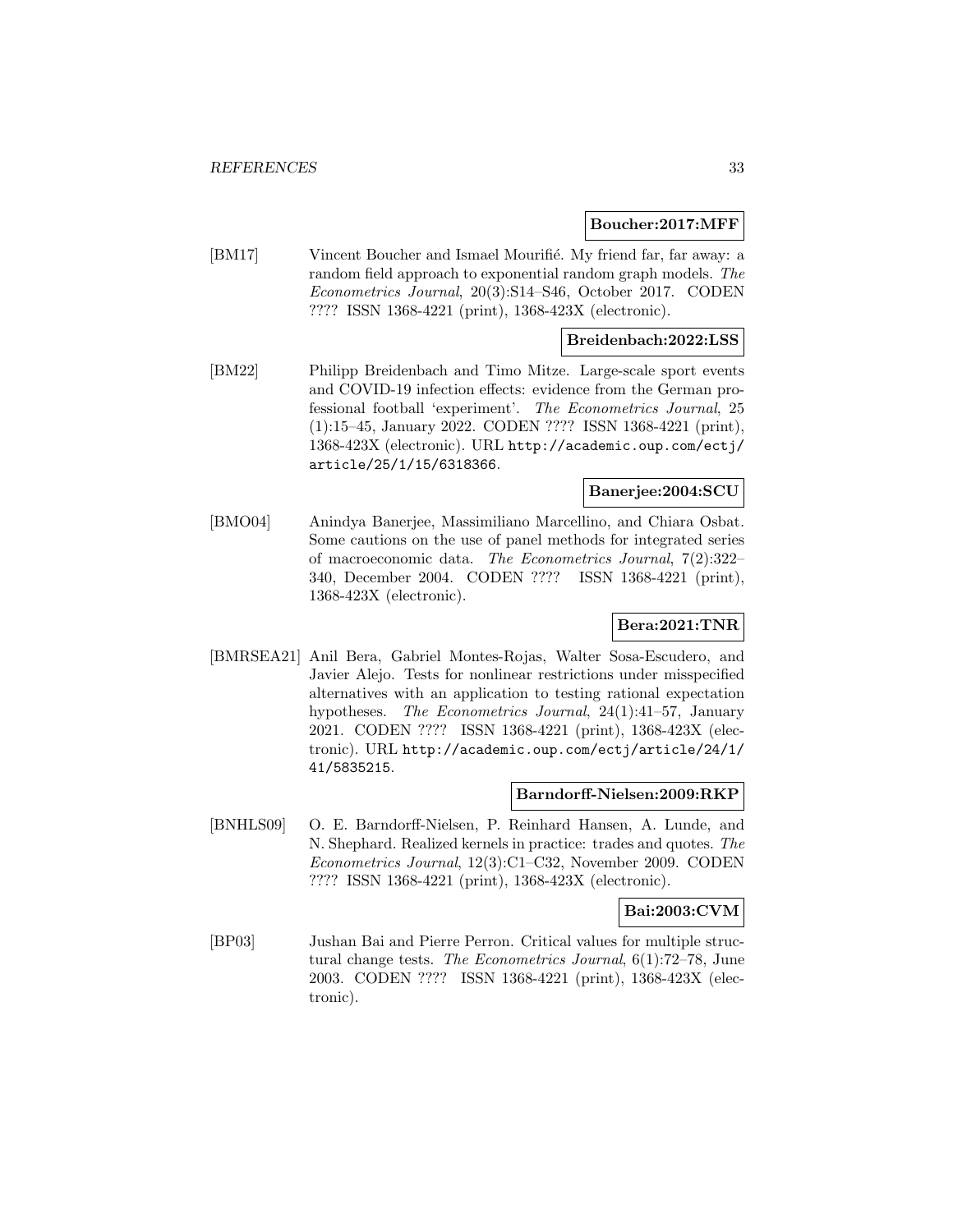### **Bluhm:2021:SCB**

[BP21] Richard Bluhm and Maxim Pinkovskiy. The spread of COVID-19 and the BCG vaccine: a natural experiment in reunified Germany. The Econometrics Journal, 24(3):353–376, September 2021. CODEN ???? ISSN 1368-4221 (print), 1368-423X (electronic). URL http://academic.oup.com/ectj/article/ 24/3/353/6271317.

### **Bauwens:2010:TIM**

[BPR10] Luc Bauwens, Arie Preminger, and Jeroen V. K. Rombouts. Theory and inference for a Markov switching GARCH model. The Econometrics Journal, 13(2):218–244, July 2010. CODEN ???? ISSN 1368-4221 (print), 1368-423X (electronic).

#### **Bec:2004:VEC**

[BR04] Frédérique Bec and Anders Rahbek. Vector equilibrium correction models with non-linear discontinuous adjustments. The Econometrics Journal, 7(2):628–651, December 2004. CODEN ???? ISSN 1368-4221 (print), 1368-423X (electronic).

#### **Bauwens:2007:BIM**

[BR07] L. Bauwens and J. V. K. Rombouts. Bayesian inference for the mixed conditional heteroskedasticity model. The Econometrics Journal, 10(2):408–425, July 2007. CODEN ???? ISSN 1368- 4221 (print), 1368-423X (electronic).

### **Bravo:2002:TLR**

[Bra02] Francesco Bravo. Testing linear restrictions in linear models with empirical likelihood. The Econometrics Journal, 5(1):104-130, June 2002. CODEN ???? ISSN 1368-4221 (print), 1368-423X (electronic).

### **Bravo:2009:BGE**

[Bra09] Francesco Bravo. Blockwise generalized empirical likelihood inference for non-linear dynamic moment conditions models. The Econometrics Journal, 12(2):208–231, July 2009. CODEN ???? ISSN 1368-4221 (print), 1368-423X (electronic).

### **Bravo:2012:GEL**

[Bra12] Francesco Bravo. Generalized empirical likelihood testing in semiparametric conditional moment restrictions models. The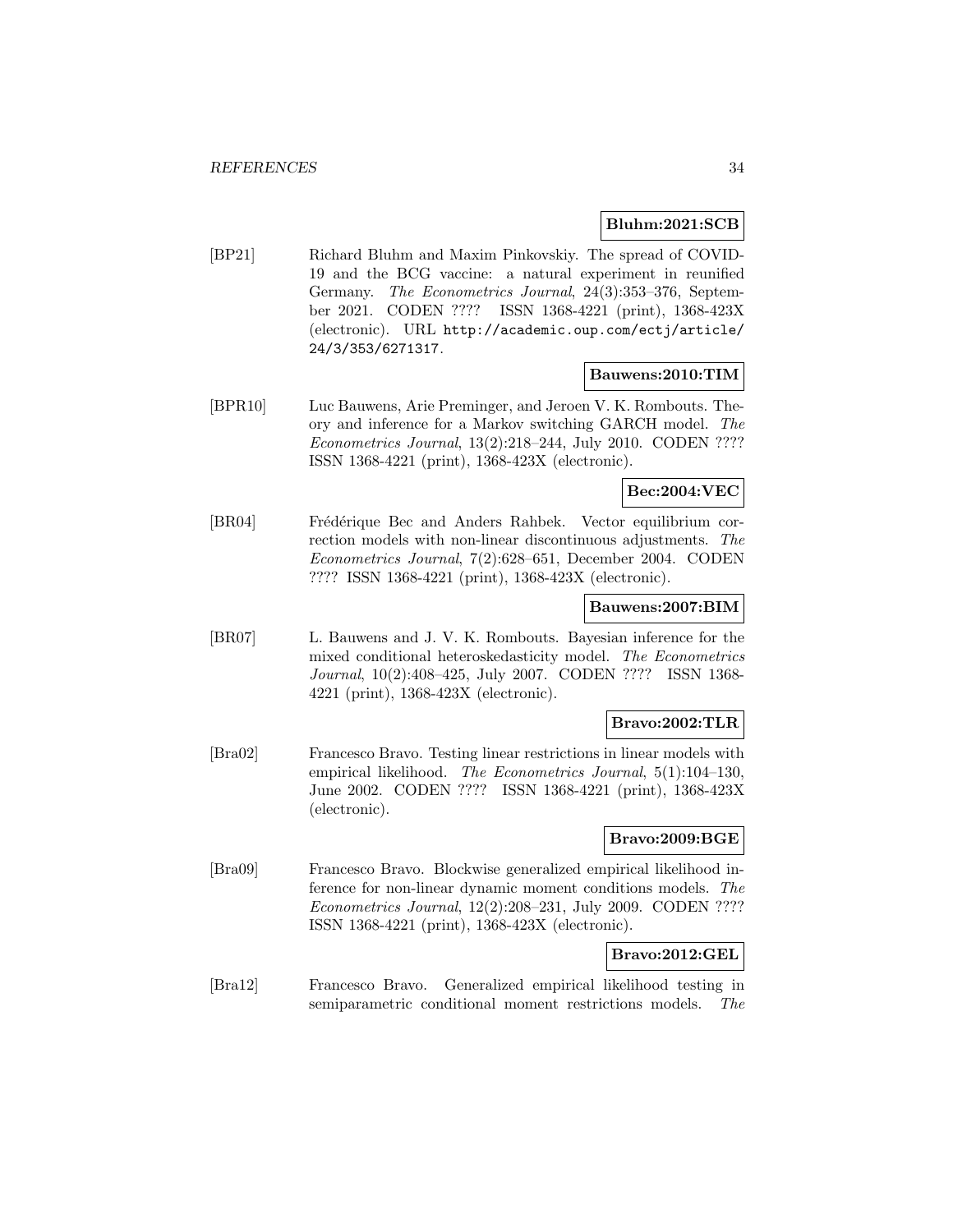Econometrics Journal, 15(1):1–31, February 2012. CODEN ???? ISSN 1368-4221 (print), 1368-423X (electronic).

### **Breslaw:2002:MPE**

[Bre02] Jon A. Breslaw. Multinomial probit estimation without nuisance parameters. The Econometrics Journal, 5(2):417–434, December 2002. CODEN ???? ISSN 1368-4221 (print), 1368-423X (electronic).

### **Brinch:2011:NPI**

[Bri11] Christian N. Brinch. Non-parametric identification of the mixed proportional hazards model with interval-censored durations. The Econometrics Journal, 14(2):343–350, July 2011. CODEN ???? ISSN 1368-4221 (print), 1368-423X (electronic).

### **Breitung:2016:LMT**

[BRS16] Jörg Breitung, Christoph Roling, and Nazarii Salish. Lagrange multiplier type tests for slope homogeneity in panel data models. The Econometrics Journal, 19(2):166–202, June 2016. CODEN ???? ISSN 1368-4221 (print), 1368-423X (electronic).

### **Baltagi:2002:CSA**

[BSJ02] Badi H. Baltagi, Seuck H. Song, and Byoung C. Jung. A comparative study of alternative estimators for the unbalanced two-way error component regression model. The Econometrics Journal, 5(2):480–493, December 2002. CODEN ???? ISSN 1368-4221 (print), 1368-423X (electronic).

### **Bailey:2002:OTA**

[BT02] Ralph W. Bailey and A. M. Robert Taylor. An optimal test against a random walk component in a non-orthogonal unobserved components model. The Econometrics Journal, 5(2):520– 532, December 2002. CODEN ???? ISSN 1368-4221 (print), 1368-423X (electronic).

### **Bontemps:2013:IET**

[BT13] Christian Bontemps and Elie Tamer. Identification in econometrics, theory and applications: EDITORIAL. The Econometrics Journal, 16(1):Si–Sii, February 2013. CODEN ???? ISSN 1368- 4221 (print), 1368-423X (electronic).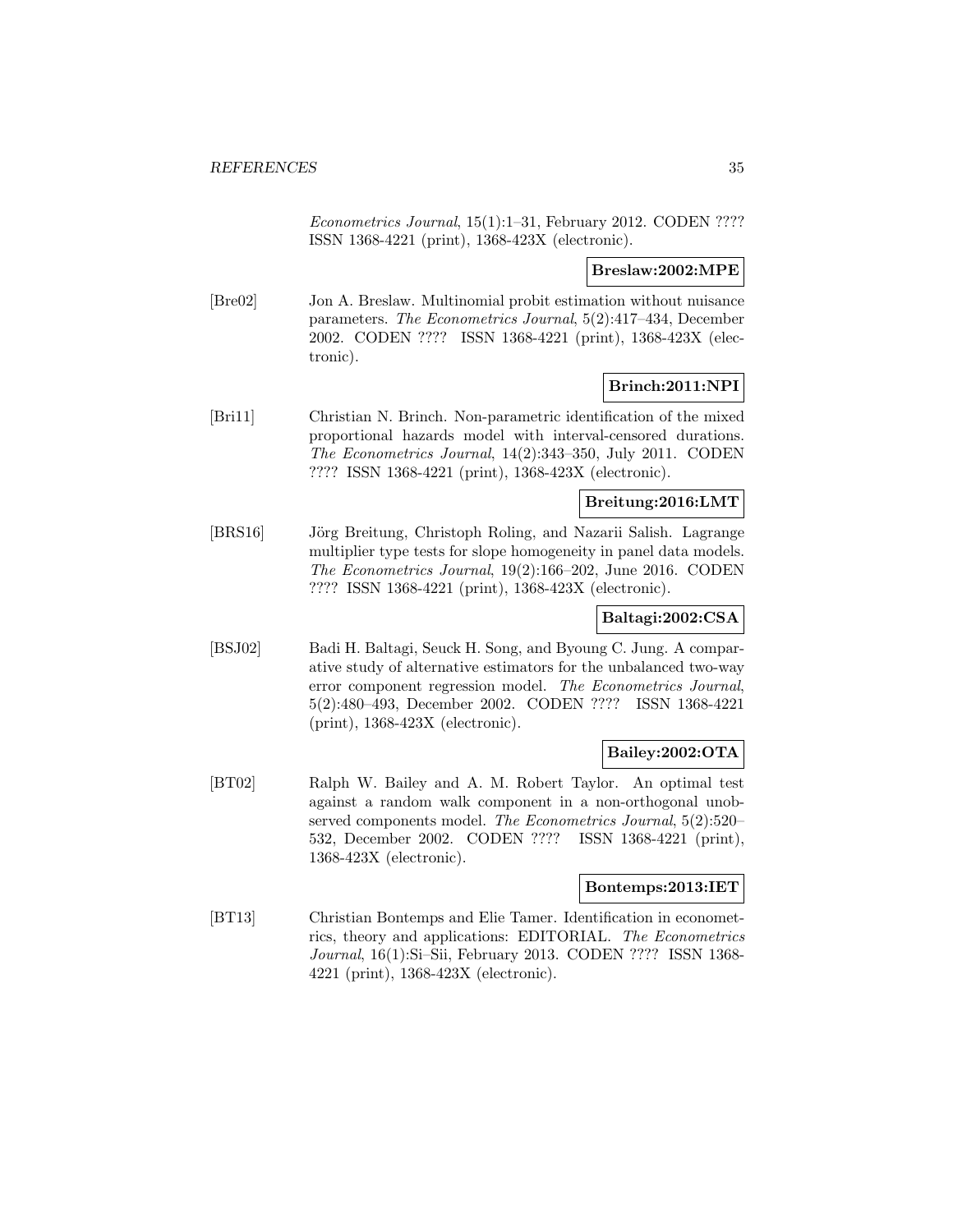### **Bao:2009:SKE**

[BU09] Yong Bao and Aman Ullah. On skewness and kurtosis of econometric estimators. The Econometrics Journal, 12(2):232-247, July 2009. CODEN ???? ISSN 1368-4221 (print), 1368-423X (electronic).

### **Buttler:1999:OCS**

[Büt99] Hans-Jürg Büttler. The optimal capital structure of a liquidityinsuring bank. The Econometrics Journal, 2(2):268–291, December 1999. CODEN ???? ISSN 1368-4221 (print), 1368-423X (electronic).

### **Bond:2002:PEA**

[BW02] Stephen Bond and Frank Windmeijer. Projection estimators for autoregressive panel data models. The Econometrics Journal, 5 (2):457–479, December 2002. CODEN ???? ISSN 1368-4221 (print), 1368-423X (electronic).

### **Bun:2010:WIP**

[BW10] Maurice J. G. Bun and Frank Windmeijer. The weak instrument problem of the system GMM estimator in dynamic panel data models. The Econometrics Journal, 13(1):95–126, February 2010. CODEN ???? ISSN 1368-4221 (print), 1368-423X (electronic).

### **Baltagi:2013:SLT**

[BY13] Badi H. Baltagi and Zhenlin Yang. Standardized LM tests for spatial error dependence in linear or panel regressions. The Econometrics Journal, 16(1):103–134, February 2013. CODEN ???? ISSN 1368-4221 (print), 1368-423X (electronic).

### **Boswijk:2018:AWB**

[BZ18] H. Peter Boswijk and Yang Zu. Adaptive wild bootstrap tests for a unit root with non-stationary volatility. The Econometrics Journal, 21(2):87–113, June 2018. CODEN ???? ISSN 1368-4221 (print), 1368-423X (electronic).

#### **Camponovo:2016:ARN**

[Cam16] Lorenzo Camponovo. Asymptotic refinements of nonparametric bootstrap for quasi-likelihood ratio tests for classes of extremum estimators. The Econometrics Journal, 19(1):33–54, February 2016. CODEN ???? ISSN 1368-4221 (print), 1368-423X (electronic).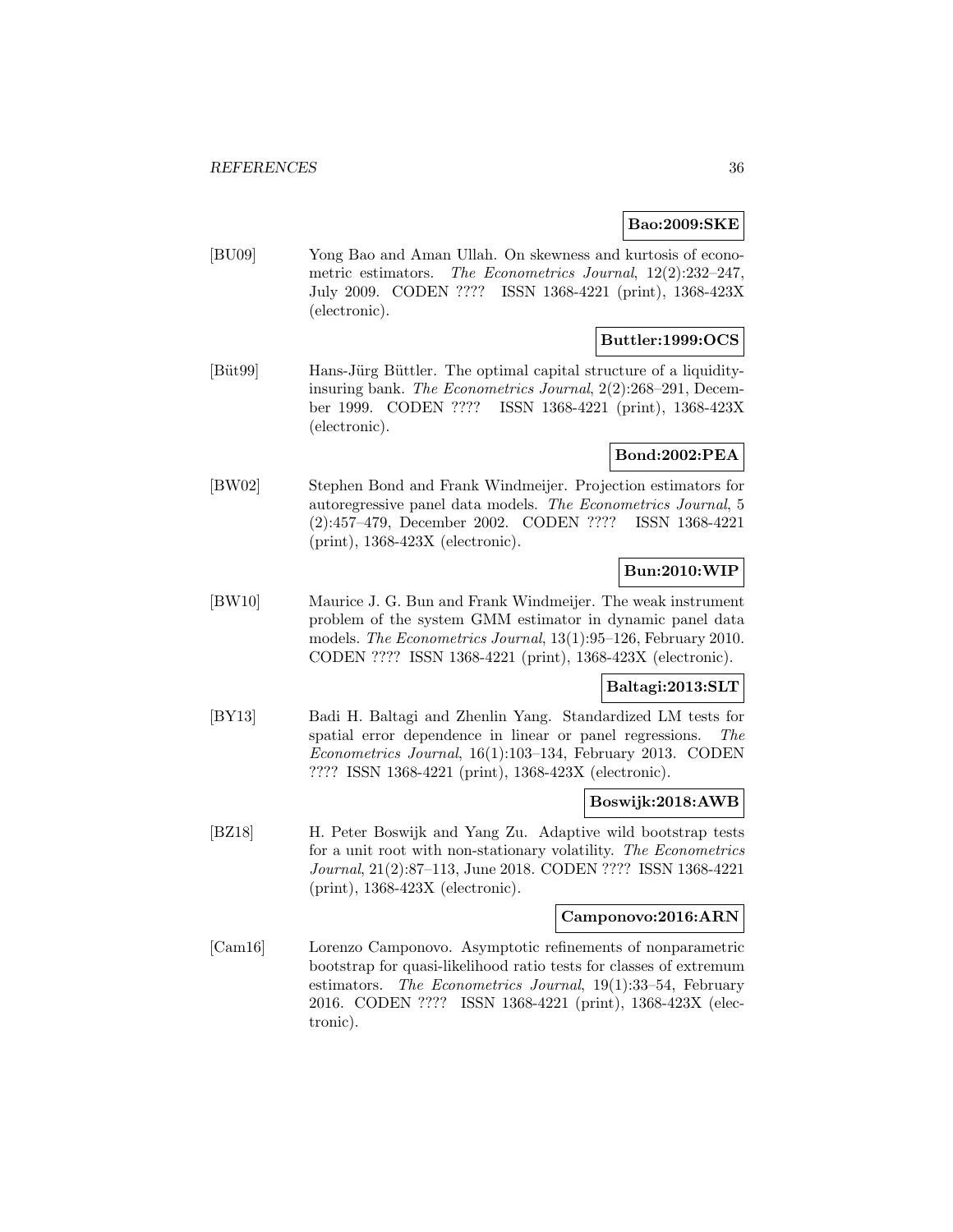# **Canay:2011:SAQ**

[Can11] Ivan A. Canay. A simple approach to quantile regression for panel data. The Econometrics Journal, 14(3):368–386, October 2011. CODEN ???? ISSN 1368-4221 (print), 1368-423X (electronic).

### **Cavaliere:2001:TUR**

[Cav01] Giuseppe Cavaliere. Testing the unit root hypothesis using generalized range statistics. The Econometrics Journal, 4(1):70–88, June 2001. CODEN ???? ISSN 1368-4221 (print), 1368-423X (electronic).

## **Cavaliere:2003:AUR**

[Cav03] Giuseppe Cavaliere. Asymptotics for unit root tests under Markov regime-switching. The Econometrics Journal, 6(1):193– 216, June 2003. CODEN ???? ISSN 1368-4221 (print), 1368- 423X (electronic).

## **Chernozhukov:2018:DDM**

[CCD<sup>+</sup>18] Victor Chernozhukov, Denis Chetverikov, Mert Demirer, Esther Duflo, Christian Hansen, Whitney Newey, and James Robins. Double/debiased machine learning for treatment and structural parameters. The Econometrics Journal, 21(1):C1–C68, February 2018. CODEN ???? ISSN 1368-4221 (print), 1368-423X (electronic).

# **Calonico:2020:OBC**

[CCF20] Sebastian Calonico, Matias D. Cattaneo, and Max H. Farrell. Optimal bandwidth choice for robust bias-corrected inference in regression discontinuity designs. The Econometrics Journal, 23 (2):192–210, May 2020. CODEN ???? ISSN 1368-4221 (print), 1368-423X (electronic). URL http://academic.oup.com/ectj/ article/23/2/192/5625071.

### **Canals-Cerda:2007:SCR**

[CCG07] José Canals-Cerdá and Shiferaw Gurmu. Semiparametric competing risks analysis. The Econometrics Journal, 10(2):193–215, July 2007. CODEN ???? ISSN 1368-4221 (print), 1368-423X (electronic).

### **Cerqueti:2022:SBL**

[CCGV22] Roy Cerqueti, Raffaella Coppier, Alessandro Girardi, and Marco Ventura. The sooner the better: lives saved by the lockdown during the COVID-19 outbreak. The case of Italy. The Econometrics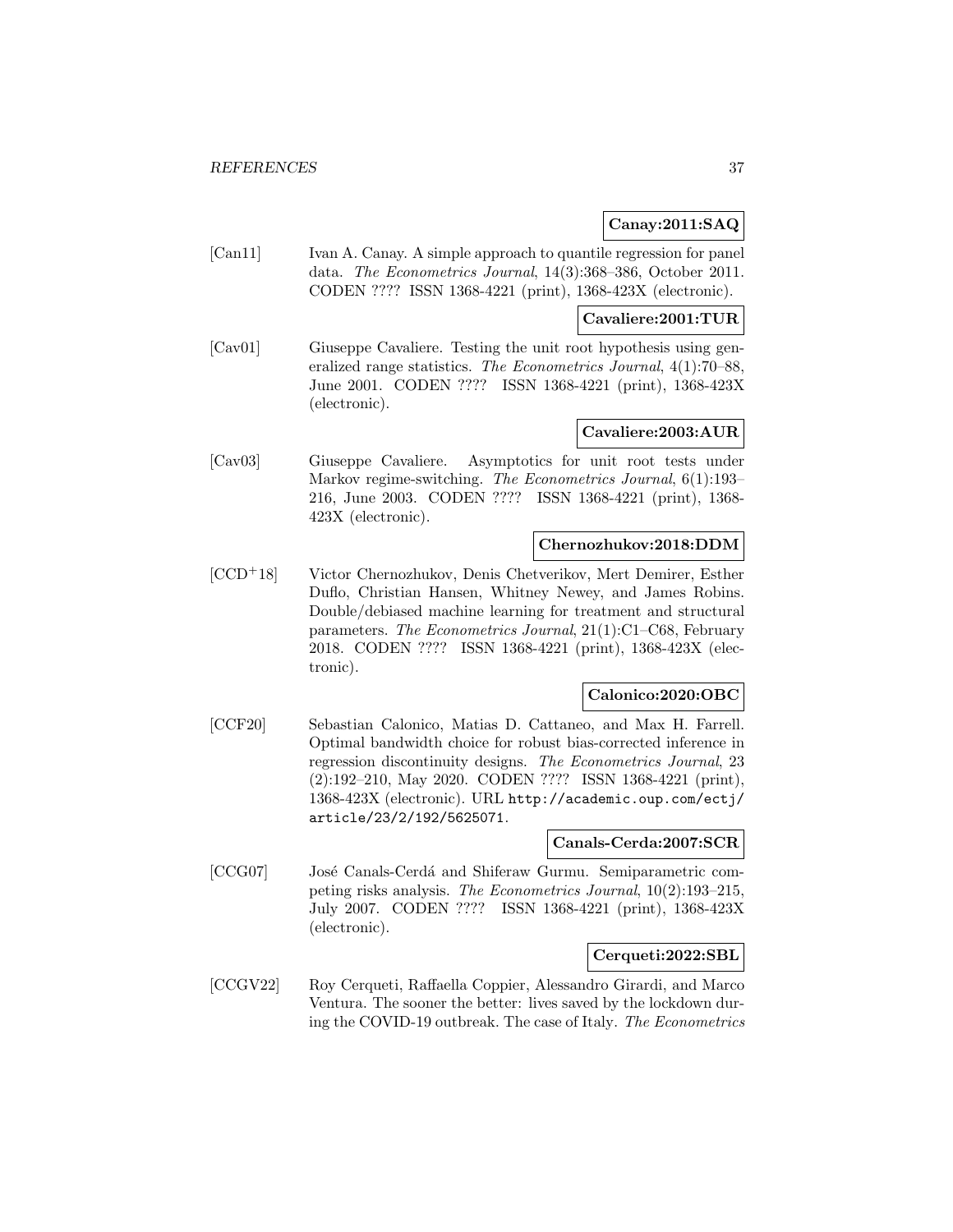Journal, 25(1):46–70, January 2022. CODEN ???? ISSN 1368- 4221 (print), 1368-423X (electronic). URL http://academic. oup.com/ectj/article/25/1/46/6363683.

**Coudin:2009:IEJ**

[CD09] Elise Coudin and Jean-Marie Dufour. Index to The Econometrics Journal volume 12. The Econometrics Journal, 12(3):449–450, November 2009. CODEN ???? ISSN 1368-4221 (print), 1368- 423X (electronic).

### **Carrasco:2022:TOR**

[CD22] Marine Carrasco and Mohamed Doukali. Testing overidentifying restrictions with many instruments and heteroscedasticity using regularised jackknife IV. The Econometrics Journal, 25(1):71–97, January 2022. CODEN ???? ISSN 1368-4221 (print), 1368-423X (electronic). URL http://academic.oup.com/ectj/article/ 25/1/71/6318365.

## **Calzolari:1998:CVV**

[CDF98] Giorgio Calzolari, Francesca Di Iorio, and Gabriele Fiorentini. Control variates for variance reduction in indirect inference: Interest rate models in continuous time. The Econometrics Journal, 1(1):100–112, June 1998. CODEN ???? ISSN 1368-4221 (print), 1368-423X (electronic).

# **Cai:2021:OED**

[CDH<sup>+</sup>21] Michael Cai, Marco Del Negro, Edward Herbst, Ethan Matlin, Reca Sarfati, and Frank Schorfheide. Online estimation of DSGE models. The Econometrics Journal, 24(1):C33–C58, January 2021. CODEN ???? ISSN 1368-4221 (print), 1368-423X (electronic). URL http://academic.oup.com/ectj/article/24/1/ C33/5909595.

# **Christensen:2009:AFG**

[CDR09] Jens H. E. Christensen, Francis X. Diebold, and Glenn D. Rudebusch. An arbitrage-free generalized Nelson-Siegel term structure model. The Econometrics Journal, 12(3):C33–C64, November 2009. CODEN ???? ISSN 1368-4221 (print), 1368-423X (electronic).

### **Campos:1999:CDM**

[CE99] Julia Campos and Neil R. Ericsson. Constructive data mining: modeling consumers' expenditure in Venezuela. The Economet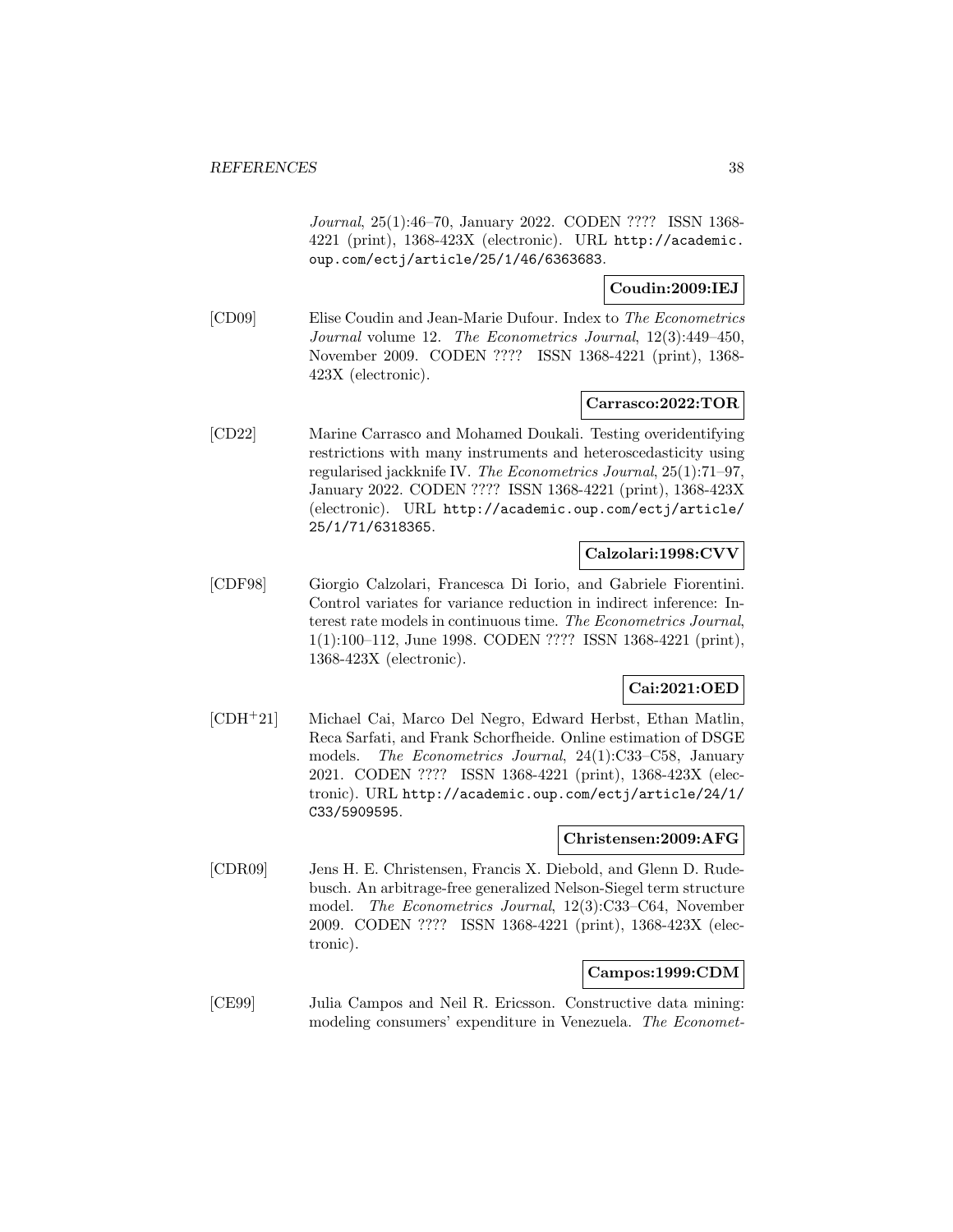rics Journal, 2(2):226–240, December 1999. CODEN ???? ISSN 1368-4221 (print), 1368-423X (electronic).

**Chung:2005:EEP**

[CG05] Jeff Chung and Li Gan. Estimating the effect of price limits on limit-hitting days. The Econometrics Journal, 8(1):79–96, March 2005. CODEN ???? ISSN 1368-4221 (print), 1368-423X (electronic).

# **Chen:2015:STN**

[CGLL15] Jia Chen, Jiti Gao, Degui Li, and Zhengyan Lin. Specification testing in nonstationary time series models. The Econometrics Journal, 18(1):117–136, February 2015. CODEN ???? ISSN 1368-4221 (print), 1368-423X (electronic).

### **Clements:2001:FDS**

[CH01] Michael P. Clements and David. F. Hendry. Forecasting with difference-stationary and trend-stationary models. The Econometrics Journal, 4(1):1–19, June 2001. CODEN ???? ISSN 1368-4221 (print), 1368-423X (electronic).

## **Clements:2002:MMF**

[CH02] Michael P. Clements and David F. Hendry. Modelling methodology and forecast failure. The Econometrics Journal, 5(2):319– 344, December 2002. CODEN ???? ISSN 1368-4221 (print), 1368-423X (electronic).

# **Chen:2021:SEQ**

[CH21] Liang Chen and Yulong Huo. A simple estimator for quantile panel data models using smoothed quantile regressions. The Econometrics Journal, 24(2):247–263, May 2021. CODEN ???? ISSN 1368-4221 (print), 1368-423X (electronic). URL http:// academic.oup.com/ectj/article/24/2/247/5881299.

### **Chambers:2011:CSF**

[Cha11] Marcus J. Chambers. Cointegration and sampling frequency. The Econometrics Journal, 14(2):156–185, July 2011. CODEN ???? ISSN 1368-4221 (print), 1368-423X (electronic).

# **Charbonneau:2017:MFE**

[Cha17] Karyne B. Charbonneau. Multiple fixed effects in binary response panel data models. The Econometrics Journal, 20(3):S1–S13,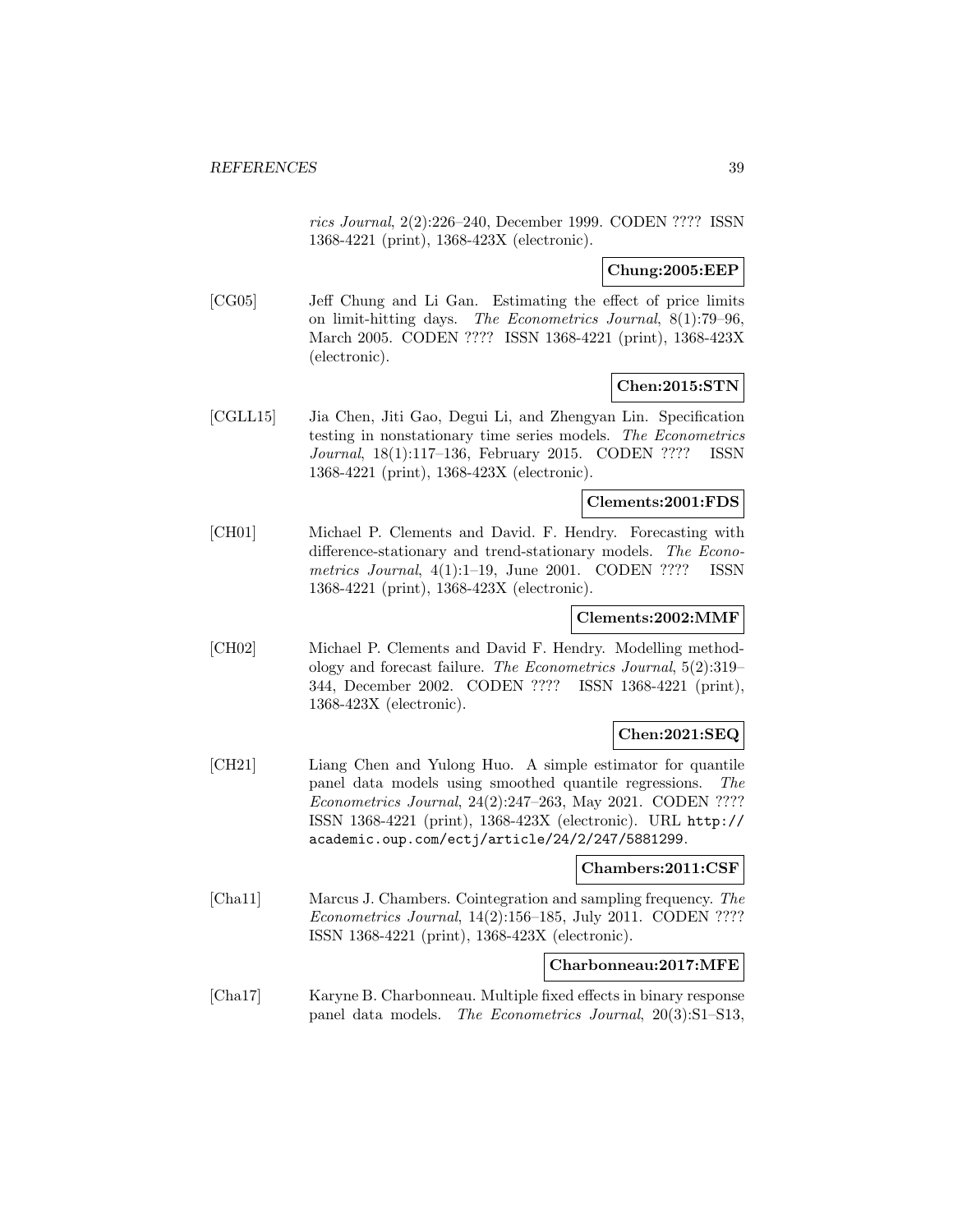October 2017. CODEN ???? ISSN 1368-4221 (print), 1368-423X (electronic).

# **Chang:2020:DDM**

[Cha20] Neng-Chieh Chang. Double/debiased machine learning for difference-in-differences models. The Econometrics Journal, 23 (2):177–191, May 2020. CODEN ???? ISSN 1368-4221 (print), 1368-423X (electronic). URL http://academic.oup.com/ectj/ article/23/2/177/5722119.

# **Chen:2019:ELG**

[Che19] Jia Chen. Estimating latent group structure in time-varying coefficient panel data models. The Econometrics Journal, 22(3): 223–240, September 2019. CODEN ???? ISSN 1368-4221 (print), 1368-423X (electronic). URL http://academic.oup.com/ectj/ article/22/3/223/5497920.

## **Chong:2003:GCB**

[Cho03] Terence Tai-Leung Chong. Generic consistency of the break-point estimator under specification errors. The Econometrics Journal, 6(1):167–192, June 2003. CODEN ???? ISSN 1368-4221 (print), 1368-423X (electronic).

# **Chong:2006:PAA**

[Cho06] Terence Tai-Leung Chong. The polynomial aggregated AR(1) model. The Econometrics Journal, 9(1):98–122, March 2006. CO-DEN ???? ISSN 1368-4221 (print), 1368-423X (electronic).

### **Cho:2020:QIN**

[Cho20] Sang-Wook (Stanley) Cho. Quantifying the impact of nonpharmaceutical interventions during the COVID-19 outbreak: The case of Sweden. The Econometrics Journal, 23(3):323– 344, September 2020. CODEN ???? ISSN 1368-4221 (print), 1368-423X (electronic). URL http://academic.oup.com/ectj/ article/23/3/323/5899049.

# **Cizek:2009:APE**

[CHS09] P. Cízek, W. Härdle, and V. Spokoiny. Adaptive pointwise estimation in time-inhomogeneous conditional heteroscedasticity models. The Econometrics Journal, 12(2):248–271, July 2009. CODEN ???? ISSN 1368-4221 (print), 1368-423X (electronic).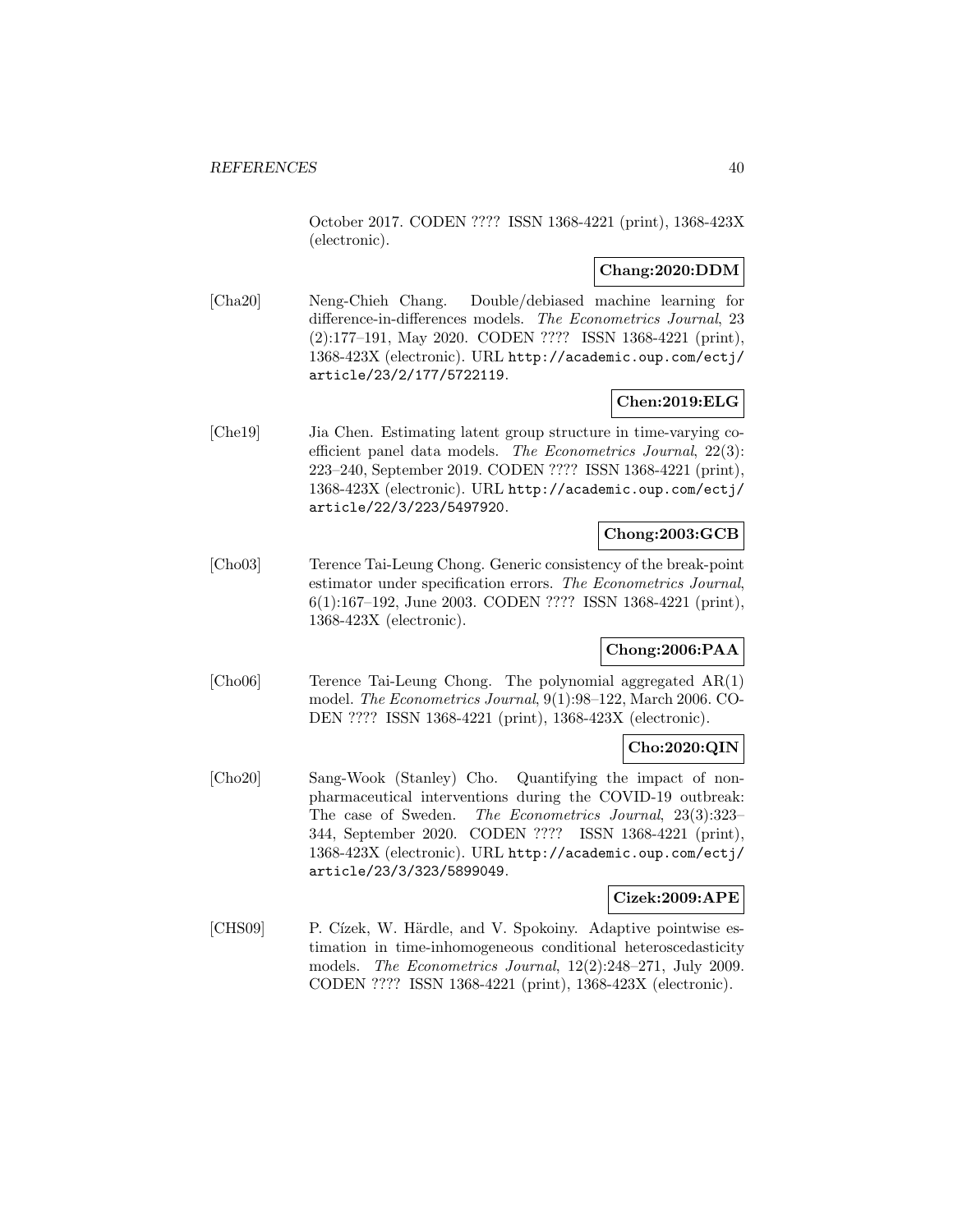### **Casarin:2020:MNA**

[CIM<sup>+</sup>20] Roberto Casarin, Matteo Iacopini, German Molina, Enrique ter Horst, Ramon Espinasa, Carlos Sucre, and Roberto Rigobon. Multilayer network analysis of oil linkages. The Econometrics Journal, 23(2):269–296, May 2020. CODEN ???? ISSN 1368- 4221 (print), 1368-423X (electronic). URL http://academic. oup.com/ectj/article/23/2/269/5717302.

# **Cai:2017:NRN**

[CJKL17] Zongwu Cai, Bingyi Jing, Xinbing Kong, and Zhi Liu. Nonparametric regression with nearly integrated regressors under long-run dependence. The Econometrics Journal, 20(1):118–138, February 2017. CODEN ???? ISSN 1368-4221 (print), 1368-423X (electronic).

# **Chang:2012:NSR**

[CJP12] Yoosoon Chang, Bibo Jiang, and Joon Park. Non-stationary regression with logistic transition. The Econometrics Journal, 15 (2):255–287, June 2012. CODEN ???? ISSN 1368-4221 (print), 1368-423X (electronic).

# **Clements:1998:CFP**

[CK98] Michael P. Clements and Hans-Martin Krolzig. A comparison of the forecast performance of Markov-switching and threshold autoregressive models of US GNP. The Econometrics Journal, 1(1):47–75, June 1998. CODEN ???? ISSN 1368-4221 (print), 1368-423X (electronic).

### **Creel:2012:EDL**

[CK12] Michael Creel and Dennis Kristensen. Estimation of dynamic latent variable models using simulated non-parametric moments. The Econometrics Journal, 15(3):490–515, October 2012. CO-DEN ???? ISSN 1368-4221 (print), 1368-423X (electronic).

# **Compiani:2016:UME**

[CK16] Giovanni Compiani and Yuichi Kitamura. Using mixtures in econometric models: a brief review and some new results. The Econometrics Journal, 19(3):C95–C127, October 2016. CODEN ???? ISSN 1368-4221 (print), 1368-423X (electronic).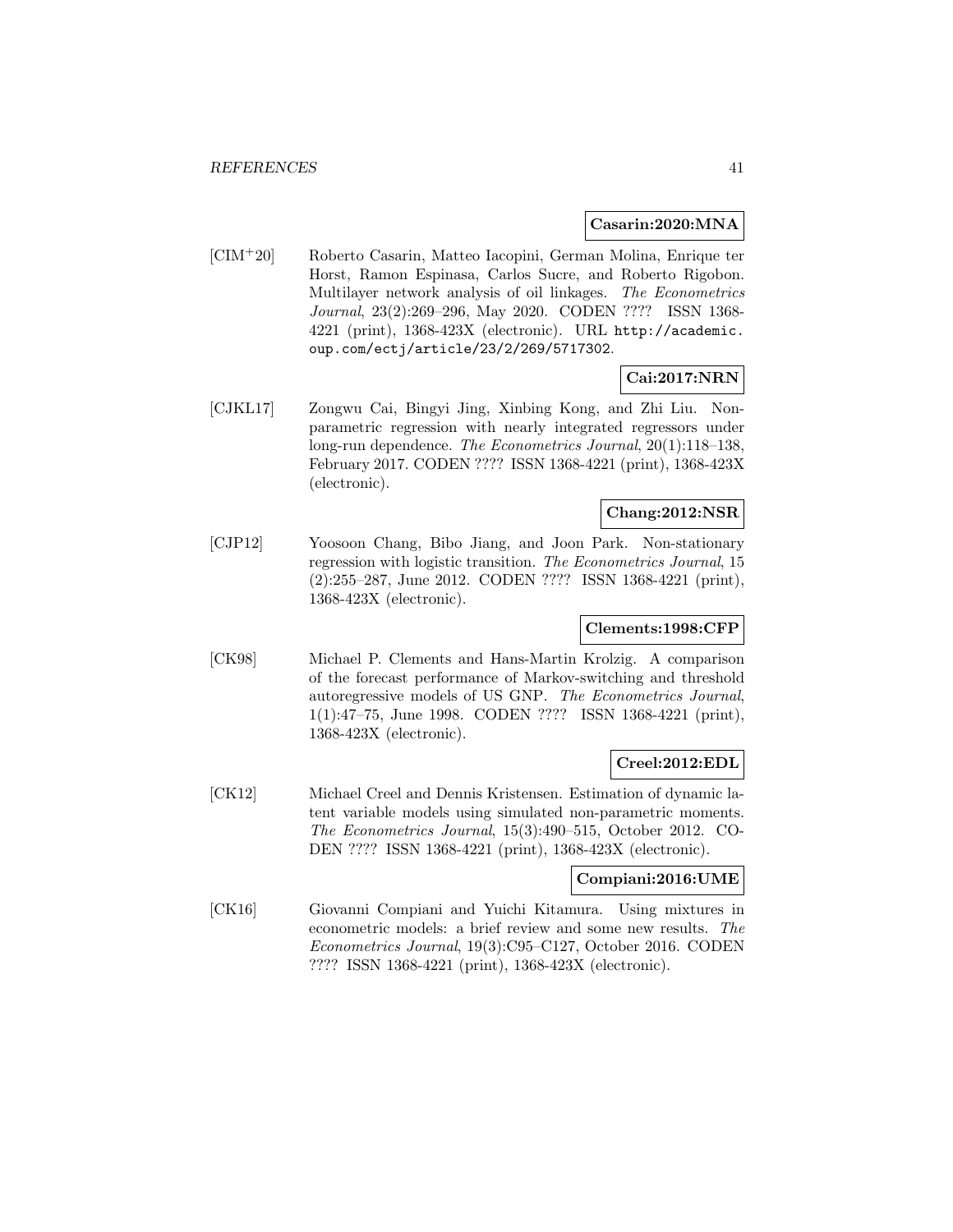# **Chen:2021:BCC**

[CL21] Le-Yu Chen and Sokbae Lee. Binary classification with covariate selection through  $l_0$ -penalised empirical risk minimisation. The Econometrics Journal, 24(1):103–120, January 2021. CODEN ???? ISSN 1368-4221 (print), 1368-423X (electronic). URL http: //academic.oup.com/ectj/article/24/1/103/5860277.

# **Casoli:2022:PTD**

[CL22] Chiara Casoli and Riccardo (Jack) Lucchetti. Permanenttransitory decomposition of cointegrated time series via dynamic factor models, with an application to commodity prices. The Econometrics Journal, 25(2):494–514, May 2022. CODEN ???? ISSN 1368-4221 (print), 1368-423X (electronic). URL http:// academic.oup.com/ectj/article/25/2/494/6490126.

# **Chen:2014:ARF**

[CLLT14] Xiaohong Chen, Sokbae Lee, Oliver Linton, and Elie Tamer. Advances in robust and flexible inference in econometrics: A special issue in honour of Joel L. Horowitz. The Econometrics Journal, 17(2):Si–Sii, June 2014. CODEN ???? ISSN 1368-4221 (print), 1368-423X (electronic).

# **Chen:2014:MSE**

[CLS14] Le-Yu Chen, Sokbae Lee, and Myung Jae Sung. Maximum score estimation with nonparametrically generated regressors. The Econometrics Journal, 17(3):271–300, October 2014. CODEN ???? ISSN 1368-4221 (print), 1368-423X (electronic).

# **Cameron:2004:MDC**

[CLTZ04] A. Colin Cameron, Tong Li, Pravin K. Trivedi, and David M. Zimmer. Modelling the differences in counted outcomes using bivariate copula models with application to mismeasured counts. The Econometrics Journal, 7(2):566–584, December 2004. CO-DEN ???? ISSN 1368-4221 (print), 1368-423X (electronic).

# **Chang:2015:NTC**

[CLW15] Minsu Chang, Sokbae Lee, and Yoon-Jae Whang. Nonparametric tests of conditional treatment effects with an application to single-sex schooling on academic achievements. The Econometrics Journal, 18(3):307–346, October 2015. CODEN ???? ISSN 1368-4221 (print), 1368-423X (electronic).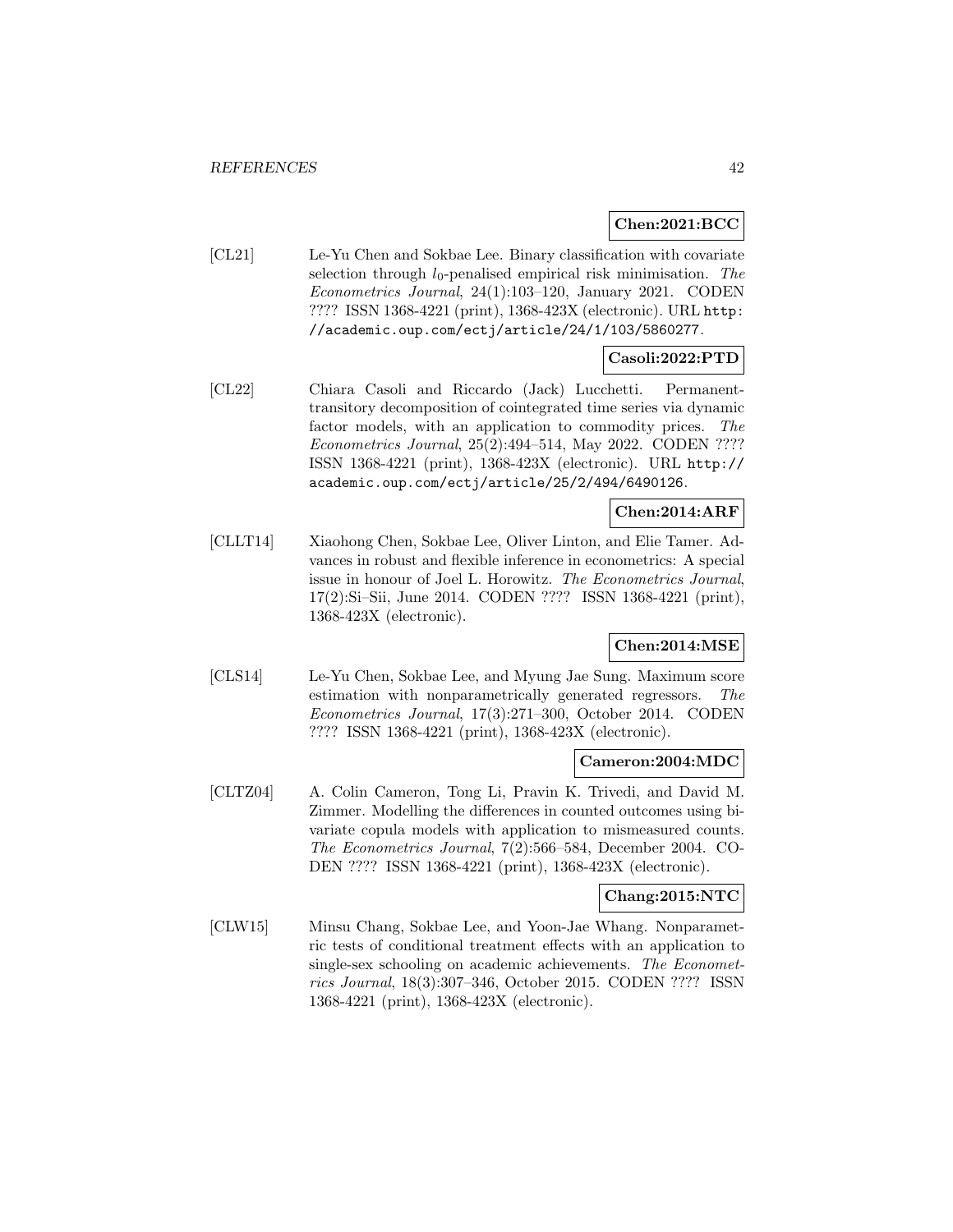#### **Carneiro:2020:ODC**

[CLW20] Pedro Carneiro, Sokbae Lee, and Daniel Wilhelm. Optimal data collection for randomized control trials. The Econometrics Journal, 23(1):1–31, January 2020. CODEN ???? ISSN 1368-4221 (print), 1368-423X (electronic). URL http://academic.oup. com/ectj/article/23/1/1/5614972.

# **Choi:2007:HUT**

[CM07] Chi-Young Choi and Young-Kyu Moh. How useful are tests for unit-root in distinguishing unit-root processes from stationary but non-linear processes? The Econometrics Journal, 10(1):82– 112, March 2007. CODEN ???? ISSN 1368-4221 (print), 1368- 423X (electronic).

# **Chiong:2018:EGM**

[CM18] Khai Xiang Chiong and Hyungsik Roger Moon. Estimation of graphical models using the  $L_{1,2}$  norm. The Econometrics Journal, 21(3):247–263, October 2018. CODEN ???? ISSN 1368-4221 (print), 1368-423X (electronic).

### **Camba-Mendez:2001:ALI**

[CMKSW01] Gonzalo Camba-Mendez, George Kapetanios, Richard J. Smith, and Martin R. Weale. An automatic leading indicator of economic activity: forecasting GDP growth for European countries. The Econometrics Journal, 4(1):S56–S90, June 2001. CODEN ???? ISSN 1368-4221 (print), 1368-423X (electronic).

# **Cui:2022:TSI**

[CNSY22] Guowei Cui, Milda Norkute, Vasilis Sarafidis, and Takashi Yamagata. Two-stage instrumental variable estimation of linear panel data models with interactive effects. The Econometrics Journal, 25(2):340–361, May 2022. CODEN ???? ISSN 1368-4221 (print), 1368-423X (electronic). URL http://academic.oup.com/ectj/ article/25/2/340/6402892.

### **Camponovo:2012:BPT**

[CO12] Lorenzo Camponovo and Taisuke Otsu. Breakdown point theory for implied probability bootstrap. The Econometrics Journal, 15 (1):32–55, February 2012. CODEN ???? ISSN 1368-4221 (print), 1368-423X (electronic).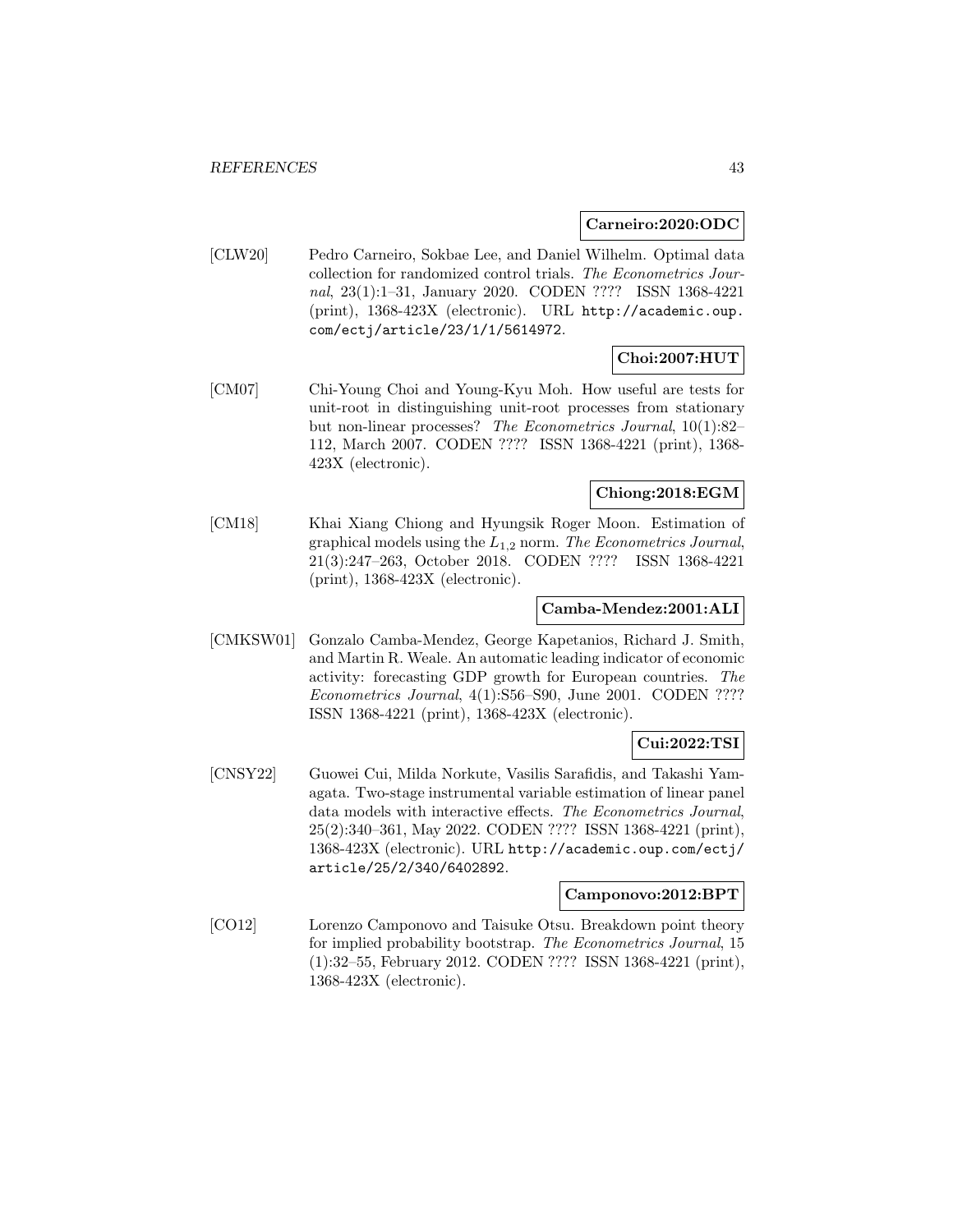### **Chang:2001:NEM**

[CPP01] Yoosoon Chang, Joon Y. Park, and Peter C. B. Phillips. Nonlinear econometric models with cointegrated and deterministically trending regressors. The Econometrics Journal, 4(1):1–36, June 2001. CODEN ???? ISSN 1368-4221 (print), 1368-423X (electronic).

# **Chudik:2011:WSC**

[CPT11] Alexander Chudik, M. Hashem Pesaran, and Elisa Tosetti. Weak and strong cross-section dependence and estimation of large panels. The Econometrics Journal, 14(1):C45–C90, February 2011. CODEN ???? ISSN 1368-4221 (print), 1368-423X (electronic).

### **Chesher:2014:IVR**

[CR14] Andrew Chesher and Adam M. Rosen. An instrumental variable random-coefficients model for binary outcomes. The Econometrics Journal, 17(2):S1–S19, June 2014. CODEN ???? ISSN 1368-4221 (print), 1368-423X (electronic).

# **Choi:2004:TLC**

[CS04] In Choi and Pentti Saikkonen. Testing linearity in cointegrating smooth transition regressions. The Econometrics Journal, 7(2): 341–365, December 2004. CODEN ???? ISSN 1368-4221 (print), 1368-423X (electronic).

### **Carson:2007:TMN**

[CS07a] Richard T. Carson and Yixiao Sun. The tobit model with a non-zero threshold. The Econometrics Journal, 10(3):488–502, November 2007. CODEN ???? ISSN 1368-4221 (print), 1368- 423X (electronic).

# **Chang:2007:EIR**

[CS07b] Pao-Li Chang and Shinichi Sakata. Estimation of impulse response functions using long autoregression. The Econometrics Journal, 10(2):453–469, July 2007. CODEN ???? ISSN 1368- 4221 (print), 1368-423X (electronic).

## **Cizek:2022:MRS**

[CS22] P Cízek and S Sadikoglu. Misclassification-robust semiparametric estimation of single-index binary-choice models. The Econometrics Journal, 25(2):433–454, May 2022. CODEN ???? ISSN 1368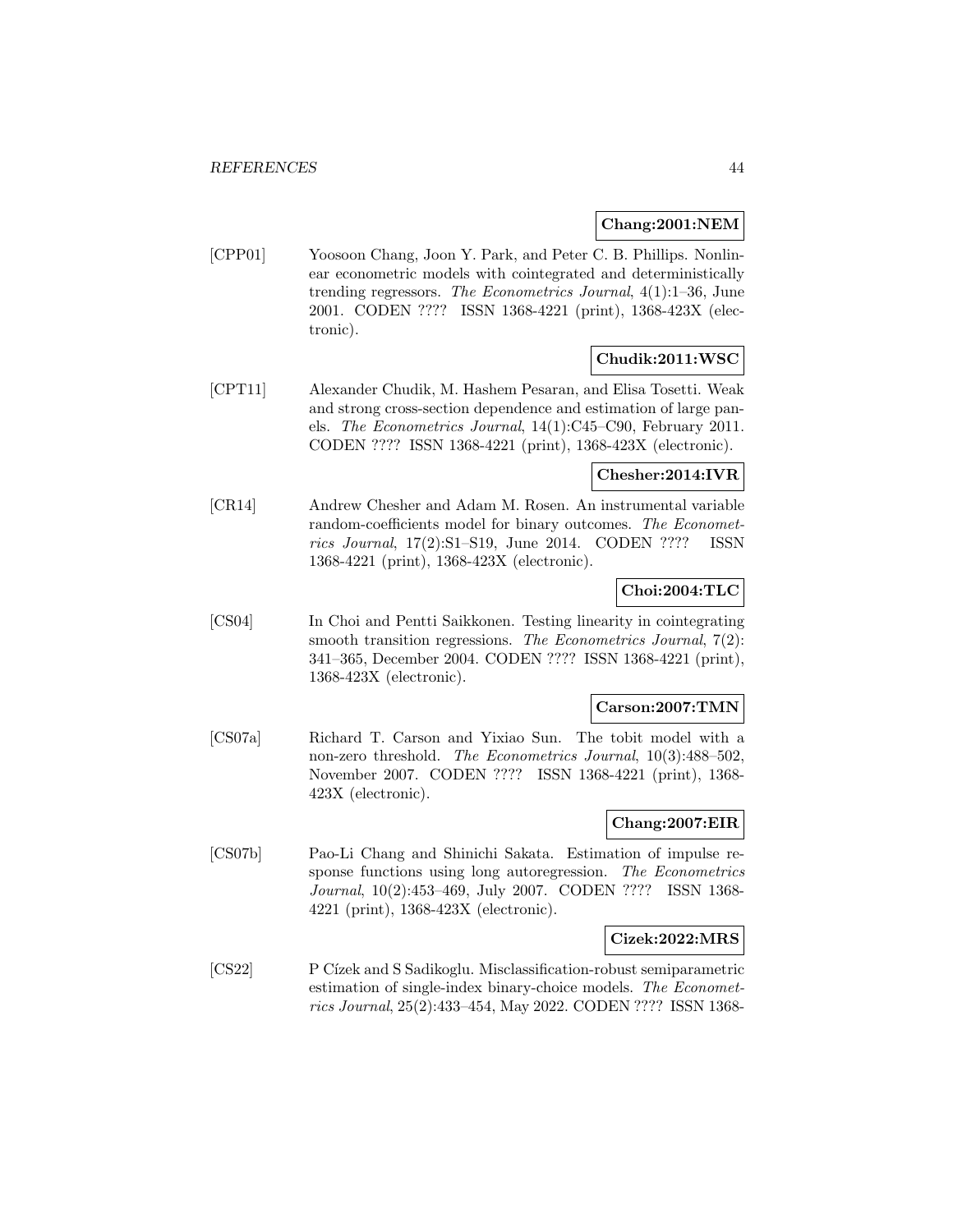4221 (print), 1368-423X (electronic). URL http://academic. oup.com/ectj/article/25/2/433/6517309.

# **Chen:2022:ENN**

[CSW22] Likai Chen, Ekaterina Smetanina, and Wei Biao Wu. Estimation of nonstationary nonparametric regression model with multiplicative structure. The Econometrics Journal, 25(1):176–214, January 2022. CODEN ???? ISSN 1368-4221 (print), 1368-423X (electronic). URL http://academic.oup.com/ectj/article/ 25/1/176/6297266.

# **Dahl:2002:ITL**

[Dah02] Christian M. Dahl. An investigation of tests for linearity and the accuracy of likelihood based inference using random fields. The Econometrics Journal, 5(2):263–284, December 2002. CODEN ???? ISSN 1368-4221 (print), 1368-423X (electronic).

# **Danilov:2005:EMU**

[Dan05] Dmitry Danilov. Estimation of the mean of a univariate normal distribution when the variance is not known. The Econometrics Journal, 8(3):277–291, November 2005. CODEN ???? ISSN 1368-4221 (print), 1368-423X (electronic).

# **Dastoor:2005:ASA**

[Das05] Naorayex K. Dastoor. On the arbitrariness of some asymptotic test statistics based on generalized inverses. The Econometrics Journal, 8(3):292–305, November 2005. CODEN ???? ISSN 1368-4221 (print), 1368-423X (electronic).

### **Davidson:2012:SIP**

[Dav12] Russell Davidson. Statistical inference in the presence of heavy tails. The Econometrics Journal, 15(1):C31–C53, February 2012. CODEN ???? ISSN 1368-4221 (print), 1368-423X (electronic). See discussion [Sch12a].

### **Davidson:2002:CKV**

[DD02] James Davidson and Robert De Jong. Consistency of kernel variance estimators for sums of semiparametric linear processes. The Econometrics Journal, 5(1):160–175, June 2002. CODEN ???? ISSN 1368-4221 (print), 1368-423X (electronic).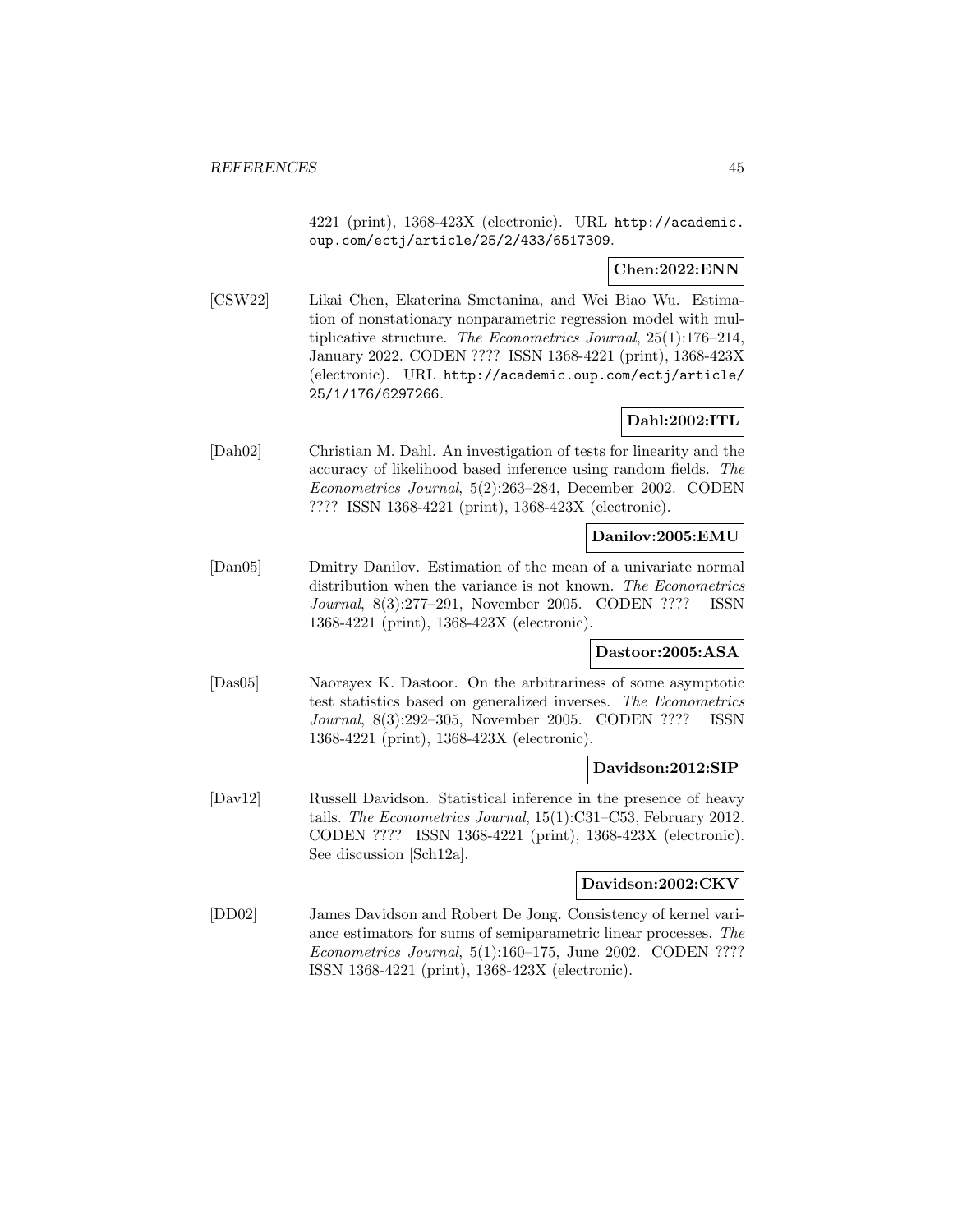### **DeBlander:2012:URT**

[DD12] Rembert De Blander and Geert Dhaene. Unit root tests for panel data with  $AR(1)$  errors and small T. The Econometrics Journal, 15(1):101–124, February 2012. CODEN ???? ISSN 1368-4221 (print), 1368-423X (electronic).

### **Davezies:2009:IPE**

[DDF09] Laurent Davezies, Xavier D'Haultfoeuille, and Denis Fougère. Identification of peer effects using group size variation. The Econometrics Journal, 12(3):397–413, November 2009. CODEN ???? ISSN 1368-4221 (print), 1368-423X (electronic).

#### **Demos:2002:MDS**

[Dem02] Antonis Demos. Moments and dynamic structure of a timevarying parameter stochastic volatility in mean model. The Econometrics Journal, 5(2):345–357, December 2002. CODEN ???? ISSN 1368-4221 (print), 1368-423X (electronic).

### **Dardanoni:1999:ILC**

[DF99] Valentino Dardanoni and Antonio Forcina. Inference for Lorenz curve orderings. The Econometrics Journal, 2(1):49–75, June 1999. CODEN ???? ISSN 1368-4221 (print), 1368-423X (electronic).

# **Dufour:1998:SBF**

[DFGK98] Jean-Marie Dufour, Abdeljelil Farhat, Lucien Gardiol, and Lynda Khalaf. Simulation-based finite sample normality tests in linear regressions. The Econometrics Journal, 1(1):154–173, June 1998. CODEN ???? ISSN 1368-4221 (print), 1368-423X (electronic).

#### **Di:2011:ESP**

[DG11] Jianing Di and Ashis Gangopadhyay. On the efficiency of a semiparametric GARCH model. The Econometrics Journal, 14(2): 257–277, July 2011. CODEN ???? ISSN 1368-4221 (print), 1368-423X (electronic).

### **Davydov:2019:IRN**

[DG19] Youri Davydov and Francesca Greselin. Inferential results for a new measure of inequality. The Econometrics Journal, 22(2): 153–172, May 2019. CODEN ???? ISSN 1368-4221 (print), 1368-423X (electronic). URL http://academic.oup.com/ectj/ article/22/2/153/5393360.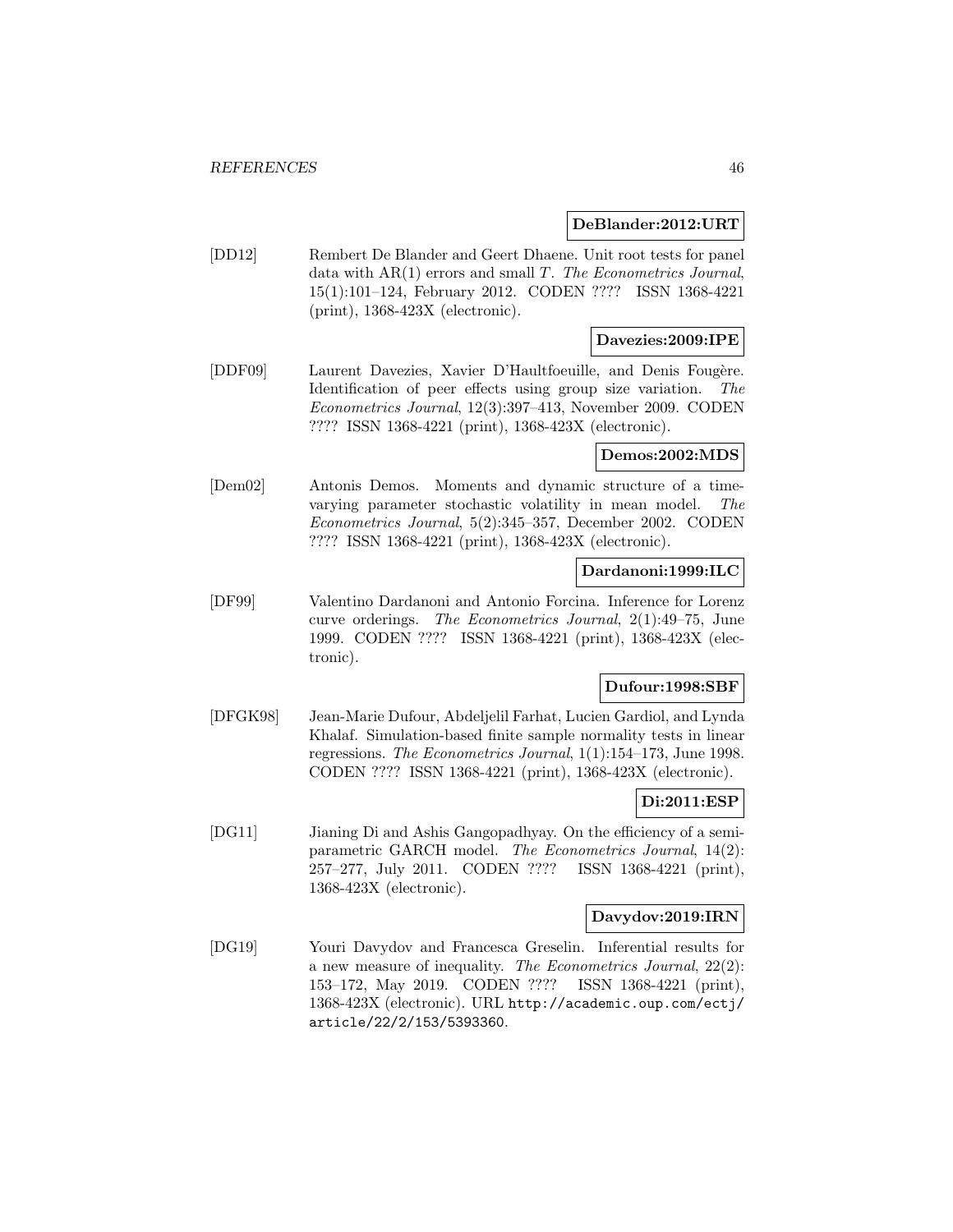## **Donald:2012:ICM**

[DHB12] Stephen G. Donald, Yu-Chin Hsu, and Garry F. Barrett. Incorporating covariates in the measurement of welfare and inequality: methods and applications. The Econometrics Journal, 15(1):C1– C30, February 2012. CODEN ???? ISSN 1368-4221 (print), 1368-423X (electronic). See discussion [Sch12a].

# **Dong:2021:CMI**

[DHS21] Baiyu Dong, Yu-Wei Hsieh, and Matthew Shum. Computing moment inequality models using constrained optimization. The Econometrics Journal, 24(3):399–416, September 2021. CODEN ???? ISSN 1368-4221 (print), 1368-423X (electronic). URL http: //academic.oup.com/ectj/article/24/3/399/6262350.

## **Silva:2009:PUR**

[DHT09] S. De Silva, K. Hadri, and A. R. Tremayne. Panel unit root tests in the presence of cross-sectional dependence: finite sample performance and an application. The Econometrics Journal, 12 (2):340–366, July 2009. CODEN ???? ISSN 1368-4221 (print), 1368-423X (electronic).

# **Dietrich:2001:LDR**

[Die01] Franz K. Dietrich. The limiting distribution of the t-ratio for the unit root test in an  $AR(1)$ . The Econometrics Journal,  $4(2)$ : 242–256, December 2001. CODEN ???? ISSN 1368-4221 (print), 1368-423X (electronic).

# **Demetrescu:2009:TCR**

[DLS09] Matei Demetrescu, Helmut Lütkepohl, and Pentti Saikkonen. Testing for the cointegrating rank of a vector autoregressive process with uncertain deterministic trend term. The Econometrics Journal, 12(3):414–435, November 2009. CODEN ???? ISSN 1368-4221 (print), 1368-423X (electronic).

### **Dolado:2004:AIR**

[DM04] Juan J. Dolado and Francesc Marmol. Asymptotic inference results for multivariate long-memory processes. The Econometrics Journal, 7(1):168–190, June 2004. CODEN ???? ISSN 1368-4221 (print), 1368-423X (electronic).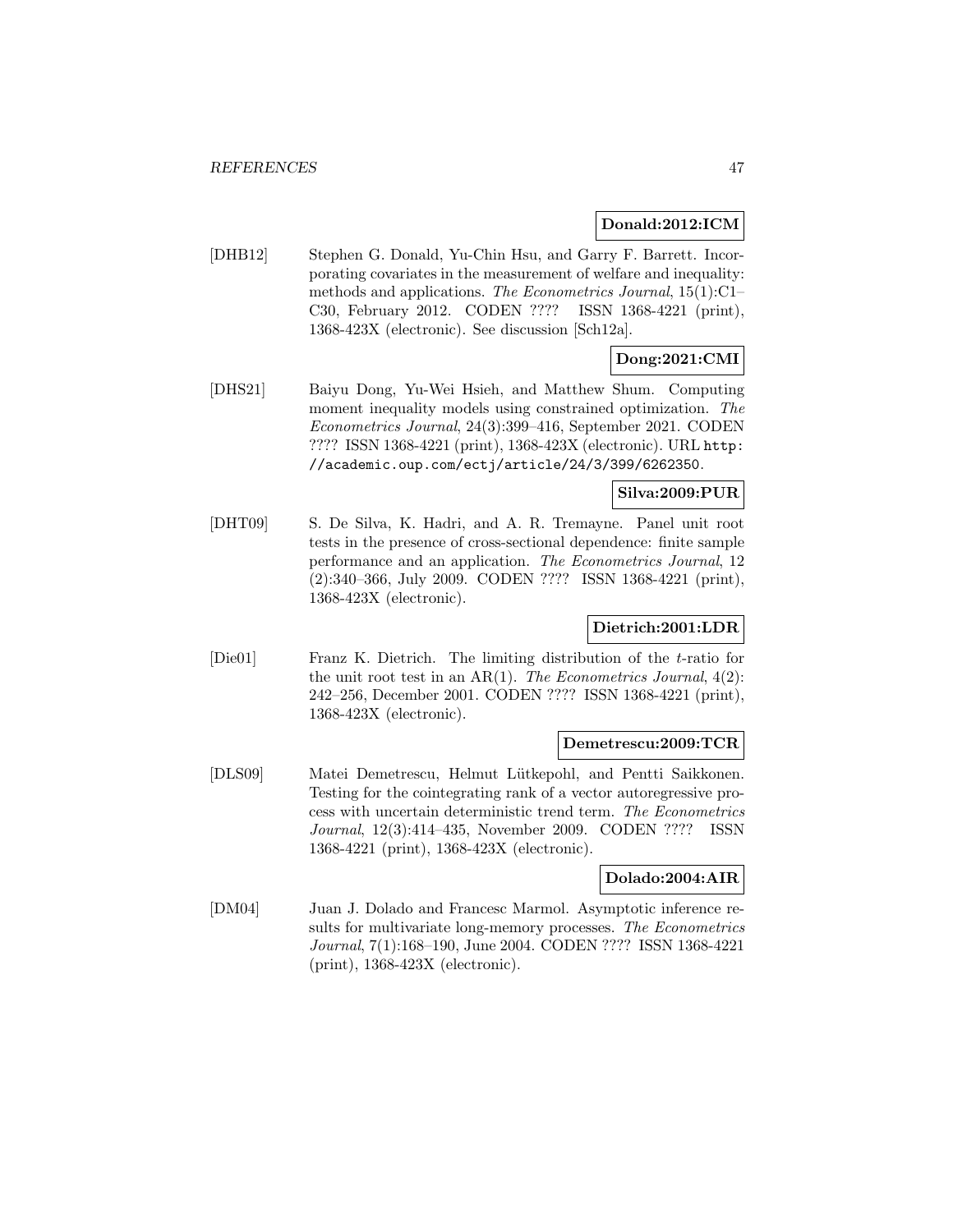### **Davidson:2007:MIJ**

[DM07] Russell Davidson and James G. MacKinnon. Moments of IV and JIVE estimators. The Econometrics Journal, 10(3):541–553, November 2007. CODEN ???? ISSN 1368-4221 (print), 1368- 423X (electronic).

# **Davidson:2008:BIL**

[DM08] Russell Davidson and James G. MacKinnon. Bootstrap inference in a linear equation estimated by instrumental variables. The Econometrics Journal, 11(3):443–477, November 2008. CODEN ???? ISSN 1368-4221 (print), 1368-423X (electronic).

## **Davidson:2014:CSB**

[DM14] Russell Davidson and James G. MacKinnon. Confidence sets based on inverting Anderson-Rubin tests. The Econometrics Journal, 17(2):S39–S58, June 2014. CODEN ???? ISSN 1368- 4221 (print), 1368-423X (electronic).

## **Druedahl:2020:HOI**

[DMN20] Jeppe Druedahl and Anders Munk-Nielsen. Higher-order income dynamics with linked regression trees. The Econometrics Journal, 23(3):S25–S58, September 2020. CODEN ???? ISSN 1368- 4221 (print), 1368-423X (electronic). URL http://academic. oup.com/ectj/article/23/3/S25/5899050.

### **Castro:2004:CSA**

[DO04] Tomas Del Barrio Castro and Denise R. Osborn. The consequences of seasonal adjustment for periodic autoregressive processes. The Econometrics Journal, 7(2):307–321, December 2004. CODEN ???? ISSN 1368-4221 (print), 1368-423X (electronic).

# **Deng:2006:CAA**

[DP06] Ai Deng and Pierre Perron. A comparison of alternative asymptotic frameworks to analyse a structural change in a linear time trend. The Econometrics Journal, 9(3):423–447, November 2006. CODEN ???? ISSN 1368-4221 (print), 1368-423X (electronic).

### **Dustmann:2007:SCP**

[DRB07] Christian Dustmann and Mar´ıa Engracia Rochina-Barrachina. Selection correction in panel data models: An application to the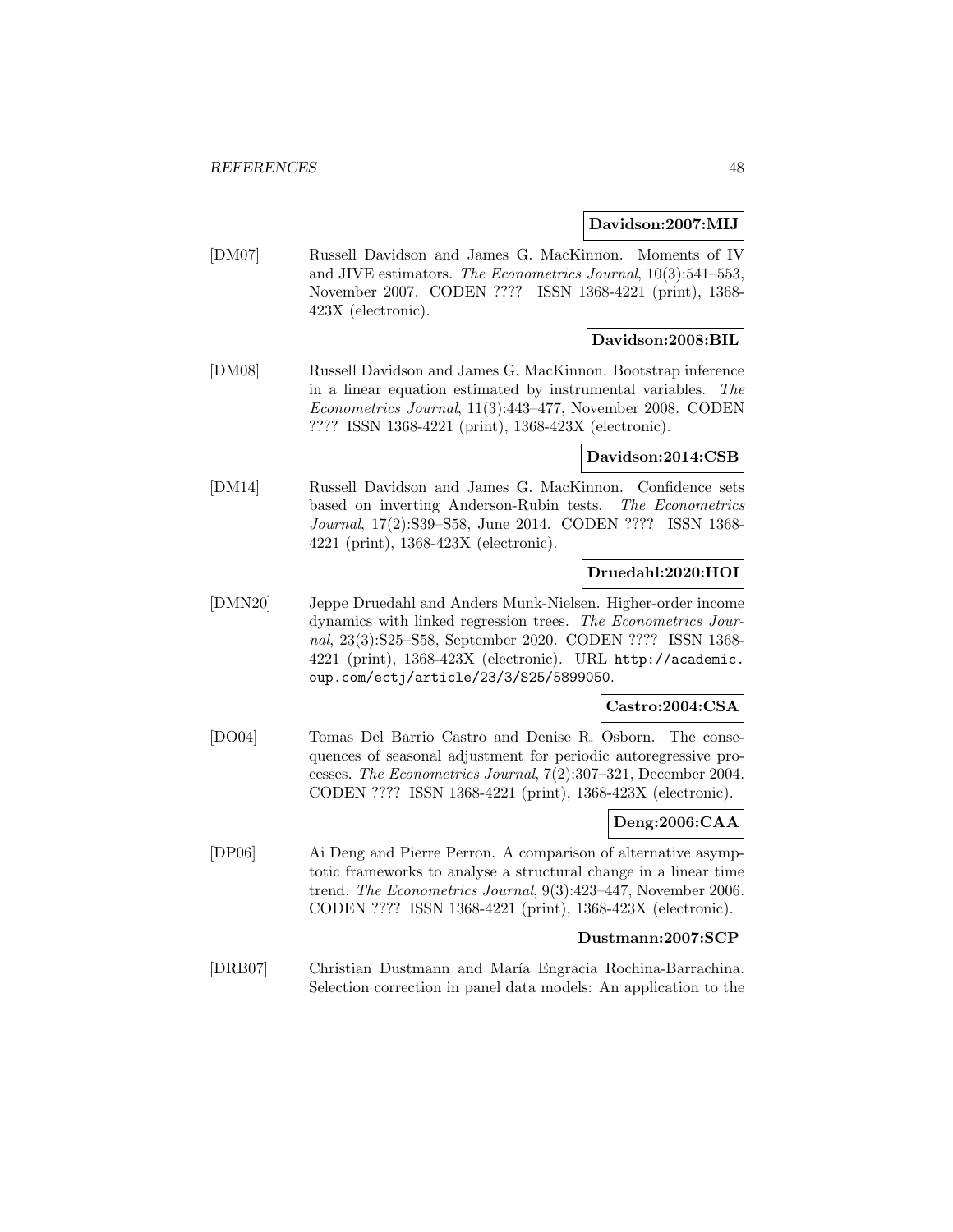estimation of females' wage equations. The Econometrics Journal, 10(2):263–293, July 2007. CODEN ???? ISSN 1368-4221 (print), 1368-423X (electronic).

# **Dimpfl:2022:ESC**

[DSBG22] Thomas Dimpfl, Jantje S¨onksen, Ingo Bechmann, and Joachim Grammig. Estimating the SARS-CoV-2 infection fatality rate by data combination: the case of Germany's first wave. The Econometrics Journal, 25(2):515–530, May 2022. CODEN ???? ISSN 1368-4221 (print), 1368-423X (electronic). URL http:// academic.oup.com/ectj/article/25/2/515/6517310.

## **Daraio:2018:CLT**

[DSW18] Cinzia Daraio, Léopold Simar, and Paul W. Wilson. Central limit theorems for conditional efficiency measures and tests of the 'separability' condition in non-parametric, two-stage models of production. The Econometrics Journal, 21(2):170–191, June 2018. CODEN ???? ISSN 1368-4221 (print), 1368-423X (electronic).

# **Deb:2006:SSL**

[DT06] Partha Deb and Pravin K. Trivedi. Specification and simulated likelihood estimation of a non-normal treatment-outcome model with selection: Application to health care utilization. The Econometrics Journal, 9(2):307–331, July 2006. CODEN ???? ISSN 1368-4221 (print), 1368-423X (electronic).

## **Du:2016:NBT**

[Du16] Zaichao Du. Nonparametric bootstrap tests for independence of generalized errors. The Econometrics Journal, 19(1):55–83, February 2016. CODEN ???? ISSN 1368-4221 (print), 1368- 423X (electronic).

## **Dellaportas:2007:MVA**

[DV07] P. Dellaportas and I. D. Vrontos. Modelling volatility asymmetries: a Bayesian analysis of a class of tree structured multivariate GARCH models. The Econometrics Journal, 10(3):503–520, November 2007. CODEN ???? ISSN 1368-4221 (print), 1368- 423X (electronic).

### **Demetrescu:2019:TCC**

[DW19] Matei Demetrescu and Dominik Wied. Testing for constant correlation of filtered series under structural change. The Econo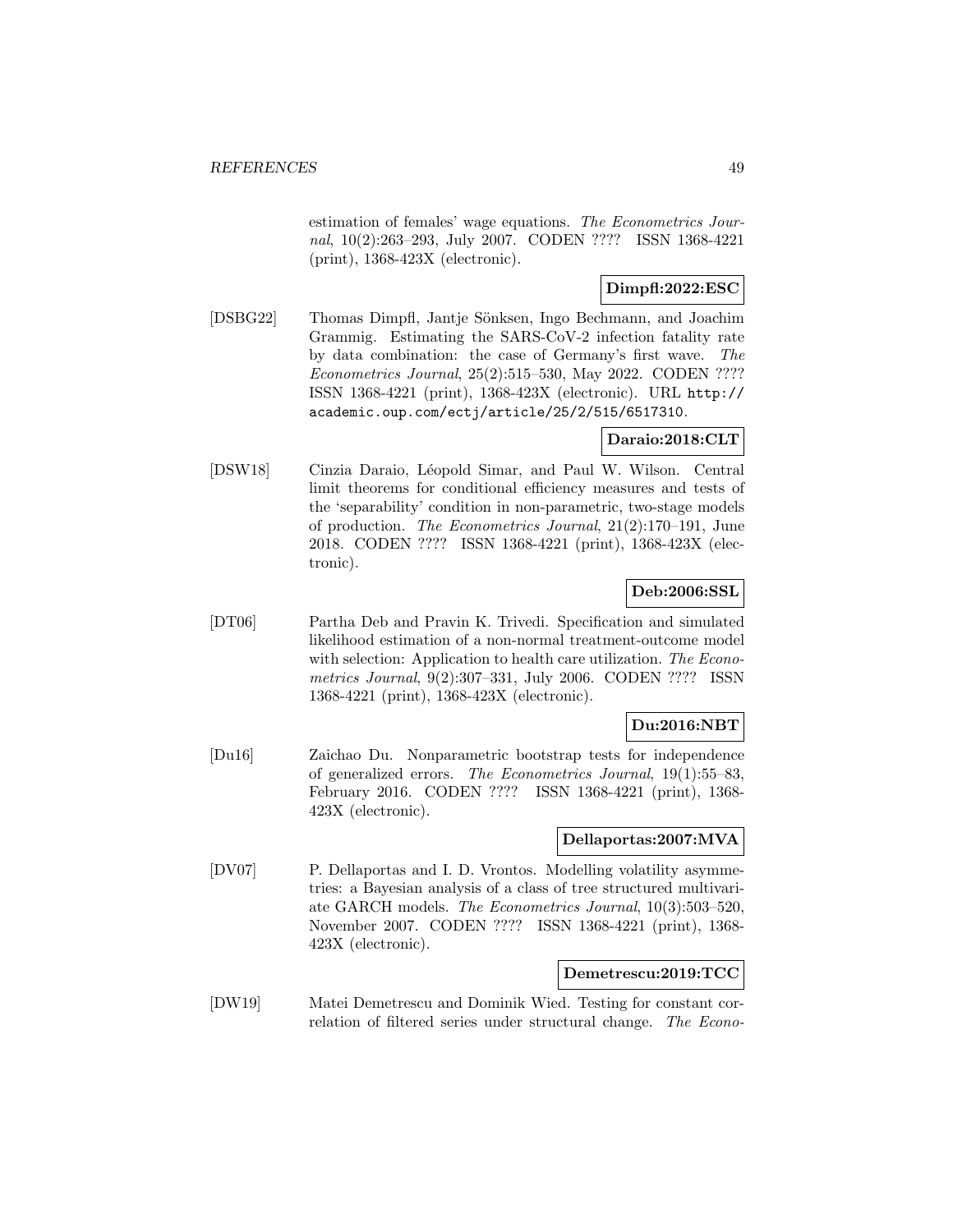metrics Journal, 22(1):10–33, January 2019. CODEN ???? ISSN 1368-4221 (print), 1368-423X (electronic). URL http:/ /academic.oup.com/ectj/article/22/1/10/5317156.

### **Eren:2008:IHS**

[EH08] Ozkan Eren and Daniel J. Henderson. The impact of homework on student achievement. The Econometrics Journal, 11(2):326– 348, July 2008. CODEN ???? ISSN 1368-4221 (print), 1368-423X (electronic).

### **Eitrheim:2002:PFF**

[EJN02] Øyvind Eitrheim, Eilev Jansen, and Ragnar Nymoen. Progress from forecast failure — the Norwegian consumption function. The Econometrics Journal, 5(1):40–64, June 2002. CODEN ???? ISSN 1368-4221 (print), 1368-423X (electronic).

### **Elliott:2008:MBR**

[EKS08] Robert J. Elliott, Vikram Krishnamurthy, and Jörn Sass. Moment based regression algorithms for drift and volatility estimation in continuous-time Markov switching models. The Econometrics Journal, 11(2):244–270, July 2008. CODEN ???? ISSN 1368-4221 (print), 1368-423X (electronic).

### **Ericsson:1998:FEF**

[EM98] Neil R. Ericsson and Jaime Marquez. A framework for economic forecasting. The Econometrics Journal, 1(1):203–227, June 1998. CODEN ???? ISSN 1368-4221 (print), 1368-423X (electronic).

#### **Ericsson:2002:DEC**

[EM02] Neil R. Ericsson and James G. MacKinnon. Distributions of error correction tests for cointegration. The Econometrics Journal, 5 (2):285–318, December 2002. CODEN ???? ISSN 1368-4221 (print), 1368-423X (electronic).

#### **Emvalomatis:2020:ESP**

[Emv20a] Grigorios Emvalomatis. Erratum to: Semi-parametric analysis of efficiency and productivity using Gaussian processes. The Econometrics Journal, 23(1):176, January 2020. CODEN ???? ISSN 1368-4221 (print), 1368-423X (electronic). URL http: //academic.oup.com/ectj/article/23/1/176/5614492. See [Emv20b].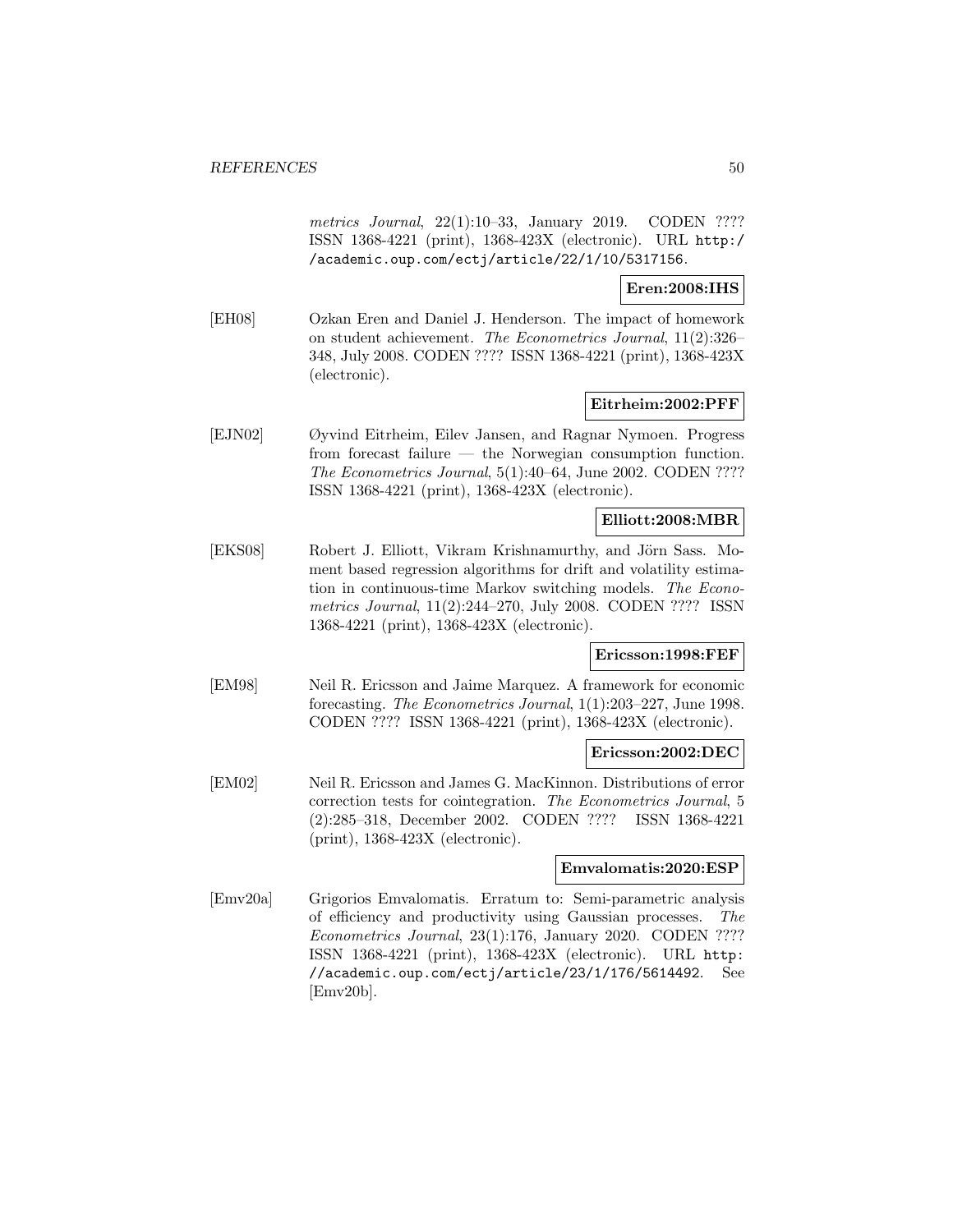#### **Emvalomatis:2020:SPA**

[Emv20b] Grigorios Emvalomatis. Semi-parametric analysis of efficiency and productivity using Gaussian processes. The Econometrics Journal, 23(1):48–67, January 2020. CODEN ???? ISSN 1368-4221 (print), 1368-423X (electronic). URL http:// academic.oup.com/ectj/article/23/1/48/5561435. See erratum [Emv20a].

### **Engler:2009:EPA**

[EN09] Eric Engler and Bent Nielsen. The empirical process of autoregressive residuals. The Econometrics Journal, 12(2):367–381, July 2009. CODEN ???? ISSN 1368-4221 (print), 1368-423X (electronic).

# **Engsted:2012:TRB**

[EN12] Tom Engsted and Bent Nielsen. Testing for rational bubbles in a coexplosive vector autoregression. The Econometrics Journal, 15 (2):226–254, June 2012. CODEN ???? ISSN 1368-4221 (print), 1368-423X (electronic).

### **Escanciano:2018:SRE**

[Esc18] Juan Carlos Escanciano. A simple and robust estimator for linear regression models with strictly exogenous instruments. The Econometrics Journal, 21(1):36–54, February 2018. CODEN ???? ISSN 1368-4221 (print), 1368-423X (electronic).

### **Everaert:2013:OBM**

[Eve13] Gerdie Everaert. Orthogonal to backward mean transformation for dynamic panel data models. The Econometrics Journal, 16 (2):179–221, June 2013. CODEN ???? ISSN 1368-4221 (print), 1368-423X (electronic).

#### **Fanelli:2006:DAC**

[Fan06] Luca Fanelli. Dynamic adjustment cost models with forwardlooking behaviour. The Econometrics Journal, 9(1):23–47, March 2006. CODEN ???? ISSN 1368-4221 (print), 1368-423X (electronic).

# **Feve:2010:PNP**

[FF10] Frédérique Fève and Jean-Pierre Florens. The practice of nonparametric estimation by solving inverse problems: the example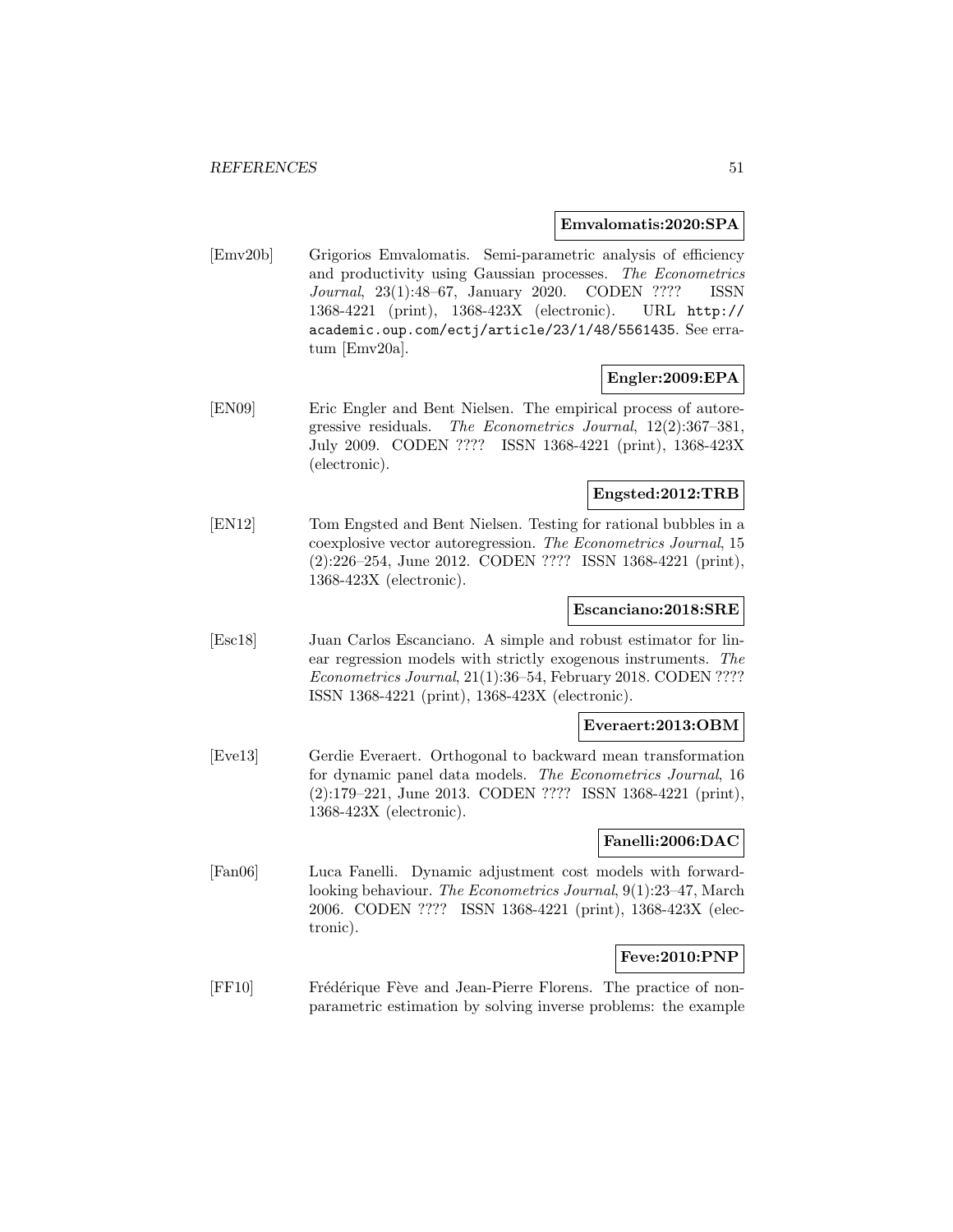of transformation models. The Econometrics Journal, 13(3):S1– S27, October 2010. CODEN ???? ISSN 1368-4221 (print), 1368- 423X (electronic).

# **Fan:2003:SEV**

[FG03] Jianqing Fan and Juan Gu. Semiparametric estimation of value at risk. The Econometrics Journal, 6(2):261–290, December 2003. CODEN ???? ISSN 1368-4221 (print), 1368-423X (electronic).

### **Farbmacher:2022:CMA**

[FHL<sup>+</sup>22] Helmut Farbmacher, Martin Huber, Lukás Lafférs, Henrika Langen, and Martin Spindler. Causal mediation analysis with double machine learning. The Econometrics Journal, 25(2):277–300, May 2022. CODEN ???? ISSN 1368-4221 (print), 1368-423X (electronic). URL http://academic.oup.com/ectj/article/ 25/2/277/6517682.

# **Fiorio:2010:BRI**

[FHP10] Carlo V. Fiorio, Vassilis A. Hajivassiliou, and Peter C. B. Phillips. Bimodal t-ratios: the impact of thick tails on inference. The Econometrics Journal, 13(2):271–289, July 2010. CODEN ???? ISSN 1368-4221 (print), 1368-423X (electronic).

## **Fu:2021:TEN**

[FHP21] Jia-Young Michael Fu, Joel L. Horowitz, and Matthias Parey. Testing exogeneity in nonparametric instrumental variables models identified by conditional quantile restrictions. The Econometrics Journal, 24(1):23-40, January 2021. CODEN ???? ISSN 1368-4221 (print), 1368-423X (electronic). URL http:/ /academic.oup.com/ectj/article/24/1/23/5819016.

### **Forchini:2019:FIP**

[FJ19] Giovanni Forchini and Bin Jiang. Fragility of identification in panel binary response models. The Econometrics Journal, 22(3): 282–291, September 2019. CODEN ???? ISSN 1368-4221 (print), 1368-423X (electronic). URL http://academic.oup.com/ectj/ article/22/3/282/5541058.

#### **Florens:2012:IRP**

[FJV12] Jean-Pierre Florens, Jan Johannes, and Sébastien Van Bellegem. Instrumental regression in partially linear models. The Econometrics Journal, 15(2):304–324, June 2012. CODEN ???? ISSN 1368-4221 (print), 1368-423X (electronic).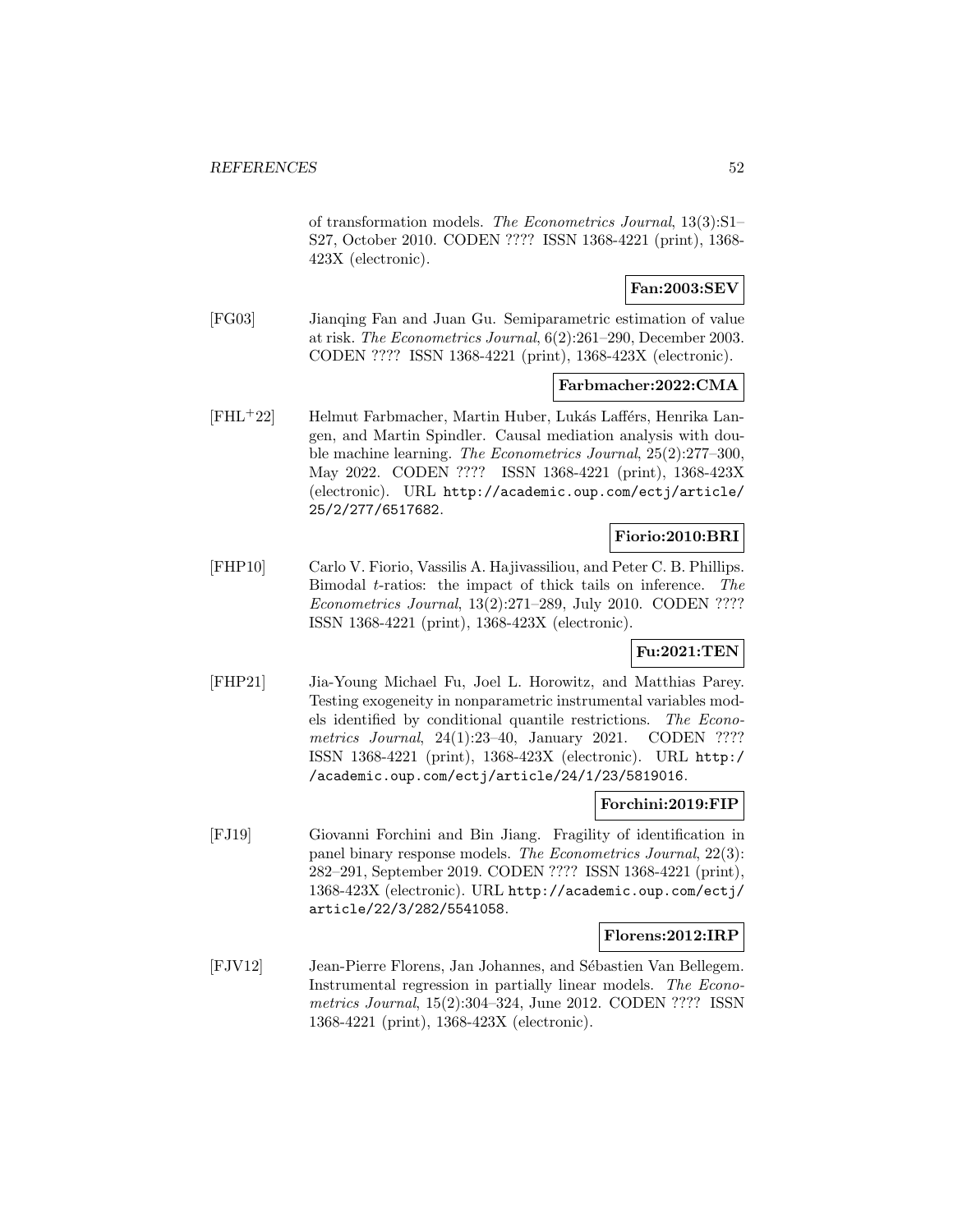#### **Fosgerau:2021:ICI**

[FK21] Mogens Fosgerau and Dennis Kristensen. Identification of a class of index models: a topological approach. The Econometrics Journal, 24(1):121–133, January 2021. CODEN ???? ISSN 1368-4221 (print), 1368-423X (electronic). URL http://academic.oup. com/ectj/article/24/1/121/5858893.

# **Fan:2016:OEL**

[FLL16] Jianqing Fan, Yuan Liao, and Han Liu. An overview of the estimation of large covariance and precision matrices. The Econometrics Journal, 19(1):C1–C32, February 2016. CODEN ???? ISSN 1368-4221 (print), 1368-423X (electronic).

## **Lee:2010:SES**

[fLLL10] Lung fei Lee, Xiaodong Liu, and Xu Lin. Specification and estimation of social interaction models with network structures. The Econometrics Journal, 13(2):145–176, July 2010. CODEN ???? ISSN 1368-4221 (print), 1368-423X (electronic).

# **Lee:2020:ICD**

[fLY20] Lung fei Lee and Jihai Yu. Initial conditions of dynamic panel data models: on within and between equations. The Econometrics Journal, 23(1):115-136, January 2020. CODEN ???? ISSN 1368-4221 (print), 1368-423X (electronic). URL http:/ /academic.oup.com/ectj/article/23/1/115/5556939.

### **Ferriani:2012:ETN**

[FP12] Fabrizio Ferriani and Sergio Pastorello. Estimating and testing non-affine option pricing models with a large unbalanced panel of options. The Econometrics Journal, 15(2):171–203, June 2012. CODEN ???? ISSN 1368-4221 (print), 1368-423X (electronic).

#### **Fan:2015:MPE**

[FPR15] Yanqin Fan, Sergio Pastorello, and Eric Renault. Maximization by parts in extremum estimation. The Econometrics Journal, 18 (2):147–171, June 2015. CODEN ???? ISSN 1368-4221 (print), 1368-423X (electronic).

### **Frolich:2006:NPR**

[Frö06] Markus Frölich. Non-parametric regression for binary dependent variables. The Econometrics Journal, 9(3):511–540, November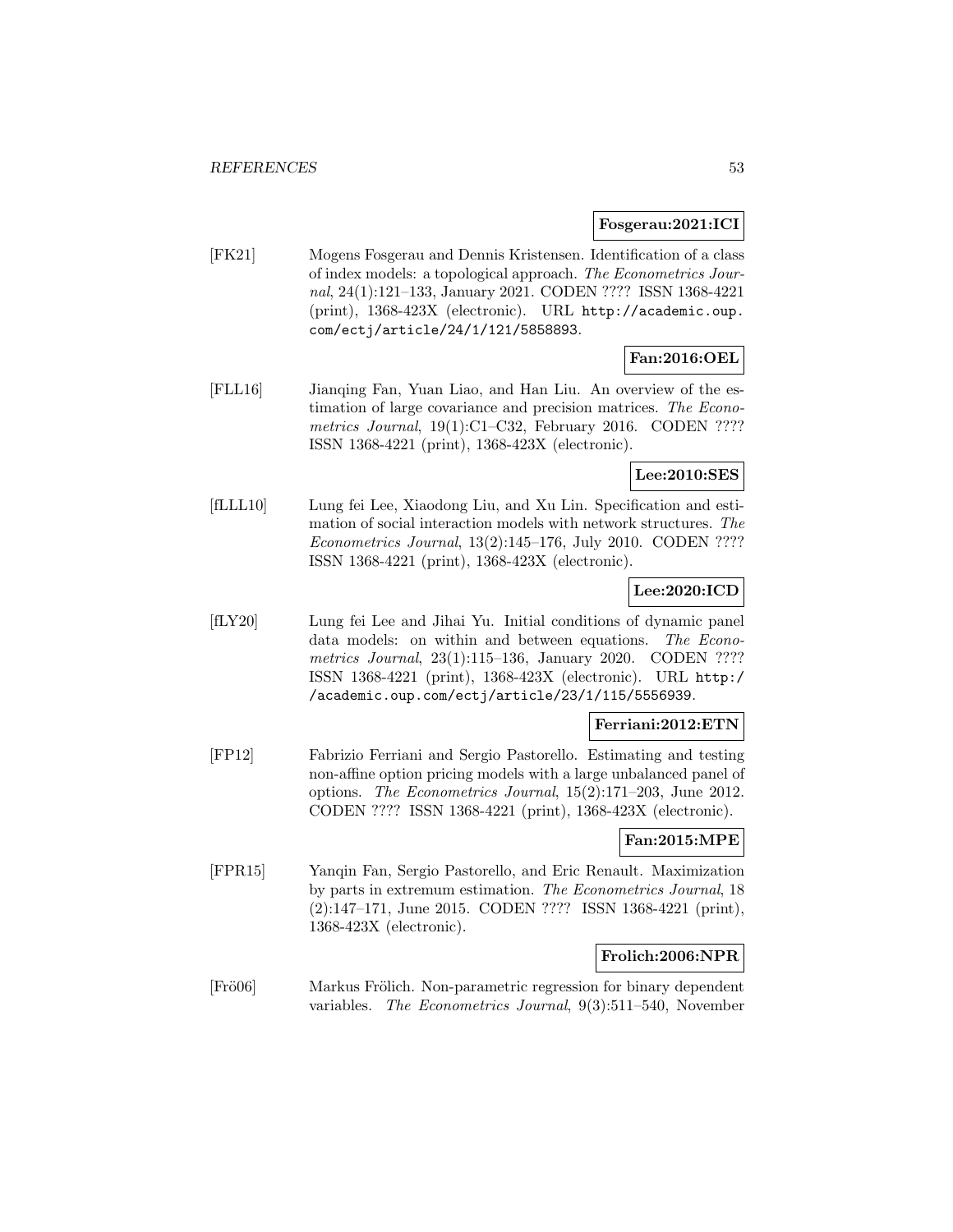2006. CODEN ???? ISSN 1368-4221 (print), 1368-423X (electronic).

# **Frolich:2007:PSM**

[Frö07] Markus Frölich. Propensity score matching without conditional independence assumption — with an application to the gender wage gap in the United Kingdom. The Econometrics Journal, 10 (2):359–407, July 2007. CODEN ???? ISSN 1368-4221 (print), 1368-423X (electronic).

### **Fruhwirth-Schnatter:2004:EML**

[FS04] Sylvia Frühwirth-Schnatter. Estimating marginal likelihoods for mixture and Markov switching models using bridge sampling techniques. The Econometrics Journal, 7(1):143–167, June 2004. CODEN ???? ISSN 1368-4221 (print), 1368-423X (electronic).

## **Fan:2009:RES**

[FS09] Jianqing Fan and Richard J. Smith. Royal economic society annual conference 2008 special issue on financial econometrics. The Econometrics Journal, 12(3):ci–ciii, November 2009. CODEN ???? ISSN 1368-4221 (print), 1368-423X (electronic).

### **Franses:2000:DOD**

[FT00] Philip Hans Franses and A. M. Robert Taylor. Determining the order of differencing in seasonal time series processes. The Econometrics Journal, 3(2):250–264, December 2000. CODEN ???? ISSN 1368-4221 (print), 1368-423X (electronic).

# **Fernandez-Val:2021:LRA**

[FVFW21] Iv´an Fern´andez-Val, Hugo Freeman, and Martin Weidner. Lowrank approximations of nonseparable panel models. The Econometrics Journal, 24(2):C40–C77, May 2021. CODEN ???? ISSN 1368-4221 (print), 1368-423X (electronic). URL http:/ /academic.oup.com/ectj/article/24/2/C40/6177679.

### **Fuleky:2014:IIB**

[FZ14] Peter Fuleky and Eric Zivot. Indirect inference based on the score. The Econometrics Journal, 17(3):383–393, October 2014. CODEN ???? ISSN 1368-4221 (print), 1368-423X (electronic).

# **Galichon:2017:SSR**

[Gal17] Alfred Galichon. A survey of some recent applications of optimal transport methods to econometrics. The Econometrics Journal,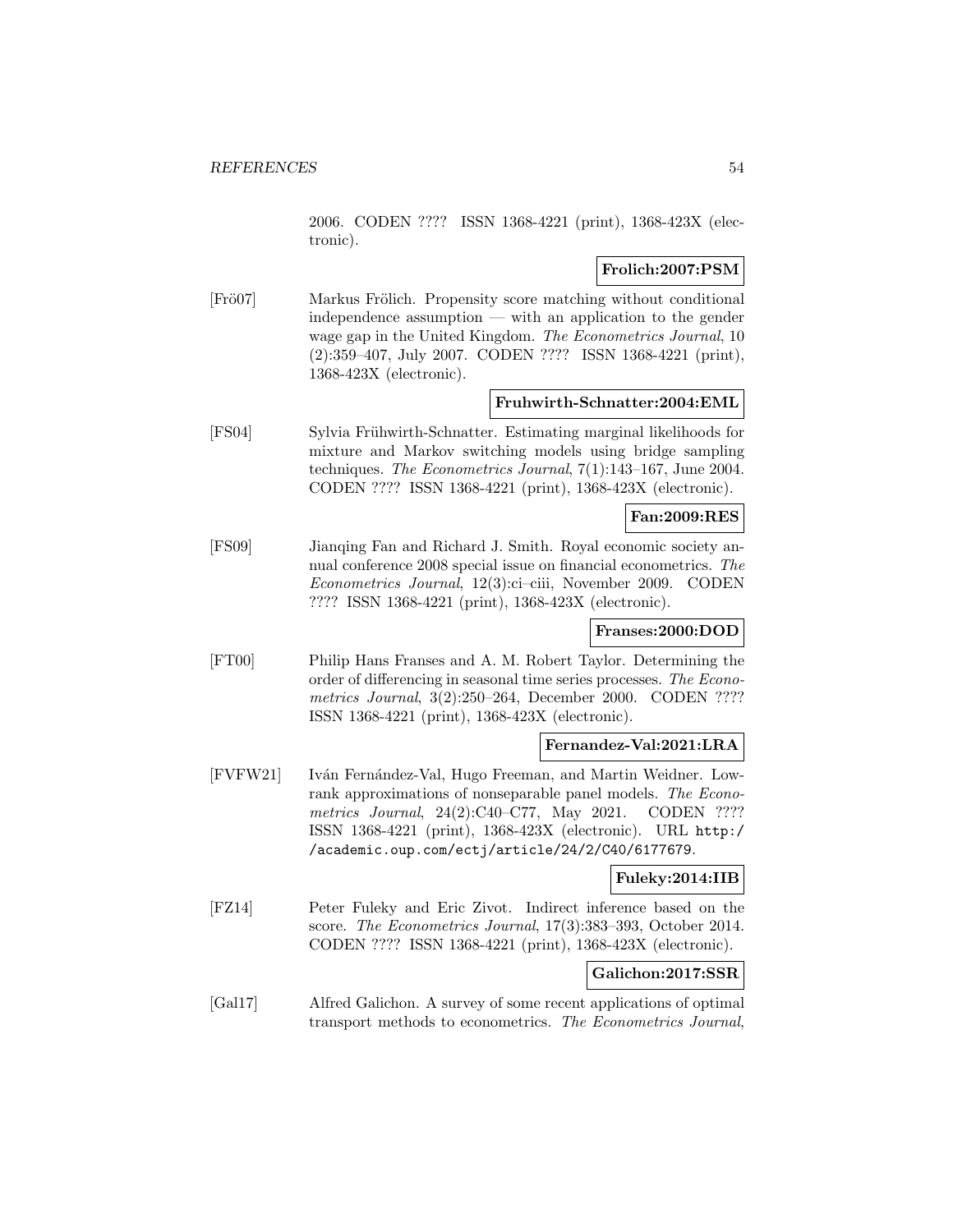20(2):C1–C11, June 2017. CODEN ???? ISSN 1368-4221 (print), 1368-423X (electronic).

# **Gardner:2020:RMB**

[Gar20] John R. Gardner. Roy-model bounds on the wage effects of the Great Migration. The Econometrics Journal, 23(1):68–87, January 2020. CODEN ???? ISSN 1368-4221 (print), 1368-423X (electronic). URL http://academic.oup.com/ectj/article/ 23/1/68/5556528.

### **Georgiev:2007:MDF**

[Geo07] Iliyan Georgiev. A mixture-distribution factor model for multivariate outliers. The Econometrics Journal, 10(3):605–636, November 2007. CODEN ???? ISSN 1368-4221 (print), 1368- 423X (electronic).

# **Gu:2009:BER**

[GFCK09] Yuanyuan Gu, Denzil G. Fiebig, Edward Cripps, and Robert Kohn. Bayesian estimation of a random effects heteroscedastic probit model. The Econometrics Journal, 12(2):324–339, July 2009. CODEN ???? ISSN 1368-4221 (print), 1368-423X (electronic).

# **Gao:2006:SET**

[GH06] Jiti Gao and Kim Hawthorne. Semiparametric estimation and testing of the trend of temperature series. The Econometrics Journal, 9(2):332–355, July 2006. CODEN ???? ISSN 1368-4221 (print), 1368-423X (electronic).

# **Gotz:2021:LMF**

[GH21] Thomas B Götz and Klemens Hauzenberger. Large mixedfrequency VARs with a parsimonious time-varying parameter structure. The Econometrics Journal, 24(3):442–461, September 2021. CODEN ???? ISSN 1368-4221 (print), 1368-423X (electronic). URL http://academic.oup.com/ectj/article/ 24/3/442/6102556.

#### **Giacomini:2015:ETF**

[Gia15] Raffaella Giacomini. Economic theory and forecasting: lessons from the literature. The Econometrics Journal, 18(2):C22–C41, June 2015. CODEN ???? ISSN 1368-4221 (print), 1368-423X (electronic).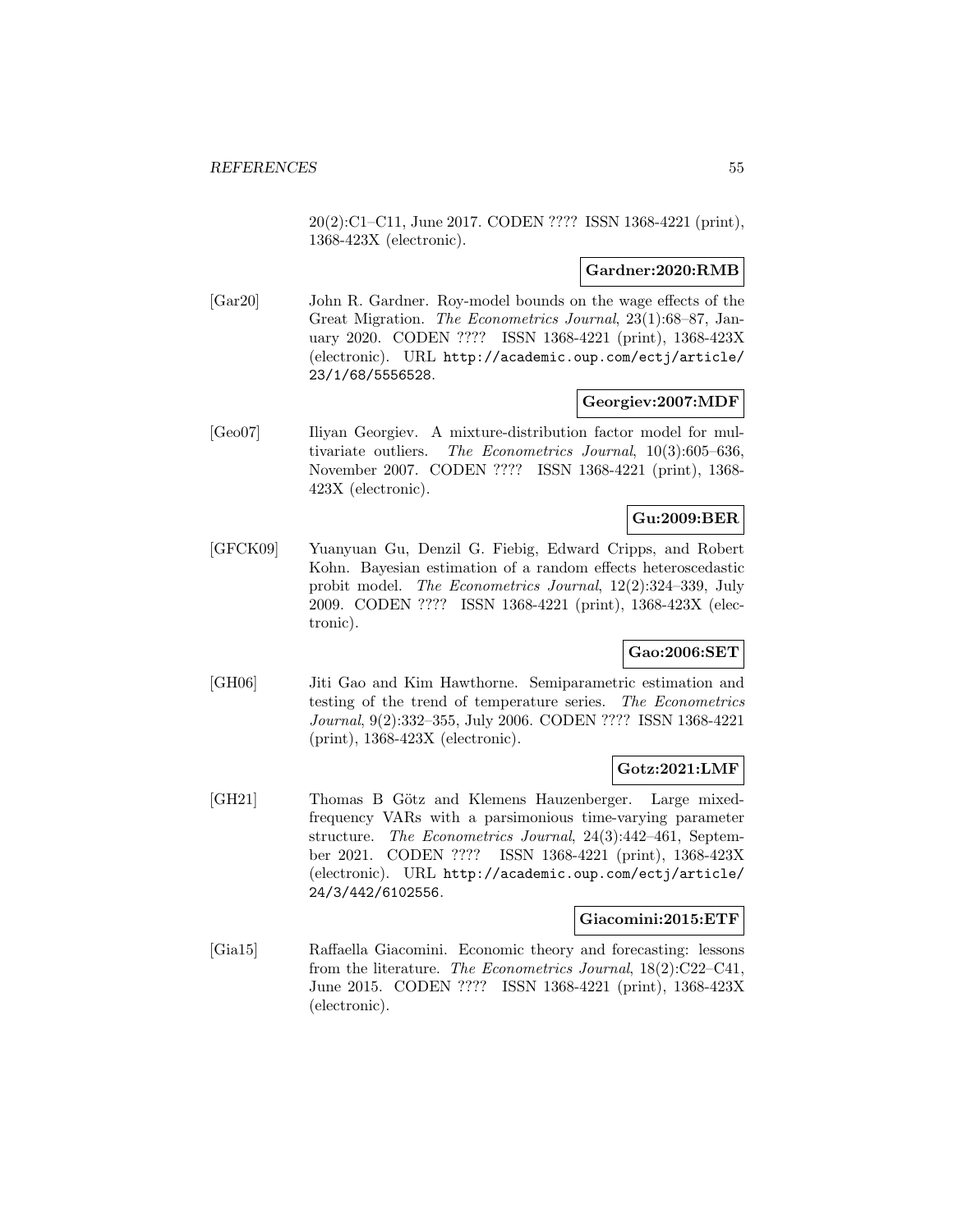## **Goldman:2018:NPI**

[GK18] Matt Goldman and David M. Kaplan. Non-parametric inference on (conditional) quantile differences and interquantile ranges, using L-statistics. The Econometrics Journal, 21(2):136–169, June 2018. CODEN ???? ISSN 1368-4221 (print), 1368-423X (electronic).

### **Guimaraes:2007:COG**

[GL07] Paulo Guimarães and Richard C. Lindrooth. Controlling for overdispersion in grouped conditional logit models: A computationally simple application of Dirichlet-multinomial regression. The Econometrics Journal, 10(2):439–452, July 2007. CODEN ???? ISSN 1368-4221 (print), 1368-423X (electronic).

# **Grigoletto:2009:LSF**

[GL09] Matteo Grigoletto and Francesco Lisi. Looking for skewness in financial time series. The Econometrics Journal, 12(2):310–323, July 2009. CODEN ???? ISSN 1368-4221 (print), 1368-423X (electronic).

# **Ginker:2021:LRT**

[GL21] Tim Ginker and Offer Lieberman. LSTUR regression theory and the instability of the sample correlation coefficient between financial return indices. The Econometrics Journal, 24(1):58–82, January 2021. CODEN ???? ISSN 1368-4221 (print), 1368-423X (electronic). URL http://academic.oup.com/ectj/article/ 24/1/58/5846040.

# **Gallo:1998:SME**

[GM98] Giampiero M. Gallo and Grayham E. Mizon. Simulation methods in econometrics: Editors' introduction. The Econometrics Journal, 1(1):i–vii, June 1998. CODEN ???? ISSN 1368-4221 (print), 1368-423X (electronic).

### **Grammig:2000:NMH**

[GM00] Joachim Grammig and Kai-Oliver Maurer. Non-monotonic hazard functions and the autoregressive conditional duration model. The Econometrics Journal, 3(1):16–38, June 2000. CODEN ???? ISSN 1368-4221 (print), 1368-423X (electronic).

# **Gabriel:2004:FAA**

[GM04] Vasco J. Gabriel and Luis F. Martins. On the forecasting ability of ARFIMA models when infrequent breaks occur. The Econo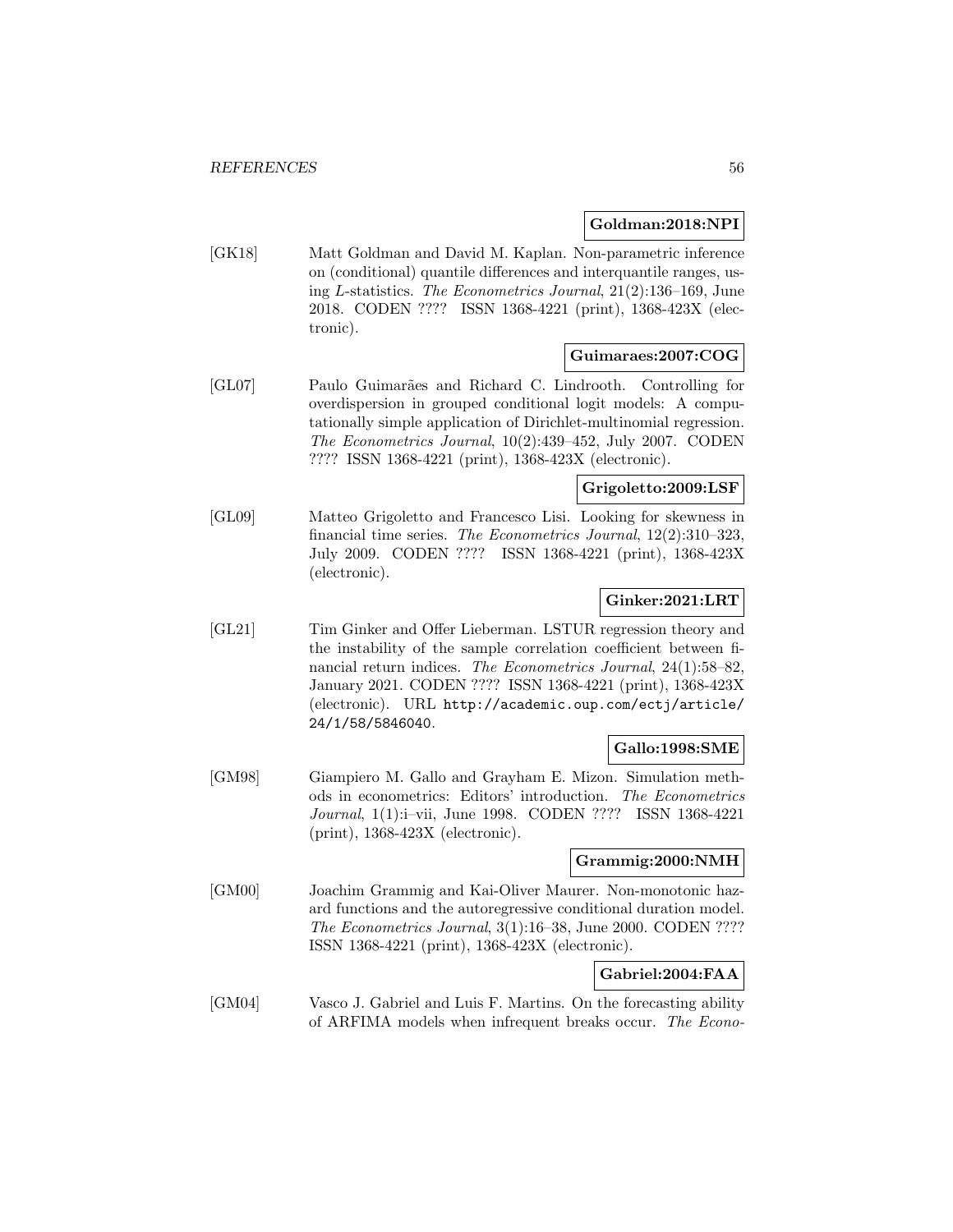metrics Journal, 7(2):455–475, December 2004. CODEN ???? ISSN 1368-4221 (print), 1368-423X (electronic).

# **Gillen:2019:BAD**

[GMMS19] Benjamin J. Gillen, Sergio Montero, Hyungsik Roger Moon, and Matthew Shum. BLP-2LASSO for aggregate discrete choice models with rich covariates. The Econometrics Journal, 22(3):262– 281, September 2019. CODEN ???? ISSN 1368-4221 (print), 1368-423X (electronic). URL http://academic.oup.com/ectj/ article/22/3/262/5531304.

# **Godfrey:2000:CSL**

[GO00] Leslie G. Godfrey and Chris D. Orme. Controlling the significance levels of prediction error tests for linear regression models. The Econometrics Journal, 3(1):66–83, June 2000. CODEN ???? ISSN 1368-4221 (print), 1368-423X (electronic).

# **Gorgens:2006:SES**

[Gør06] Tue Gørgens. Semiparametric estimation of single-index hazard functions without proportional hazards. The Econometrics Journal, 9(1):1–22, March 2006. CODEN ???? ISSN 1368-4221 (print), 1368-423X (electronic).

## **Gortz:2012:RSM**

[Gör12] Christoph Görtz. A review of *Structural Macroeconometrics* by DeJong (David N.) and Dave (Chetan). The Econometrics Journal, 15(3):B5–B10, October 2012. CODEN ???? ISSN 1368-4221 (print), 1368-423X (electronic).

# **Gospodinov:2004:ACI**

[Gos04] Nikolay Gospodinov. Asymptotic confidence intervals for impulse responses of near-integrated processes. The Econometrics Journal, 7(2):505–527, December 2004. CODEN ???? ISSN 1368-4221 (print), 1368-423X (electronic).

### **Godfrey:2006:SBT**

[GOS06] L. G. Godfrey, C. D. Orme, and J. M. C. Santos Silva. Simulationbased tests for heteroskedasticity in linear regression models: Some further results. The Econometrics Journal, 9(1):76–97, March 2006. CODEN ???? ISSN 1368-4221 (print), 1368-423X (electronic).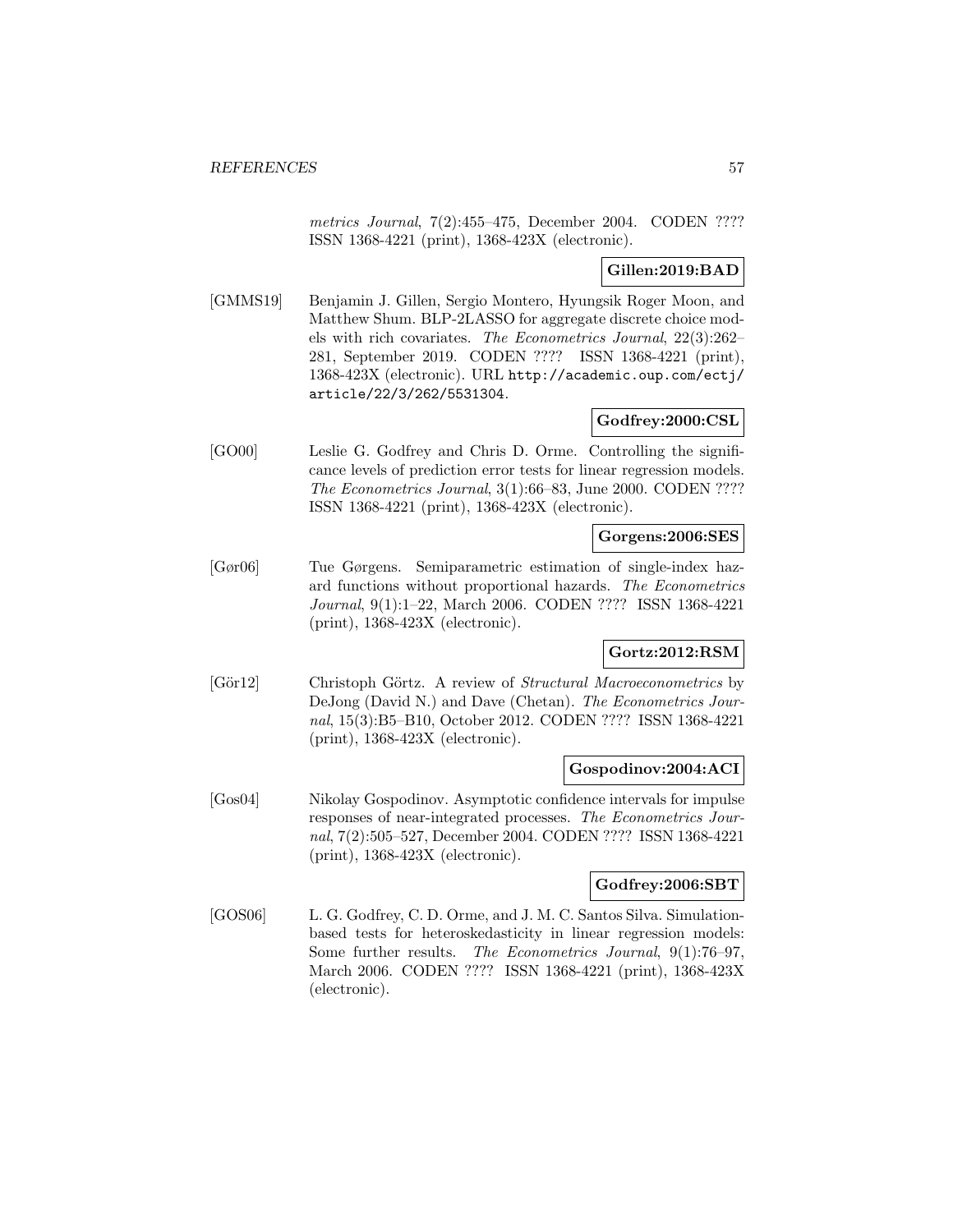### **Greene:2004:BML**

[Gre04] William Greene. The behaviour of the maximum likelihood estimator of limited dependent variable models in the presence of fixed effects. The Econometrics Journal, 7(1):98–119, June 2004. CODEN ???? ISSN 1368-4221 (print), 1368-423X (electronic).

# **Guo:2013:CCT**

[GS13] Zheng-Feng Guo and Mototsugu Shintani. Consistent co-trending rank selection when both stochastic and non-linear deterministic trends are present. The Econometrics Journal, 16(3):473–484, October 2013. CODEN ???? ISSN 1368-4221 (print), 1368-423X (electronic).

# **Gu:2018:OAF**

[GS18] Jiaying Gu and Shu Shen. Oracle and adaptive false discovery rate controlling methods for one-sided testing: theory and application in treatment effect evaluation. The Econometrics Journal, 21(1):11–35, February 2018. CODEN ???? ISSN 1368-4221 (print), 1368-423X (electronic).

# **Guo:2019:TME**

[GSW19] Gangzheng Guo, Yixiao Sun, and Shaoping Wang. Testing for moderate explosiveness. The Econometrics Journal, 22(1):73–95, January 2019. CODEN ???? ISSN 1368-4221 (print), 1368-423X (electronic). URL http://academic.oup.com/ectj/article/ 22/1/73/5257425.

# **Granger:1999:DML**

[GT99] Clive Granger and Allan Timmermann. Data mining with local model specification uncertainty: a discussion of Hoover and perez. The Econometrics Journal, 2(2):220–225, December 1999. CODEN ???? ISSN 1368-4221 (print), 1368-423X (electronic).

### **Gautier:2020:IPB**

[GvV20] Pieter A. Gautier and Aico van Vuuren. Identifying present bias and time preferences with an application to land-lease-contract data. The Econometrics Journal, 23(3):363–385, September 2020. CODEN ???? ISSN 1368-4221 (print), 1368-423X (electronic). URL http://academic.oup.com/ectj/article/23/3/ 363/5861310.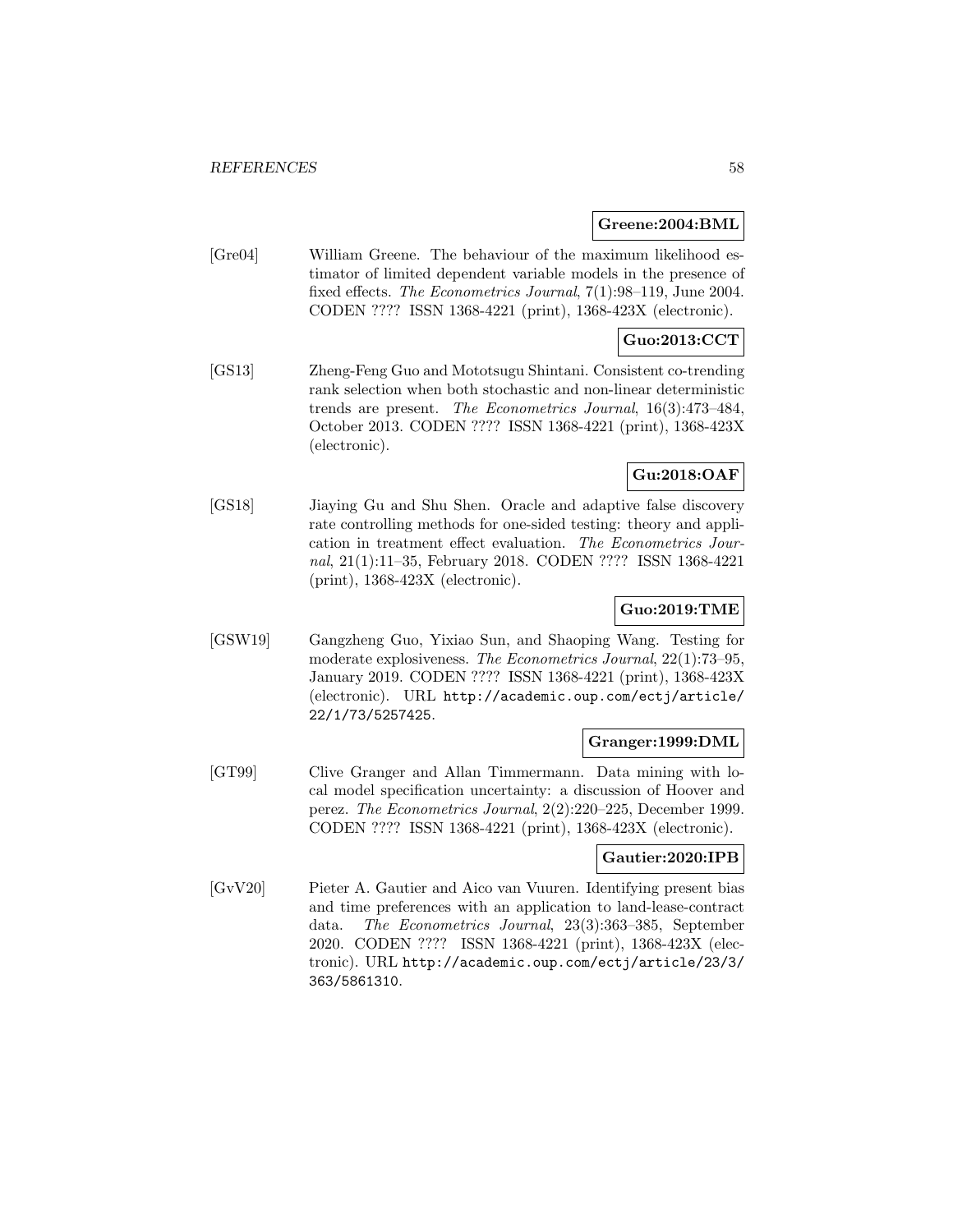### **Gorgens:2012:TPF**

[GW12] Tue Gørgens and Allan Würtz. Testing a parametric function against a non-parametric alternative in IV and GMM settings. The Econometrics Journal, 15(3):462–489, October 2012. CO-DEN ???? ISSN 1368-4221 (print), 1368-423X (electronic).

## **Goh:2022:SCM**

[GY22] Gyuhyeong Goh and Jisang Yu. Synthetic control method with convex hull restrictions: a Bayesian maximum a posteriori approach. The Econometrics Journal, 25(1):215–232, January 2022. CODEN ???? ISSN 1368-4221 (print), 1368-423X (electronic). URL http://academic.oup.com/ectj/article/25/1/ 215/6270888.

### **Hadri:2000:TSH**

[Had00] Kaddour Hadri. Testing for stationarity in heterogeneous panel data. The Econometrics Journal, 3(2):148–161, December 2000. CODEN ???? ISSN 1368-4221 (print), 1368-423X (electronic).

# **Hafner:2009:CFT**

[Haf09] Christian M. Hafner. Causality and forecasting in temporally aggregated multivariate GARCH processes. The Econometrics Journal, 12(1):127–146, March 2009. CODEN ???? ISSN 1368- 4221 (print), 1368-423X (electronic).

#### **Hagemann:2014:SEN**

[Hag14] Andreas Hagemann. Stochastic equicontinuity in nonlinear time series models. The Econometrics Journal, 17(1):188-196, February 2014. CODEN ???? ISSN 1368-4221 (print), 1368-423X (electronic).

# **Halliday:2008:HSD**

[Hal08] Timothy J. Halliday. Heterogeneity, state dependence and health. The Econometrics Journal, 11(3):499–516, November 2008. CO-DEN ???? ISSN 1368-4221 (print), 1368-423X (electronic).

### **Hand:1999:DCD**

[Han99a] David J. Hand. Discussion contribution on 'Data mining reconsidered: encompassing and the general-to-specific approach to specification search' by Hoover and Perez. The Econometrics Journal, 2(2):241–243, December 1999. CODEN ???? ISSN 1368-4221 (print), 1368-423X (electronic). See [HP99a].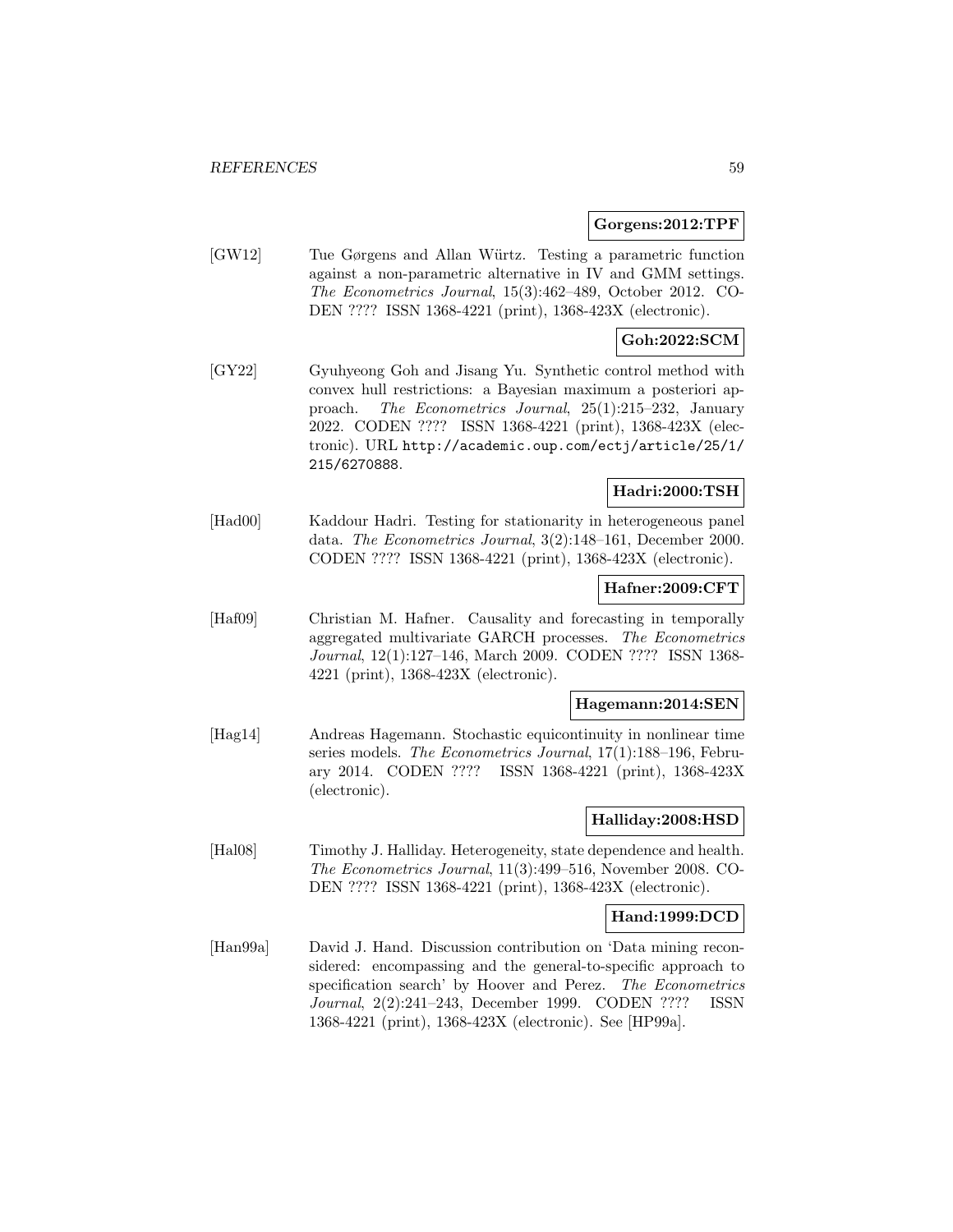#### **Hansen:1999:DDM**

[Han99b] Bruce E. Hansen. Discussion of 'data mining reconsidered'. The Econometrics Journal, 2(2):192–201, December 1999. CODEN ???? ISSN 1368-4221 (print), 1368-423X (electronic). See [HP99a].

# **Hansen:2005:GRT**

[Han05] Peter Reinhard Hansen. Granger's representation theorem: A closed-form expression for i (1) processes. The Econometrics Journal, 8(1):23–38, March 2005. CODEN ???? ISSN 1368-4221 (print), 1368-423X (electronic).

## **He:2020:WBF**

[HB20] Yang He and Otávio Bartalotti. Wild bootstrap for fuzzy regression discontinuity designs: obtaining robust bias-corrected confidence intervals. The Econometrics Journal, 23(2):211–231, May 2020. CODEN ???? ISSN 1368-4221 (print), 1368-423X (electronic). URL http://academic.oup.com/ectj/article/ 23/2/211/5715907.

## **Hendry:2004:PF**

[HC04] David F. Hendry and Michael P. Clements. Pooling of forecasts. The Econometrics Journal, 7(1):1–31, June 2004. CODEN ???? ISSN 1368-4221 (print), 1368-423X (electronic).

#### **Hubner:2019:QBS**

[HC19] Stefan Hubner and Pavel Cízek. Quantile-based smooth transition value at risk estimation. The Econometrics Journal, 22(3): 241–261, September 2019. CODEN ???? ISSN 1368-4221 (print), 1368-423X (electronic). URL http://academic.oup.com/ectj/ article/22/3/241/5511890.

# **Honore:2021:ISB**

[HdP21] Bo E Honoré and Aureo de Paula. Identification in simple binary outcome panel data models. The Econometrics Journal, 24(2): C78–C93, May 2021. CODEN ???? ISSN 1368-4221 (print), 1368-423X (electronic). URL http://academic.oup.com/ectj/ article/24/2/C78/6271316.

### **Hafner:2000:TLA**

[HH00] Christian M. Hafner and Helmut Herwartz. Testing for linear autoregressive dynamics under heteroskedasticity. The Econo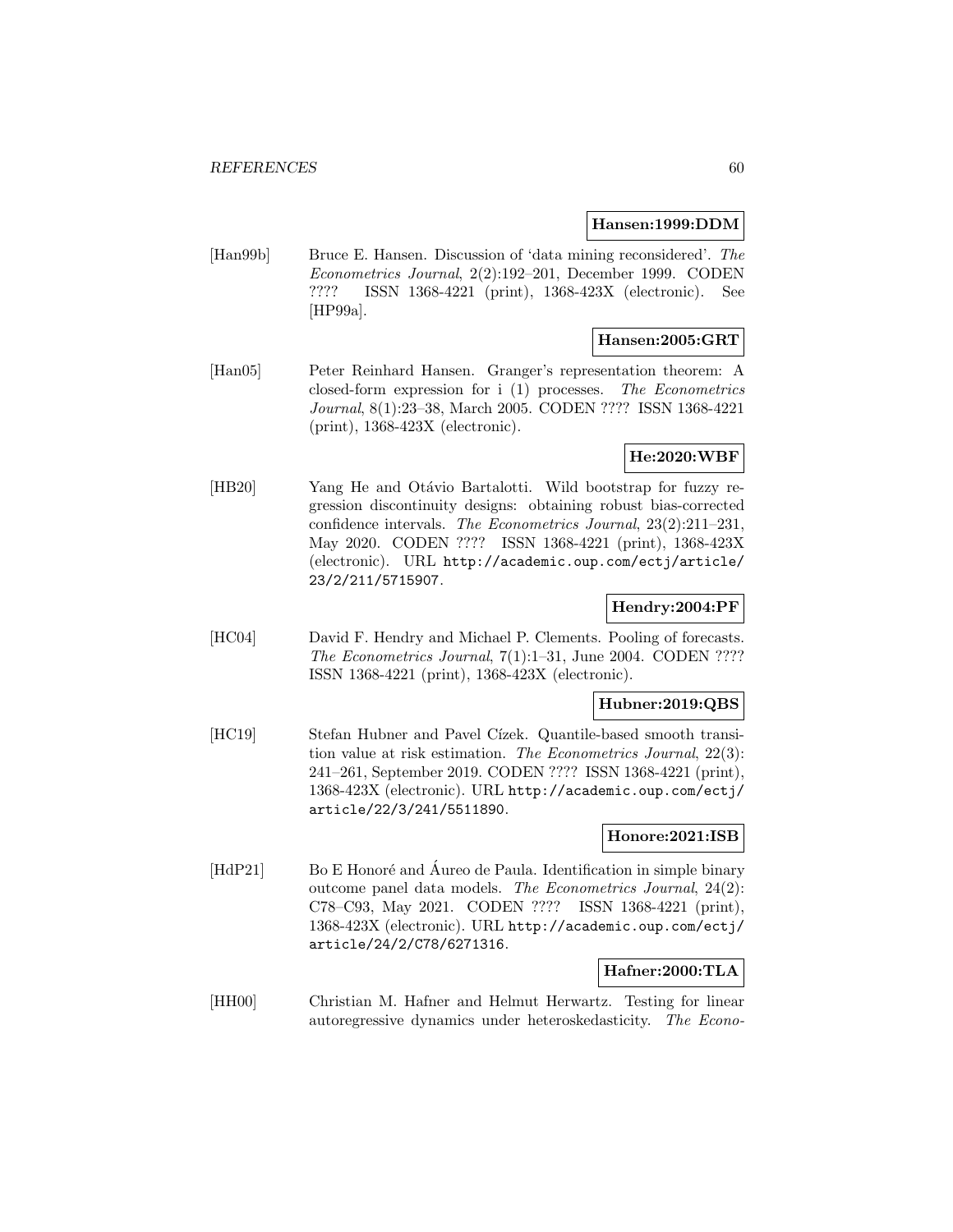metrics Journal, 3(2):177–197, December 2000. CODEN ???? ISSN 1368-4221 (print), 1368-423X (electronic).

## **Honore:2010:ETM**

[HH10] Bo E. Honoré and Luojia Hu. Estimation of a transformation model with truncation, interval observation and time-varying covariates. The Econometrics Journal, 13(1):127–144, February 2010. CODEN ???? ISSN 1368-4221 (print), 1368-423X (electronic).

### **Honore:2018:SBE**

[HH18] Bo E. Honoré and Luojia Hu. Simpler bootstrap estimation of the asymptotic variance of U-statistic-based estimators. The Econometrics Journal, 21(1):1–10, February 2018. CODEN ???? ISSN 1368-4221 (print), 1368-423X (electronic).

## **Hahn:2004:EWI**

[HHK04] Jinyong Hahn, Jerry Hausman, and Guido Kuersteiner. Estimation with weak instruments: Accuracy of higher-order bias and MSE approximations. The Econometrics Journal, 7(1):272–306, June 2004. CODEN ???? ISSN 1368-4221 (print), 1368-423X (electronic).

### **Hitomi:2022:OMR**

[HIN22] Kohtaro Hitomi, Masamune Iwasawa, and Yoshihiko Nishiyama. Optimal minimax rates against nonsmooth alternatives. The Econometrics Journal, 25(2):322–339, May 2022. CODEN ???? ISSN 1368-4221 (print), 1368-423X (electronic). URL http:// academic.oup.com/ectj/article/25/2/322/6380482.

#### **Hansen:1999:STP**

[HJ99] Henrik Hansen and Søren Johansen. Some tests for parameter constancy in cointegrated VAR-models. The Econometrics Journal, 2(2):306–333, December 1999. CODEN ???? ISSN 1368-4221 (print), 1368-423X (electronic).

### **Hui:2005:RMD**

[HJ05] Yer Van Hui and Jiancheng Jiang. Robust modelling of DTARCH models. The Econometrics Journal, 8(2):143–158, July 2005. CO-DEN ???? ISSN 1368-4221 (print), 1368-423X (electronic).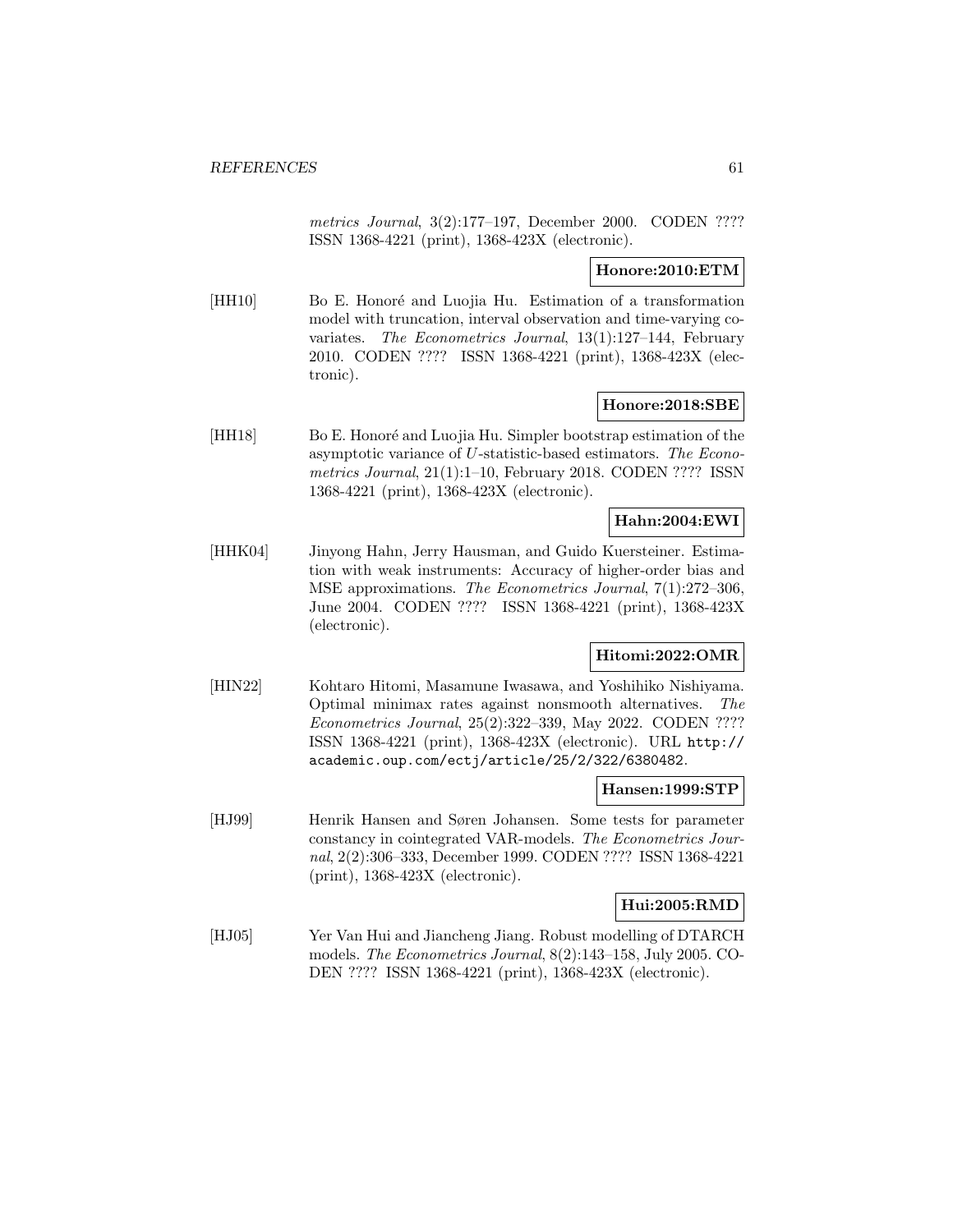# **Hong:2021:UIS**

[HJJX21] Shaoxin Hong, Jiancheng Jiang, Xuejun Jiang, and Zhijie Xiao. Unifying inference for semiparametric regression. The Econometrics Journal, 24(3):482–501, September 2021. CODEN ???? ISSN 1368-4221 (print), 1368-423X (electronic). URL http:// academic.oup.com/ectj/article/24/3/482/6168403.

# **Hendry:1999:IDM**

[HK99] David F. Hendry and Hans-Martin Krolzig. Improving on 'Data mining reconsidered' by K. D. Hoover and S. J. Perez. The Econometrics Journal, 2(2):202–219, December 1999. CODEN ???? ISSN 1368-4221 (print), 1368-423X (electronic). See [HP99a].

# **Harvey:2000:SEF**

[HK00] Andrew Harvey and Siem Jan Koopman. Signal extraction and the formulation of unobserved components models. The Econometrics Journal, 3(1):84–107, June 2000. CODEN ???? ISSN 1368-4221 (print), 1368-423X (electronic).

## **Hsu:2001:DBT**

[HK01] Chih-Chiang Hsu and Chung-Ming Kuan. Distinguishing between trend-break models: method and empirical evidence. The Econometrics Journal, 4(2):171–190, December 2001. CODEN ???? ISSN 1368-4221 (print), 1368-423X (electronic).

## **Haile:2019:UHA**

[HK19] Philip A. Haile and Yuichi Kitamura. Unobserved heterogeneity in auctions. The Econometrics Journal,  $22(1)$ :-, January 2019. CODEN ???? ISSN 1368-4221 (print), 1368-423X (electronic). URL http://academic.oup.com/ectj/article/22/1/ C1/5257424.

### **Heckman:2021:USM**

[HK21] James J Heckman and Ganesh Karapakula. Using a satisficing model of experimenter decision-making to guide finite-sample inference for compromised experiments. The Econometrics Journal, 24(2):C1–C39, May 2021. CODEN ???? ISSN 1368-4221 (print), 1368-423X (electronic). URL http://academic.oup. com/ectj/article/24/2/C1/6207935.

# **Haug:2007:MME**

[HKLZ07] S. Haug, C. Klüppelberg, A. Lindner, and M. Zapp. Method of moment estimation in the  $COGARCH(1,1)$  model. The Econo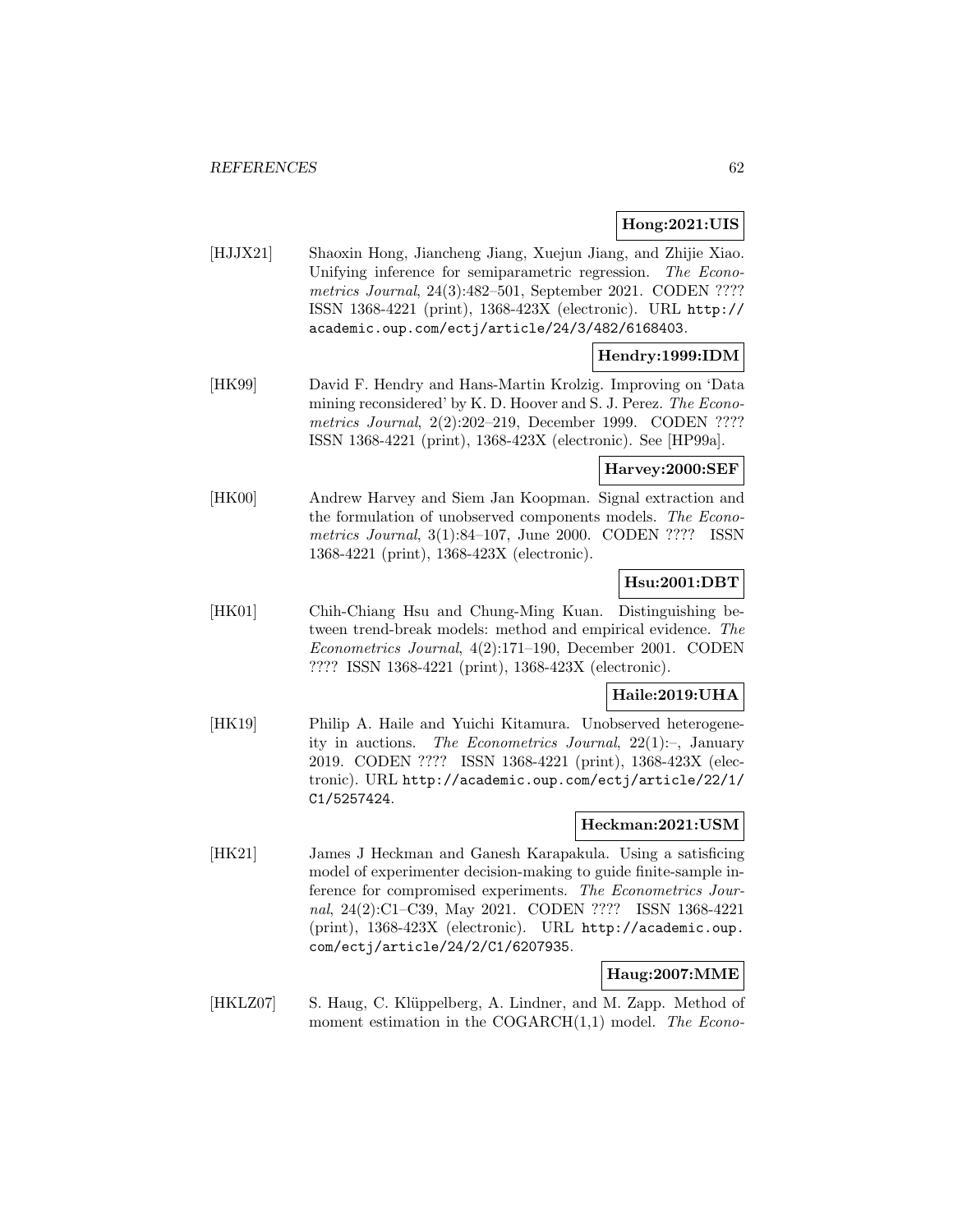metrics Journal, 10(2):320–341, July 2007. CODEN ???? ISSN 1368-4221 (print), 1368-423X (electronic).

# **Hadri:2015:NPC**

[HKR15] Kaddour Hadri, Eiji Kurozumi, and Yao Rao. Novel panel cointegration tests emending for cross-section dependence with n fixed. The Econometrics Journal, 18(3):363–411, October 2015. CO-DEN ???? ISSN 1368-4221 (print), 1368-423X (electronic).

# **Hornok:2000:FSD**

[HL00] Attila Hornok and Rolf Larsson. The finite sample distribution of the KPSS test. The Econometrics Journal, 3(1):108–121, June 2000. CODEN ???? ISSN 1368-4221 (print), 1368-423X (electronic).

# **Hadri:2005:TSH**

[HL05a] Kaddour Hadri and Rolf Larsson. Testing for stationarity in heterogeneous panel data where the time dimension is finite. The Econometrics Journal, 8(1):55–69, March 2005. CODEN ???? ISSN 1368-4221 (print), 1368-423X (electronic).

## **Harvey:2005:TUR**

[HL05b] David I. Harvey and Stephen J. Leybourne. On testing for unit roots and the initial observation. The Econometrics Journal, 8 (1):97–111, March 2005. CODEN ???? ISSN 1368-4221 (print), 1368-423X (electronic).

# **Harvey:2007:TTS**

[HL07] David I. Harvey and Stephen J. Leybourne. Testing for time series linearity. The Econometrics Journal, 10(1):149–165, March 2007. CODEN ???? ISSN 1368-4221 (print), 1368-423X (electronic).

## **Hong:2020:IFP**

[HLL20] Han Hong, Michael P. Leung, and Jessie Li. Inference on finite-population treatment effects under limited overlap. The Econometrics Journal, 23(1):32–47, January 2020. CODEN ???? ISSN 1368-4221 (print), 1368-423X (electronic). URL http:// academic.oup.com/ectj/article/23/1/32/5558232.

# **Harvey:2001:APU**

[HLN01] David I. Harvey, Stephen J. Leybourne, and Paul Newbold. Analysis of a panel of UK macroeconomic forecasts. The Econometrics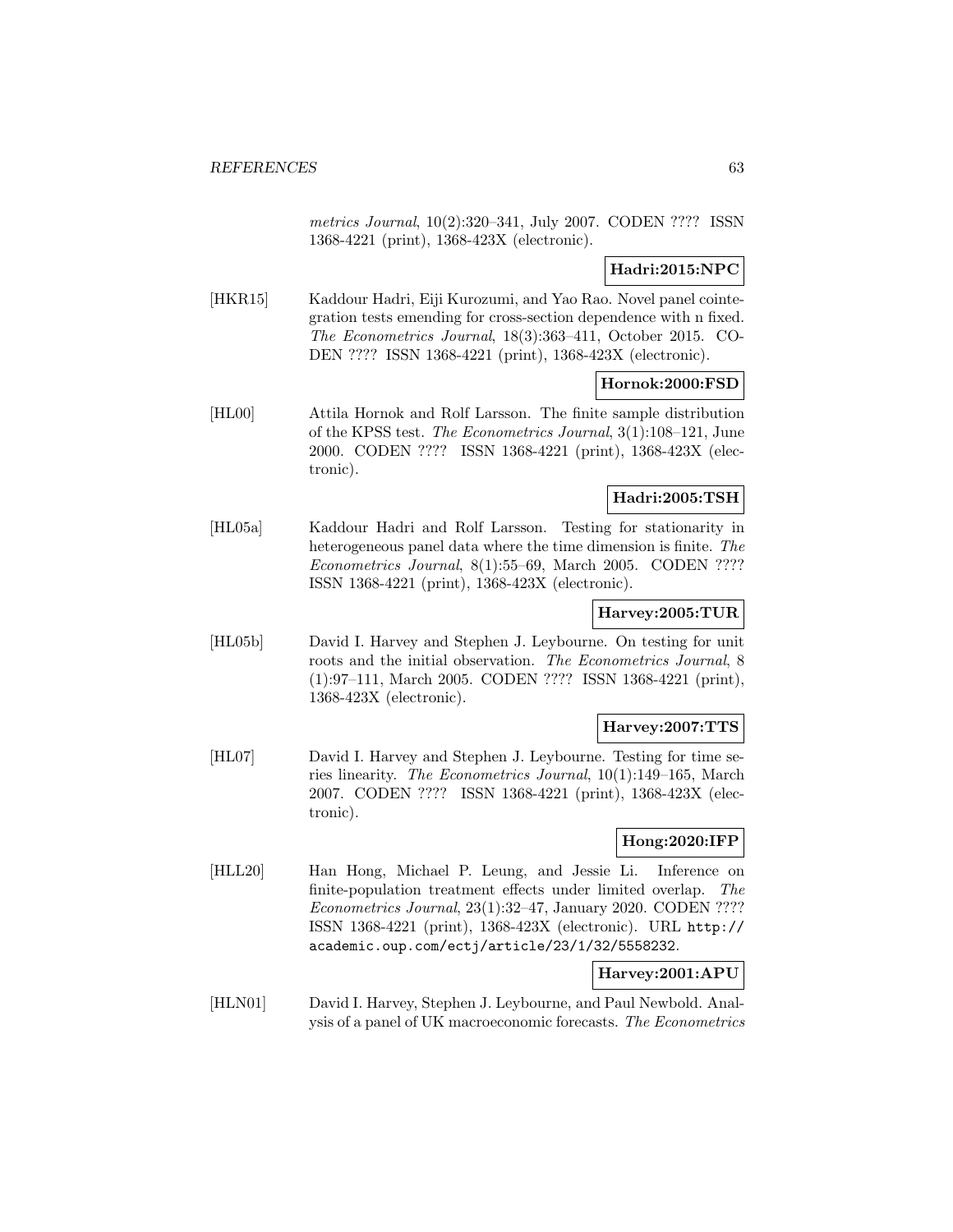Journal, 4(1):S37–S55, June 2001. CODEN ???? ISSN 1368-4221 (print), 1368-423X (electronic).

# **Horvath:2022:DCB**

[HLRZ22] Lajos Horváth, Zhenya Liu, Gregory Rice, and Yuqian Zhao. Detecting common breaks in the means of high dimensional crossdependent panels. The Econometrics Journal, 25(2):362–383, May 2022. CODEN ???? ISSN 1368-4221 (print), 1368-423X (electronic). URL http://academic.oup.com/ectj/article/ 25/2/362/6364356.

# **Harvey:2008:SUR**

[HLT08] David I. Harvey, Stephen J. Leybourne, and A. M. Robert Taylor. Seasonal unit root tests and the role of initial conditions. The Econometrics Journal, 11(3):409–442, November 2008. CODEN ???? ISSN 1368-4221 (print), 1368-423X (electronic).

# **Hoderlein:2009:IEL**

[HM09] Stefan Hoderlein and Enno Mammen. Identification and estimation of local average derivatives in non-separable models without monotonicity. The Econometrics Journal, 12(1):1–25, March 2009. CODEN ???? ISSN 1368-4221 (print), 1368-423X (electronic).

### **Henry:2013:SIL**

[HM13] Marc Henry and Ismael Mourifié. Set inference in latent variables models. The Econometrics Journal, 16(1):S93–S105, February 2013. CODEN ???? ISSN 1368-4221 (print), 1368-423X (electronic).

### **Hoderlein:2011:NPM**

[HMY11] Stefan Hoderlein, Enno Mammen, and Kyusang Yu. Nonparametric models in binary choice fixed effects panel data. The Econometrics Journal, 14(3):351–367, October 2011. CODEN ???? ISSN 1368-4221 (print), 1368-423X (electronic).

#### **Hoga:2017:TCE**

[Hog17] Yannick Hoga. Testing for changes in (extreme) VaR. The Econometrics Journal, 20(1):23–51, February 2017. CODEN ???? ISSN 1368-4221 (print), 1368-423X (electronic).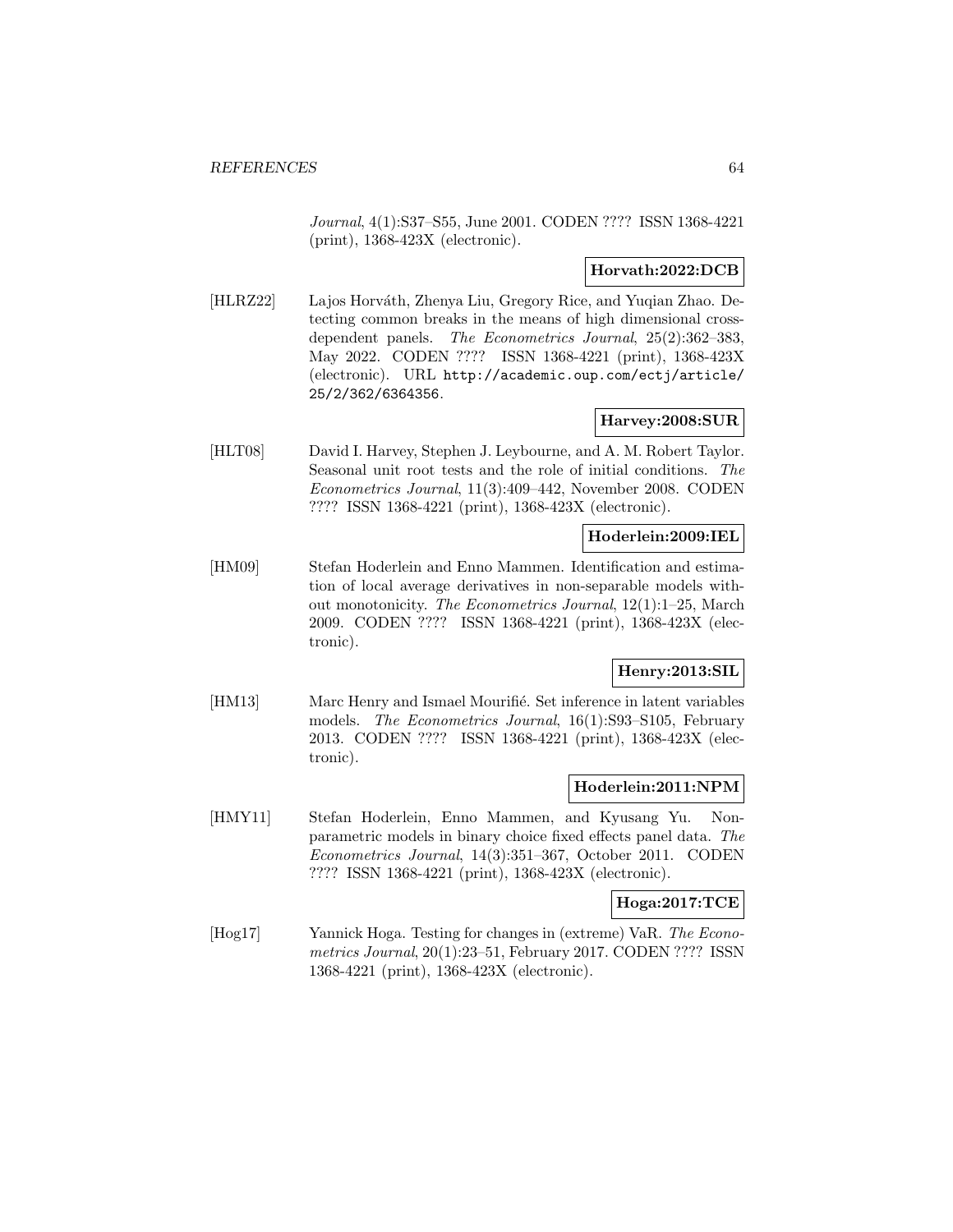#### **Hoover:1999:DMR**

[HP99a] Kevin D. Hoover and Stephen J. Perez. Data mining reconsidered: encompassing and the general-to-specific approach to specification search. The Econometrics Journal, 2(2):167–191, December 1999. CODEN ???? ISSN 1368-4221 (print), 1368-423X (electronic). See comments [Han99b, HK99, Han99a].

# **Hoover:1999:ROD**

[HP99b] Kevin D. Hoover and Stephen J. Perez. Reply to our discussants. The Econometrics Journal, 2(2):244-247, December 1999. CODEN ???? ISSN 1368-4221 (print), 1368-423X (electronic).

## **Harris:2004:DCR**

[HP04] D. Harris and D. S. Poskitt. Determination of cointegrating rank in partially non-stationary processes via a generalised von-Neumann criterion. The Econometrics Journal, 7(1):191–217, June 2004. CODEN ???? ISSN 1368-4221 (print), 1368-423X (electronic).

# **Haan:2010:SAE**

[HP10] Peter Haan and Victoria Prowse. A structural approach to estimating the effect of taxation on the labour market dynamics of older workers. The Econometrics Journal, 13(3):S99–S125, October 2010. CODEN ???? ISSN 1368-4221 (print), 1368-423X (electronic).

# **Hendry:1998:EJR**

[HS98] David F. Hendry and Neil Shephard. The econometrics journal of the Royal economic society: Foreword. The Econometrics Journal, 1(2):i–ii, December 1998. CODEN ???? ISSN 1368-4221 (print), 1368-423X (electronic).

### **Heaton:2004:ICF**

[HS04] Chris Heaton and Victor Solo. Identification of causal factor models of stationary time series. The Econometrics Journal, 7 (2):618–627, December 2004. CODEN ???? ISSN 1368-4221 (print), 1368-423X (electronic).

## **Hsu:2017:MST**

[HS17] Yu-Chin Hsu and Xiaoxia Shi. Model-selection tests for conditional moment restriction models. The Econometrics Journal, 20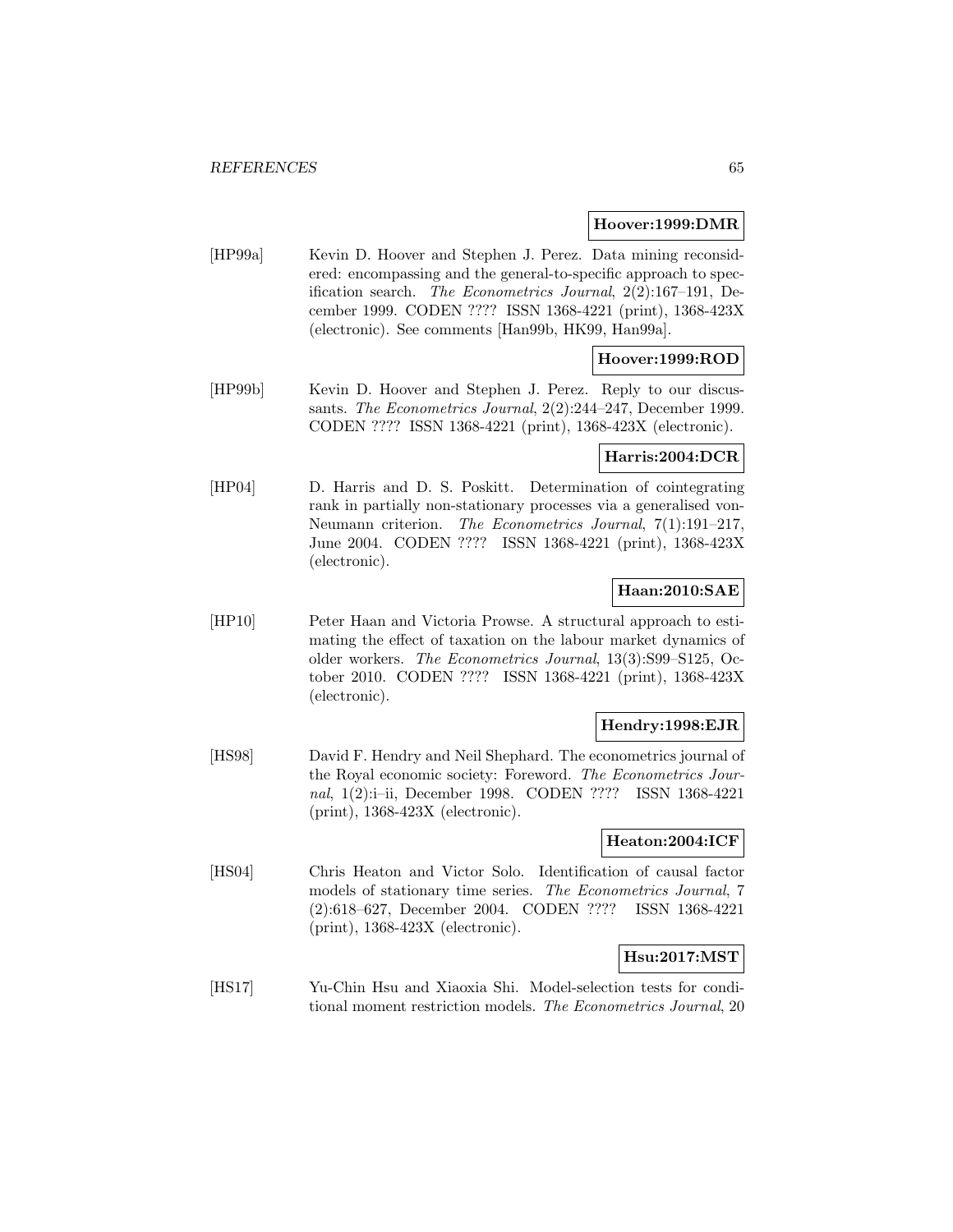(1):52–85, February 2017. CODEN ???? ISSN 1368-4221 (print), 1368-423X (electronic).

# **Hu:2018:IES**

[HS18] Yingyao Hu and Ji-Liang Shiu. Identification and estimation of semi-parametric censored dynamic panel data models of short time periods. The Econometrics Journal, 21(1):55–85, February 2018. CODEN ???? ISSN 1368-4221 (print), 1368-423X (electronic).

# **Hsu:2017:CTC**

[Hsu17] Yu-Chin Hsu. Consistent tests for conditional treatment effects. The Econometrics Journal, 20(1):1–22, February 2017. CODEN ???? ISSN 1368-4221 (print), 1368-423X (electronic).

# **Hu:2015:IES**

[HSW15] Yingyao Hu, Ji-Liang Shiu, and Tiemen Woutersen. Identification and estimation of single-index models with measurement error and endogeneity. The Econometrics Journal, 18(3):347–362, October 2015. CODEN ???? ISSN 1368-4221 (print), 1368-423X (electronic).

# **Huang:2008:PVA**

[Hua08] Xiao Huang. Panel vector autoregression under cross-sectional dependence. The Econometrics Journal, 11(2):219–243, July 2008. CODEN ???? ISSN 1368-4221 (print), 1368-423X (electronic).

# **Huang:2011:QML**

[Hua11] Xiao Huang. Quasi-maximum likelihood estimation of discretely observed diffusions. The Econometrics Journal, 14(2):241–256, July 2011. CODEN ???? ISSN 1368-4221 (print), 1368-423X (electronic).

# **Hounyo:2016:VEE**

[HV16] Ulrich Hounyo and Bezirgen Veliyev. Validity of Edgeworth expansions for realized volatility estimators. The Econometrics Journal, 19(1):1–32, February 2016. CODEN ???? ISSN 1368- 4221 (print), 1368-423X (electronic).

# **Hsiao:2007:LAT**

[HW07] Cheng Hsiao and Siyan Wang. Lag-augmented two- and threestage least squares estimators for integrated structural dynamic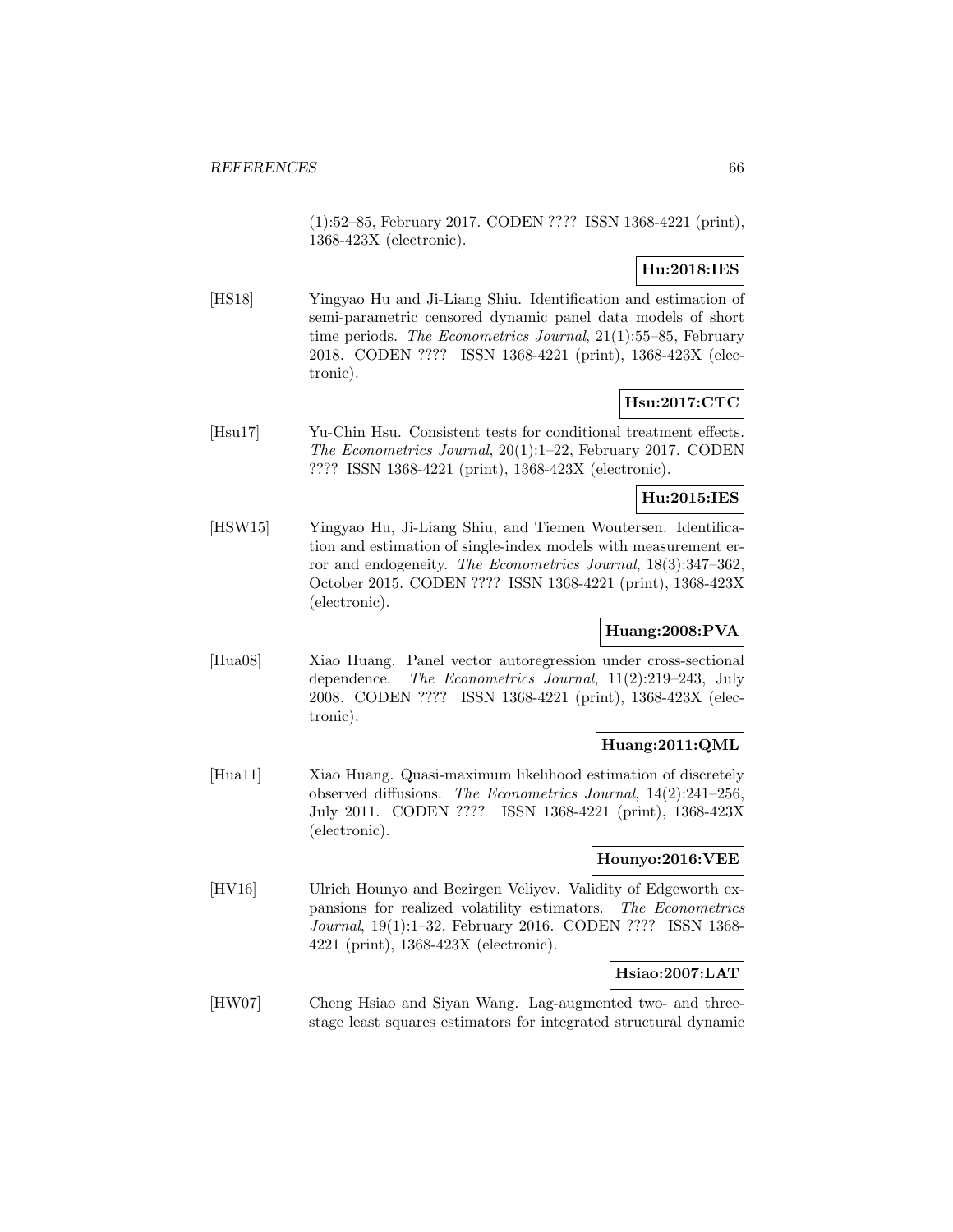models. The Econometrics Journal, 10(1):49–81, March 2007. CODEN ???? ISSN 1368-4221 (print), 1368-423X (electronic).

### **Huang:2008:EGM**

[HWY08] Da Huang, Hansheng Wang, and Qiwei Yao. Estimating GARCH models: when to use what? The Econometrics Journal, 11(1): 27–38, March 2008. CODEN ???? ISSN 1368-4221 (print), 1368- 423X (electronic).

### **Han:2012:NSN**

[HZ12] Heejoon Han and Shen Zhang. Non-stationary non-parametric volatility model. The Econometrics Journal, 15(2):204–225, June 2012. CODEN ???? ISSN 1368-4221 (print), 1368-423X (electronic).

## **Igami:2020:AIS**

[Iga20] Mitsuru Igami. Artificial intelligence as structural estimation: Deep Blue, Bonanza, and AlphaGo. The Econometrics Journal, 23(3):S1–S24, September 2020. CODEN ???? ISSN 1368-4221 (print), 1368-423X (electronic). URL http://academic.oup. com/ectj/article/23/3/S1/5802896.

# **ilKim:2007:UCR**

[iK07] Kyoo il Kim. Uniform convergence rate of the seminonparametric density estimator and testing for similarity of two unknown densities. The Econometrics Journal, 10(1):1–34, March 2007. CODEN ???? ISSN 1368-4221 (print), 1368-423X (electronic).

#### **Inoue:2006:BAM**

[Ino06] Atsushi Inoue. A bootstrap approach to moment selection. The Econometrics Journal, 9(1):48–75, March 2006. CODEN ???? ISSN 1368-4221 (print), 1368-423X (electronic).

### **Ioannidis:2005:RBB**

[Ioa05] Evangelos E. Ioannidis. Residual-based block bootstrap unit root testing in the presence of trend breaks. The Econometrics Journal, 8(3):323–351, November 2005. CODEN ???? ISSN 1368- 4221 (print), 1368-423X (electronic).

### **Iskhakov:2020:E**

[IRS20a] Fedor Iskhakov, John Rust, and Bertel Schjerning. Editorial. The Econometrics Journal, 23(3):Si–Siii, September 2020. CODEN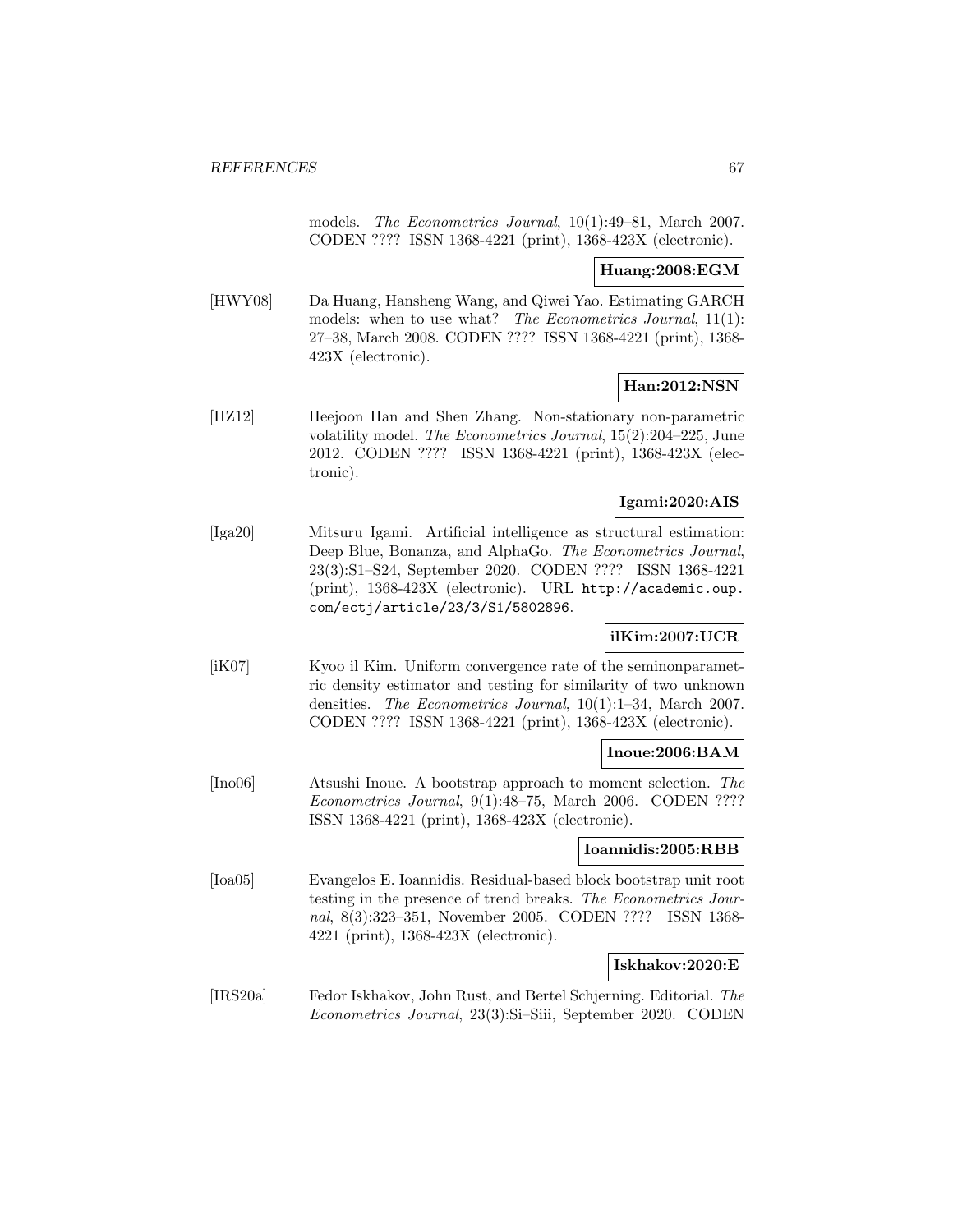???? ISSN 1368-4221 (print), 1368-423X (electronic). URL http: //academic.oup.com/ectj/article/23/3/Si/5925025.

### **Iskhakov:2020:MLS**

[IRS20b] Fedor Iskhakov, John Rust, and Bertel Schjerning. Machine learning and structural econometrics: contrasts and synergies. The Econometrics Journal, 23(3):S81–S124, September 2020. CODEN ???? ISSN 1368-4221 (print), 1368-423X (electronic). URL http://academic.oup.com/ectj/article/23/3/ S81/5899047.

# **Carrion-i-Silvestre:2005:BPA**

[iSDLB05] Josep Lluís Carrion i Silvestre, Tomás Del Barrio-Castro, and Enrique López-Bazo. Breaking the panels: An application to the GDP per capita. The Econometrics Journal, 8(2):159–175, July 2005. CODEN ???? ISSN 1368-4221 (print), 1368-423X (electronic).

# **Iskhakov:2010:SDM**

[Isk10] Fedor Iskhakov. Structural dynamic model of retirement with latent health indicator. The Econometrics Journal, 13(3):S126– S161, October 2010. CODEN ???? ISSN 1368-4221 (print), 1368-423X (electronic).

# **Carrion-i-Silvestre:2006:JHS**

[iSS06] Josep Lluís Carrion i Silvestre and Andreu Sansó. Joint hypothesis specification for unit root tests with a structural break. The Econometrics Journal, 9(2):196–224, July 2006. CODEN ???? ISSN 1368-4221 (print), 1368-423X (electronic).

# **Jiang:2014:WCQ**

[JJS14] Jiancheng Jiang, Xuejun Jiang, and Xinyuan Song. Weighted composite quantile regression estimation of DTARCH models. The Econometrics Journal, 17(1):1–23, February 2014. CODEN ???? ISSN 1368-4221 (print), 1368-423X (electronic).

### **Jiang:2010:EEM**

[JK10] George J. Jiang and John L. Knight. ECF estimation of Markov models where the transition density is unknown. The Econometrics Journal, 13(2):245–270, July 2010. CODEN ???? ISSN 1368-4221 (print), 1368-423X (electronic).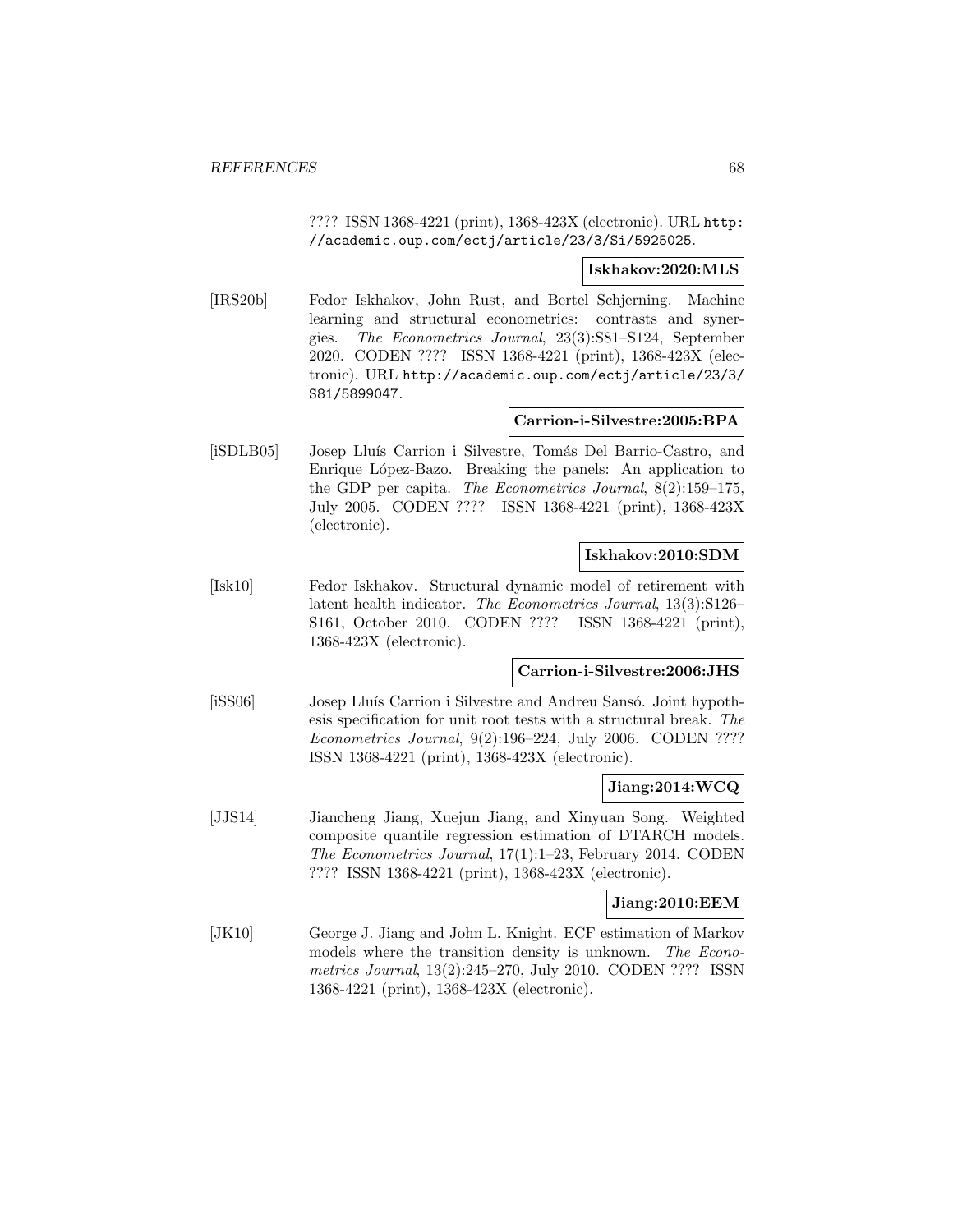#### **Jungbacker:2015:LBD**

[JK15] Borus Jungbacker and Siem Jan Koopman. Likelihood-based dynamic factor analysis for measurement and forecasting. The Econometrics Journal, 18(2):C1–C21, June 2015. CODEN ???? ISSN 1368-4221 (print), 1368-423X (electronic).

### **Jensen:2001:NSM**

[JL01] Morten B. Jensen and Asger Lunde. The NIG–S&ARCH model: a fat-tailed, stochastic, and autoregressive conditional heteroskedastic volatility model. The Econometrics Journal, 4 (2):319–342, December 2001. CODEN ???? ISSN 1368-4221 (print), 1368-423X (electronic).

### **Jacobson:2008:IER**

[JLLN08] Tor Jacobson, Johan Lyhagen, Rolf Larsson, and Marianne Nessén. Inflation, exchange rates and PPP in a multivariate panel cointegration model. The Econometrics Journal, 11(1): 58–79, March 2008. CODEN ???? ISSN 1368-4221 (print), 1368- 423X (electronic).

### **Junker:2005:MAR**

[JM05] Markus Junker and Angelika May. Measurement of aggregate risk with copulas. The Econometrics Journal, 8(3):428-454, November 2005. CODEN ???? ISSN 1368-4221 (print), 1368-423X (electronic).

## **Jochmans:2017:NSB**

[JM17] Koen Jochmans and Thierry Magnac. A note on sufficiency in binary panel models. The Econometrics Journal, 20(2):259–269, June 2017. CODEN ???? ISSN 1368-4221 (print), 1368-423X (electronic).

## **Johansen:2000:CAP**

[JMN00] Søren Johansen, Rocco Mosconi, and Bent Nielsen. Cointegration analysis in the presence of structural breaks in the deterministic trend. The Econometrics Journal, 3(2):216–249, December 2000. CODEN ???? ISSN 1368-4221 (print), 1368-423X (electronic).

# **Jochmans:2013:PCE**

[Joc13] Koen Jochmans. Pairwise-comparison estimation with nonparametric controls. The Econometrics Journal, 16(3):340–372,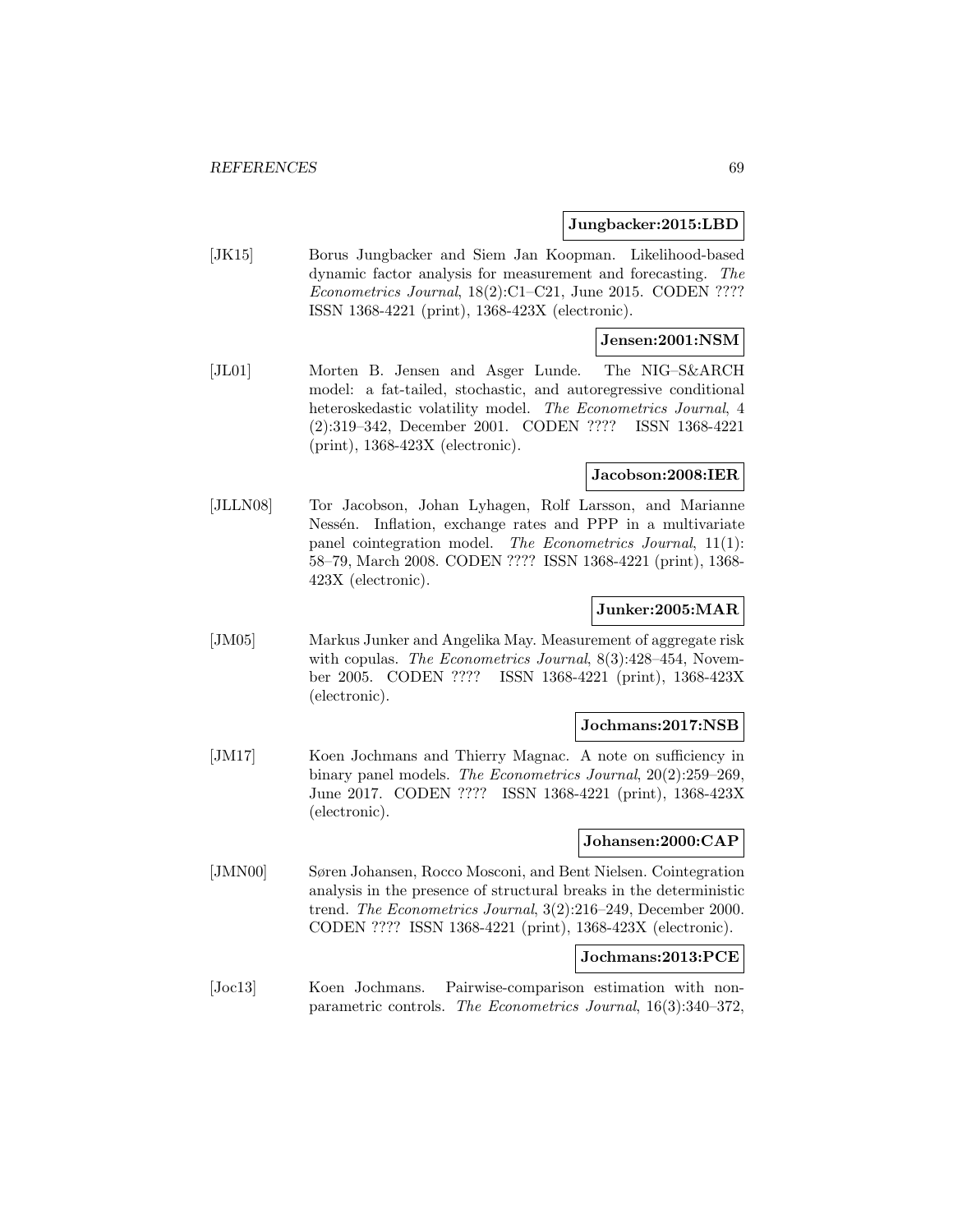October 2013. CODEN ???? ISSN 1368-4221 (print), 1368-423X (electronic).

### **Jochmans:2014:FDP**

[Joc14] Koen Jochmans. First-differencing in panel data models with incidental functions. The Econometrics Journal, 17(3):373–382, October 2014. CODEN ???? ISSN 1368-4221 (print), 1368-423X (electronic).

### **Jakobsen:2022:DRC**

[JP22] Martin Emil Jakobsen and Jonas Peters. Distributional robustness of K-class estimators and the PULSE. The Econometrics Journal, 25(2):404–432, May 2022. CODEN ???? ISSN 1368- 4221 (print), 1368-423X (electronic). URL http://academic. oup.com/ectj/article/25/2/404/6380481.

### **Jun:2012:DEV**

[JPX12] Sung Jae Jun, Joris Pinkse, and Haiqing Xu. Discrete endogenous variables in weakly separable models. The Econometrics Journal, 15(2):288–303, June 2012. CODEN ???? ISSN 1368-4221 (print), 1368-423X (electronic).

# **Jun:2016:ENT**

[JPX16] Sung Jae Jun, Joris Pinkse, and Haiqing Xu. Estimating a nonparametric triangular model with binary endogenous regressors. The Econometrics Journal, 19(2):113–149, June 2016. CODEN ???? ISSN 1368-4221 (print), 1368-423X (electronic).

### **Johansen:2004:MTE**

[JS04] Søren Johansen and Anders Rygh Swensen. More on testing exact rational expectations in cointegrated vector autoregressive models: Restricted constant and linear term. The Econometrics Journal, 7(2):389–397, December 2004. CODEN ???? ISSN 1368-4221 (print), 1368-423X (electronic).

#### **Juhl:2005:FCM**

[Juh05] Ted Juhl. Functional-coefficient models under unit root behaviour. The Econometrics Journal, 8(2):197–213, July 2005. CODEN ???? ISSN 1368-4221 (print), 1368-423X (electronic).

# **Jensen:2012:EEV**

[JW12] Peter S. Jensen and Allan H. Würtz. Estimating the effect of a variable in a high-dimensional linear model. The Econometrics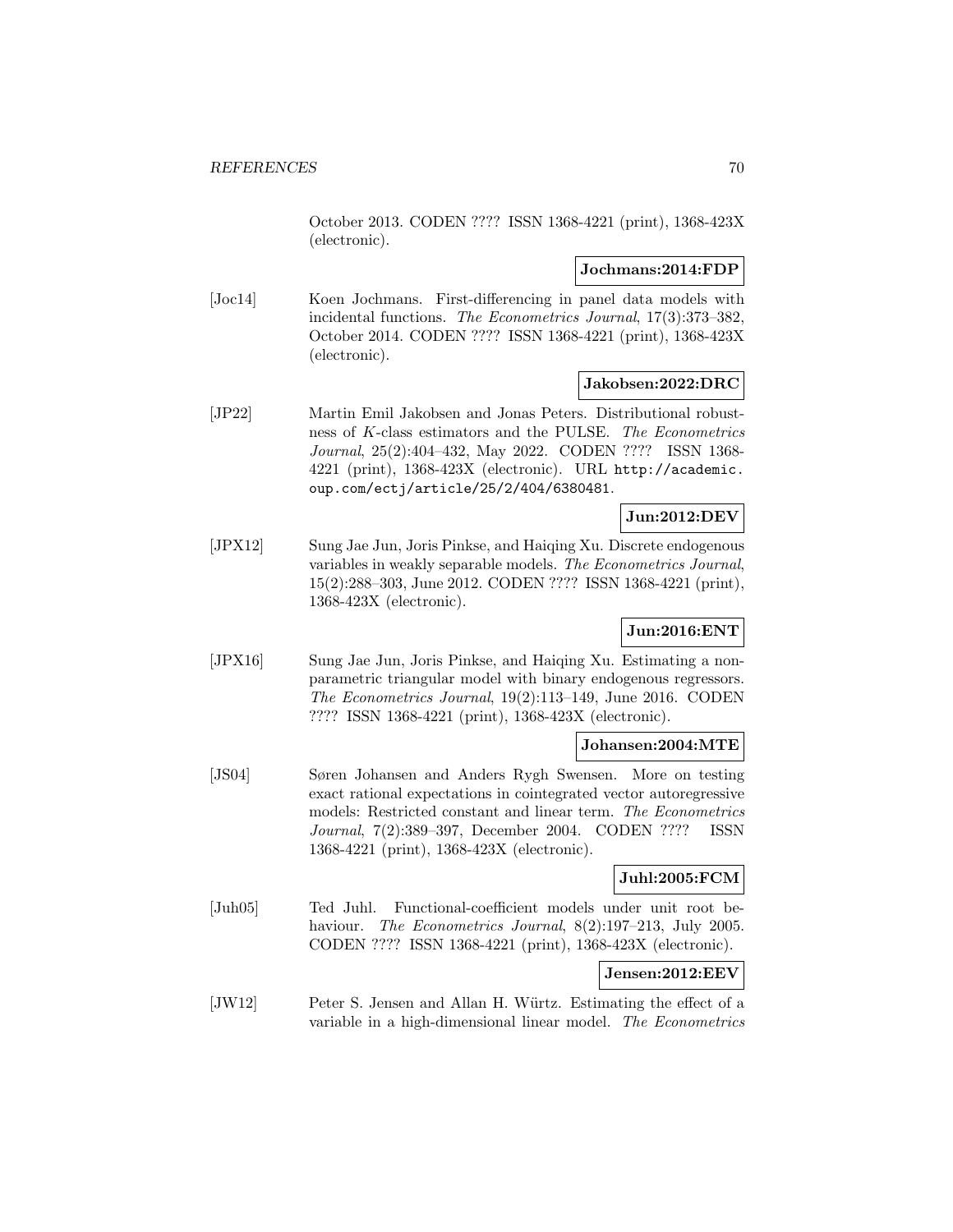Journal, 15(2):325–357, June 2012. CODEN ???? ISSN 1368- 4221 (print), 1368-423X (electronic).

# **Juodis:2019:OPU**

[JW19] Arturas Juodis and Joakim Westerlund. Optimal panel unit root testing with covariates. The Econometrics Journal, 22(1):57–72, January 2019. CODEN ???? ISSN 1368-4221 (print), 1368-423X (electronic). URL http://academic.oup.com/ectj/article/ 22/1/57/5257426.

# **Kalliovirta:2012:MTB**

[Kal12] Leena Kalliovirta. Misspecification tests based on quantile residuals. The Econometrics Journal, 15(2):358–393, June 2012. CO-DEN ???? ISSN 1368-4221 (print), 1368-423X (electronic).

### **Kamionka:1998:SML**

[Kam98] Thierry Kamionka. Simulated maximum likelihood estimation in transition models. The Econometrics Journal, 1(1):129–153, June 1998. CODEN ???? ISSN 1368-4221 (print), 1368-423X (electronic).

# **Kang:2014:ESS**

[Kan14] Kyu H. Kang. Estimation of state-space models with endogenous Markov regime-switching parameters. The Econometrics Journal, 17(1):56–82, February 2014. CODEN ???? ISSN 1368-4221 (print), 1368-423X (electronic).

### **Kapetanios:2008:BPP**

[Kap08] G. Kapetanios. A bootstrap procedure for panel data sets with many cross-sectional units. The Econometrics Journal, 11(2): 377–395, July 2008. CODEN ???? ISSN 1368-4221 (print), 1368-423X (electronic).

## **Kasy:2015:NPI**

[Kas15] Maximilian Kasy. Non-parametric inference on the number of equilibria. The Econometrics Journal, 18(1):1–39, February 2015. CODEN ???? ISSN 1368-4221 (print), 1368-423X (electronic).

### **Kaufmann:2000:MBC**

[Kau00] Sylvia Kaufmann. Measuring business cycles with a dynamic Markov switching factor model: an assessment using Bayesian simulation methods. The Econometrics Journal, 3(1):39–65, June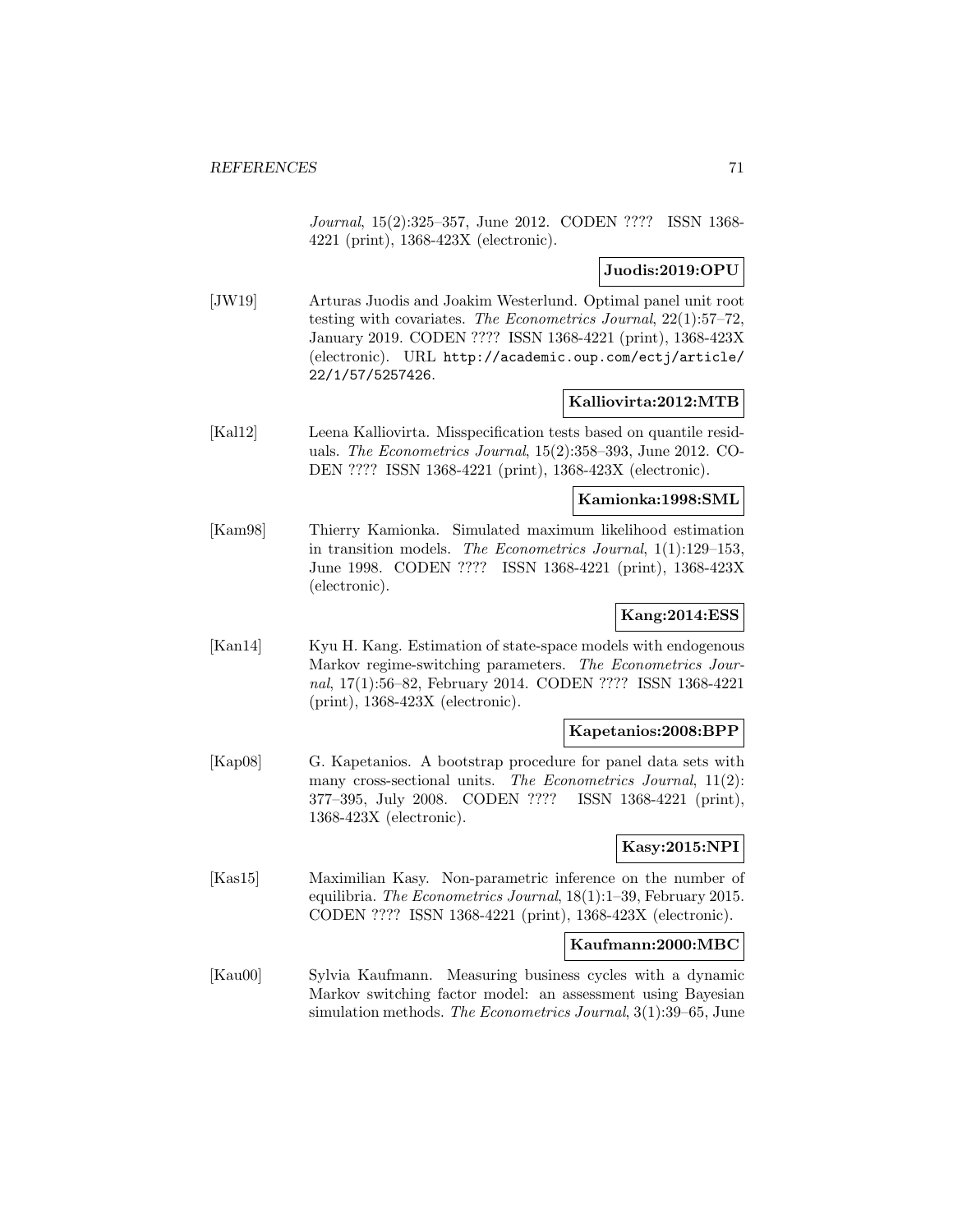2000. CODEN ???? ISSN 1368-4221 (print), 1368-423X (electronic).

# **Kawakatsu:2007:NIB**

[Kaw07] Hiroyuki Kawakatsu. Numerical integration-based Gaussian mixture filters for maximum likelihood estimation of asymmetric stochastic volatility models. The Econometrics Journal, 10(2): 342–358, July 2007. CODEN ???? ISSN 1368-4221 (print), 1368-423X (electronic).

### **Kheifets:2015:STN**

[Khe15] Igor L. Kheifets. Specification tests for nonlinear dynamic models. The Econometrics Journal, 18(1):67–94, February 2015. CO-DEN ???? ISSN 1368-4221 (print), 1368-423X (electronic).

# **Kilic:2004:LTS**

[Kil04] Rehim Kiliç. Linearity tests and stationarity. The Econometrics Journal, 7(1):55–62, June 2004. CODEN ???? ISSN 1368-4221 (print), 1368-423X (electronic).

# **Kim:2014:CBT**

[Kim14] Dukpa Kim. Common breaks in time trends for large panel data with a factor structure. The Econometrics Journal, 17(3):301– 337, October 2014. CODEN ???? ISSN 1368-4221 (print), 1368- 423X (electronic).

## **Kim:2020:PIN**

[Kim20] Dongwoo Kim. Partial identification in nonseparable count data instrumental variable models. The Econometrics Journal, 23(2): 232–250, May 2020. CODEN ???? ISSN 1368-4221 (print), 1368-423X (electronic). URL http://academic.oup.com/ectj/ article/23/2/232/5682487.

## **Kiviet:2013:IIS**

[Kiv13] Jan F. Kiviet. Identification and inference in a simultaneous equation under alternative information sets and sampling schemes. The Econometrics Journal, 16(1):S24-S59, February 2013. CODEN ???? ISSN 1368-4221 (print), 1368-423X (electronic).

# **Kondo:2003:HPI**

[KjL03] Yasushi Kondo and Myoung jae Lee. Hedonic price index estimation under mean-independence of time dummies from qual-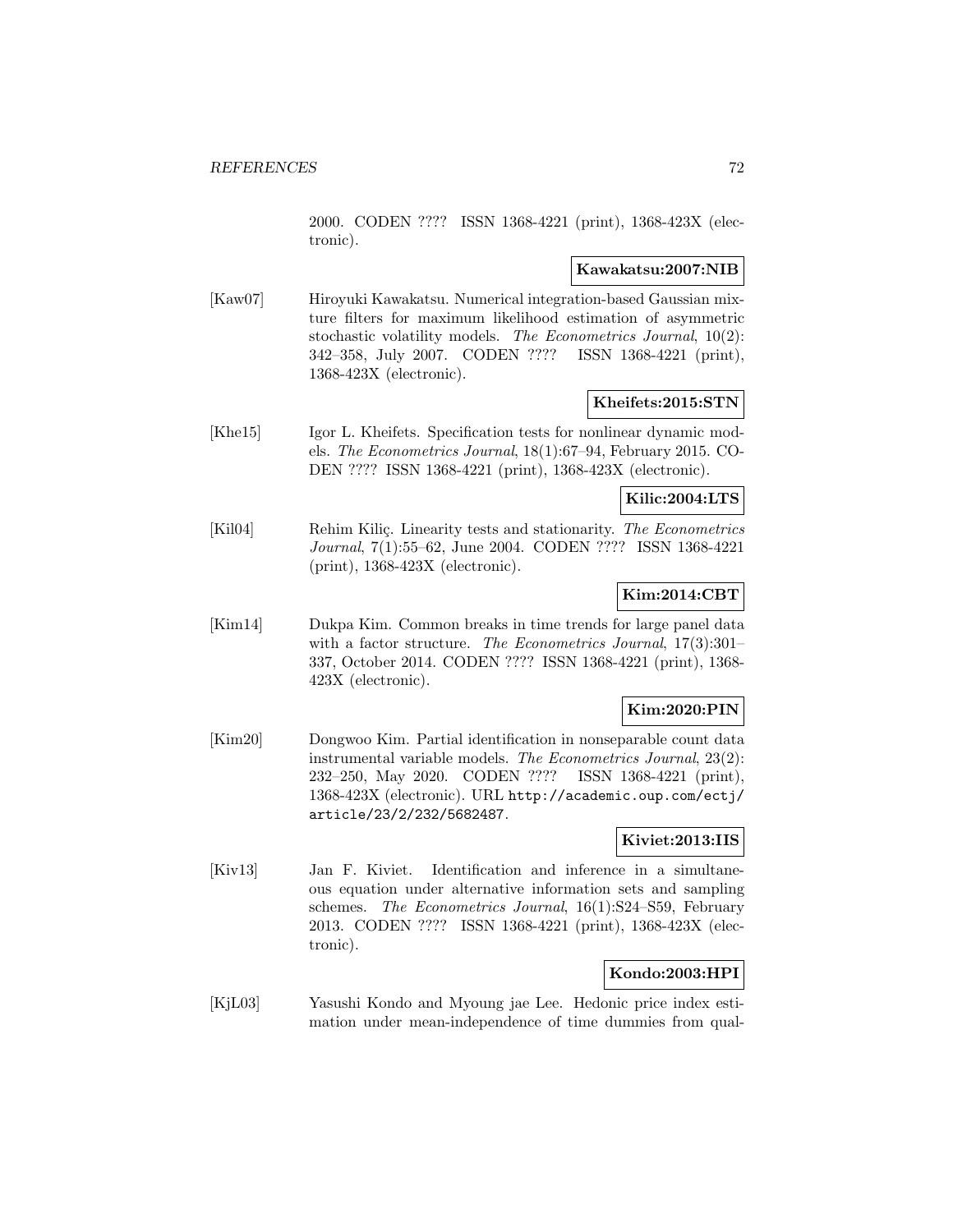ity characteristics. The Econometrics Journal, 6(1):28–45, June 2003. CODEN ???? ISSN 1368-4221 (print), 1368-423X (electronic).

## **Karanasos:2003:MAE**

[KK03] M. Karanasos and J. Kim. Moments of the ARMA–EGARCH model. The Econometrics Journal, 6(1):146–166, June 2003. CO-DEN ???? ISSN 1368-4221 (print), 1368-423X (electronic).

#### **Kleiber:2005:FSP**

[KK05] Christian Kleiber and Walter Krämer. Finite-sample power of the Durbin–Watson test against fractionally integrated disturbances. The Econometrics Journal, 8(3):406–417, November 2005. CO-DEN ???? ISSN 1368-4221 (print), 1368-423X (electronic).

### **Kim:2011:DET**

[KK11] Yunmi Kim and Chang-Jin Kim. Dealing with endogeneity in a time-varying parameter model: joint estimation and two-step estimation procedures. The Econometrics Journal, 14(3):487– 497, October 2011. CODEN ???? ISSN 1368-4221 (print), 1368- 423X (electronic).

### **Kawakatsu:2009:EAO**

[KL09] Hiroyuki Kawakatsu and Ann G. Largey. EM algorithms for ordered probit models with endogenous regressors. The Econometrics Journal, 12(1):164–186, March 2009. CODEN ???? ISSN 1368-4221 (print), 1368-423X (electronic).

### **Knaus:2021:MLE**

[KLS21] Michael C. Knaus, Michael Lechner, and Anthony Strittmatter. Machine learning estimation of heterogeneous causal effects: Empirical Monte Carlo evidence. The Econometrics Journal, 24(1): 134–161, January 2021. CODEN ???? ISSN 1368-4221 (print), 1368-423X (electronic). URL http://academic.oup.com/ectj/ article/24/1/134/5854188.

#### **Kim:2004:TSQ**

[KM04] Tae-Hwan Kim and Christophe Muller. Two-stage quantile regression when the first stage is based on quantile regression. The Econometrics Journal, 7(1):218–231, June 2004. CODEN ???? ISSN 1368-4221 (print), 1368-423X (electronic).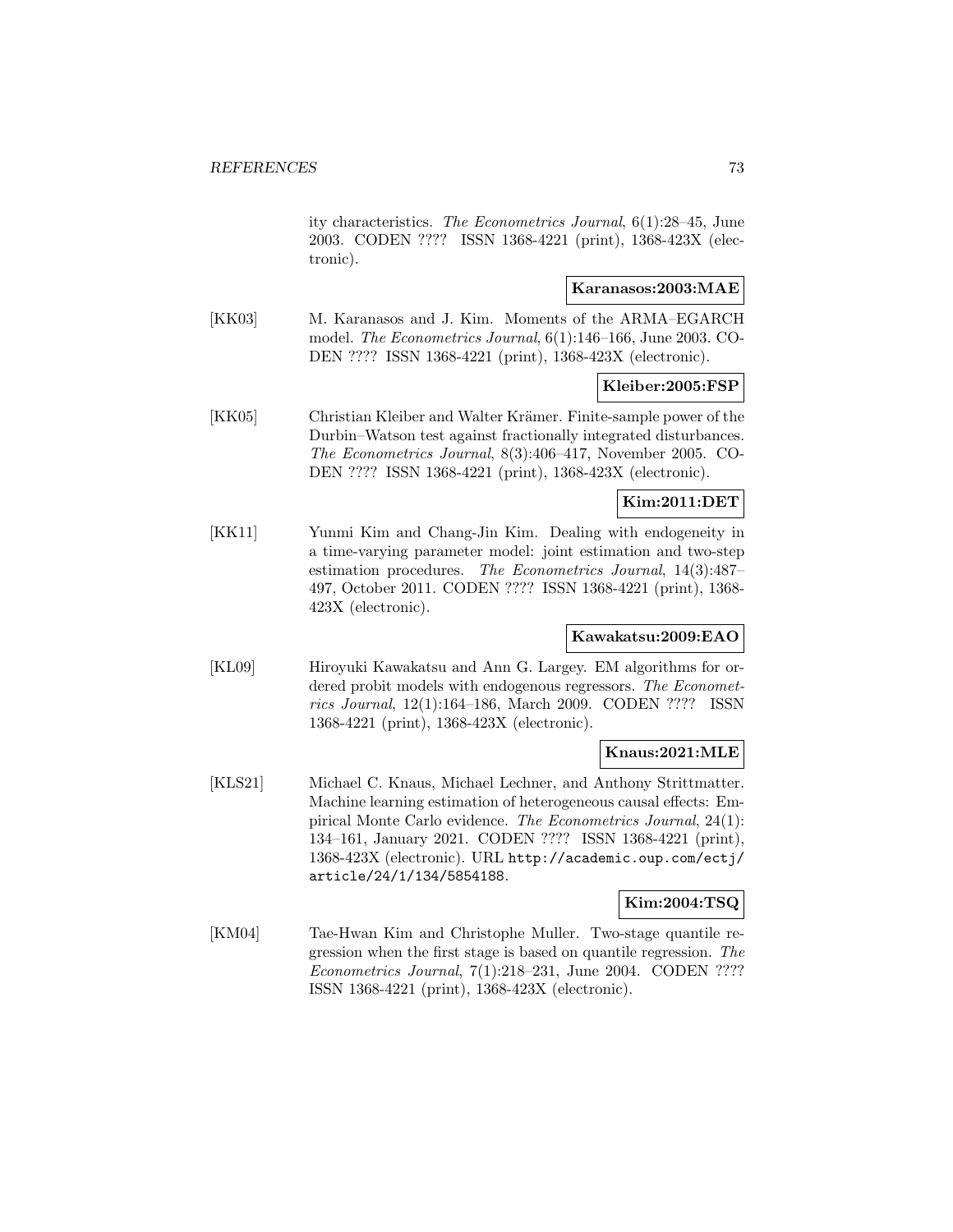#### **Karaca-Mandic:2003:SEC**

[KMT03] Pinar Karaca-Mandic and Kenneth Train. Standard error correction in two-stage estimation with nested samples. The Econometrics Journal, 6(2):401–407, December 2003. CODEN ???? ISSN 1368-4221 (print), 1368-423X (electronic).

### **Kluppelberg:2002:TRR**

[KMVW02] Claudia Klüppelberg, Ross A. Maller, Mark Van De Vyver, and Derick Wee. Testing for reduction to random walk in autoregressive conditional heteroskedasticity models. The Econometrics Journal, 5(2):387–416, December 2002. CODEN ???? ISSN 1368-4221 (print), 1368-423X (electronic).

### **Knight:2008:ESC**

[KN08] John Knight and Cathy Q. Ning. Estimation of the stochastic conditional duration model via alternative methods. The Econometrics Journal, 11(3):593–616, November 2008. CODEN ???? ISSN 1368-4221 (print), 1368-423X (electronic).

### **Keane:2020:CDN**

[KN20] Michael Keane and Timothy Neal. Comparing deep neural network and econometric approaches to predicting the impact of climate change on agricultural yield. The Econometrics Journal, 23(3):S59–S80, September 2020. CODEN ???? ISSN 1368-4221 (print), 1368-423X (electronic). URL http://academic.oup. com/ectj/article/23/3/S59/5849000.

### **Kurita:2011:CMP**

[KNR11] Takamitsu Kurita, Heino Bohn Nielsen, and Anders Rahbek. An  $I(2)$  cointegration model with piecewise linear trends. The Econometrics Journal, 14(2):131–155, July 2011. CODEN ???? ISSN 1368-4221 (print), 1368-423X (electronic).

#### **Koenker:2020:IMR**

[Koe20] Roger Koenker. The ignorant monopolist redux. The Econometrics Journal, 23(2):316–322, May 2020. CODEN ???? ISSN 1368- 4221 (print), 1368-423X (electronic). URL http://academic. oup.com/ectj/article/23/2/316/5625070.

# **Komarova:2013:PIA**

[Kom13] Tatiana Komarova. Partial identification in asymmetric auctions in the absence of independence. The Econometrics Journal, 16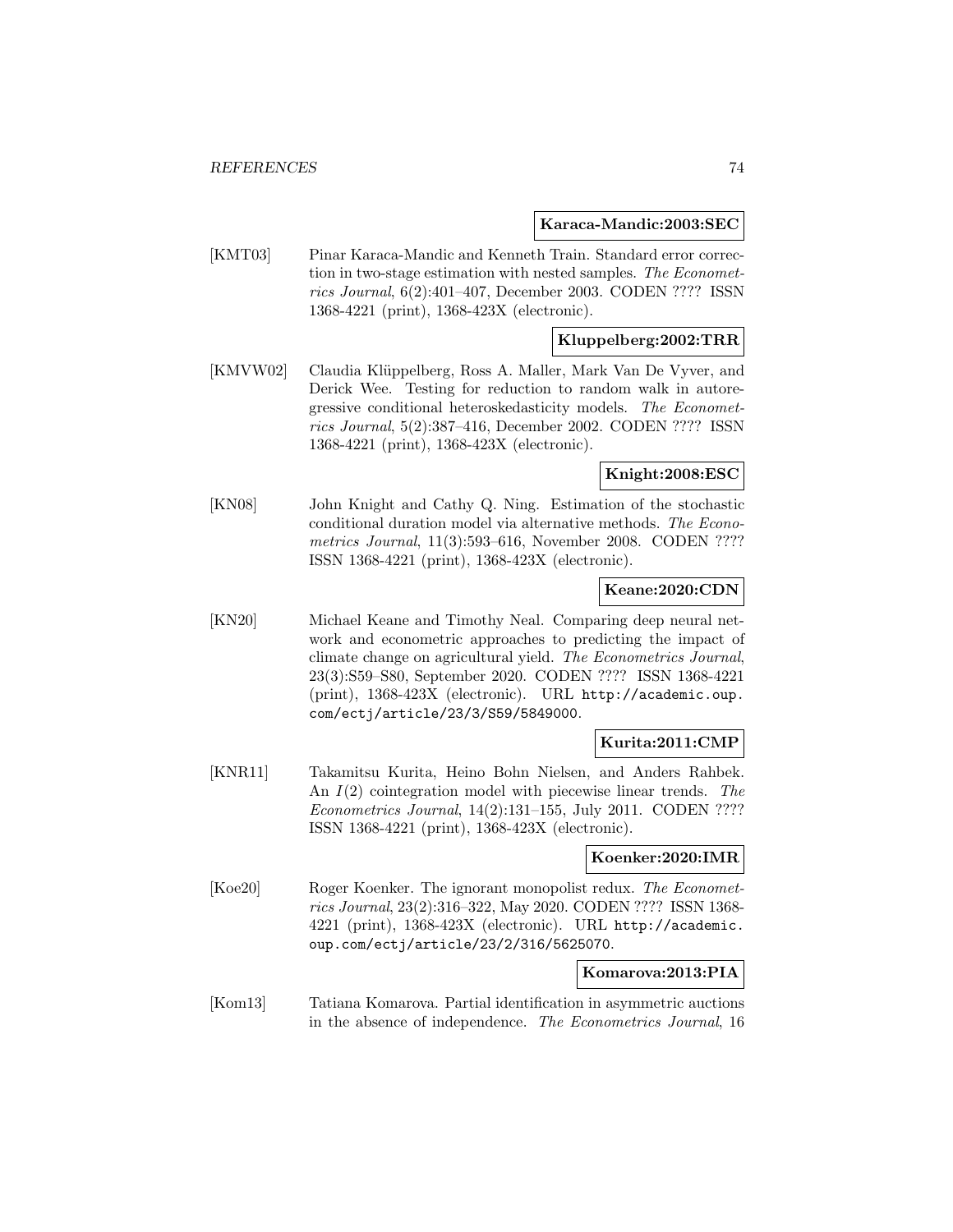(1):S60–S92, February 2013. CODEN ???? ISSN 1368-4221 (print), 1368-423X (electronic).

### **Kongsted:2003:CAS**

[Kon03] Hans Christian Kongsted. An I(2) cointegration analysis of small-country import price determination. The Econometrics Journal, 6(1):53–71, June 2003. CODEN ???? ISSN 1368-4221 (print), 1368-423X (electronic).

# **Koop:2010:RFC**

[Koo10] Gary Koop. A review of a first course in Bayesian statistical methods. The Econometrics Journal, 13(1):B1–B5, February 2010. CODEN ???? ISSN 1368-4221 (print), 1368-423X (electronic).

# **Kiviet:1998:DFA**

[KP98] Jan F. Kiviet and Garry D. A. Phillips. Degrees of freedom adjustment for disturbance variance estimators in dynamic regression models. The Econometrics Journal, 1(2):44–70, December 1998. CODEN ???? ISSN 1368-4221 (print), 1368-423X (electronic).

# **Koop:2001:TOJ**

[KP01a] Gary Koop and Dale J. Poirier. Testing for optimality in job search models. The Econometrics Journal, 4(2):257–272, December 2001. CODEN ???? ISSN 1368-4221 (print), 1368-423X (electronic).

# **Koop:2001:AFN**

[KP01b] Gary Koop and Simon M. Potter. Are apparent findings of nonlinearity due to structural instability in economic time series? The Econometrics Journal, 4(1):37–55, June 2001. CODEN ???? ISSN 1368-4221 (print), 1368-423X (electronic).

# **Koop:2004:FDF**

[KP04] Gary Koop and Simon Potter. Forecasting in dynamic factor models using Bayesian model averaging. The Econometrics Journal, 7(2):550–565, December 2004. CODEN ???? ISSN 1368-4221 (print), 1368-423X (electronic).

# **Kiviet:2005:MAL**

[KP05] Jan F. Kiviet and Garry D. A. Phillips. Moment approximation for least-squares estimators in dynamic regression models with a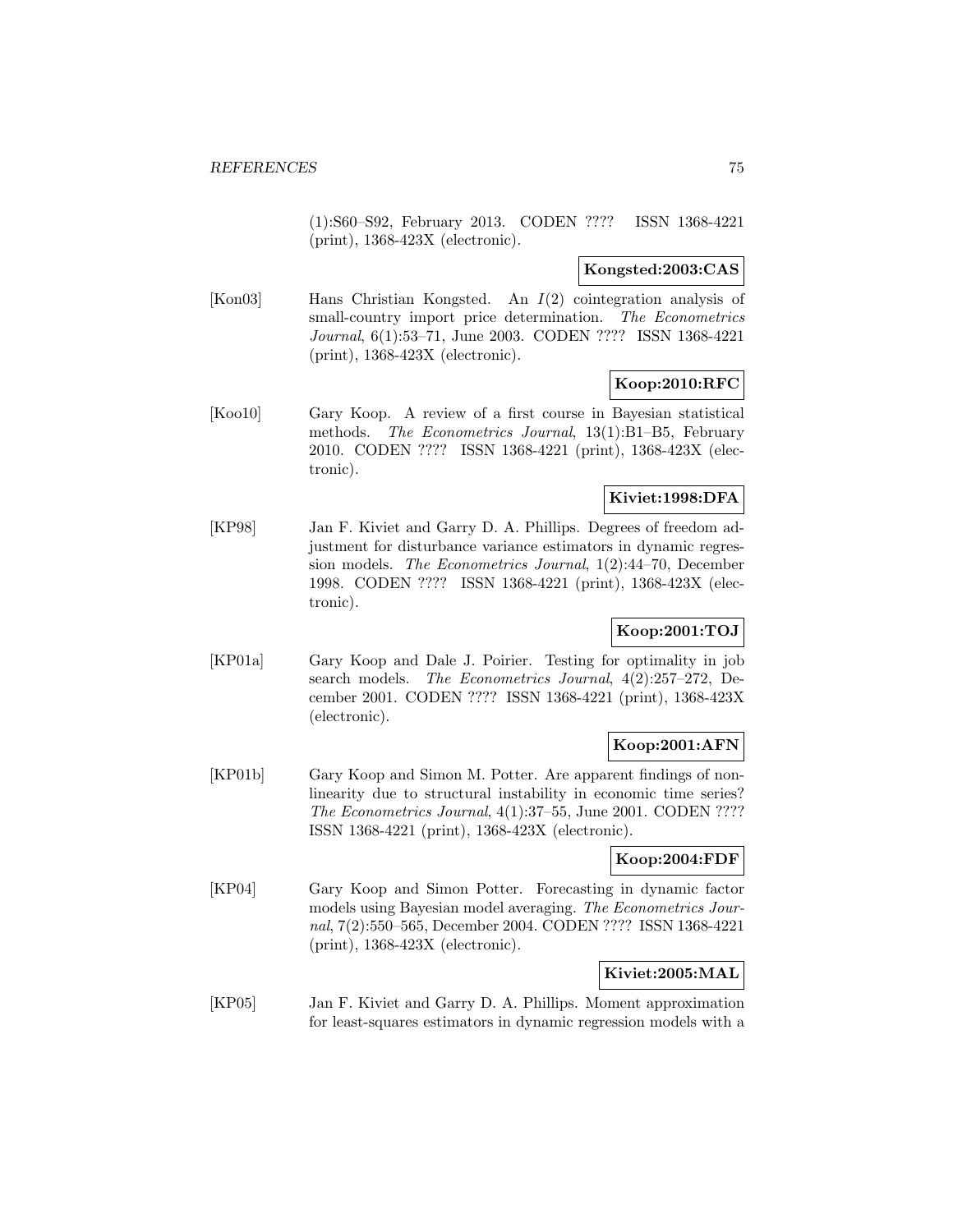unit root. The Econometrics Journal, 8(2):115–142, July 2005. CODEN ???? ISSN 1368-4221 (print), 1368-423X (electronic).

## **Kyriacou:2017:IIS**

[KPR17] Maria Kyriacou, Peter C. B. Phillips, and Francesca Rossi. Indirect inference in spatial autoregression. The Econometrics Journal, 20(2):168–189, June 2017. CODEN ???? ISSN 1368-4221 (print), 1368-423X (electronic).

## **Koning:2003:DCS**

[KR03] Ruud H. Koning and Geert Ridder. Discrete choice and stochastic utility maximization. The Econometrics Journal,  $6(1):1-27$ , June 2003. CODEN ???? ISSN 1368-4221 (print), 1368-423X (electronic).

#### **Kokoszka:2013:PSI**

[KR13] Piotr Kokoszka and Matthew Reimherr. Predictability of shapes of intraday price curves. The Econometrics Journal, 16(3):285– 308, October 2013. CODEN ???? ISSN 1368-4221 (print), 1368- 423X (electronic).

# **Kring:2009:MTG**

[KRH+09] Sebastian Kring, Svetlozar T. Rachev, Markus Höchstötter, Frank J. Fabozzi, and Michele Leonardo Bianchi. Multi-tail generalized elliptical distributions for asset returns. The Econometrics Journal, 12(2):272–291, July 2009. CODEN ???? ISSN 1368-4221 (print), 1368-423X (electronic).

### **Kristensen:2012:NPD**

[Kri12] Dennis Kristensen. Non-parametric detection and estimation of structural change. The Econometrics Journal, 15(3):420–461, October 2012. CODEN ???? ISSN 1368-4221 (print), 1368-423X (electronic).

### **Krief:2017:SLM**

[Kri17] Jerome M. Krief. Semi-linear mode regression. The Econometrics Journal, 20(2):149–167, June 2017. CODEN ???? ISSN 1368- 4221 (print), 1368-423X (electronic).

### **Kruiniger:2021:IAM**

[Kru21] Hugo Kruiniger. Identification without assuming mean stationarity: quasi-maximum likelihood estimation of dynamic panel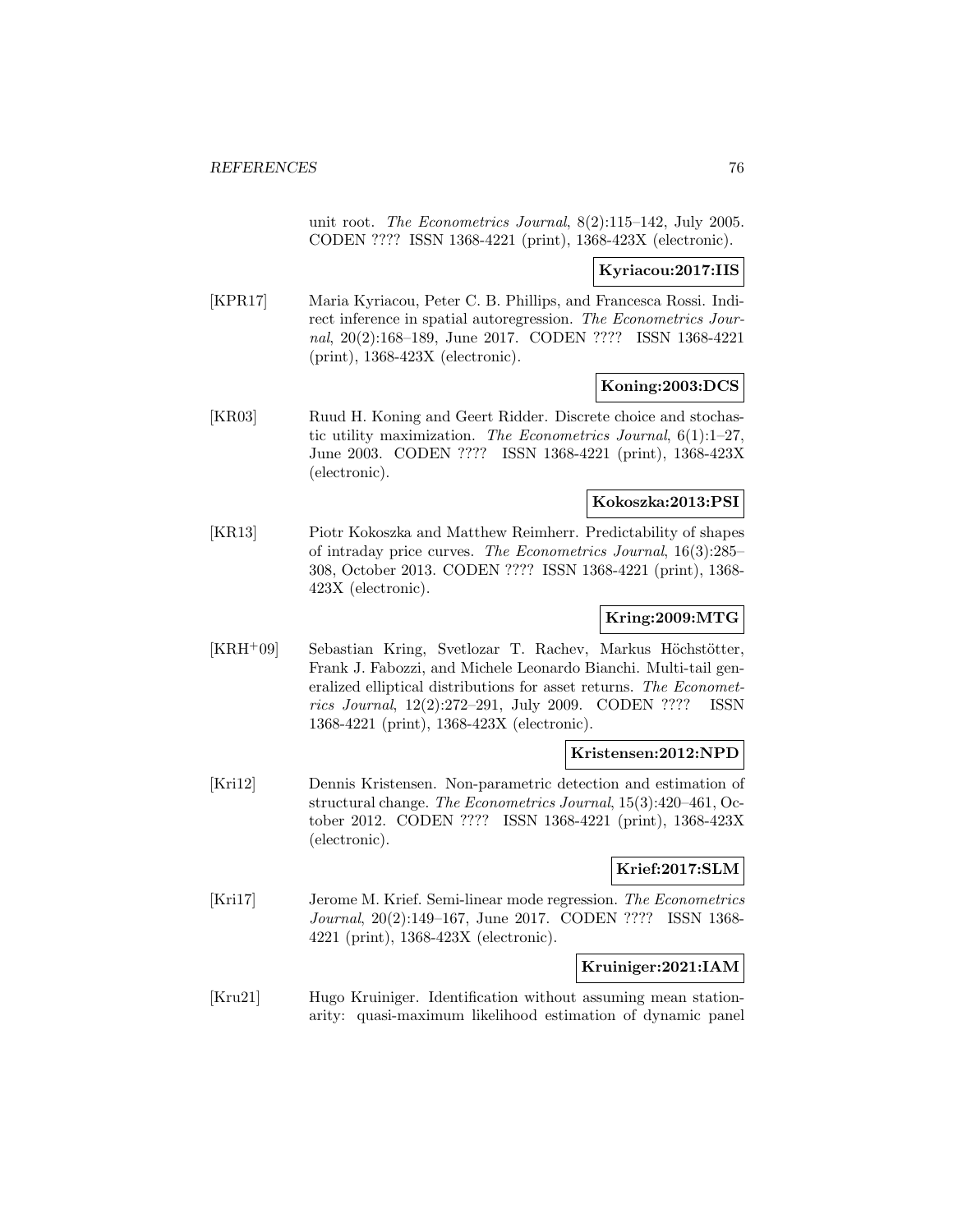models with endogenous regressors. The Econometrics Journal, 24(3):417–441, September 2021. CODEN ???? ISSN 1368-4221 (print), 1368-423X (electronic). URL http://academic.oup. com/ectj/article/24/3/417/6030027.

### **Kapetanios:2006:URT**

[KS06] George Kapetanios and Yongcheol Shin. Unit root tests in threeregime SETAR models. The Econometrics Journal, 9(2):252–278, July 2006. CODEN ???? ISSN 1368-4221 (print), 1368-423X (electronic).

## **Komunjer:2010:SPE**

[KS10] Ivana Komunjer and Andres Santos. Semi-parametric estimation of non-separable models: a minimum distance from independence approach. The Econometrics Journal, 13(3):S28–S55, October 2010. CODEN ???? ISSN 1368-4221 (print), 1368-423X (electronic).

### **Koopman:1999:SAM**

[KSD99] Siem Jan Koopman, Neil Shephard, and Jurgen A. Doornik. Statistical algorithms for models in state space using SsfPack 2.2. The Econometrics Journal, 2(1):107–160, June 1999. CODEN ???? ISSN 1368-4221 (print), 1368-423X (electronic).

### **Kline:2018:ITE**

[KT18] Brendan Kline and Elie Tamer. Identification of treatment effects with selective participation in a randomized trial. The Econometrics Journal, 21(3):332–353, October 2018. CODEN ???? ISSN 1368-4221 (print), 1368-423X (electronic).

#### **Kuosmanen:2008:RTC**

[Kuo08] Timo Kuosmanen. Representation theorem for convex nonparametric least squares. The Econometrics Journal, 11(2):308–325, July 2008. CODEN ???? ISSN 1368-4221 (print), 1368-423X (electronic).

### **Karabiyik:2021:FUC**

[KW21] Hande Karabiyik and Joakim Westerlund. Forecasting using cross-section average-augmented time series regressions. The Econometrics Journal, 24(2):315–333, May 2021. CODEN ???? ISSN 1368-4221 (print), 1368-423X (electronic). URL http:// academic.oup.com/ectj/article/24/2/315/5921167.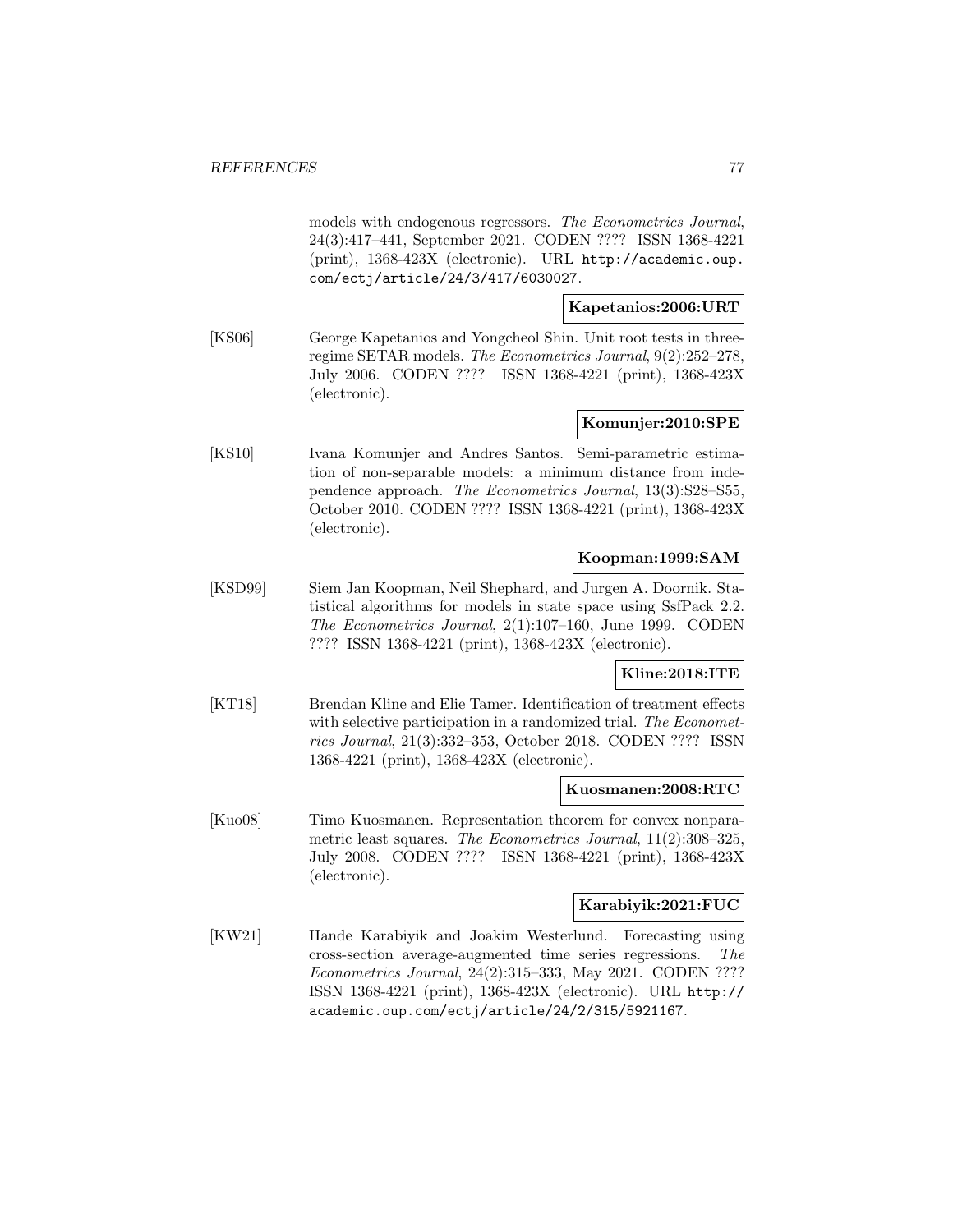#### **Kleiman-Weiner:2018:NPB**

[KWTZ18] Max Kleiman-Weiner, Joshua B. Tenenbaum, and Penghui Zhou. Non-parametric Bayesian inference of strategies in repeated games. The Econometrics Journal, 21(3):298–315, October 2018. CODEN ???? ISSN 1368-4221 (print), 1368-423X (electronic).

### **Kurozumi:2015:CSB**

[KY15] Eiji Kurozumi and Yohei Yamamoto. Confidence sets for the break date based on optimal tests. The Econometrics Journal, 18(3):412–435, October 2015. CODEN ???? ISSN 1368-4221 (print), 1368-423X (electronic).

### **Kejriwal:2021:GFA**

[KY21] Mohitosh Kejriwal and Xuewen Yu. Generalized forecast averaging in autoregressions with a near unit root. The Econometrics Journal, 24(1):83–102, January 2021. CODEN ???? ISSN 1368- 4221 (print), 1368-423X (electronic). URL http://academic. oup.com/ectj/article/24/1/83/5814315.

#### **Larsson:1998:DAU**

[Lar98] Rolf Larsson. Distribution approximation of unit root tests in autoregressive models. The Econometrics Journal, 1(2):10–26, December 1998. CODEN ???? ISSN 1368-4221 (print), 1368- 423X (electronic).

#### **Lombardi:2008:IES**

[LC08] Marco J. Lombardi and Giorgio Calzolari. Indirect estimation of  $\alpha$ -stable distributions and processes. The Econometrics Journal, 11(1):193–208, March 2008. CODEN ???? ISSN 1368-4221 (print), 1368-423X (electronic).

# **Li:2011:NPT**

[LCG11] Degui Li, Jia Chen, and Jiti Gao. Non-parametric time-varying coefficient panel data models with fixed effects. The Econometrics Journal, 14(3):387–408, October 2011. CODEN ???? ISSN 1368- 4221 (print), 1368-423X (electronic).

#### **Lechner:1999:NBE**

[Lec99] Michael Lechner. Nonparametric bounds on employment and income effects of continuous vocational training in East Germany. The Econometrics Journal, 2(1):1–28, June 1999. CODEN ???? ISSN 1368-4221 (print), 1368-423X (electronic).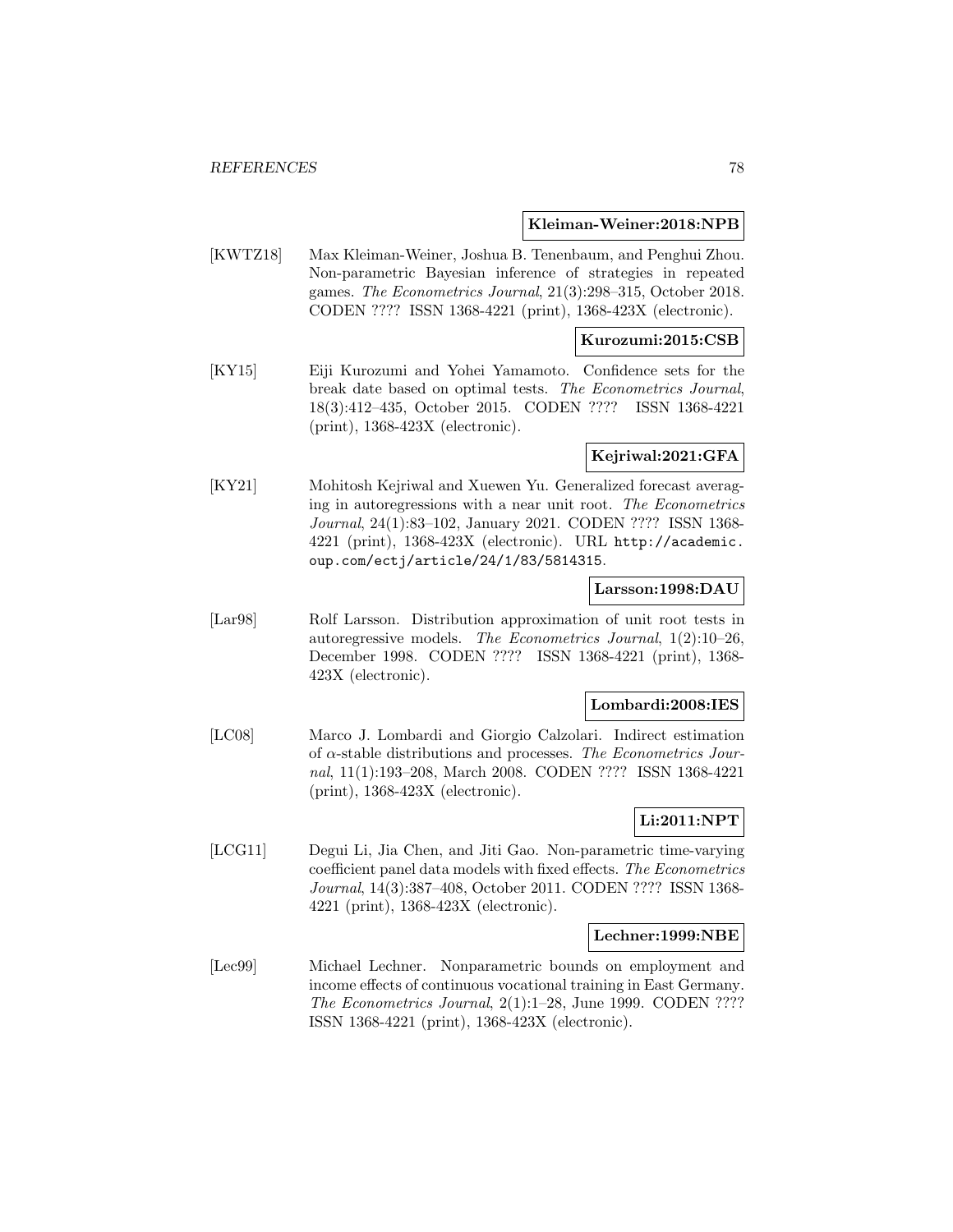## **Li:2008:KNN**

[LG08] Rui Li and Guan Gong. K-nearest-neighbour non-parametric estimation of regression functions in the presence of irrelevant variables. The Econometrics Journal, 11(2):396–408, July 2008. CODEN ???? ISSN 1368-4221 (print), 1368-423X (electronic).

## **Lee:2021:EDM**

[LG21] Sanghyeok Lee and Tue Gørgens. Estimation of dynamic models of recurrent events with censored data. The Econometrics Journal, 24(2):199–224, May 2021. CODEN ???? ISSN 1368-4221 (print), 1368-423X (electronic). URL http://academic.oup. com/ectj/article/24/2/199/5903267.

## **Lee:2015:RHT**

[LHK15] Wei-Ming Lee, Yu-Chin Hsu, and Chung-Ming Kuan. Robust hypothesis tests for M-estimators with possibly non-differentiable estimating functions. The Econometrics Journal, 18(1):95–116, February 2015. CODEN ???? ISSN 1368-4221 (print), 1368-423X (electronic).

# **Lind:2005:RSK**

[Lin05] Jo Thori Lind. Repeated surveys and the Kalman filter. The Econometrics Journal, 8(3):418–427, November 2005. CODEN ???? ISSN 1368-4221 (print), 1368-423X (electronic).

### **Liu:2009:SFG**

[Liu09] Ji-Chun Liu. Stationarity of a family of GARCH processes. The Econometrics Journal, 12(3):436–446, November 2009. CODEN ???? ISSN 1368-4221 (print), 1368-423X (electronic).

## **Lee:2005:SEO**

[LK05] Myoung-Jae Lee and Ayal Kimhi. Simultaneous equations in ordered discrete responses with regressor-dependent thresholds. The Econometrics Journal, 8(2):176–196, July 2005. CODEN ???? ISSN 1368-4221 (print), 1368-423X (electronic).

### **Liu:2016:MAP**

[LK16] Chu-An Liu and Biing-Shen Kuo. Model averaging in predictive regressions. The Econometrics Journal, 19(2):203–231, June 2016. CODEN ???? ISSN 1368-4221 (print), 1368-423X (electronic).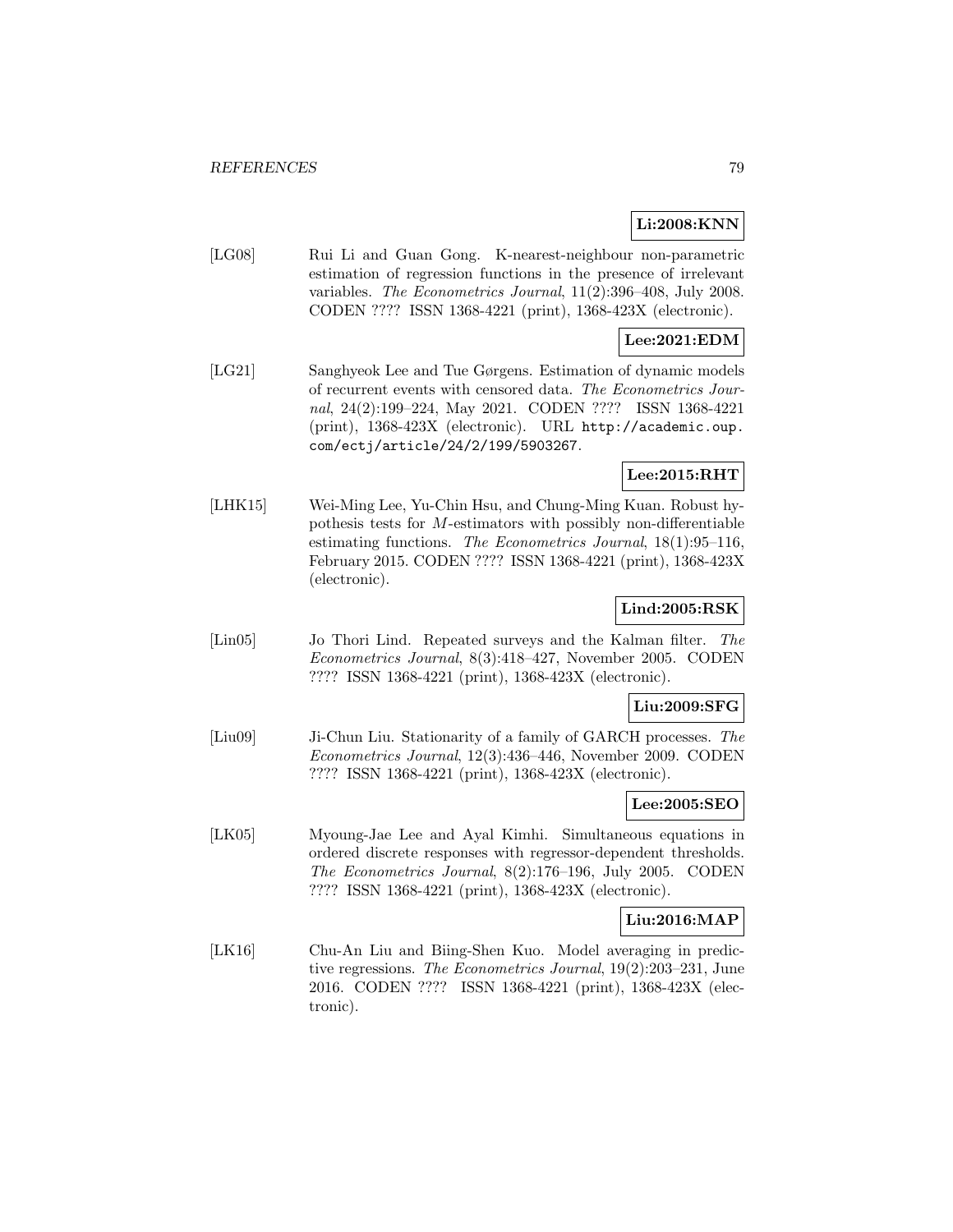#### **Leybourne:2003:TCP**

[LKSN03] Stephen Leybourne, Tae-Hwan Kim, Vanessa Smith, and Paul Newbold. Tests for a change in persistence against the null of difference-stationarity. The Econometrics Journal, 6(2):291–311, December 2003. CODEN ???? ISSN 1368-4221 (print), 1368- 423X (electronic).

## **Larsson:2001:LBC**

[LLL01] Rolf Larsson, Johan Lyhagen, and Mickael Löthgren. Likelihoodbased cointegration tests in heterogeneous panels. The Econometrics Journal, 4(1):109–142, June 2001. CODEN ???? ISSN 1368-  $4221$  (print),  $1368-423X$  (electronic). See corrigendum [OD11].

## **Liu:2022:EGM**

[LM22] Hang Liu and Kanchan Mukherjee. R-estimators in GARCH models: asymptotics and applications. The Econometrics Journal, 25(1):98–113, January 2022. CODEN ???? ISSN 1368-4221 (print), 1368-423X (electronic). URL http://academic.oup. com/ectj/article/25/1/98/6359714.

### **Lutkepohl:2021:TIH**

[LMNS21] Helmut Lütkepohl, Mika Meitz, Aleksei Netsunajev, and Pentti Saikkonen. Testing identification via heteroskedasticity in structural vector autoregressive models. The Econometrics Journal, 24(1):1–22, January 2021. CODEN ???? ISSN 1368-4221 (print), 1368-423X (electronic). URL http://academic.oup.com/ectj/ article/24/1/1/5820226. See erratum [Ano21b].

## **Lee:2014:BSB**

[LMP14] Young K. Lee, Enno Mammen, and Byeong U. Park. Backfitting and smooth backfitting in varying coefficient quantile regression. The Econometrics Journal, 17(2):S20–S38, June 2014. CODEN ???? ISSN 1368-4221 (print), 1368-423X (electronic).

### **Liu:2020:TWE**

[LMW20] Shenglong Liu, Ismael Mourifié, and Yuanyuan Wan. Two-way exclusion restrictions in models with heterogeneous treatment effects. The Econometrics Journal, 23(3):345–362, September 2020. CODEN ???? ISSN 1368-4221 (print), 1368-423X (electronic). URL http://academic.oup.com/ectj/article/23/3/ 345/5849432.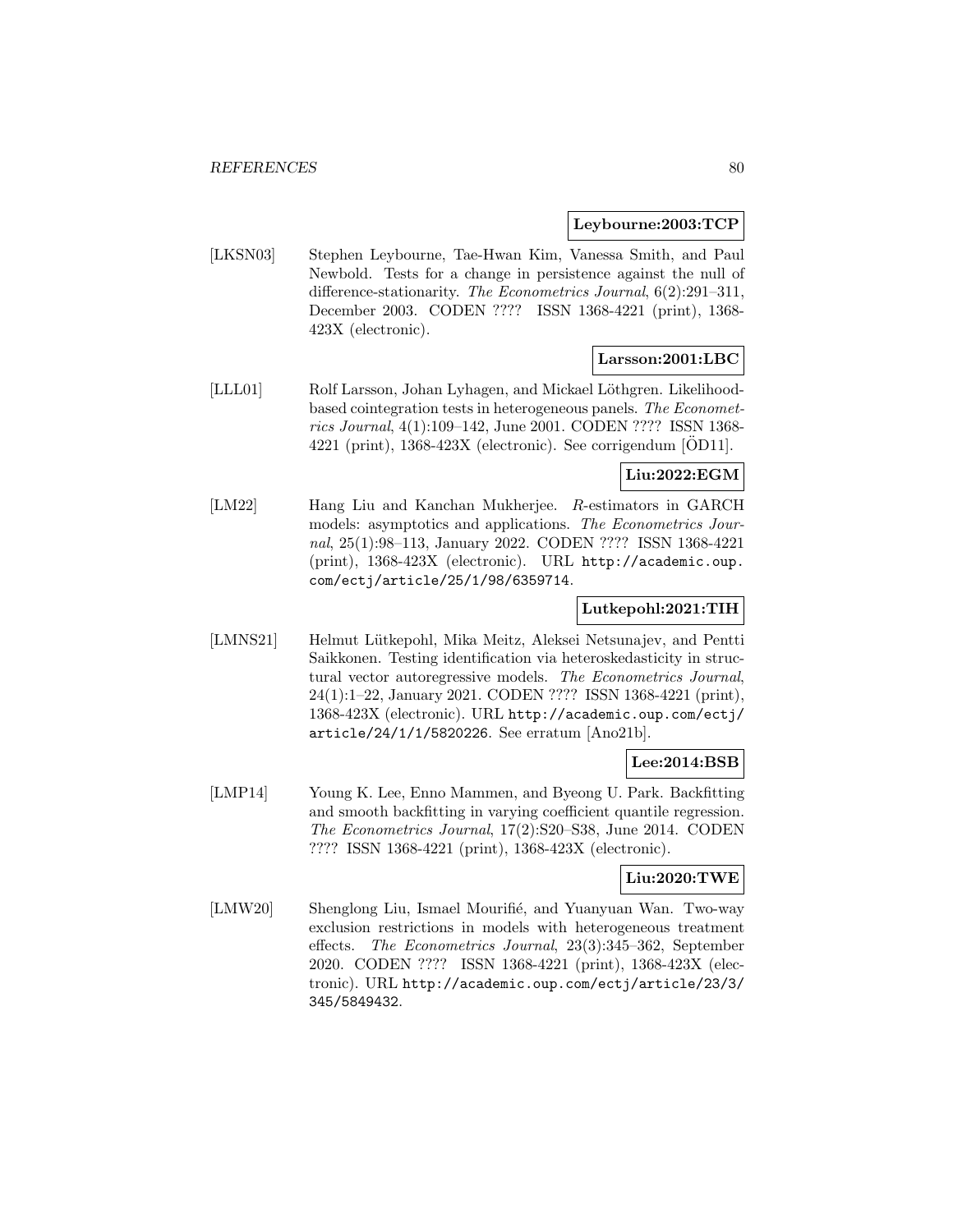#### **Leybourne:1999:BDF**

[LN99] Stephen J. Leybourne and Paul Newbold. The behaviour of Dickey–Fuller and Phillips-Perron tests under the alternative hypothesis. The Econometrics Journal, 2(1):92–100, June 1999. CODEN ???? ISSN 1368-4221 (print), 1368-423X (electronic).

### **Leybourne:2000:BSS**

[LN00] Stephen J. Leybourne and Paul Newbold. Behaviour of the standard and symmetric Dickey–Fuller-type tests when there is a break under the null hypothesis. The Econometrics Journal, 3 (1):1–15, June 2000. CODEN ???? ISSN 1368-4221 (print), 1368-423X (electronic).

## **Linton:2009:NPR**

[LNN09] Oliver Linton, Jens Perch Nielsen, and Søren Feodor Nielsen. Non-parametric regression with a latent time series. The Econometrics Journal, 12(2):187–207, July 2009. CODEN ???? ISSN 1368-4221 (print), 1368-423X (electronic).

# **Liu:2013:HRC**

[LO13] Qingfeng Liu and Ryo Okui. Heteroscedasticity-robust c p model averaging. The Econometrics Journal, 16(3):463–472, October 2013. CODEN ???? ISSN 1368-4221 (print), 1368-423X (electronic).

#### **Lieberman:2005:EAM**

[LP05] Offer Lieberman and Peter C. B. Phillips. Expansions for approximate maximum likelihood estimators of the fractional difference parameter. The Econometrics Journal, 8(3):367–379, November 2005. CODEN ???? ISSN 1368-4221 (print), 1368-423X (electronic).

# **Li:2009:DNF**

[LP09] Qiaoling Li and Jiazhu Pan. Determining the number of factors in a multivariate error correction-volatility factor model. The Econometrics Journal, 12(1):45–61, March 2009. CODEN ???? ISSN 1368-4221 (print), 1368-423X (electronic).

### **Liu:2017:PEB**

[LPR17] Xiaodong Liu, Eleonora Patacchini, and Edoardo Rainone. Peer effects in bedtime decisions among adolescents: a social network model with sampled data. The Econometrics Journal, 20(3):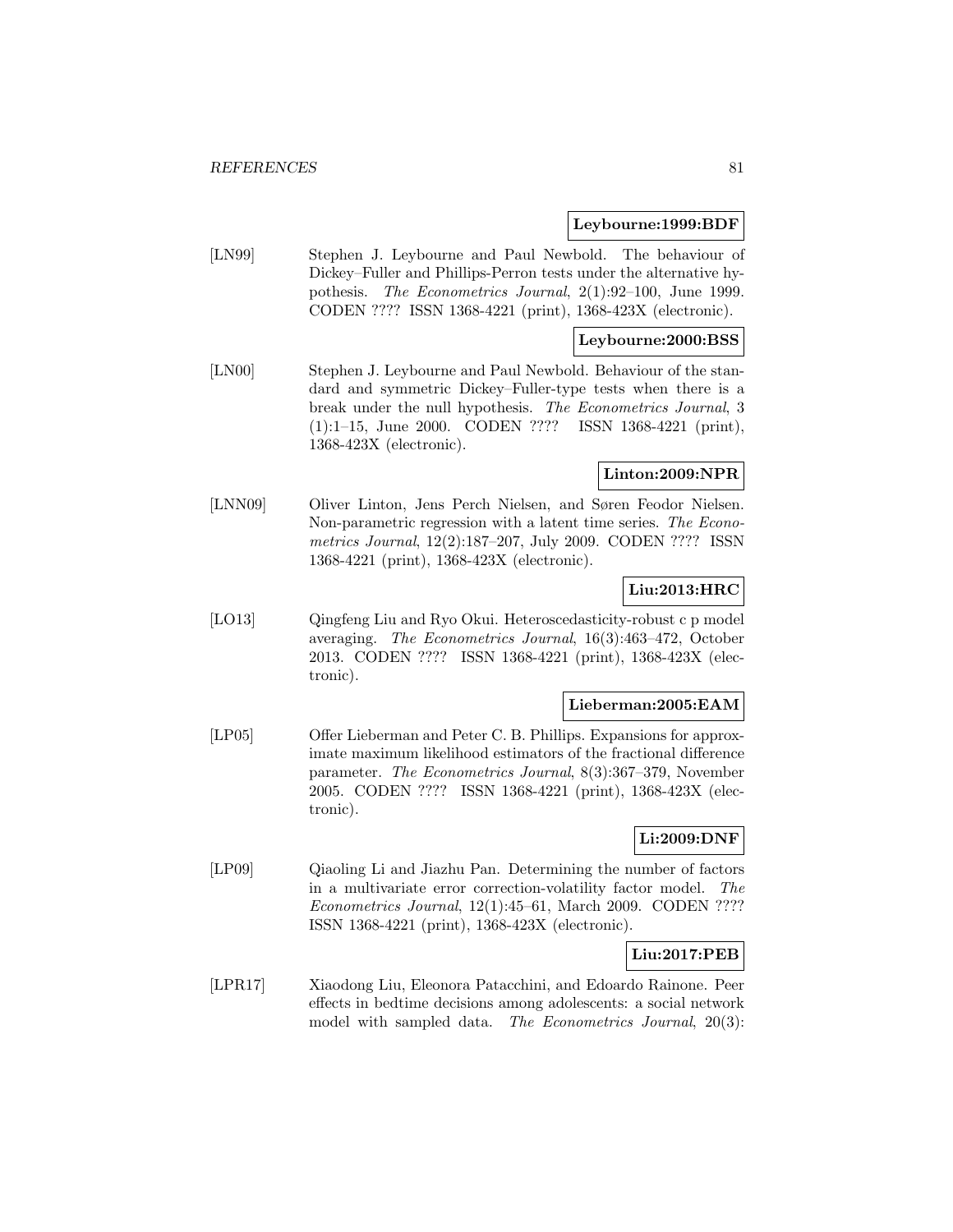S103–S125, October 2017. CODEN ???? ISSN 1368-4221 (print), 1368-423X (electronic).

## **Linton:2014:TSD**

[LPW14] Oliver Linton, Thierry Post, and Yoon-Jae Whang. Testing for the stochastic dominance efficiency of a given portfolio. The Econometrics Journal, 17(2):S59–S74, June 2014. CODEN ???? ISSN 1368-4221 (print), 1368-423X (electronic).

## **Lucchetti:2005:ART**

[LR05] Riccardo Lucchetti and Eduardo Rossi. Artificial regression testing in the GARCH-in-mean model. The Econometrics Journal, 8(3):306–322, November 2005. CODEN ???? ISSN 1368-4221 (print), 1368-423X (electronic).

# **Liu:2006:URT**

[LR06] Hui Liu and Gabriel Rodríguez. Unit root tests and structural change when the initial observation is drawn from its unconditional distribution. The Econometrics Journal, 9(2):225–251, July 2006. CODEN ???? ISSN 1368-4221 (print), 1368-423X (electronic).

# **Lanne:2005:NLG**

[LS05] Markku Lanne and Pentti Saikkonen. Non-linear GARCH models for highly persistent volatility. The Econometrics Journal, 8(2): 251–276, July 2005. CODEN ???? ISSN 1368-4221 (print), 1368- 423X (electronic).

# **Linton:2012:E**

[LS12] Oliver Linton and Richard J. Smith. EDITORIAL. The Econometrics Journal, 15(1):Ci-Cii, February 2012. CODEN ???? ISSN 1368-4221 (print), 1368-423X (electronic).

# **Lee:2021:CSA**

[LS21] Seojeong Lee and Youngki Shin. Complete subset averaging with many instruments. The Econometrics Journal, 24(2):290–314, May 2021. CODEN ???? ISSN 1368-4221 (print), 1368-423X (electronic). URL http://academic.oup.com/ectj/article/ 24/2/290/5981609.

# **Luutkepohl:2001:MEV**

[LST01] Helmut Lüutkepohl, Pentti Saikkonen, and Carsten Trenkler. Maximum eigenvalue versus trace tests for the cointegrating rank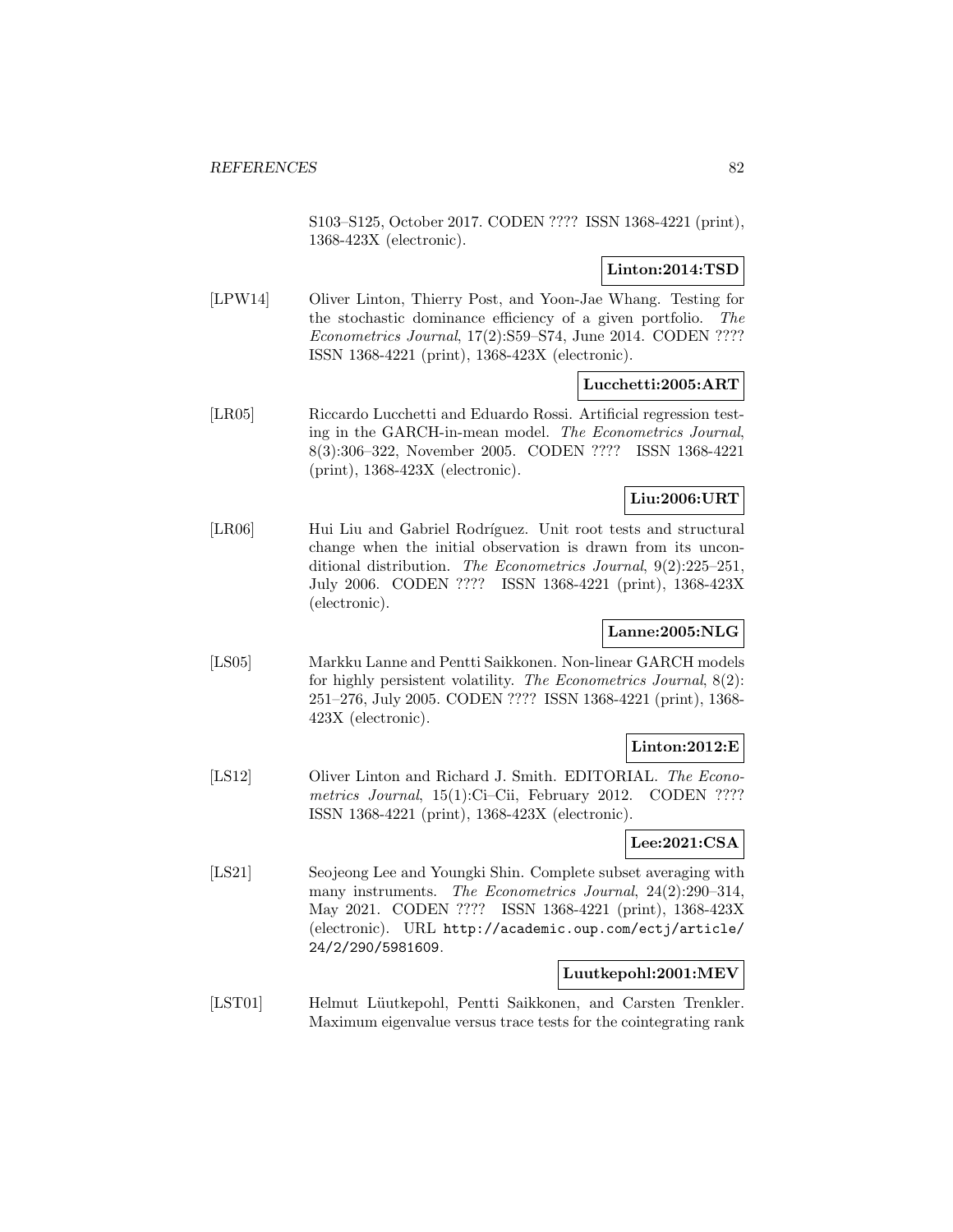of a VAR process. The Econometrics Journal, 4(2):287–310, December 2001. CODEN ???? ISSN 1368-4221 (print), 1368-423X (electronic).

### **Lobato:2006:OFD**

[LV06] Ignacio N. Lobato and Carlos Velasco. Optimal fractional Dickey–Fuller tests. The Econometrics Journal, 9(3):492–510, November 2006. CODEN ???? ISSN 1368-4221 (print), 1368- 423X (electronic).

#### **Lobato:2022:SSE**

[LV22] Ignacio N Lobato and Carlos Velasco. Single step estimation of ARMA roots for nonfundamental nonstationary fractional models. The Econometrics Journal, 25(2):455–476, May 2022. CODEN ???? ISSN 1368-4221 (print), 1368-423X (electronic). URL http://academic.oup.com/ectj/article/25/2/ 455/6505131.

# **Lin:2017:STS**

[LW17] Juan Lin and Ximing Wu. A sequential test for the specification of predictive densities. The Econometrics Journal, 20(2):190–220, June 2017. CODEN ???? ISSN 1368-4221 (print), 1368-423X (electronic).

### **Li:2012:WII**

[LX12] Hong Li and Zhijie Xiao. Weak instrument inference in the presence of parameter instability. The Econometrics Journal, 15(3): 395–419, October 2012. CODEN ???? ISSN 1368-4221 (print), 1368-423X (electronic).

### **Lin:2017:ESI**

[LX17] Zhongjian Lin and Haiqing Xu. Estimation of social-influencedependent peer pressure in a large network game. The Econometrics Journal, 20(3):S86–S102, October 2017. CODEN ???? ISSN 1368-4221 (print), 1368-423X (electronic).

#### **Liu:2020:AFT**

[LY20] Ruixuan Liu and Zhengfei Yu. Accelerated failure time models with log-concave errors. The Econometrics Journal, 23(2):251– 268, May 2020. CODEN ???? ISSN 1368-4221 (print), 1368-423X (electronic). URL http://academic.oup.com/ectj/article/ 23/2/251/5663610.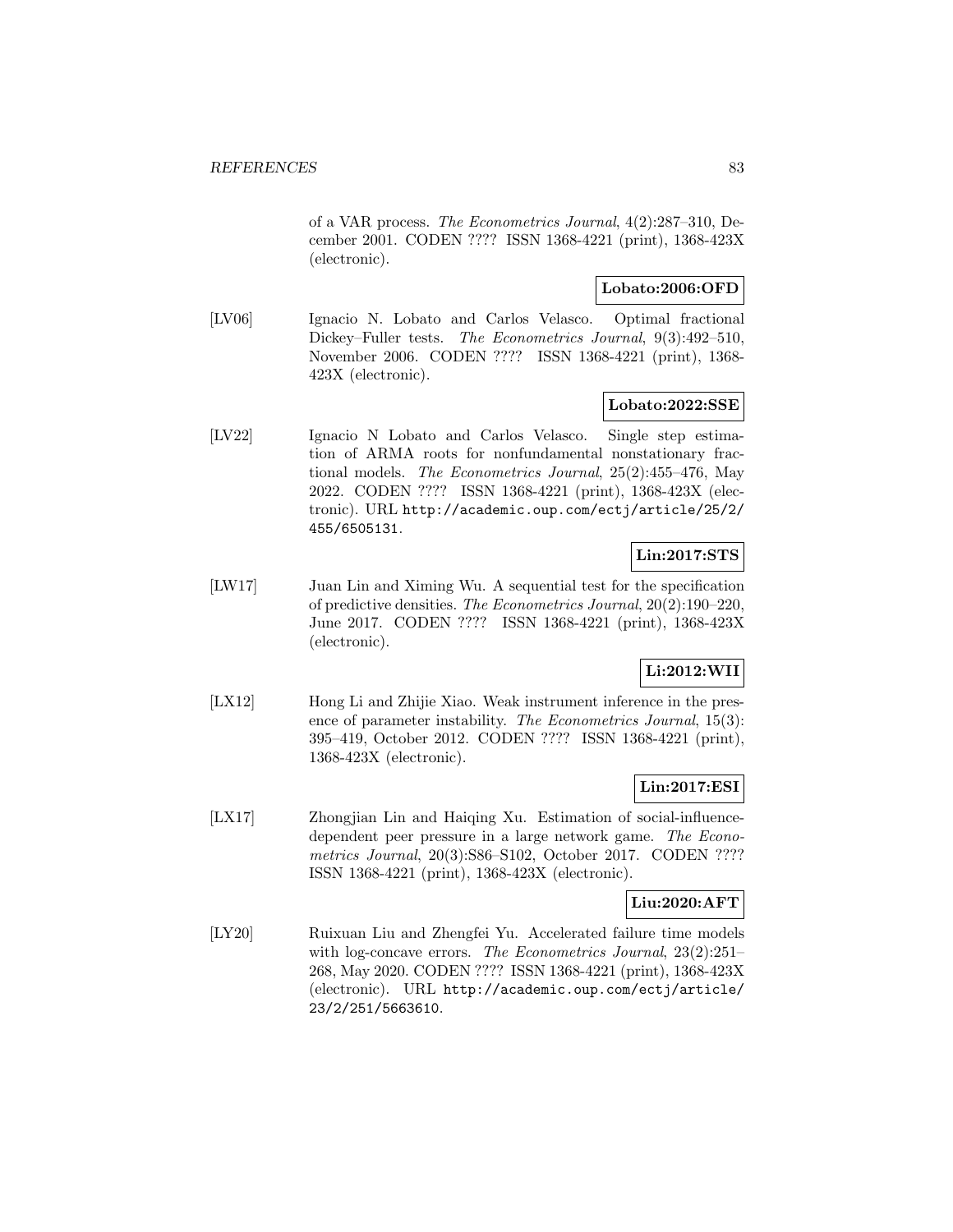# **Liu:2021:DDM**

[LZZ21] Molei Liu, Yi Zhang, and Doudou Zhou. Double/debiased machine learning for logistic partially linear model. The Econometrics Journal, 24(3):559–588, September 2021. CODEN ???? ISSN 1368-4221 (print), 1368-423X (electronic). URL http:// academic.oup.com/ectj/article/24/3/559/6296639.

# **Ma:2017:SOR**

[Ma17] Jun Ma. Second-order refinement of empirical likelihood ratio tests of nonlinear restrictions. The Econometrics Journal, 20(1): 139–148, February 2017. CODEN ???? ISSN 1368-4221 (print), 1368-423X (electronic).

## **Madsen:2005:ECR**

[Mad05] Edith Madsen. Estimating cointegrating relations from a cross section. The Econometrics Journal, 8(3):380–405, November 2005. CODEN ???? ISSN 1368-4221 (print), 1368-423X (electronic).

## **Madsen:2010:URI**

[Mad10] Edith Madsen. Unit root inference in panel data models where the time-series dimension is fixed: a comparison of different tests. The Econometrics Journal, 13(1):63–94, February 2010. CODEN ???? ISSN 1368-4221 (print), 1368-423X (electronic).

#### **Magnus:2002:EMU**

[Mag02] Jan Magnus. Estimation of the mean of a univariate normal distribution with known variance. The Econometrics Journal, 5 (1):225–236, June 2002. CODEN ???? ISSN 1368-4221 (print), 1368-423X (electronic).

## **Magdalinos:2007:IUE**

[Mag07] Tassos Magdalinos. On the inconsistency of the unrestricted estimator of the information matrix near a unit root. The Econometrics Journal, 10(2):245–262, July 2007. CODEN ???? ISSN 1368-4221 (print), 1368-423X (electronic).

### **Magnusson:2010:ILD**

[Mag10] Leandro M. Magnusson. Inference in limited dependent variable models robust to weak identification. The Econometrics Journal, 13(3):S56–S79, October 2010. CODEN ???? ISSN 1368-4221 (print), 1368-423X (electronic).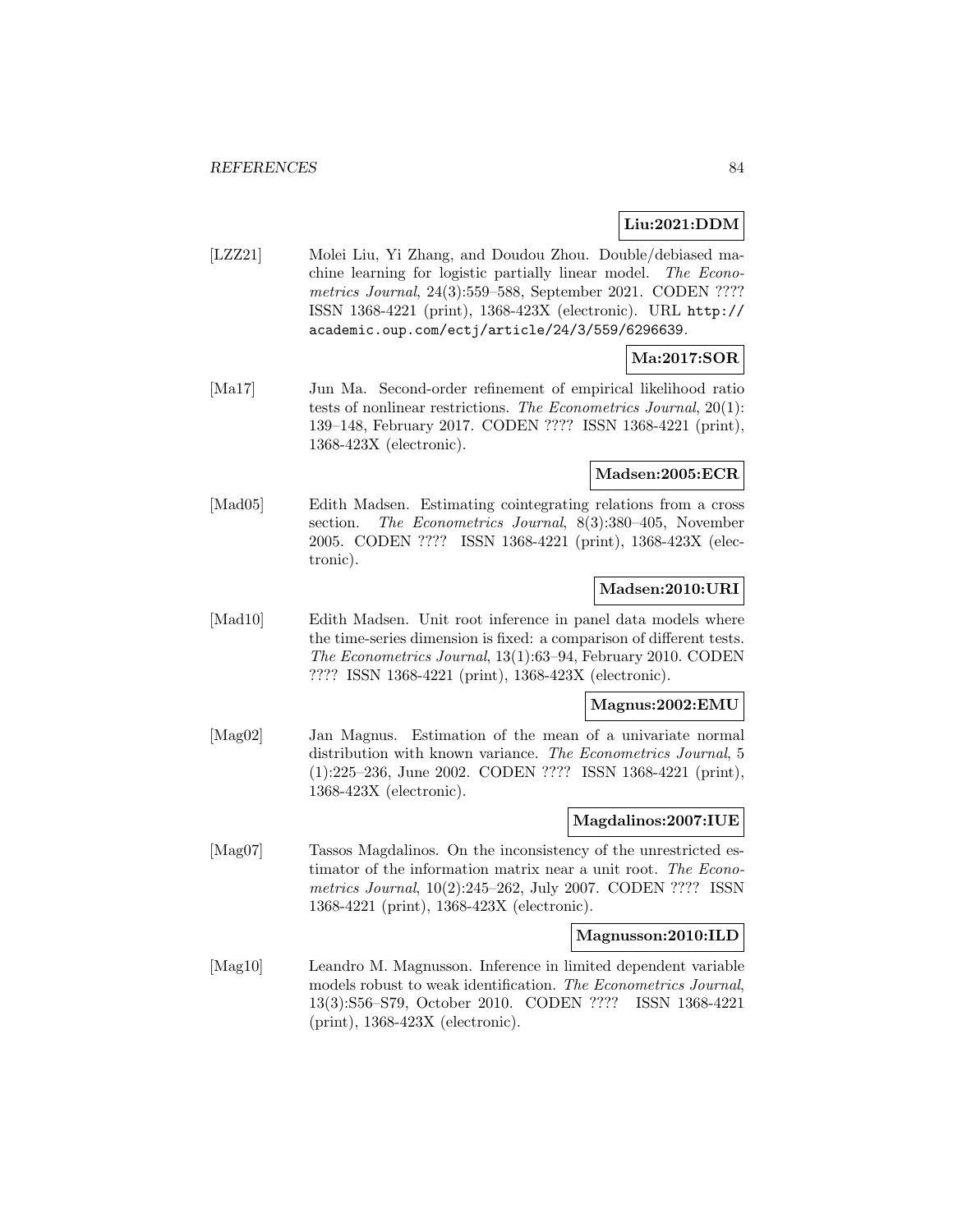#### **Manski:2013:ITR**

[Man13] Charles F. Manski. Identification of treatment response with social interactions. The Econometrics Journal, 16(1):S1-S23, February 2013. CODEN ???? ISSN 1368-4221 (print), 1368- 423X (electronic).

# **Mao:2016:TEC**

[Mao16] Guangyu Mao. Testing for error cross-sectional independence using pairwise augmented regressions. The Econometrics Journal, 19(3):237–260, October 2016. CODEN ???? ISSN 1368-4221 (print), 1368-423X (electronic).

#### **Martin:2012:ROH**

[Mar12] Gael Martin. A review of The Oxford Handbook of Bayesian Econometrics edited by Geweke (John), Koop (Gary) and van Dijk (Herman). The Econometrics Journal, 15(3):B11–B15, October 2012. CODEN ???? ISSN 1368-4221 (print), 1368-423X (electronic).

# **Marsh:2013:RNP**

[Mar13] Patrick Marsh. A review of non-parametric econometrics. The Econometrics Journal, 16(2):B1–B3, June 2013. CODEN ???? ISSN 1368-4221 (print), 1368-423X (electronic).

### **Mayoral:2007:MDE**

[May07] Laura Mayoral. Minimum distance estimation of stationary and non-stationary ARFIMA processes. The Econometrics Journal, 10(1):124–148, March 2007. CODEN ???? ISSN 1368-4221 (print), 1368-423X (electronic).

## **McElroy:2008:EFH**

[McE08] Tucker McElroy. Exact formulas for the Hodrick–Prescott filter. The Econometrics Journal, 11(1):209–217, March 2008. CODEN ???? ISSN 1368-4221 (print), 1368-423X (electronic).

#### **McKenzie:2001:EAM**

[McK01] David J. McKenzie. Estimation of AR(1) models with unequally spaced pseudo-panels. The Econometrics Journal, 4(1):89–108, June 2001. CODEN ???? ISSN 1368-4221 (print), 1368-423X (electronic).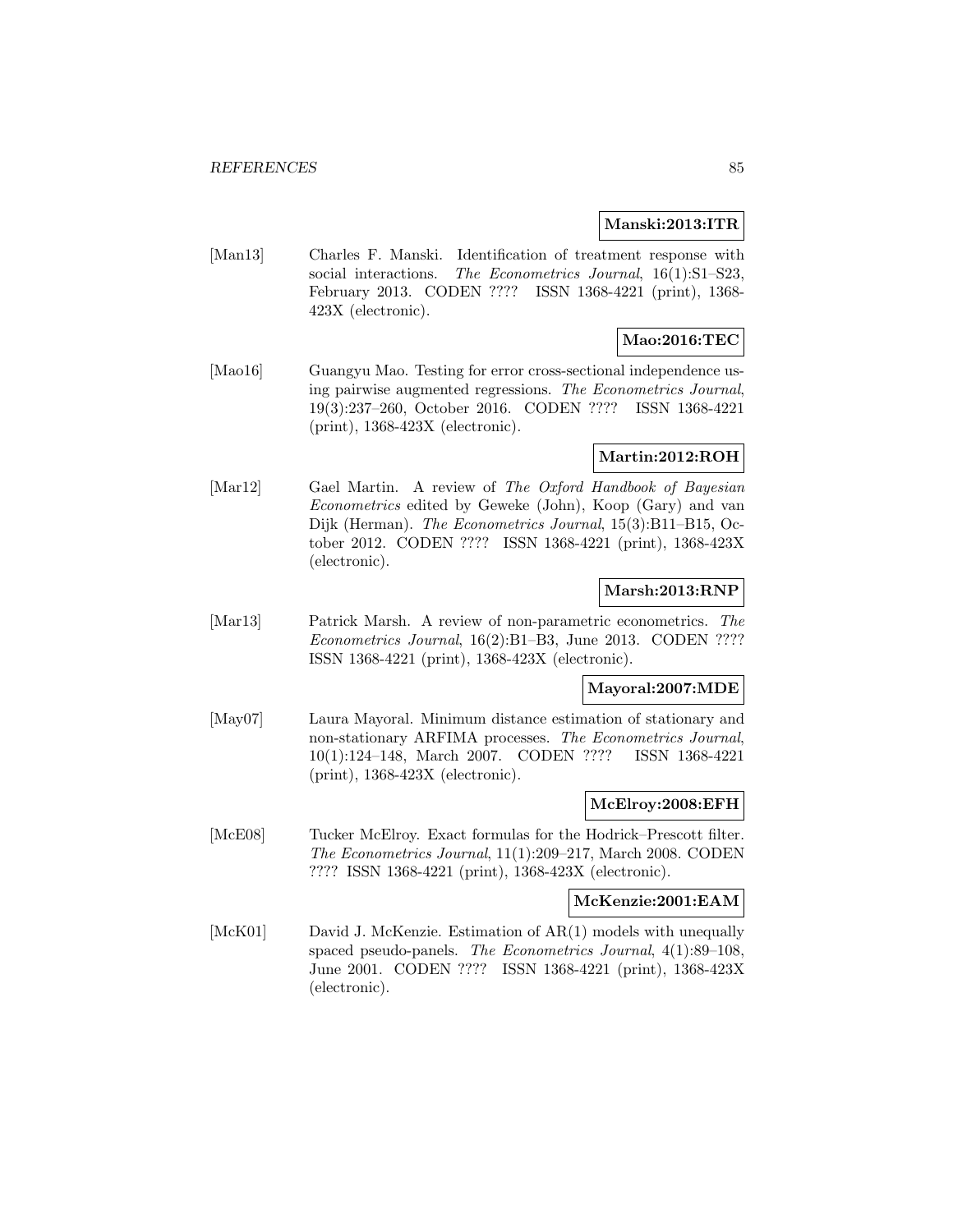### **Meddahi:2003:ARI**

[Med03] Nour Meddahi. ARMA representation of integrated and realized variances. The Econometrics Journal, 6(2):335–356, December 2003. CODEN ???? ISSN 1368-4221 (print), 1368-423X (electronic).

# **Meyer:2003:SVB**

[MFB03] Renate Meyer, David A. Fournier, and Andreas Berg. Stochastic volatility: Bayesian computation using automatic differentiation and the extended Kalman filter. The Econometrics Journal, 6(2): 408–420, December 2003. CODEN ???? ISSN 1368-4221 (print), 1368-423X (electronic).

# **McElroy:2019:TCV**

[MJ19] Tucker S. McElroy and Agnieszka Jach. Testing collinearity of vector time series. The Econometrics Journal, 22(2):97–116, May 2019. CODEN ???? ISSN 1368-4221 (print), 1368-423X (electronic). URL http://academic.oup.com/ectj/article/22/2/ 97/5303850.

# **Moench:2011:HFA**

[MN11] Emanuel Moench and Serena Ng. A hierarchical factor analysis of U.S. housing market dynamics. The Econometrics Journal, 14(1):C1–C24, February 2011. CODEN ???? ISSN 1368-4221 (print), 1368-423X (electronic).

## **Marriott:2003:EET**

[MNT03] J. M. Marriott, J. C. Naylor, and A. R. Tremayne. Exploring economic time series: a Bayesian graphical approach. The Econometrics Journal, 6(1):124–145, June 2003. CODEN ???? ISSN 1368-4221 (print), 1368-423X (electronic).

### **Moffatt:2001:GCM**

[Mof01] Peter G. Moffatt. Graphical conditional moment tests. The Econometrics Journal, 4(1):56–69, June 2001. CODEN ???? ISSN 1368-4221 (print), 1368-423X (electronic).

#### **Monfardini:1998:ESV**

[Mon98] Chiara Monfardini. Estimating stochastic volatility models through indirect inference. The Econometrics Journal, 1(1):113– 128, June 1998. CODEN ???? ISSN 1368-4221 (print), 1368- 423X (electronic).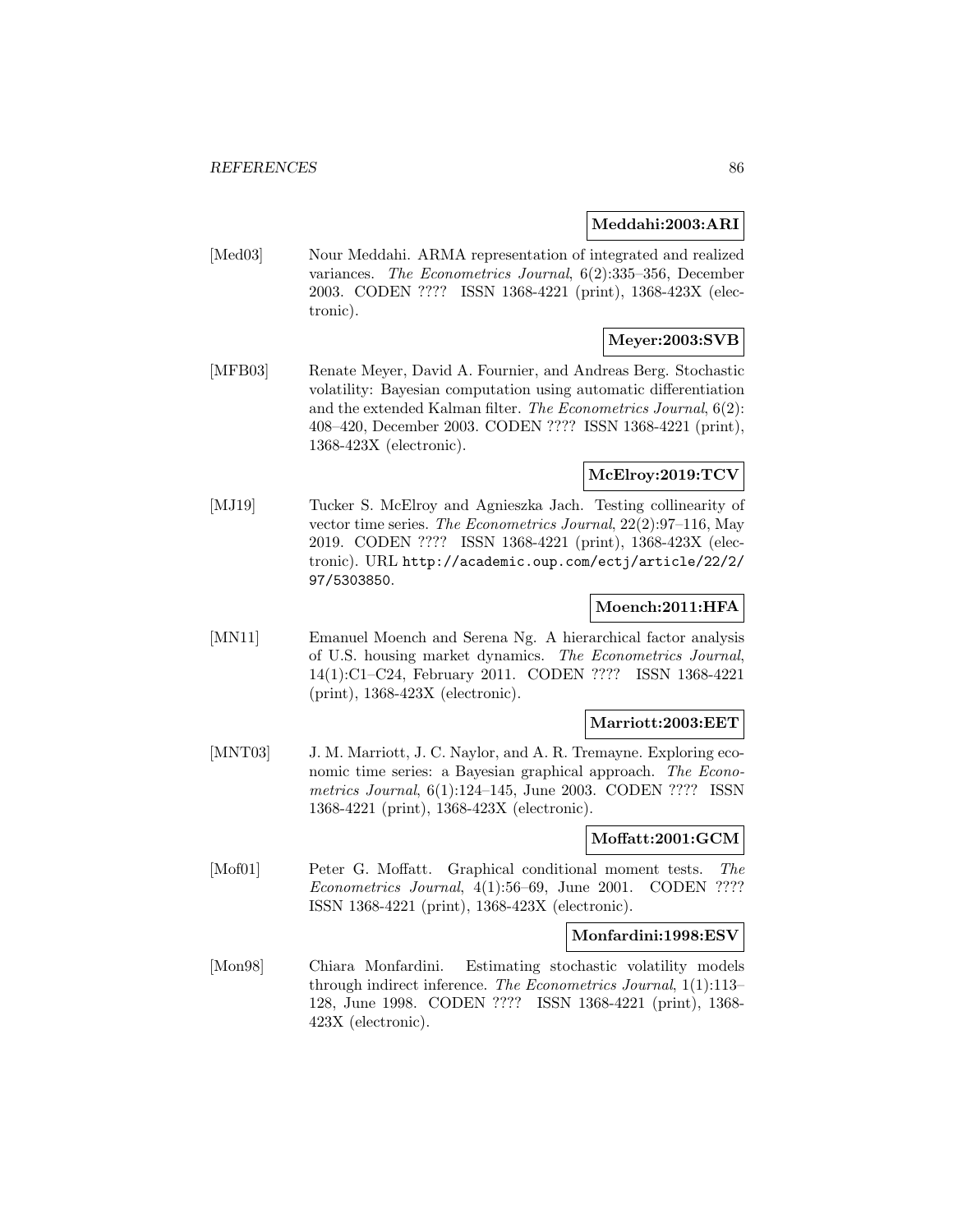#### **Machado:2005:BEC**

[MP05] José A. F. Machado and Paulo Parente. Bootstrap estimation of covariance matrices via the percentile method. The Econometrics Journal, 8(1):70–78, March 2005. CODEN ???? ISSN 1368-4221 (print), 1368-423X (electronic).

# **Moon:2008:ALP**

[MP08] Hyungsik Roger Moon and Benoit Perron. Asymptotic local power of pooled t-ratio tests for unit roots in panels with fixed effects. The Econometrics Journal, 11(1):80–104, March 2008. CODEN ???? ISSN 1368-4221 (print), 1368-423X (electronic).

## **Mutl:2011:HTC**

[MP11] Jan Mutl and Michael Pfaffermayr. The Hausman test in a Cliff and Ord panel model. The Econometrics Journal, 14(1):48–76, February 2011. CODEN ???? ISSN 1368-4221 (print), 1368-423X (electronic).

# **Moon:2014:POP**

[MPP14] Hyungsik Roger Moon, Benoit Perron, and Peter C. B. Phillips. Point-optimal panel unit root tests with serially correlated errors. The Econometrics Journal, 17(3):338–372, October 2014. CODEN ???? ISSN 1368-4221 (print), 1368-423X (electronic).

### **Manrique:1998:SBL**

[MS98] Aurora Manrique and Neil Shephard. Simulation-based likelihood inference for limited dependent processes. The Econometrics Journal, 1(1):174–202, June 1998. CODEN ???? ISSN 1368-4221 (print), 1368-423X (electronic).

### **Magnus:2005:TE**

[MS05a] Jan R. Magnus and Ashoke K. Sinha. On Theil's errors. The Econometrics Journal, 8(1):39–54, March 2005. CODEN ???? ISSN 1368-4221 (print), 1368-423X (electronic).

#### **Moauro:2005:TDU**

[MS05b] Filippo Moauro and Giovanni Savio. Temporal disaggregation using multivariate structural time series models. The Econometrics Journal, 8(2):214–234, July 2005. CODEN ???? ISSN 1368-4221 (print), 1368-423X (electronic).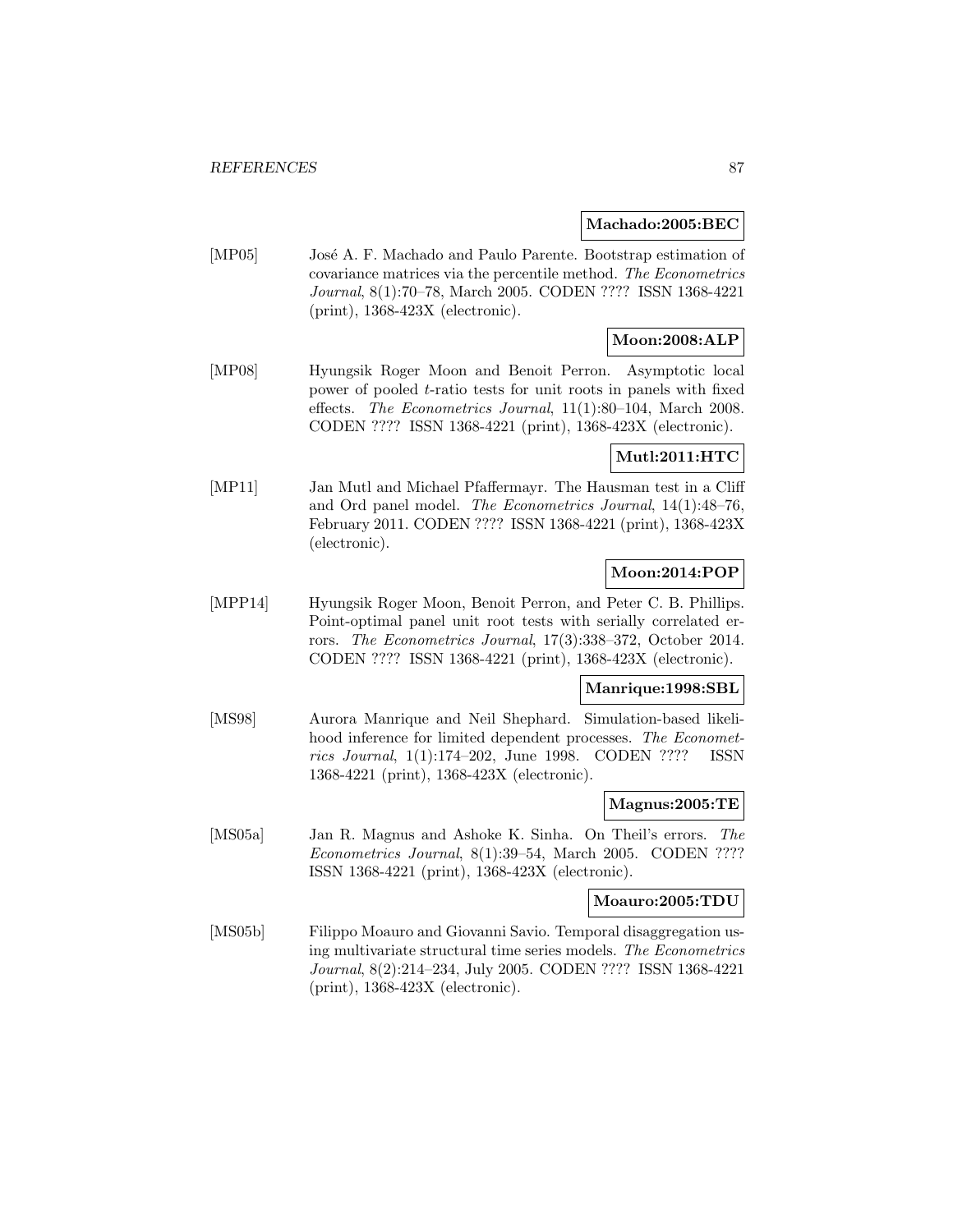#### **Munkin:1999:SML**

[MT99] Murat K. Munkin and Pravin K. Trivedi. Simulated maximum likelihood estimation of multivariate mixed-Poisson regression models, with application. The Econometrics Journal, 2(1):29– 48, June 1999. CODEN ???? ISSN 1368-4221 (print), 1368-423X (electronic).

## **Moscone:2017:SEH**

[MTV17] Francesco Moscone, Elisa Tosetti, and Veronica Vinciotti. Sparse estimation of huge networks with a block-wise structure. The Econometrics Journal, 20(3):S61–S85, October 2017. CODEN ???? ISSN 1368-4221 (print), 1368-423X (electronic).

### **Magnus:2007:LSD**

[MV07] Jan R. Magnus and Andrey L. Vasnev. Local sensitivity and diagnostic tests. The Econometrics Journal, 10(1):166–192, March 2007. CODEN ???? ISSN 1368-4221 (print), 1368-423X (electronic).

## **Maasoumi:2008:ERG**

[MW08] Esfandiar Maasoumi and Le Wang. Economic reform, growth and convergence in China. The Econometrics Journal, 11(1):128–154, March 2008. CODEN ???? ISSN 1368-4221 (print), 1368-423X (electronic).

#### **MacKinnon:2018:WBF**

[MW18] James G. MacKinnon and Matthew D. Webb. The wild bootstrap for few (treated) clusters. The Econometrics Journal, 21(2):114– 135, June 2018. CODEN ???? ISSN 1368-4221 (print), 1368- 423X (electronic).

## **Meyer:2000:BBA**

[MY00] Renate Meyer and Jun Yu. BUGS for a Bayesian analysis of stochastic volatility models. The Econometrics Journal, 3(2): 198–215, December 2000. CODEN ???? ISSN 1368-4221 (print), 1368-423X (electronic).

### **Mynbaev:2011:RAC**

[Myn11] Kairat T. Mynbaev. Regressions with asymptotically collinear regressors. The Econometrics Journal, 14(2):304–320, July 2011. CODEN ???? ISSN 1368-4221 (print), 1368-423X (electronic).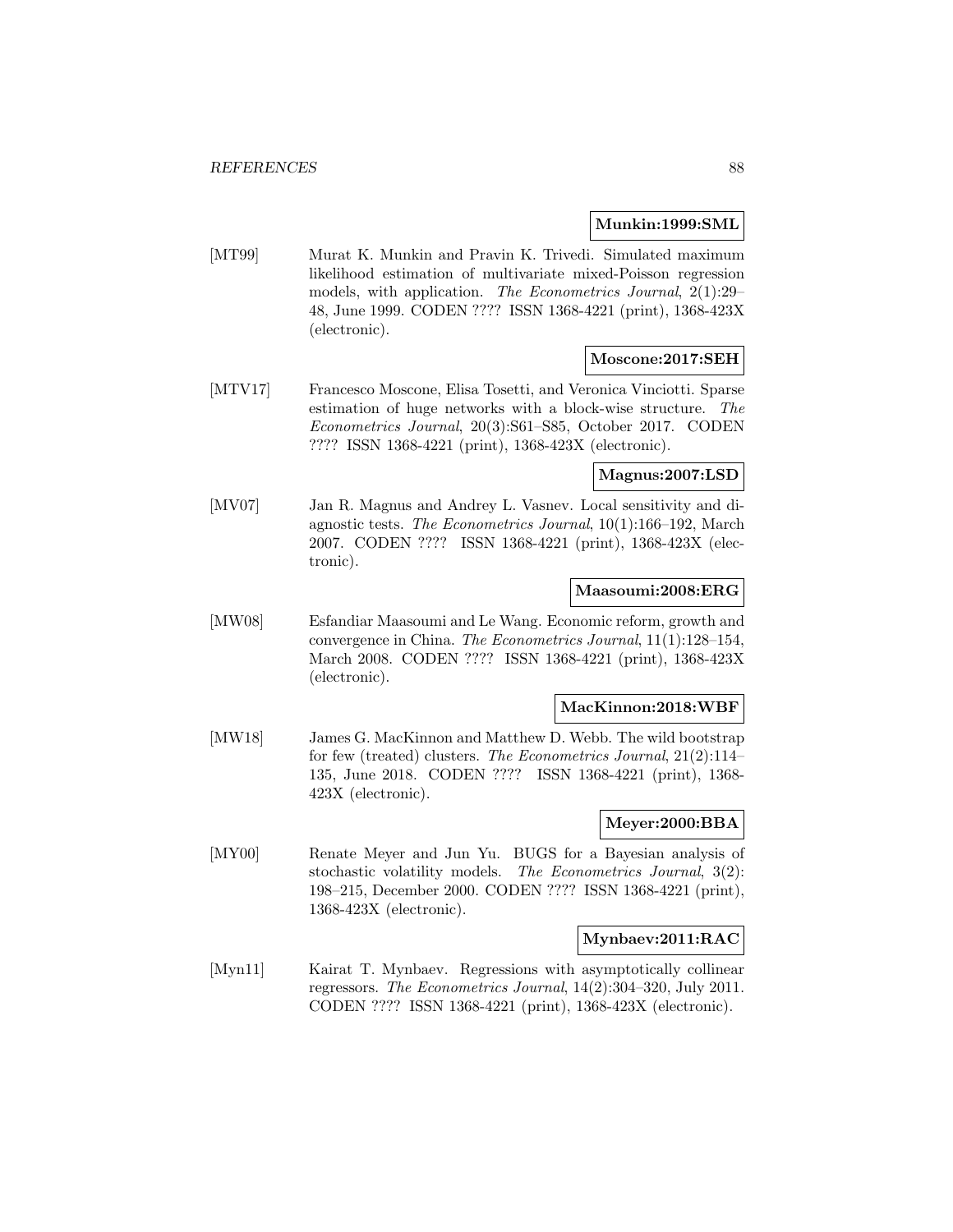## **Mu:2018:IEH**

[MZ18] Beili Mu and Zhengyu Zhang. Identification and estimation of heteroscedastic binary choice models with endogenous dummy regressors. The Econometrics Journal, 21(2):218–246, June 2018. CODEN ???? ISSN 1368-4221 (print), 1368-423X (electronic).

### **Nielsen:2011:FMN**

[NF11] Morten Ørregaard Nielsen and Per Frederiksen. Fully modified narrow-band least squares estimation of weak fractional cointegration. The Econometrics Journal, 14(1):77–120, February 2011. CODEN ???? ISSN 1368-4221 (print), 1368-423X (electronic).

### **Nicolau:2002:NTS**

[Nic02] João Nicolau. A new technique for simulating the likelihood of stochastic differential equations. The Econometrics Journal, 5 (1):91–103, June 2002. CODEN ???? ISSN 1368-4221 (print), 1368-423X (electronic).

## **Nielsen:2004:CAP**

[Nie04a] Heino Bohn Nielsen. Cointegration analysis in the presence of outliers. The Econometrics Journal, 7(1):249–271, June 2004. CODEN ???? ISSN 1368-4221 (print), 1368-423X (electronic).

## **Nielsen:2004:EIM**

[Nie04b] Morten Ørregaard Nielsen. Efficient inference in multivariate fractionally integrated time series models. The Econometrics Journal, 7(1):63–97, June 2004. CODEN ???? ISSN 1368-4221 (print), 1368-423X (electronic).

#### **Nielsen:2008:IOC**

[Nie08] Heino Bohn Nielsen. Influential observations in cointegrated VAR models: Danish money demand 1973-2003. The Econometrics Journal, 11(1):39–57, March 2008. CODEN ???? ISSN 1368- 4221 (print), 1368-423X (electronic).

#### **Newbold:2001:FEE**

[NS01] Paul Newbold and Richard J. Smith. Forecasting in econometrics: Editors' introduction. The Econometrics Journal, 4(1):1–2, June 2001. CODEN ???? ISSN 1368-4221 (print), 1368-423X (electronic).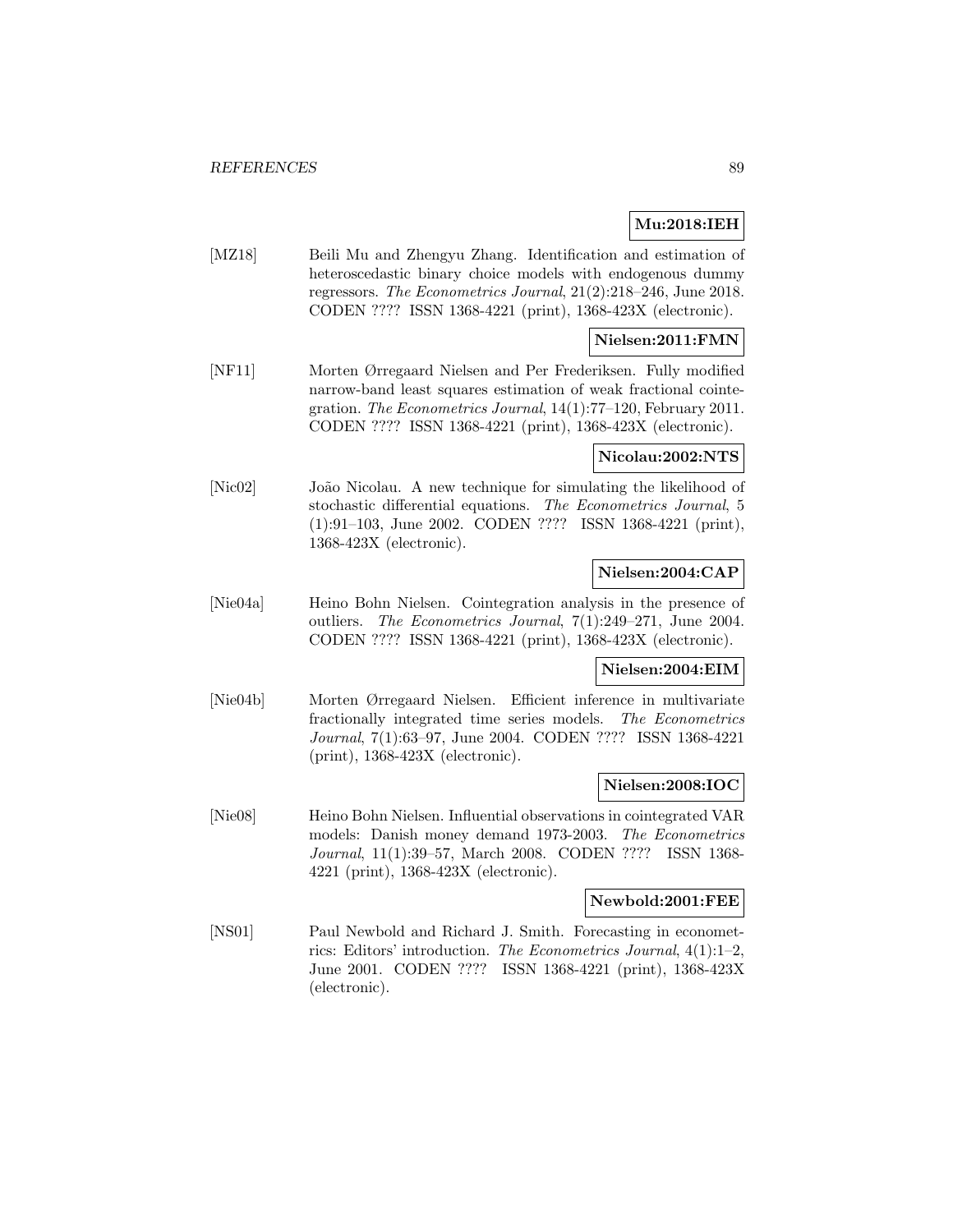#### **Nankervis:2012:TUE**

[NS12] John C. Nankervis and Nathan E. Savin. Testing for uncorrelated errors in ARMA models: non-standard Andrews–Ploberger tests. The Econometrics Journal, 15(3):516–534, October 2012. CODEN ???? ISSN 1368-4221 (print), 1368-423X (electronic).

### **Nekipelov:2022:ROM**

[NSS22] Denis Nekipelov, Vira Semenova, and Vasilis Syrgkanis. Regularised orthogonal machine learning for nonlinear semiparametric models. The Econometrics Journal, 25(1):233–255, January 2022. CODEN ???? ISSN 1368-4221 (print), 1368-423X (electronic). URL http://academic.oup.com/ectj/article/25/1/ 233/6327541.

### **Nakatani:2009:TVI**

[NT09] Tomoaki Nakatani and Timo Teräsvirta. Testing for volatility interactions in the constant conditional correlation GARCH model. The Econometrics Journal, 12(1):147–163, March 2009. CODEN ???? ISSN 1368-4221 (print), 1368-423X (electronic).

## **Ng:2002:FAT**

[NV02] Serena Ng and Timothy Vogelsang. Forecasting autoregressive time series in the presence of deterministic components. The Econometrics Journal, 5(1):196–224, June 2002. CODEN ???? ISSN 1368-4221 (print), 1368-423X (electronic).

# **Orsal:2011:CLB**

[OD11] Deniz Dilan Karaman Örsal and Bernd Droge. Corrigendum to 'Likelihood-based cointegration tests in heterogeneous panels' (Larsson R., J. Lyhagen and M. Löthgren, Econometrics Journal, **4**, 2001, 109–142). The Econometrics Journal, 14(1):121– 125, February 2011. CODEN ???? ISSN 1368-4221 (print), 1368-423X (electronic). See [LLL01].

### **Ouyang:2006:CVN**

[OLL06] Desheng Ouyang, Dong Li, and Qi Li. Cross-validation and nonparametric k nearest-neighbour estimation. The Econometrics Journal, 9(3):448–471, November 2006. CODEN ???? ISSN 1368-4221 (print), 1368-423X (electronic).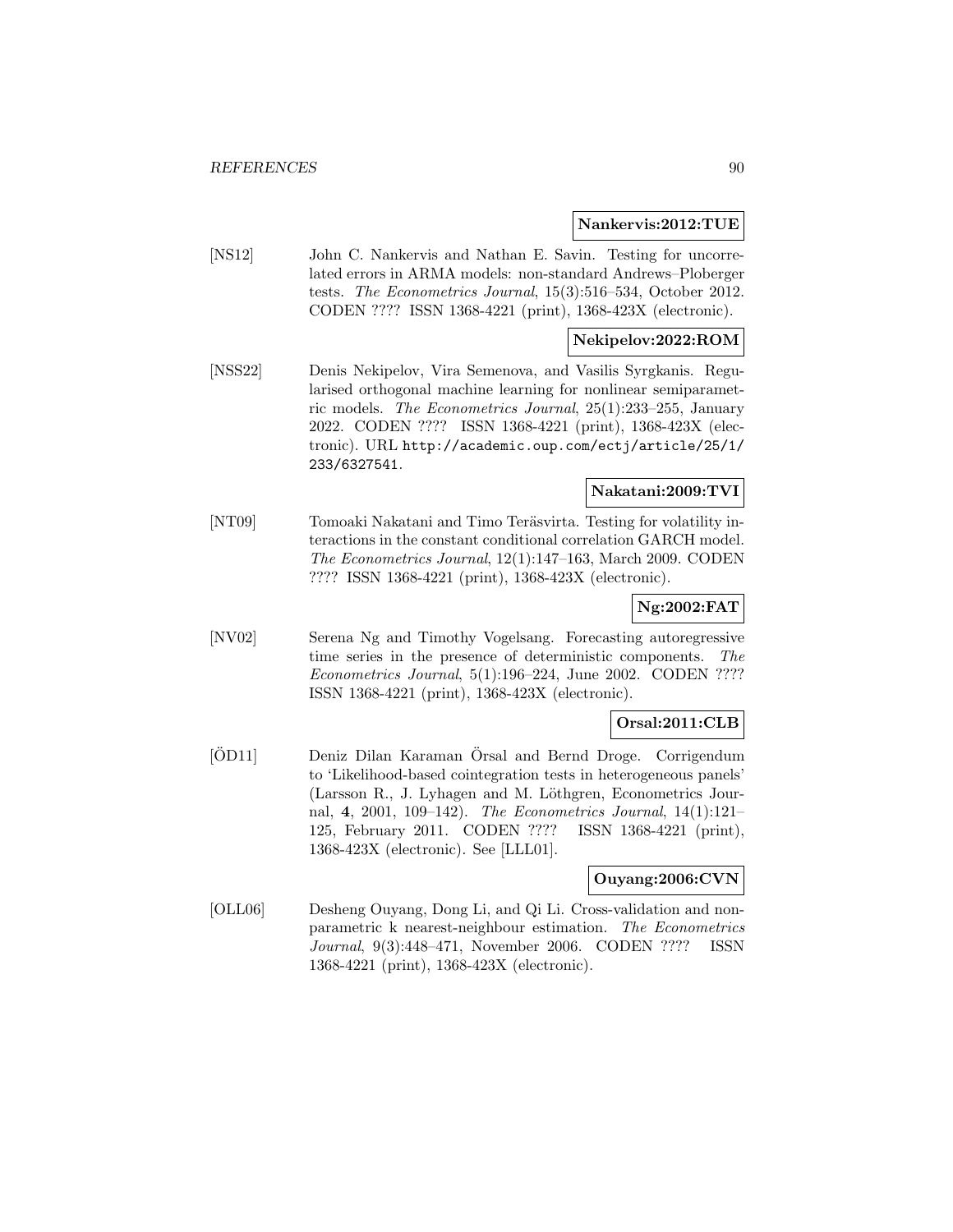### **Ooms:1999:RSS**

[Oom99] Marius Ooms. Review of SsfPack 2.2: statistical algorithms for models in state space. The Econometrics Journal, 2(1):161–166, June 1999. CODEN ???? ISSN 1368-4221 (print), 1368-423X (electronic).

# **Osborn:2012:RMN**

[Osb12] Denise R. Osborn. A review of Modelling Nonlinear Economic Time Series by Teräsvirta (Timo), Tjøstheim (Dag) and Granger (Clive W. J.). The Econometrics Journal, 15(2):B1–B3, June 2012. CODEN ???? ISSN 1368-4221 (print), 1368-423X (electronic).

## **Ohn:2004:TDD**

[OTP04] Jonathan Ohn, Larry W. Taylor, and Adrian Pagan. Testing for duration dependence in economic cycles. The Econometrics Journal, 7(2):528–549, December 2004. CODEN ???? ISSN 1368-4221 (print), 1368-423X (electronic).

# **Otsu:2011:LDG**

[Ots11] Taisuke Otsu. Large deviations of generalized method of moments and empirical likelihood estimators. The Econometrics Journal, 14(2):321–329, July 2011. CODEN ???? ISSN 1368-4221 (print), 1368-423X (electronic).

### **Orme:2006:ADF**

[OY06] Chris D. Orme and Takashi Yamagata. The asymptotic distribution of the F-test statistic for individual effects. The Econometrics Journal, 9(3):404–422, November 2006. CODEN ???? ISSN 1368-4221 (print), 1368-423X (electronic).

# **Okui:2020:KEP**

[OY20] Ryo Okui and Takahide Yanagi. Kernel estimation for panel data with heterogeneous dynamics. The Econometrics Journal, 23(1): 156–175, January 2020. CODEN ???? ISSN 1368-4221 (print), 1368-423X (electronic). URL http://academic.oup.com/ectj/ article/23/1/156/5607791.

### **Palandri:2022:RIC**

[Pal22] Alessandro Palandri. Rank-invariance conditions for the comparison of volatility forecasts. The Econometrics Journal, 25(1): 155–175, January 2022. CODEN ???? ISSN 1368-4221 (print),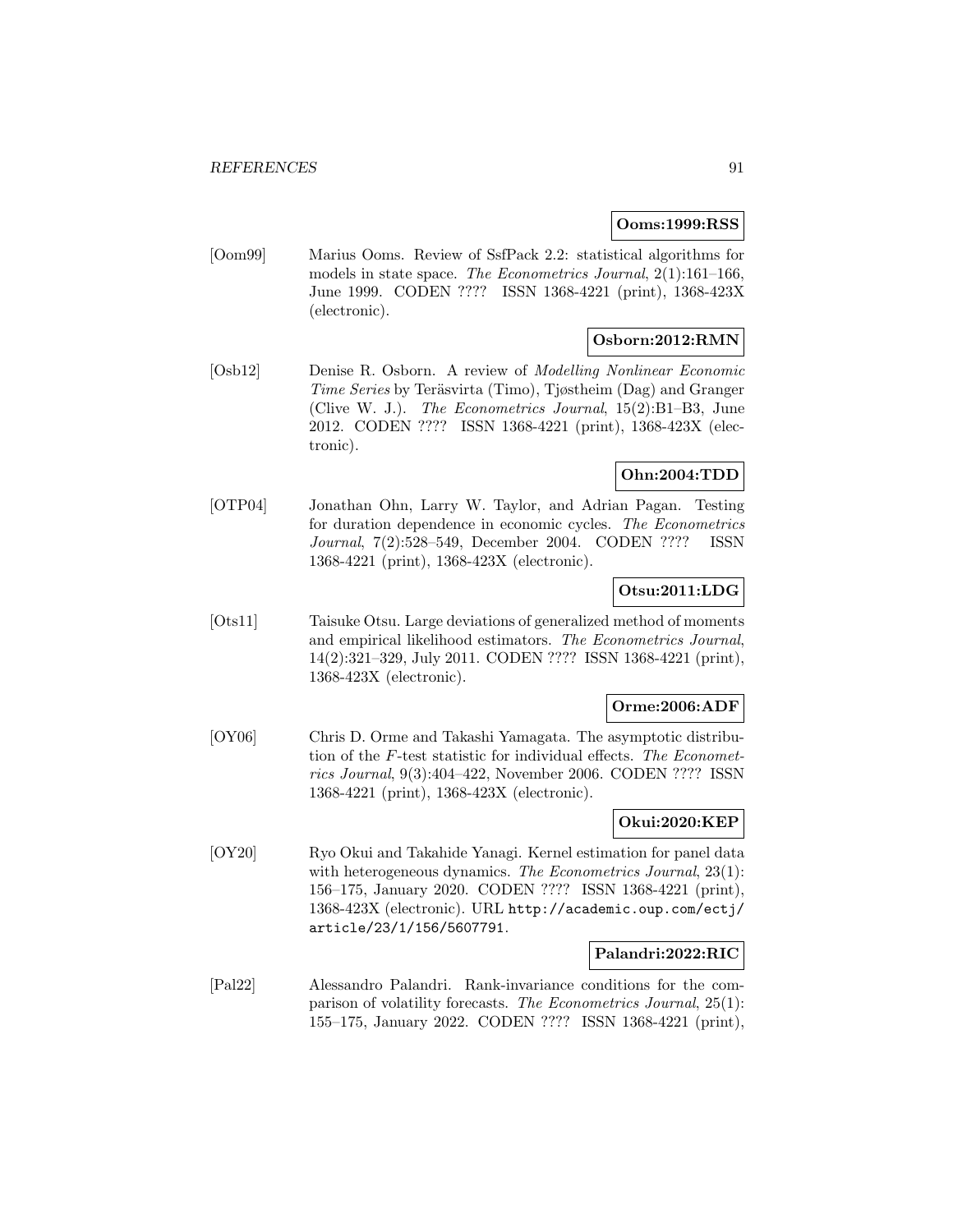1368-423X (electronic). URL http://academic.oup.com/ectj/ article/25/1/155/6228830.

## **Paruolo:2002:MCE**

[Par02] Paolo Paruolo. On Monte Carlo estimation of relative power. The Econometrics Journal, 5(1):65–75, June 2002. CODEN ???? ISSN 1368-4221 (print), 1368-423X (electronic).

## **Petursson:2000:RHD**

[Pét00] Thórarinn G. Pétursson. The representative household's demand for money in a cointegrated VAR model. The Econometrics Journal, 3(2):162–176, December 2000. CODEN ???? ISSN 1368-4221 (print), 1368-423X (electronic).

## **Phillips:2015:EMT**

[Phi15] Peter C. B. Phillips. Edmond Malinvaud: a tribute to his contributions in econometrics. The Econometrics Journal, 18(2): A1–A13, June 2015. CODEN ???? ISSN 1368-4221 (print), 1368-423X (electronic).

## **Pitarakis:2004:LSE**

[Pit04] Jean-Yves Pitarakis. Least squares estimation and tests of breaks in mean and variance under misspecification. The Econometrics Journal, 7(1):32–54, June 2004. CODEN ???? ISSN 1368-4221 (print), 1368-423X (electronic).

### **Paparoditis:2002:TBB**

[PP02] Efstathios Paparoditis and Dimitris Politis. The tapered block bootstrap for general statistics from stationary sequences. The Econometrics Journal, 5(1):131–148, June 2002. CODEN ???? ISSN 1368-4221 (print), 1368-423X (electronic).

### **Panopoulou:2004:CAD**

[PP04] Ekaterini Panopoulou and Nikitas Pittis. A comparison of autoregressive distributed lag and dynamic OLS cointegration estimators in the case of a serially correlated cointegration error. The Econometrics Journal, 7(2):585–617, December 2004. CO-DEN ???? ISSN 1368-4221 (print), 1368-423X (electronic).

### **Pedersen:2014:MVT**

[PR14] Rasmus S. Pedersen and Anders Rahbek. Multivariate variance targeting in the BEKK–GARCH model. The Econometrics Jour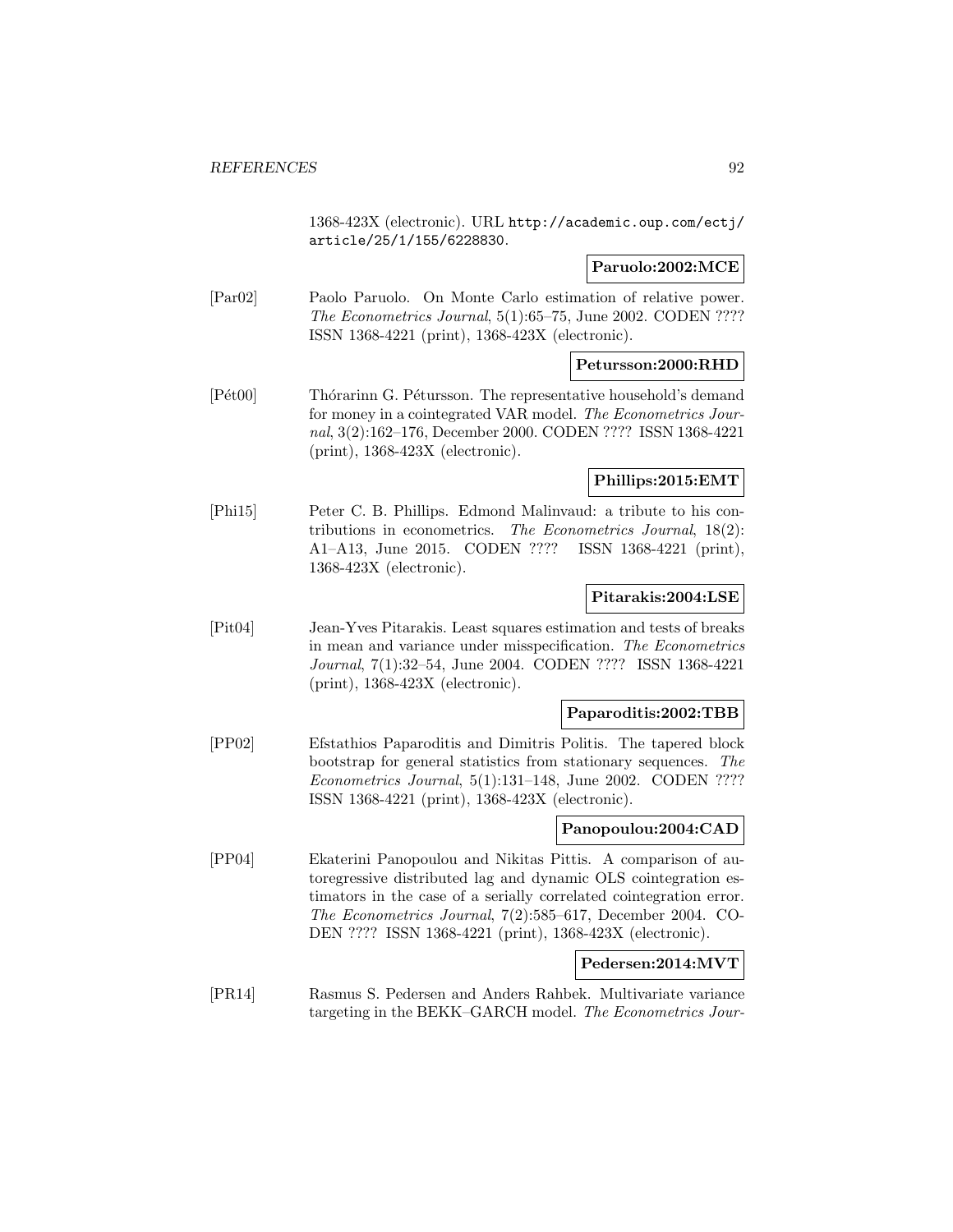nal, 17(1):24–55, February 2014. CODEN ???? ISSN 1368-4221 (print), 1368-423X (electronic).

# **Perron:2016:RBT**

[PR16] Pierre Perron and Gabriel Rodríguez. Residuals-based tests for cointegration with generalized least-squares detrended data. The Econometrics Journal, 19(1):84–111, February 2016. CODEN ???? ISSN 1368-4221 (print), 1368-423X (electronic).

# **Proietti:1998:SPA**

[Pro98] Tommaso Proietti. Spurious periodic autoregressions. The Econometrics Journal, 1(1):1–22, June 1998. CODEN ???? ISSN 1368-4221 (print), 1368-423X (electronic).

# **Proietti:2006:TDS**

[Pro06] Tommaso Proietti. Temporal disaggregation by state space methods: Dynamic regression methods revisited. The Econometrics Journal, 9(3):357–372, November 2006. CODEN ???? ISSN 1368-4221 (print), 1368-423X (electronic).

### **Petursson:2001:WFE**

[PS01] Thórarinn G. Pétursson and Torsten Sløk. Wage formation and employment in a cointegrated VAR model. The Econometrics Journal, 4(2):191–209, December 2001. CODEN ???? ISSN 1368-4221 (print), 1368-423X (electronic).

### **Phillips:2003:DPE**

[PS03] Peter C. B. Phillips and Donggyu Sul. Dynamic panel estimation and homogeneity testing under cross section dependence. The Econometrics Journal, 6(1):217–259, June 2003. CODEN ???? ISSN 1368-4221 (print), 1368-423X (electronic).

# **Preminger:2007:MSM**

[PS07] Arie Preminger and Shinichi Sakata. A model selection method for S-estimation. The Econometrics Journal, 10(2):294–319, July 2007. CODEN ???? ISSN 1368-4221 (print), 1368-423X (electronic).

### **Poskitt:2009:AMC**

[PS09] D. S. Poskitt and C. L. Skeels. Assessing the magnitude of the concentration parameter in a simultaneous equations model. The Econometrics Journal, 12(1):26–44, March 2009. CODEN ???? ISSN 1368-4221 (print), 1368-423X (electronic).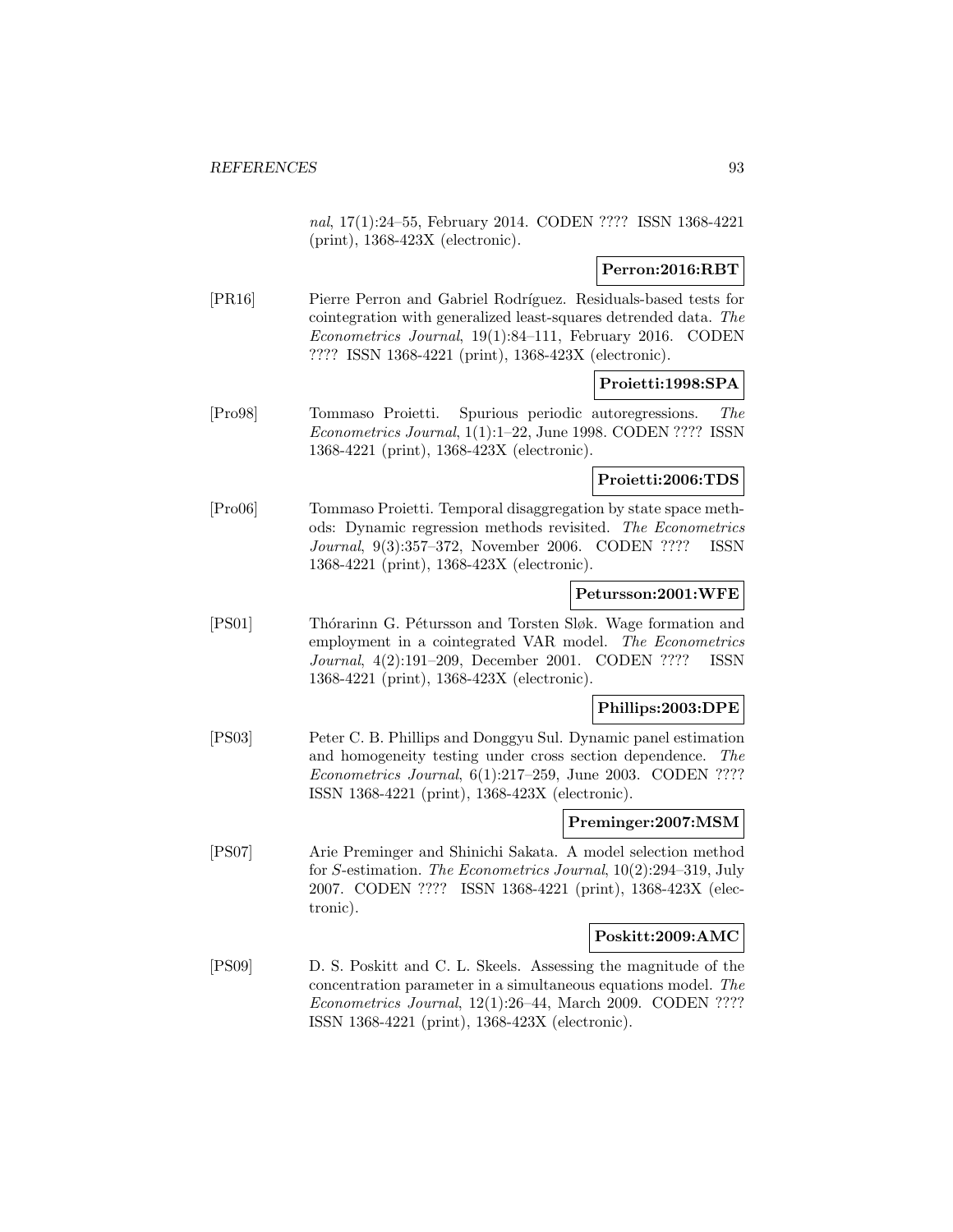#### **Perron:2011:RES**

[PS11a] Pierre Perron and Richard J. Smith. Royal economic society annual conference 2009 special issue on factor models: Theoretical and applied perspectives. The Econometrics Journal, 14(1): ci–ciii, February 2011. CODEN ???? ISSN 1368-4221 (print), 1368-423X (electronic).

### **Phillips:2011:NPR**

[PS11b] Peter C. B. Phillips and Liangjun Su. Non-parametric regression under location shifts. The Econometrics Journal, 14(3):457–486, October 2011. CODEN ???? ISSN 1368-4221 (print), 1368-423X (electronic).

### **Patton:2016:RES**

[PS16] Andrew J. Patton and Richard J. Smith. Royal economic society annual conference 2014 special issue on large dimensional models. The Econometrics Journal, 19(1):Ci–Cii, February 2016. CODEN ???? ISSN 1368-4221 (print), 1368-423X (electronic).

### **Preminger:2017:LSE**

[PS17] Arie Preminger and Giuseppe Storti. Least-squares estimation of  $GARCH(1,1)$  models with heavy-tailed errors. The Econometrics Journal, 20(2):221–258, June 2017. CODEN ???? ISSN 1368- 4221 (print), 1368-423X (electronic).

#### **Psaradakis:2001:MLS**

[Psa01] Zacharias Psaradakis. Markov level shifts and the unit-root hypothesis. The Econometrics Journal, 4(2):225–241, December 2001. CODEN ???? ISSN 1368-4221 (print), 1368-423X (electronic).

# **Pong:2008:DSL**

[PST08] Shiuyan Pong, Mark B. Shackleton, and Stephen J. Taylor. Distinguishing short and long memory volatility specifications. The Econometrics Journal, 11(3):617–637, November 2008. CODEN ???? ISSN 1368-4221 (print), 1368-423X (electronic).

### **Ponomareva:2011:MMI**

[PT11] Maria Ponomareva and Elie Tamer. Misspecification in moment inequality models: back to moment equalities? The Econometrics Journal, 14(2):186–203, July 2011. CODEN ???? ISSN 1368-4221 (print), 1368-423X (electronic).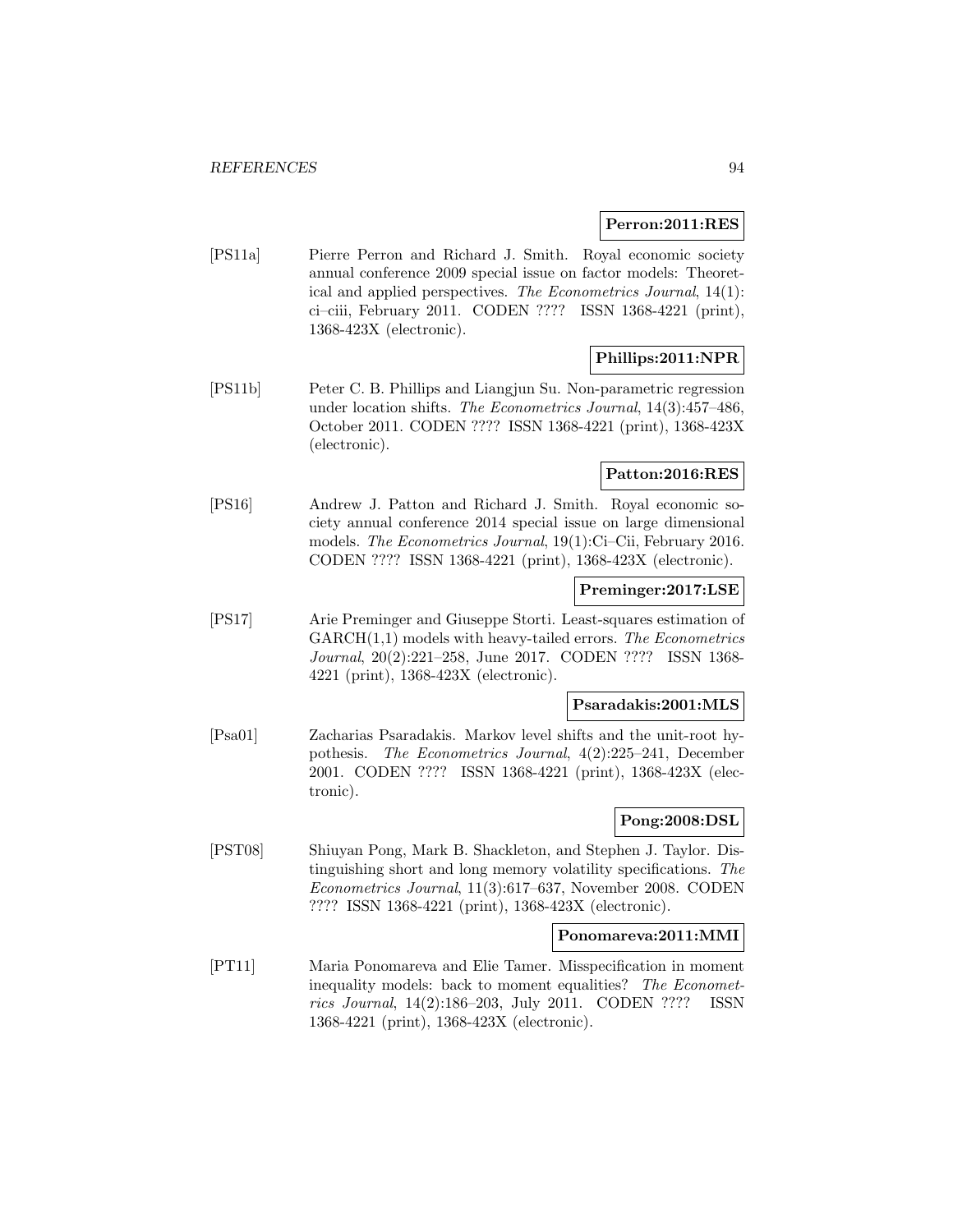#### **Pesaran:2008:BAL**

[PUY08] M. Hashem Pesaran, Aman Ullah, and Takashi Yamagata. A bias-adjusted LM test of error cross-section independence. The Econometrics Journal, 11(1):105–127, March 2008. CODEN ???? ISSN 1368-4221 (print), 1368-423X (electronic).

### **Perron:2001:AAN**

[PV01] Pierre Perron and Cosme Vodounou. Asymptotic approximations in the near-integrated model with a non-zero initial condition. The Econometrics Journal, 4(1):143–169, June 2001. CODEN ???? ISSN 1368-4221 (print), 1368-423X (electronic).

#### **Phillips:2011:CGA**

[PY11] Peter C. B. Phillips and Jun Yu. Corrigendum to 'A Gaussian approach for continuous time models of short-term interest rates' (Yu, J. and P. C. B. Phillips, Econometrics Journal, **4**, 210– 224). The Econometrics Journal, 14(1):126–129, February 2011. CODEN ???? ISSN 1368-4221 (print), 1368-423X (electronic). See [YP01].

# **Qu:2013:SVM**

[QP13] Zhongjun Qu and Pierre Perron. A stochastic volatility model with random level shifts and its applications to S&P 500 and NASDAQ return indices. The Econometrics Journal, 16(3):309– 339, October 2013. CODEN ???? ISSN 1368-4221 (print), 1368- 423X (electronic).

## **Qu:2007:SCD**

[Qu07] Zhongjun Qu. Searching for cointegration in a dynamic system. The Econometrics Journal, 10(3):580–604, November 2007. CO-DEN ???? ISSN 1368-4221 (print), 1368-423X (electronic).

## **Qu:2016:IVE**

[QWfL16] Xi Qu, Xiaoliang Wang, and Lung fei Lee. Instrumental variable estimation of a spatial dynamic panel model with endogenous spatial weights when t is small. The Econometrics Journal, 19(3): 261–290, October 2016. CODEN ???? ISSN 1368-4221 (print), 1368-423X (electronic).

### **Raggi:2005:AMM**

[Rag05] Davide Raggi. Adaptive MCMC methods for inference on affine stochastic volatility models with jumps. The Econometrics Jour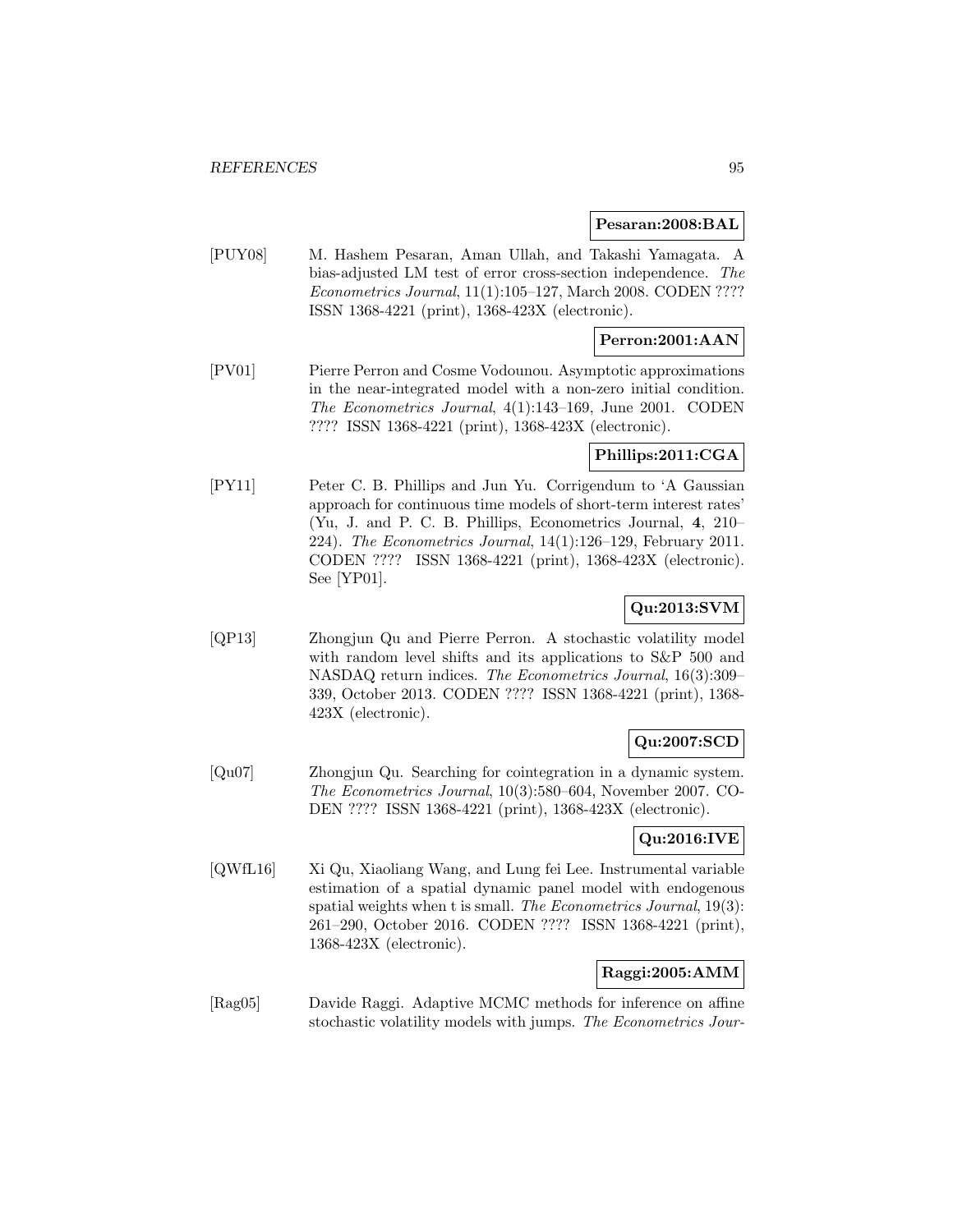nal, 8(2):235–250, July 2005. CODEN ???? ISSN 1368-4221 (print), 1368-423X (electronic).

## **Robinson:2006:IVE**

[RG06] P. M. Robinson and M. Gerolimetto. Instrumental variables estimation of stationary and non-stationary cointegrating regressions. The Econometrics Journal, 9(2):291–306, July 2006. CO-DEN ???? ISSN 1368-4221 (print), 1368-423X (electronic).

### **Rahbek:1999:CRI**

[RM99] Anders Rahbek and Rocco Mosconi. Cointegration rank inference with stationary regressors in VAR models. The Econometrics Journal, 2(1):76–91, June 1999. CODEN ???? ISSN 1368-4221 (print), 1368-423X (electronic).

## **Robin:2010:RDS**

[Rob10] Jean-Marc Robin. Recent developments in structural microeconometrics. The Econometrics Journal, 13(3):Si–Sii, October 2010. CODEN ???? ISSN 1368-4221 (print), 1368-423X (electronic).

# **Rodrigues:2002:LTT**

[Rod02] Paulo Rodrigues. On LM type tests for seasonal unit roots in quarterly data. The Econometrics Journal, 5(1):176–195, June 2002. CODEN ???? ISSN 1368-4221 (print), 1368-423X (electronic).

### **Rossi:2007:EHT**

[Ros07] Barbara Rossi. Expectations hypotheses tests at long horizons. The Econometrics Journal, 10(3):554–579, November 2007. CO-DEN ???? ISSN 1368-4221 (print), 1368-423X (electronic).

#### **Rossi:2016:REF**

[Ros16] Barbara Rossi. A review of economic forecasting. The Econometrics Journal, 19(3):B1–B3, October 2016. CODEN ???? ISSN 1368-4221 (print), 1368-423X (electronic).

### **Rose:2017:IPE**

[Ros17] Christiern D. Rose. Identification of peer effects through social networks using variance restrictions. The Econometrics Journal, 20(3):S47–S60, October 2017. CODEN ???? ISSN 1368-4221 (print), 1368-423X (electronic).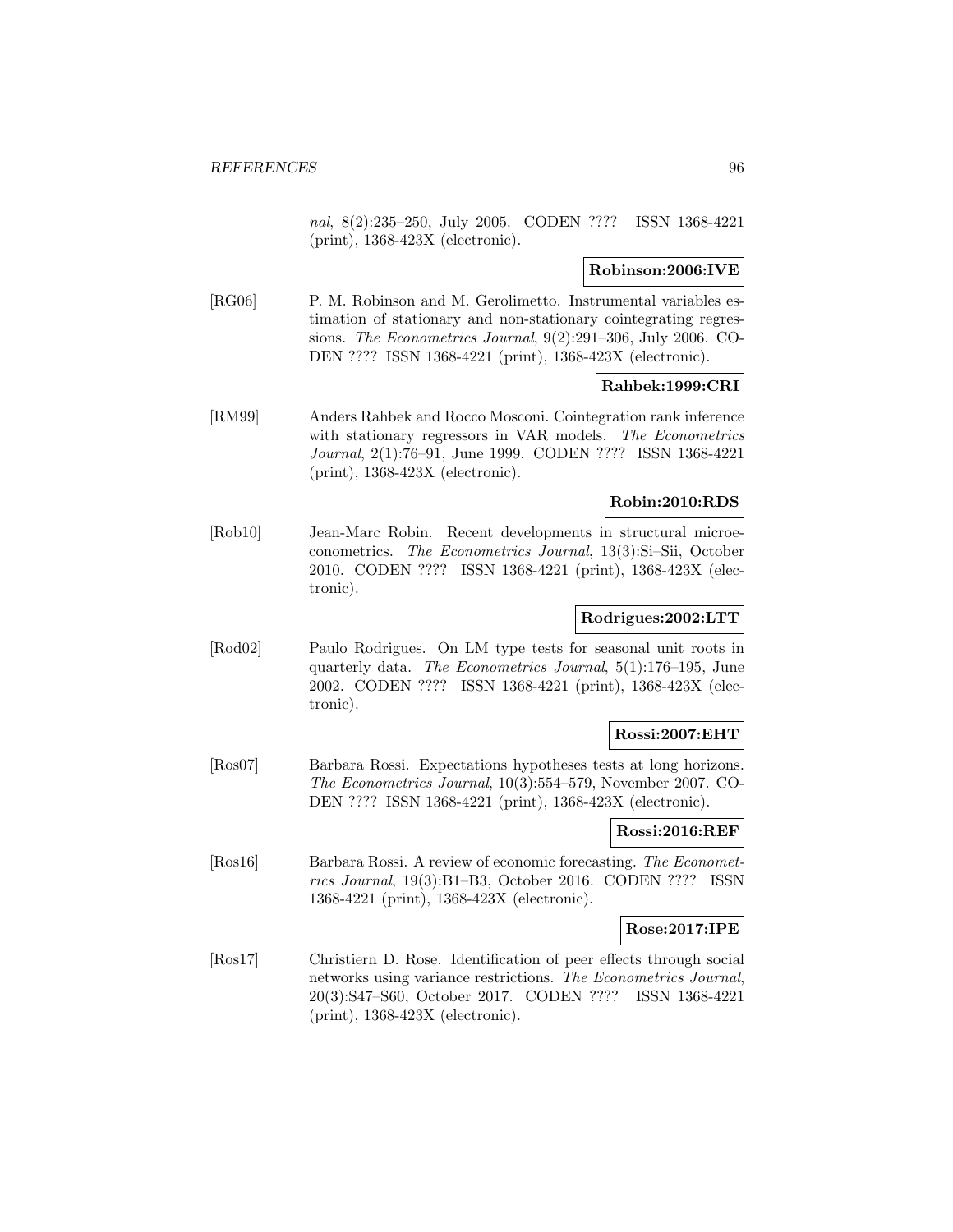### **Rossi:2021:IEE**

[Ros21] Barbara Rossi. Identifying and estimating the effects of unconventional monetary policy: How to do it and what have we learned? The Econometrics Journal, 24(1):C1–C32, January 2021. CODEN ???? ISSN 1368-4221 (print), 1368-423X (electronic). URL http://academic.oup.com/ectj/article/24/1/ C1/5872478.

#### **Rodriguez-Poo:2014:DSP**

[RPS14] Juan M. Rodriguez-Poo and Alexandra Soberon. Direct semiparametric estimation of fixed effects panel data varying coefficient models. The Econometrics Journal, 17(1):107–138, February 2014. CODEN ???? ISSN 1368-4221 (print), 1368-423X (electronic).

# **Robinson:2014:ILM**

[RR14] Peter M. Robinson and Francesca Rossi. Improved Lagrange multiplier tests in spatial autoregressions. The Econometrics Journal, 17(1):139–164, February 2014. CODEN ???? ISSN 1368-4221 (print), 1368-423X (electronic).

# **Runstler:2004:MPS**

[Rün04] Gerhard Rünstler. Modelling phase shifts among stochastic cycles. The Econometrics Journal, 7(1):232–248, June 2004. CO-DEN ???? ISSN 1368-4221 (print), 1368-423X (electronic).

#### **Rivers:2002:MST**

[RV02] Douglas Rivers and Quang Vuong. Model selection tests for nonlinear dynamic models. The Econometrics Journal, 5(1):1–39, June 2002. CODEN ???? ISSN 1368-4221 (print), 1368-423X (electronic).

## **Romeu:2005:CEB**

[RVH05] Andrés Romeu and Marcos Vera-Hernández. Counts with an endogenous binary regressor: A series expansion approach. The Econometrics Journal, 8(1):1–22, March 2005. CODEN ???? ISSN 1368-4221 (print), 1368-423X (electronic).

### **Sandberg:2008:CVL**

[San08] Rickard Sandberg. Critical values for linearity tests in timevarying smooth transition autoregressive models when data are highly persistent. The Econometrics Journal, 11(3):638–647,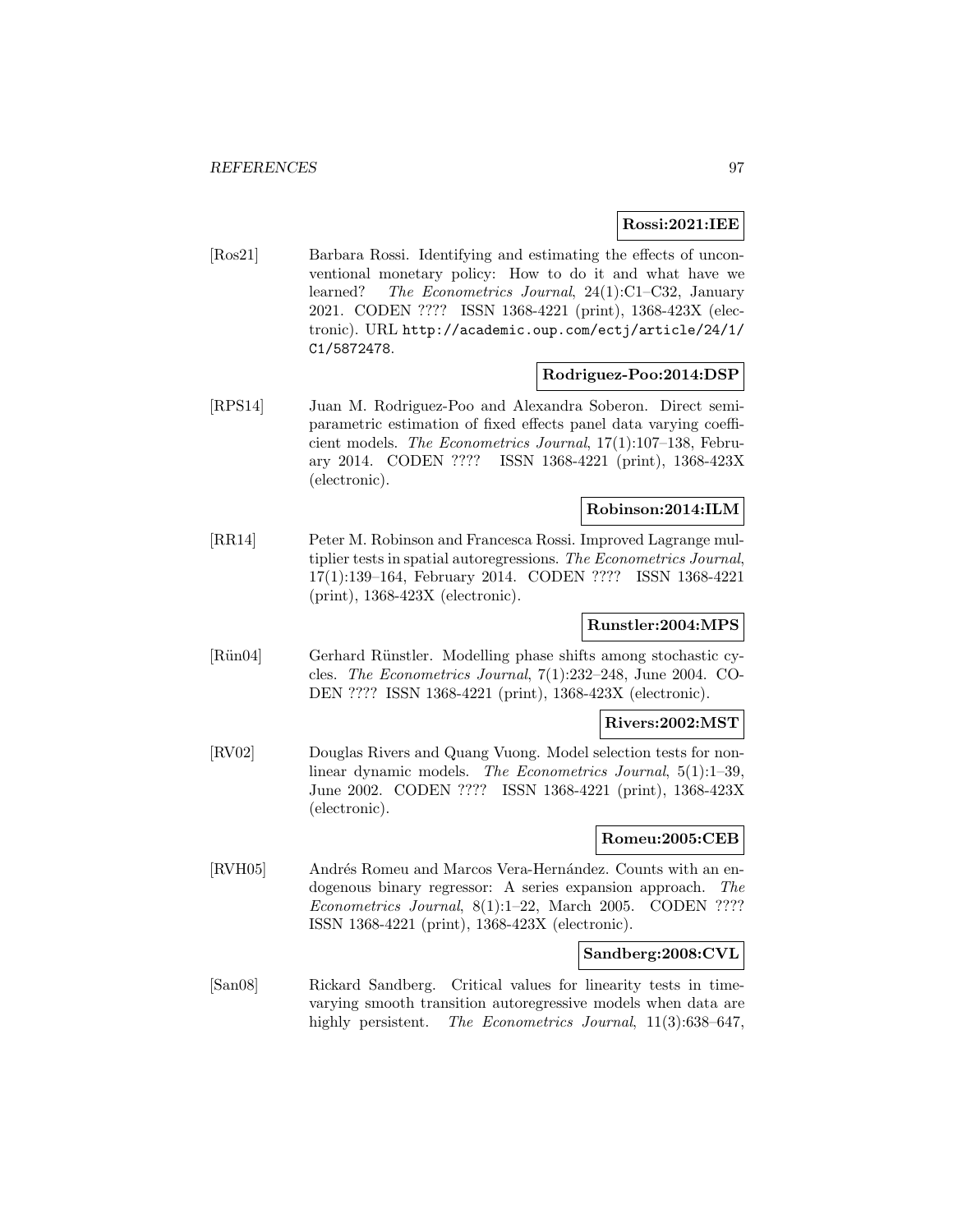November 2008. CODEN ???? ISSN 1368-4221 (print), 1368- 423X (electronic).

### **Semenova:2021:DML**

[SC21] Vira Semenova and Victor Chernozhukov. Debiased machine learning of conditional average treatment effects and other causal functions. The Econometrics Journal, 24(2):264–289, May 2021. CODEN ???? ISSN 1368-4221 (print), 1368-423X (electronic). URL http://academic.oup.com/ectj/article/24/2/ 264/5899048.

# **Scaillet:2016:IPN**

[Sca16] Olivier Scaillet. On ill-posedness of nonparametric instrumental variable regression with convexity constraints. The Econometrics Journal, 19(2):232–236, June 2016. CODEN ???? ISSN 1368- 4221 (print), 1368-423X (electronic).

# **Schluter:2012:DGD**

[Sch12a] Christian Schluter. Discussion of S. G. Donald et al. and R. Davidson. *The Econometrics Journal*, 15(1):C54–C57, February 2012. CODEN ???? ISSN 1368-4221 (print), 1368-423X (electronic). See [DHB12, Dav12].

# **Schluter:2012:PII**

[Sch12b] Christian Schluter. On the problem of inference for inequality measures for heavy-tailed distributions. The Econometrics Journal, 15(1):125–153, February 2012. CODEN ???? ISSN 1368- 4221 (print), 1368-423X (electronic).

## **Choi:2010:IRM**

[sCK10] Hwan sik Choi and Nicholas M. Kiefer. Improving robust model selection tests for dynamic models. The Econometrics Journal, 13(2):177–204, July 2010. CODEN ???? ISSN 1368-4221 (print), 1368-423X (electronic).

### **Sentana:1998:RBC**

[Sen98] Enrique Sentana. The relation between conditionally heteroskedastic factor models and factor GARCH models. The Econometrics Journal, 1(2):1–9, December 1998. CODEN ???? ISSN 1368-4221 (print), 1368-423X (electronic).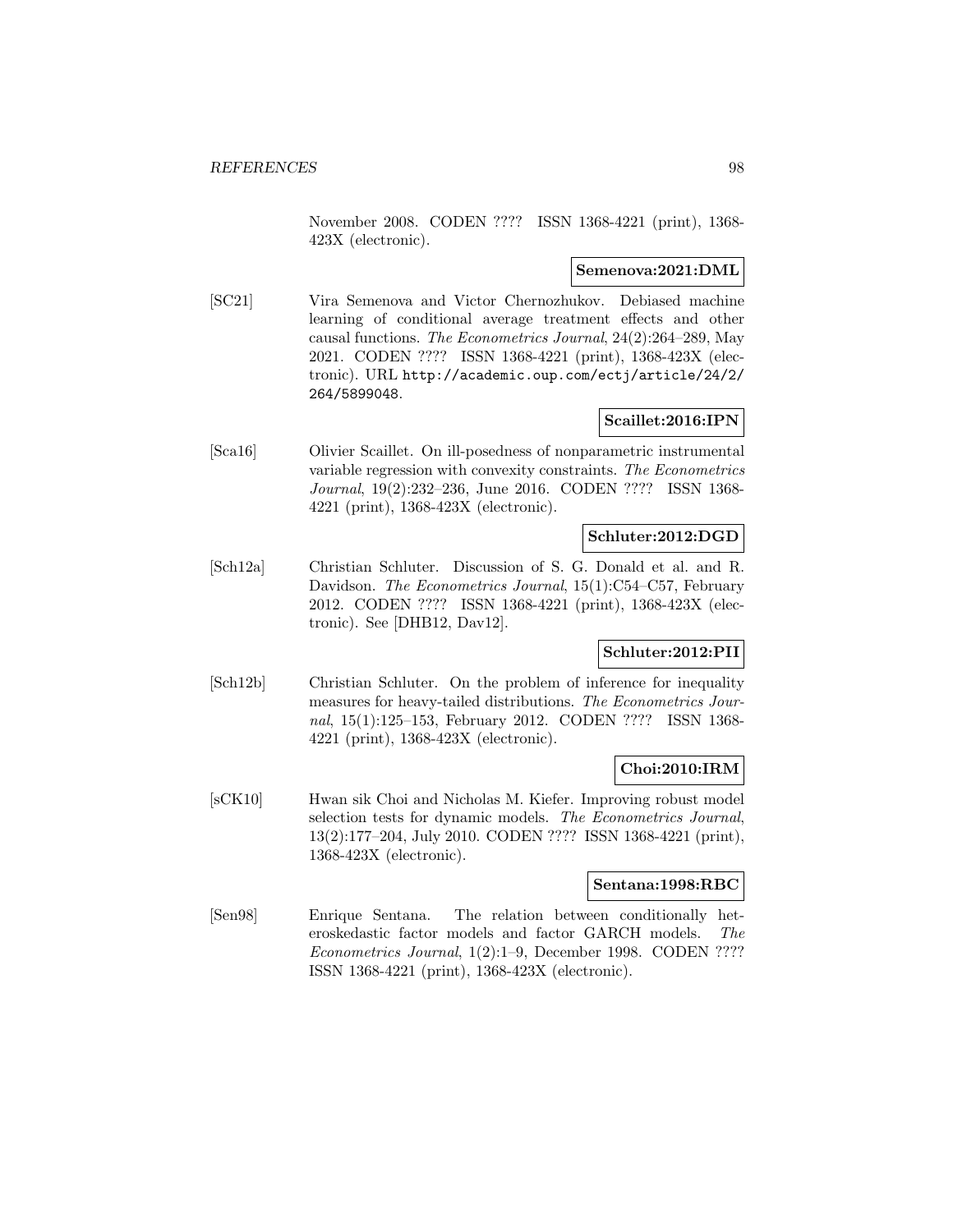### **Sen:2003:LBD**

[Sen03] A. Sen. Limiting behaviour of Dickey–Fuller F-tests under the crash model alternative. The Econometrics Journal, 6(2):421– 429, December 2003. CODEN ???? ISSN 1368-4221 (print), 1368-423X (electronic).

# **Sentana:2009:EMV**

[Sen09] Enrique Sentana. The econometrics of mean-variance efficiency tests: a survey. The Econometrics Journal, 12(3):C65–C101, November 2009. CODEN ???? ISSN 1368-4221 (print), 1368- 423X (electronic).

#### **Sherman:1999:CCM**

[SHD99] Robert P. Sherman, Yu-Yun K. Ho, and Siddhartha R. Dalal. Conditions for convergence of Monte Carlo EM sequences with an application to product diffusion modeling. The Econometrics Journal, 2(2):248–267, December 1999. CODEN ???? ISSN 1368-4221 (print), 1368-423X (electronic).

### **Shin:2008:SEB**

[Shi08] Youngki Shin. Semiparametric estimation of the Box–Cox transformation model. The Econometrics Journal, 11(3):517–537, November 2008. CODEN ???? ISSN 1368-4221 (print), 1368- 423X (electronic).

### **Song:2014:GDS**

[SHR14] Song Song, Wolfgang K. Härdle, and Ya'acov Ritov. Generalized dynamic semi-parametric factor models for high-dimensional non-stationary time series. The Econometrics Journal, 17(2): S101–S131, June 2014. CODEN ???? ISSN 1368-4221 (print), 1368-423X (electronic).

# **Silva:2003:NEM**

[Sil03] J. M. C. Santos Silva. A note on the estimation of mixture models under endogenous sampling. The Econometrics Journal, 6(1):46– 52, June 2003. CODEN ???? ISSN 1368-4221 (print), 1368-423X (electronic).

### **Silva:2011:RME**

[Sil11] João M. C. Santos Silva. A review of *Micro-Econometrics: Meth*ods of Moments and Limited Dependent Variables (2nd Ed.) by Lee (Myoung-jae). The Econometrics Journal, 14(2):B1–B4, July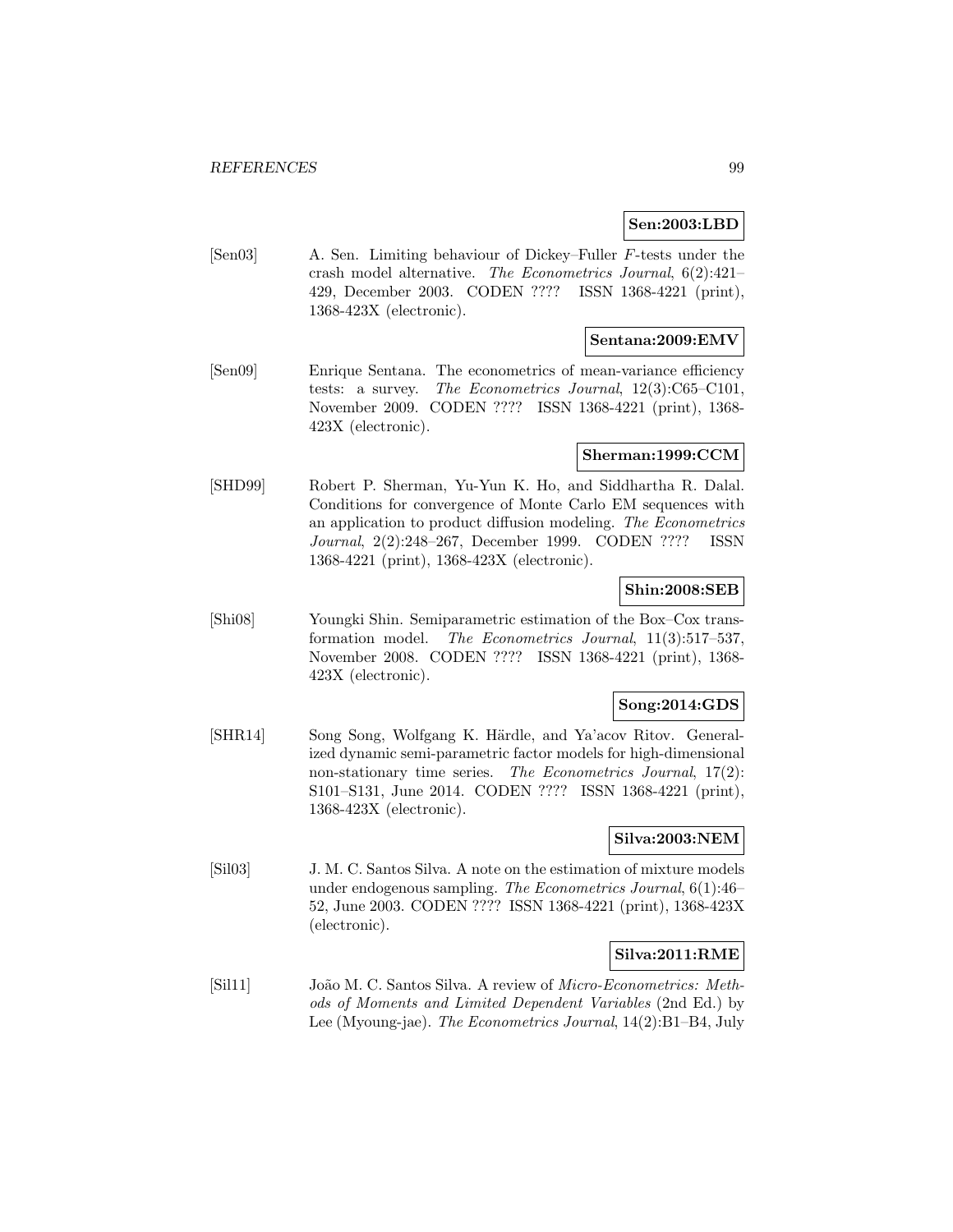2011. CODEN ???? ISSN 1368-4221 (print), 1368-423X (electronic).

## **Smith:2003:MSS**

[Smi03] Murray D. Smith. Modelling sample selection using Archimedean copulas. The Econometrics Journal, 6(1):99–123, June 2003. CO-DEN ???? ISSN 1368-4221 (print), 1368-423X (electronic).

## **Smith:2008:SFM**

[Smi08a] Murray D. Smith. Stochastic frontier models with dependent error components. The Econometrics Journal, 11(1):172–192, March 2008. CODEN ???? ISSN 1368-4221 (print), 1368-423X (electronic).

# **Smith:2008:EJR**

[Smi08b] Richard J. Smith. The econometrics journal of the Royal economic society. The Econometrics Journal, 11(1):i-iii, March 2008. CODEN ???? ISSN 1368-4221 (print), 1368-423X (electronic).

# **Smith:2015:RES**

[Smi15] Richard J. Smith. Royal economic society annual conference 2012 special issue on econometrics of forecasting. The Econometrics Journal, 18(2):Ci–Cii, June 2015. CODEN ???? ISSN 1368-4221 (print), 1368-423X (electronic).

# **Smith:2016:RES**

[Smi16] Richard J. Smith. Royal economic society annual conference 2013special issue on econometrics of heterogeneity. The Econometrics Journal, 19(3):Ciii–Civ, October 2016. CODEN ???? ISSN 1368-4221 (print), 1368-423X (electronic).

# **Smith:2017:RES**

[Smi17] Richard J. Smith. Royal economic society annual conference 2015 special issue on econometrics of matching. The Econometrics Journal, 20(2):Ci–Cii, June 2017. CODEN ???? ISSN 1368-4221 (print), 1368-423X (electronic).

# **Smith:2018:RES**

[Smi18] Richard J. Smith. Royal economic society annual conference 2016 special issue on model selection and inference. The Econometrics Journal, 21(1):Ci–Cii, February 2018. CODEN ???? ISSN 1368- 4221 (print), 1368-423X (electronic).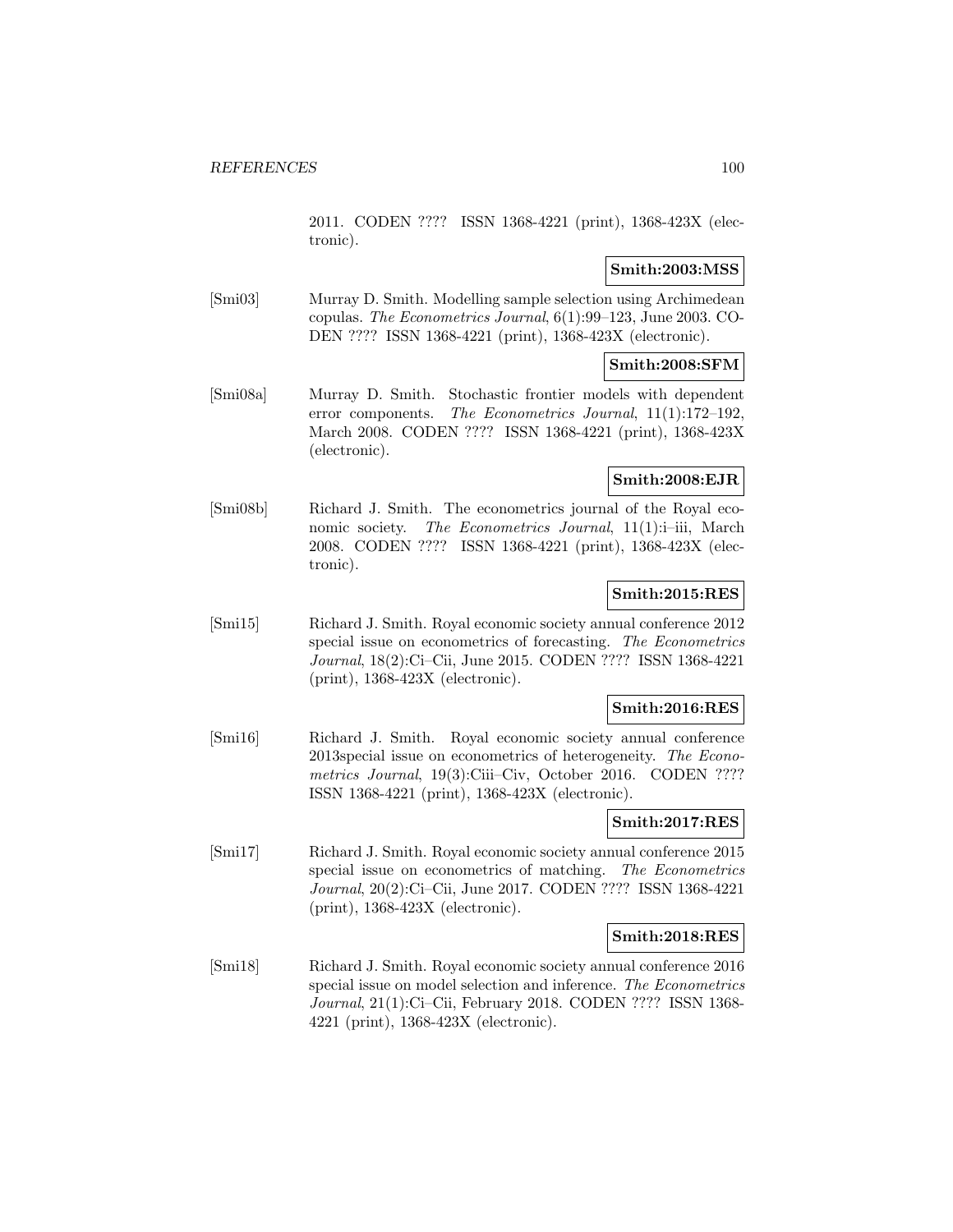#### **Sorensen:2000:PBE**

[Sør00] Michael Sørensen. Prediction-based estimating functions. The Econometrics Journal, 3(2):123–147, December 2000. CODEN ???? ISSN 1368-4221 (print), 1368-423X (electronic).

### **Sperlich:2009:NNP**

[Spe09] Stefan Sperlich. A note on non-parametric estimation with predicted variables. The Econometrics Journal, 12(2):382–395, July 2009. CODEN ???? ISSN 1368-4221 (print), 1368-423X (electronic).

#### **Sarafidis:2009:IEC**

[SR09] Vasilis Sarafidis and Donald Robertson. On the impact of error cross-sectional dependence in short dynamic panel estimation. The Econometrics Journal, 12(1):62–81, March 2009. CODEN ???? ISSN 1368-4221 (print), 1368-423X (electronic).

### **Soberon:2022:NPD**

[SRPR22] Alexandra Soberon, Juan M Rodriguez-Poo, and Peter M Robinson. Nonparametric panel data regression with parametric crosssectional dependence. The Econometrics Journal, 25(1):114-133, January 2022. CODEN ???? ISSN 1368-4221 (print), 1368-423X (electronic). URL http://academic.oup.com/ectj/article/ 25/1/114/6272425.

### **Shin:2006:MGT**

[SS06] Yongcheol Shin and Andy Snell. Mean group tests for stationarity in heterogeneous panels. The Econometrics Journal, 9(1):123– 158, March 2006. CODEN ???? ISSN 1368-4221 (print), 1368- 423X (electronic).

### **Strikholm:2006:SPD**

[ST06] Birgit Strikholm and Timo Teräsvirta. A sequential procedure for determining the number of regimes in a threshold autoregressive model. The Econometrics Journal, 9(3):472–491, November 2006. CODEN ???? ISSN 1368-4221 (print), 1368-423X (electronic).

# **Shin:2021:ECM**

[ST21] Youngki Shin and Zvezdomir Todorov. Exact computation of maximum rank correlation estimator. The Econometrics Journal, 24(3):589–607, September 2021. CODEN ???? ISSN 1368-4221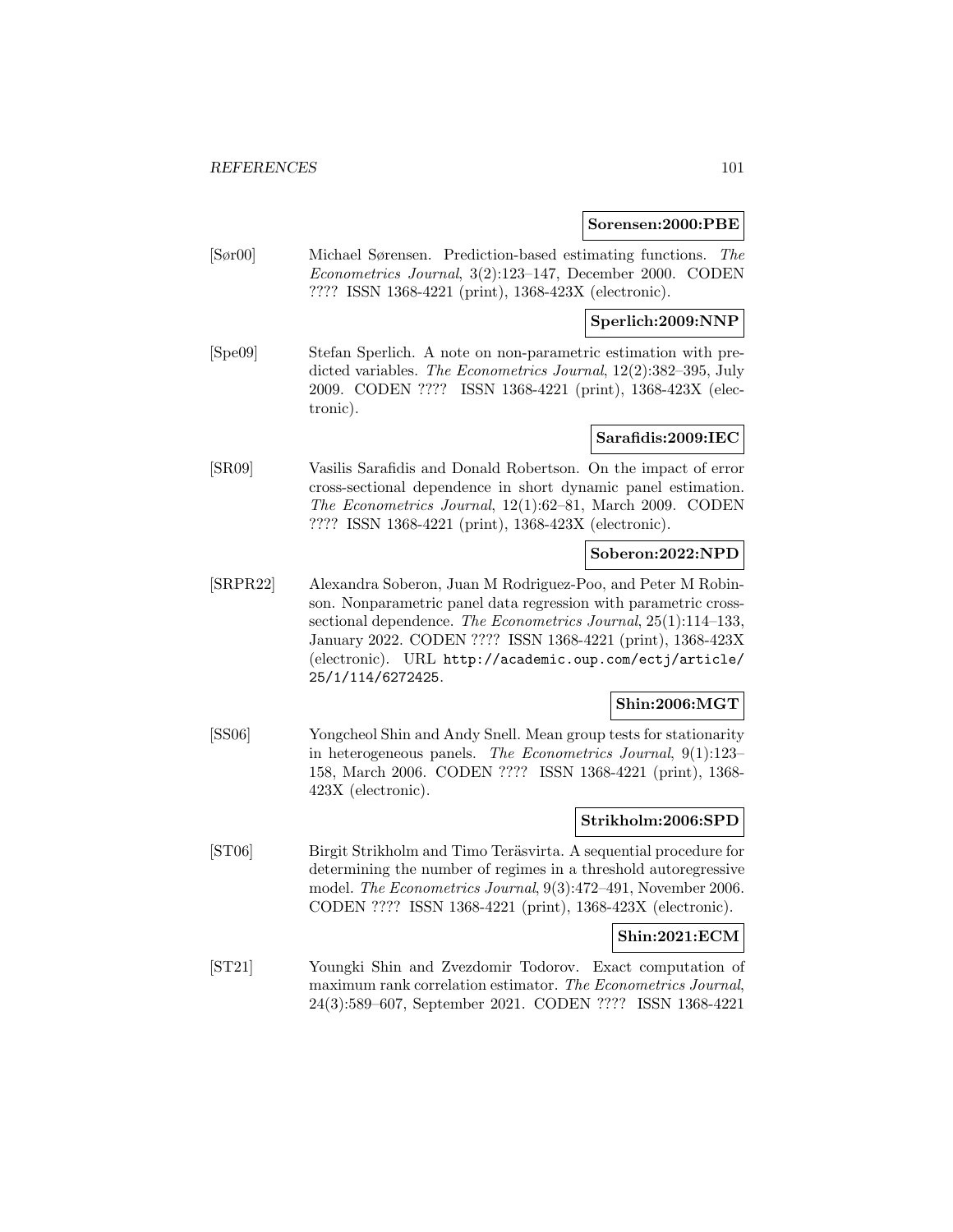(print), 1368-423X (electronic). URL http://academic.oup. com/ectj/article/24/3/589/6247621.

### **Stoye:2022:BIP**

[Sto22] Jörg Stoye. Bounding infection prevalence by bounding selectivity and accuracy of tests: with application to early COVID-19. The Econometrics Journal, 25(1):1–14, January 2022. CODEN ???? ISSN 1368-4221 (print), 1368-423X (electronic). URL http: //academic.oup.com/ectj/article/25/1/1/6325165.

# **Sun:2013:HAR**

[Sun13] Yixiao Sun. A heteroskedasticity and autocorrelation robust f test using an orthonormal series variance estimator. The Econometrics Journal, 16(1):1–26, February 2013. CODEN ???? ISSN 1368-4221 (print), 1368-423X (electronic).

### **Schafgans:2010:SAA**

[SZW10] Marcia M. A. Schafgans and Victoria Zinde-Walsh. Smoothness adaptive average derivative estimation. The Econometrics Journal, 13(1):40–62, February 2010. CODEN ???? ISSN 1368-4221 (print), 1368-423X (electronic).

### **Takada:2008:AQP**

[Tak08] Teruko Takada. Asymptotic and qualitative performance of nonparametric density estimators: a comparative study. The Econometrics Journal, 11(3):573–592, November 2008. CODEN ???? ISSN 1368-4221 (print), 1368-423X (electronic).

### **Taylor:2013:RUR**

[Tay13] Robert Taylor. A review of unit root tests in time series: Volumes 1 and 2. The Econometrics Journal, 16(3):B5–B8, October 2013. CODEN ???? ISSN 1368-4221 (print), 1368-423X (electronic).

### **Tchatoka:2015:BVS**

[Tch15] Firmin Doko Tchatoka. On bootstrap validity for specification tests with weak instruments. The Econometrics Journal, 18(1): 137–146, February 2015. CODEN ???? ISSN 1368-4221 (print), 1368-423X (electronic).

### **Tchatoka:2014:IRI**

[TD14] Firmin Doko Tchatoka and Jean-Marie Dufour. Identificationrobust inference for endogeneity parameters in linear structural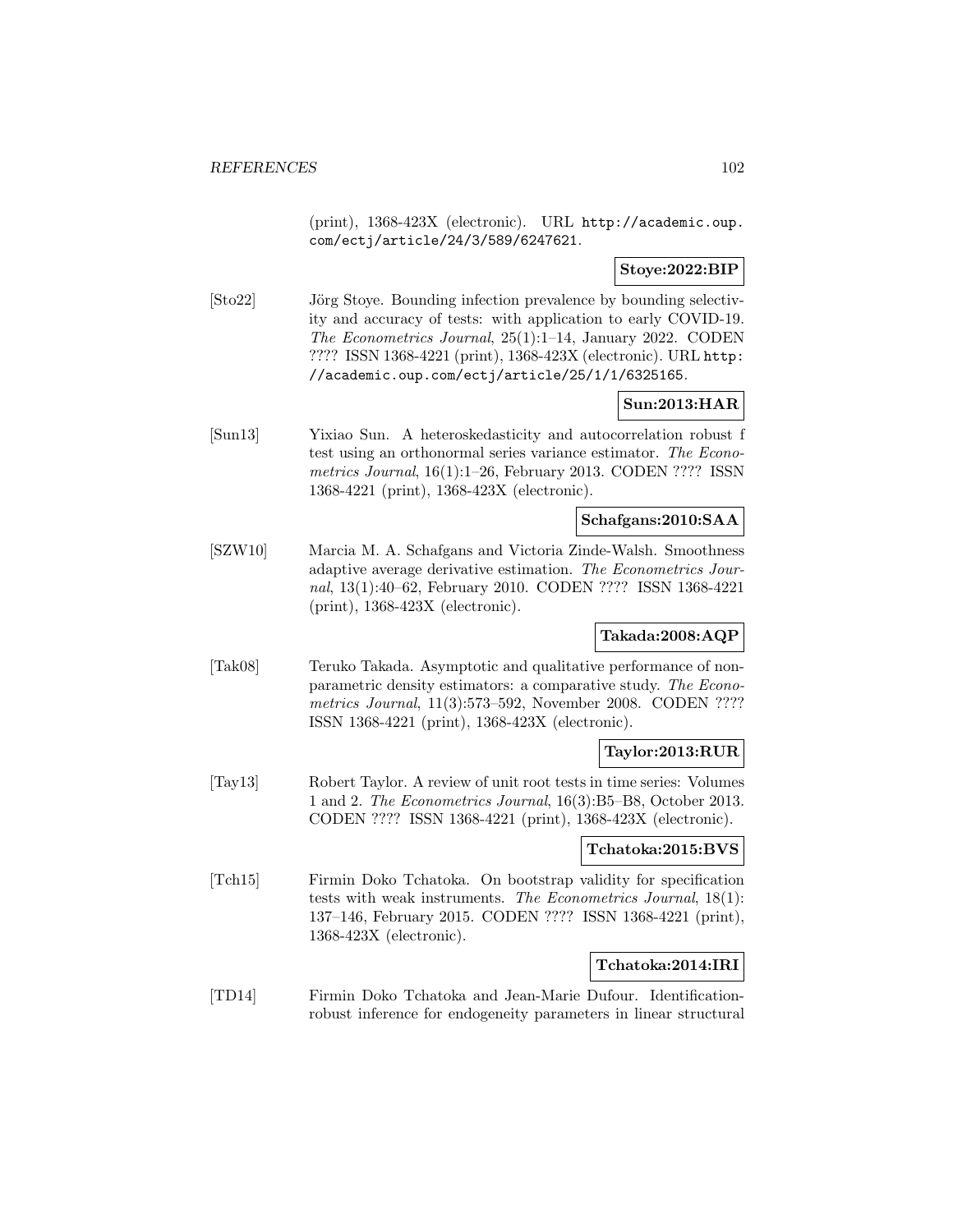models. The Econometrics Journal, 17(1):165–187, February 2014. CODEN ???? ISSN 1368-4221 (print), 1368-423X (electronic).

## **Tao:2014:SIM**

[TfL14] Ji Tao and Lung fei Lee. A social interaction model with an extreme order statistic. The Econometrics Journal, 17(3):197– 240, October 2014. CODEN ???? ISSN 1368-4221 (print), 1368- 423X (electronic).

#### **Thomas:2006:CEB**

[Tho06] Alban Thomas. Consistent estimation of binary-choice panel data models with heterogeneous linear trends. The Econometrics Journal, 9(2):177–195, July 2006. CODEN ???? ISSN 1368-4221 (print), 1368-423X (electronic).

#### **Tsionas:2004:MSS**

[TK04] Efthymios G. Tsionas and Subal C. Kumbhakar. Markov switching stochastic frontier model. The Econometrics Journal, 7(2): 398–425, December 2004. CODEN ???? ISSN 1368-4221 (print), 1368-423X (electronic).

### **Tse:2002:RBD**

[Tse02] Y. K. Tse. Residual-based diagnostics for conditional heteroscedasticity models. The Econometrics Journal, 5(2):358–374, December 2002. CODEN ???? ISSN 1368-4221 (print), 1368- 423X (electronic).

### **Tugan:2021:PVM**

[Tug21] Mustafa Tugan. Panel VAR models with interactive fixed effects. The Econometrics Journal, 24(2):225–246, May 2021. CODEN ???? ISSN 1368-4221 (print), 1368-423X (electronic). URL http: //academic.oup.com/ectj/article/24/2/225/5873007.

### **Thompson:2019:SGA**

[TW19] Brennan S. Thompson and Matthew D. Webb. A simple, graphical approach to comparing multiple treatments. The Econometrics Journal, 22(2):188–205, May 2019. CODEN ???? ISSN 1368- 4221 (print), 1368-423X (electronic). URL http://academic. oup.com/ectj/article/22/2/188/5487076.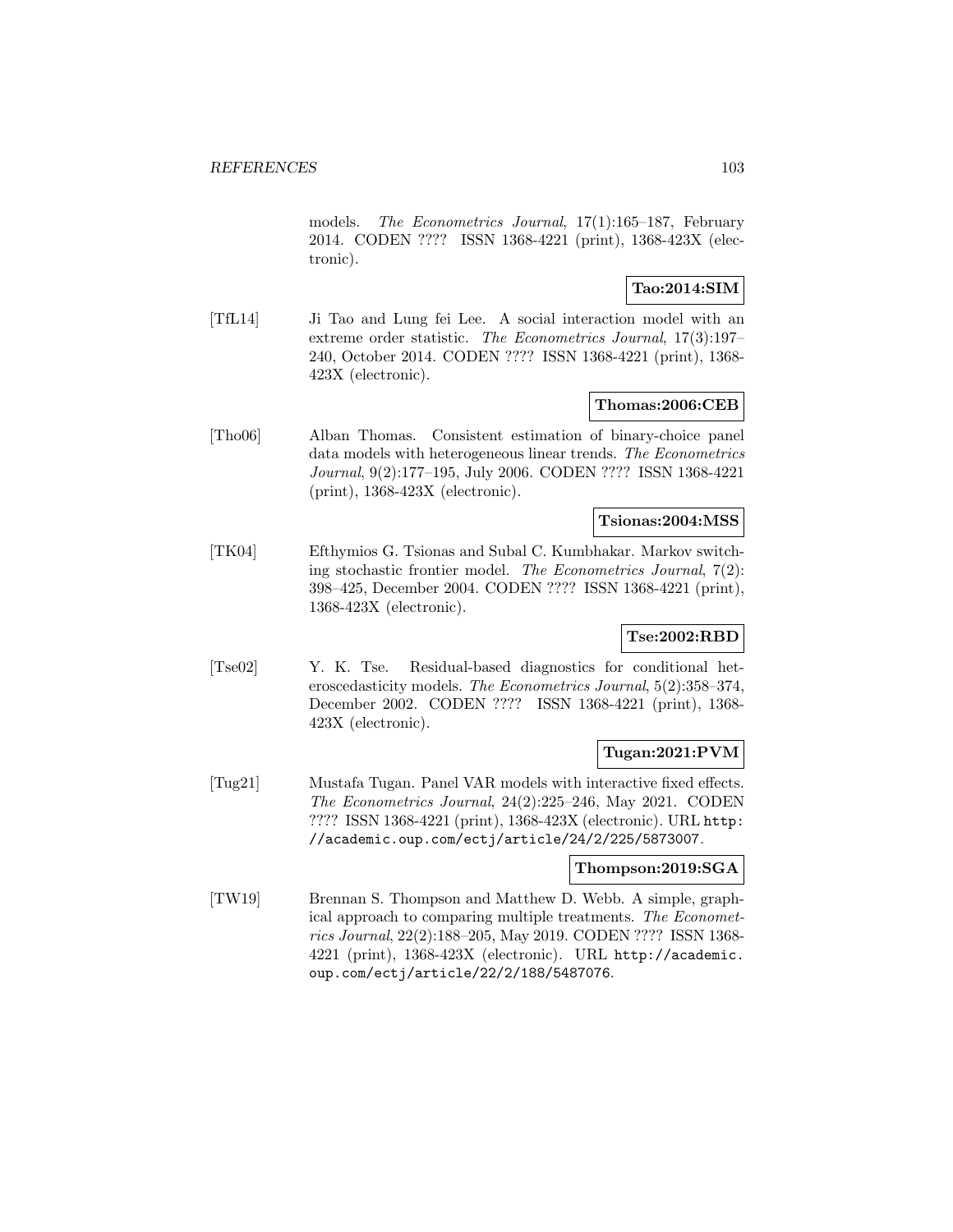## **Ulrick:2008:USP**

[Ulr08] Shawn W. Ulrick. Using semi-parametric methods in an analysis of earnings mobility. The Econometrics Journal, 11(3):478–498, November 2008. CODEN ???? ISSN 1368-4221 (print), 1368- 423X (electronic).

## **Uematsu:2019:HDM**

[UT19] Yoshimasa Uematsu and Shinya Tanaka. High-dimensional macroeconomic forecasting and variable selection via penalized regression. The Econometrics Journal, 22(1):34–56, January 2019. CODEN ???? ISSN 1368-4221 (print), 1368-423X (electronic). URL http://academic.oup.com/ectj/article/22/1/ 34/5317155.

## **Vanhems:2010:NPE**

[Van10] Anne Vanhems. Non-parametric estimation of exact consumer surplus with endogeneity in price. The Econometrics Journal, 13(3):S80–S98, October 2010. CODEN ???? ISSN 1368-4221 (print), 1368-423X (electronic).

### **Vrontos:2003:FFM**

[VDP03] I. D. Vrontos, P. Dellaportas, and D. N. Politis. A full-factor multivariate GARCH model. The Econometrics Journal, 6(2): 312–334, December 2003. CODEN ???? ISSN 1368-4221 (print), 1368-423X (electronic).

#### **vanderSluis:1998:CAS**

[vdS98] Pieter J. van der Sluis. Computationally attractive stability tests for the efficient method of moments. The Econometrics Journal, 1(1):203–227, June 1998. CODEN ???? ISSN 1368-4221 (print), 1368-423X (electronic).

### **Veraart:2011:LEL**

[Ver11] Almut E. D. Veraart. Likelihood estimation of Lévy-driven stochastic volatility models through realized variance measures. The Econometrics Journal, 14(2):204–240, July 2011. CODEN ???? ISSN 1368-4221 (print), 1368-423X (electronic).

#### **vanGarderen:2002:EID**

[vGS02] Kees Jan van Garderen and Chandra Shah. Exact interpretation of dummy variables in semilogarithmic equations. The Econometrics Journal, 5(1):149–159, June 2002. CODEN ???? ISSN 1368-4221 (print), 1368-423X (electronic).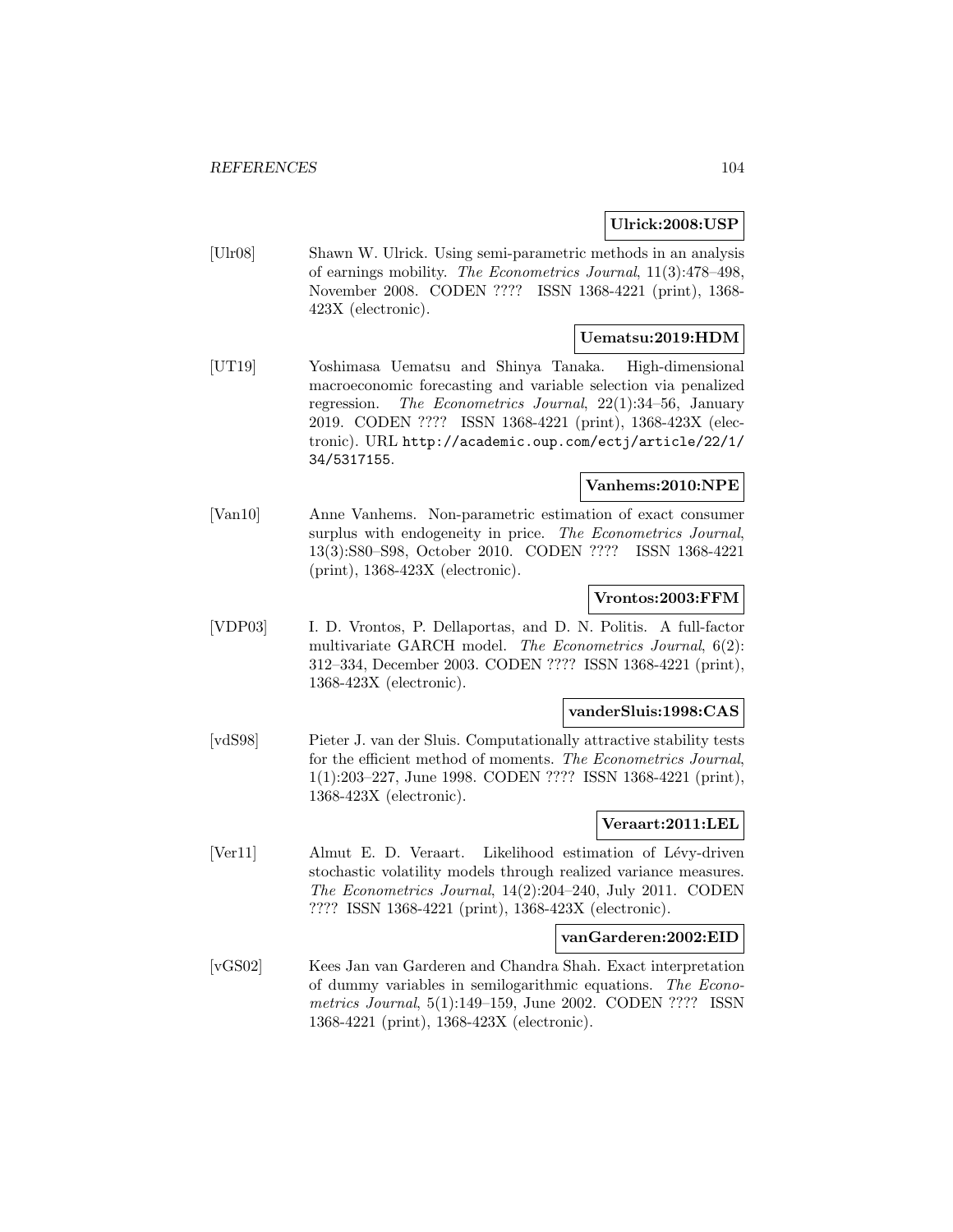#### **vanKippersluis:2018:BPE**

[vKR18] Hans van Kippersluis and Cornelius A. Rietveld. Beyond plausibly exogenous. The Econometrics Journal, 21(3):316–331, October 2018. CODEN ???? ISSN 1368-4221 (print), 1368-423X (electronic).

# **Dijk:2003:EIT**

[VST03] Dick Van Dijk, Birgit Strikholm, and Timo Teräsvirta. The effects of institutional and technological change and business cycle fluctuations on seasonal patterns in quarterly industrial production series. The Econometrics Journal, 6(1):79–98, June 2003. CODEN ???? ISSN 1368-4221 (print), 1368-423X (electronic).

## **Wang:2020:SEG**

[WC20] Xi Wang and Songnian Chen. Semiparametric estimation of generalized transformation panel data models with nonstationary error. The Econometrics Journal, 23(3):386–402, September 2020. CODEN ???? ISSN 1368-4221 (print), 1368-423X (electronic). URL http://academic.oup.com/ectj/article/23/3/ 386/5835681.

### **Westerlund:2018:CPG**

[Wes18] Joakim Westerlund. CCE in panels with general unknown factors. The Econometrics Journal, 21(3):264–276, October 2018. CODEN ???? ISSN 1368-4221 (print), 1368-423X (electronic).

#### **Wang:2007:TSE**

[WH07] Liqun Wang and Cheng Hsiao. Two-stage estimation of limited dependent variable models with errors-in-variables. The Econometrics Journal, 10(2):426–438, July 2007. CODEN ???? ISSN 1368-4221 (print), 1368-423X (electronic).

### **Wilhelmsson:2009:VRT**

[Wil09] Anders Wilhelmsson. Value at Risk with time varying variance, skewness and kurtosis — the NIG–ACD model. The Econometrics Journal, 12(1):82–104, March 2009. CODEN ???? ISSN 1368-4221 (print), 1368-423X (electronic).

### **Wilke:2011:REA**

[Wil11] Ralf A. Wilke. A review of *Econometric Analysis of Cross Sec*tion and Panel Data (2nd ed.) by Wooldridge (Jeffrey M.). The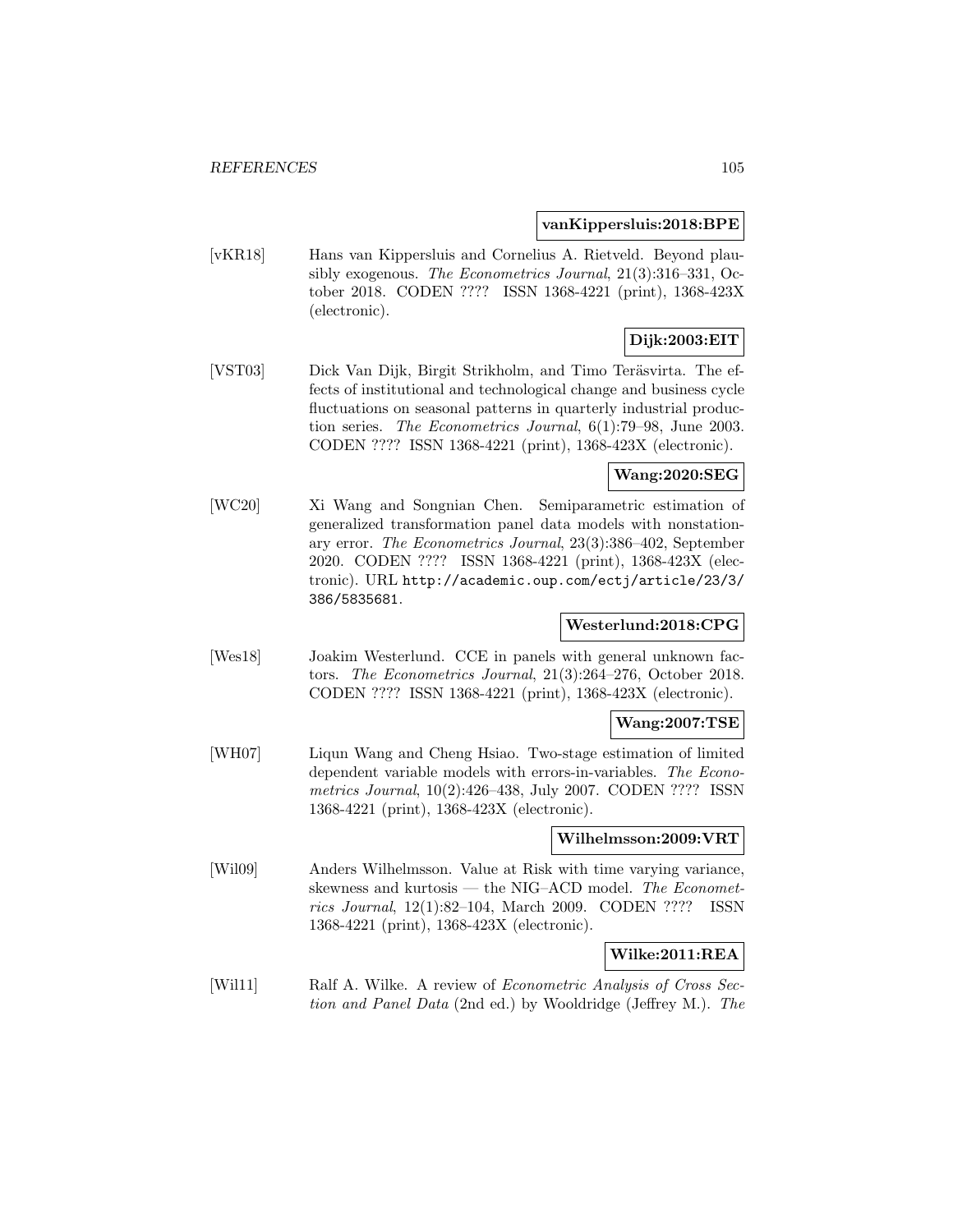Econometrics Journal, 14(3):B5–B9, October 2011. CODEN ???? ISSN 1368-4221 (print), 1368-423X (electronic).

## **Windmeijer:2019:TSL**

[Win19] Frank Windmeijer. Two-stage least squares as minimum distance. The Econometrics Journal, 22(1):1–9, January 2019. CODEN ???? ISSN 1368-4221 (print), 1368-423X (electronic). URL http: //academic.oup.com/ectj/article/22/1/1/5317152.

## **Wang:2013:ESA**

[WL13] Wei Wang and Lung-Fei Lee. Estimation of spatial autoregressive models with randomly missing data in the dependent variable. The Econometrics Journal, 16(1):73–102, February 2013. CODEN ???? ISSN 1368-4221 (print), 1368-423X (electronic).

## **Wright:2010:TAC**

[Wri10] Jonathan H. Wright. Testing the adequacy of conventional asymptotics in GMM. The Econometrics Journal, 13(2):205–217, July 2010. CODEN ???? ISSN 1368-4221 (print), 1368-423X (electronic).

# **Wu:2005:PAE**

[WS05] Ximing Wu and Thanasis Stengos. Partially adaptive estimation via the maximum entropy densities. The Econometrics Journal, 8(3):352–366, November 2005. CODEN ???? ISSN 1368-4221 (print), 1368-423X (electronic).

# **Wen:2019:GNG**

[WW19] Kuangyu Wen and Ximing Wu. A guided nonparametric goodness-of-fit test with application to income distributions. The Econometrics Journal, 22(3):207–222, September 2019. CODEN ???? ISSN 1368-4221 (print), 1368-423X (electronic). URL http: //academic.oup.com/ectj/article/22/3/207/5497296.

### **Wu:2018:TCV**

[WX18] Jilin Wu and Zhijie Xiao. Testing for changing volatility. The Econometrics Journal, 21(2):192–217, June 2018. CODEN ???? ISSN 1368-4221 (print), 1368-423X (electronic).

# **Wan:2006:FRO**

[WZO06] Alan T. K. Wan, Guohua Zou, and Kazuhiro Ohtani. Further results on optimal critical values of pre-test when estimating the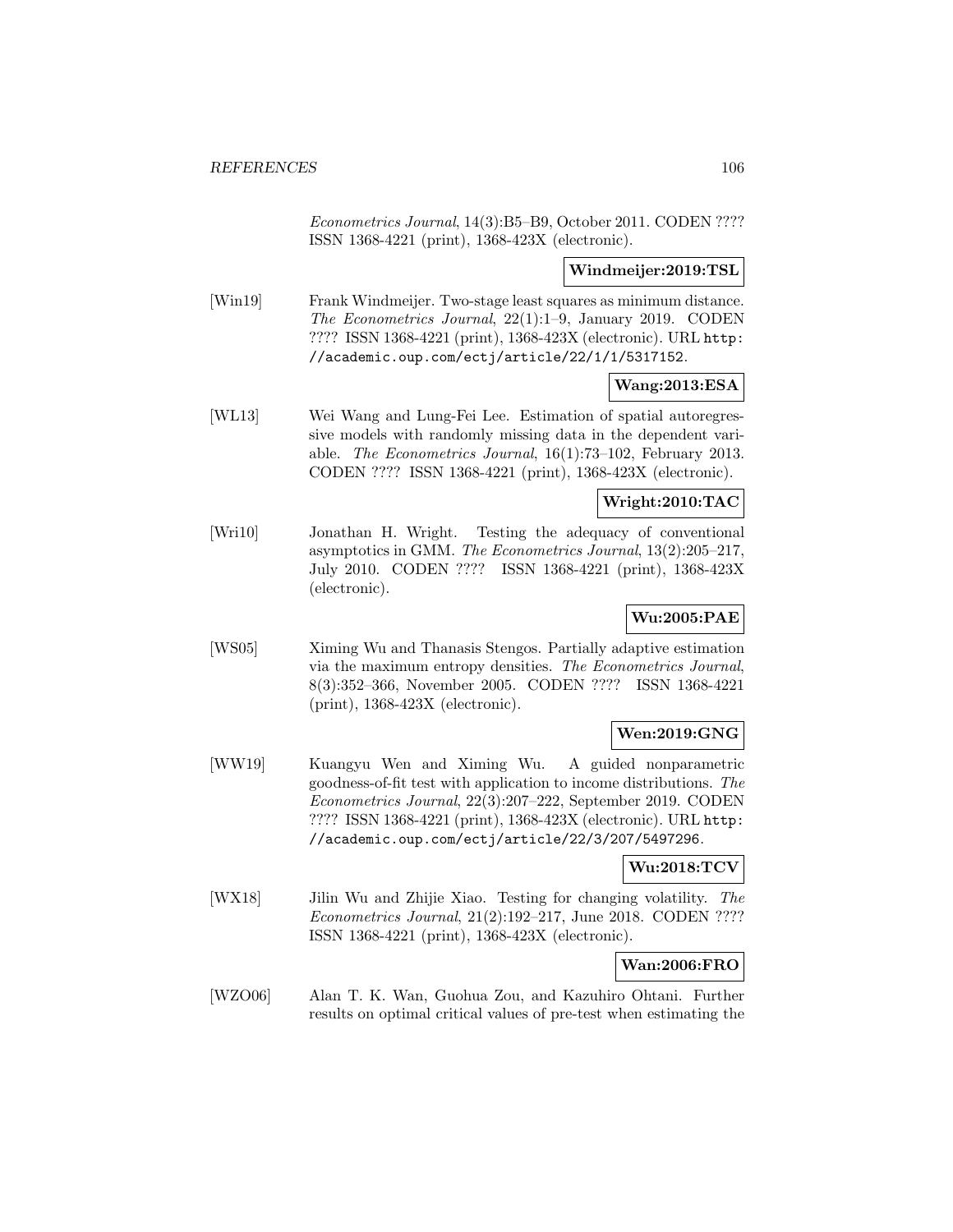regression error variance. The Econometrics Journal, 9(1):159– 176, March 2006. CODEN ???? ISSN 1368-4221 (print), 1368- 423X (electronic).

## **Wan:2007:SRL**

[WZQ07] Alan T. K. Wan, Guohua Zou, and Huaizhen Qin. On the sensitivity of the restricted least squares estimators to covariance misspecification. The Econometrics Journal,  $10(3):471-487$ , November 2007. CODEN ???? ISSN 1368-4221 (print), 1368-423X (electronic).

## **Xiao:1998:ACT**

[XP98] Zhijie Xiao and Peter C. B. Phillips. An ADF coefficient test for a unit root in ARMA models of unknown order with empirical applications to the US economy. The Econometrics Journal, 1(2): 27–43, December 1998. CODEN ???? ISSN 1368-4221 (print), 1368-423X (electronic).

# **Xu:2008:BAU**

[Xu08] Ke-Li Xu. Bootstrapping autoregression under non-stationary volatility. The Econometrics Journal, 11(1):1–26, March 2008. CODEN ???? ISSN 1368-4221 (print), 1368-423X (electronic).

# **Xu:2014:EDG**

[Xu14] Haiqing Xu. Estimation of discrete games with correlated types. The Econometrics Journal, 17(3):241–270, October 2014. CO-DEN ???? ISSN 1368-4221 (print), 1368-423X (electronic).

### **Xu:2015:TSC**

[Xu15] Ke-Li Xu. Testing for structural change under non-stationary variances. The Econometrics Journal, 18(2):274–305, June 2015. CODEN ???? ISSN 1368-4221 (print), 1368-423X (electronic).

# **Xu:2021:POF**

[Xu21] Ruonan Xu. Potential outcomes and finite-population inference for M-estimators. The Econometrics Journal, 24(1):162–176, January 2021. CODEN ???? ISSN 1368-4221 (print), 1368-423X (electronic). URL http://academic.oup.com/ectj/article/ 24/1/162/5873407.

# **Yang:2002:LLM**

[Yan02] Minxian Yang. Lag length and mean break in stationary VAR models. The Econometrics Journal, 5(2):374–387, December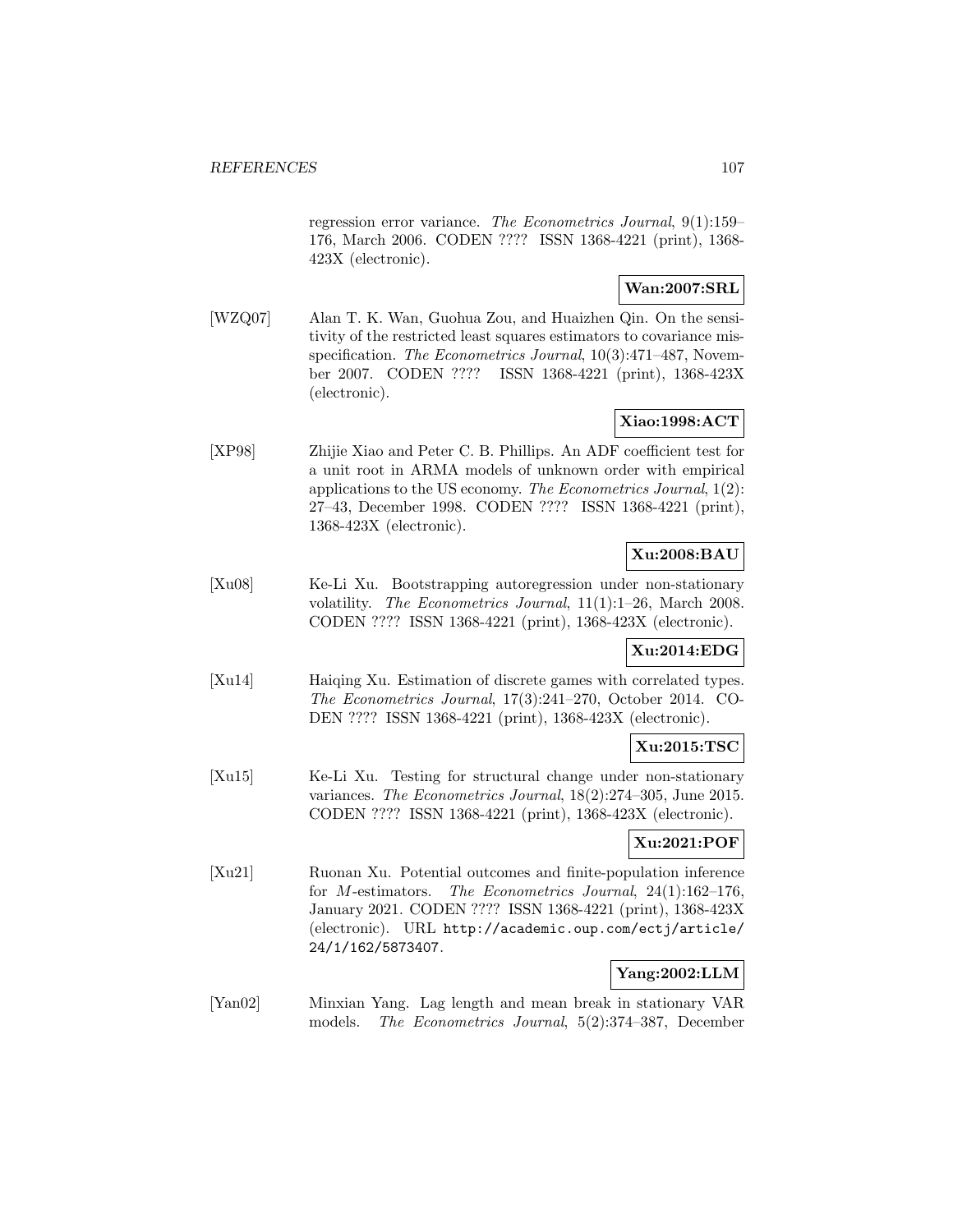2002. CODEN ???? ISSN 1368-4221 (print), 1368-423X (electronic).

# **Yang:2012:BPE**

[Yan12] Jingjing Yang. Break point estimators for a slope shift: levels versus first differences. The Econometrics Journal, 15(1):154– 169, February 2012. CODEN ???? ISSN 1368-4221 (print), 1368-423X (electronic).

# **Yan:2022:FAF**

[YC22] Yayi Yan and Tingting Cheng. Factor-augmented forecasting regressions with threshold effects. The Econometrics Journal, 25(1):134–154, January 2022. CODEN ???? ISSN 1368-4221 (print), 1368-423X (electronic). URL http://academic.oup. com/ectj/article/25/1/134/6212225.

### **Yoshida:2002:ESF**

[YG02] Atsushi Yoshida and Alessandra Guariglia. Estimating saving functions in the presence of excessive-zeros problems. The Econometrics Journal, 5(2):435–456, December 2002. CODEN ???? ISSN 1368-4221 (print), 1368-423X (electronic).

# **Yu:2001:GAC**

[YP01] Jun Yu and Peter C. B. Phillips. A Gaussian approach for continuous time models of the short-term interest rate. The Econometrics Journal, 4(2):210–224, December 2001. CODEN ???? ISSN 1368-4221 (print), 1368-423X (electronic). See corrigendum [PY11].

# **Yamamoto:2013:ETM**

[YP13] Yohei Yamamoto and Pierre Perron. Estimating and testing multiple structural changes in linear models using band spectral regressions. The Econometrics Journal, 16(3):400–429, October 2013. CODEN ???? ISSN 1368-4221 (print), 1368-423X (electronic).

## **Yang:2008:GLT**

[YT08] Zhenlin Yang and Yiu-Kuen Tse. Generalized LM tests for functional form and heteroscedasticity. The Econometrics Journal, 11(2):349–376, July 2008. CODEN ???? ISSN 1368-4221 (print), 1368-423X (electronic).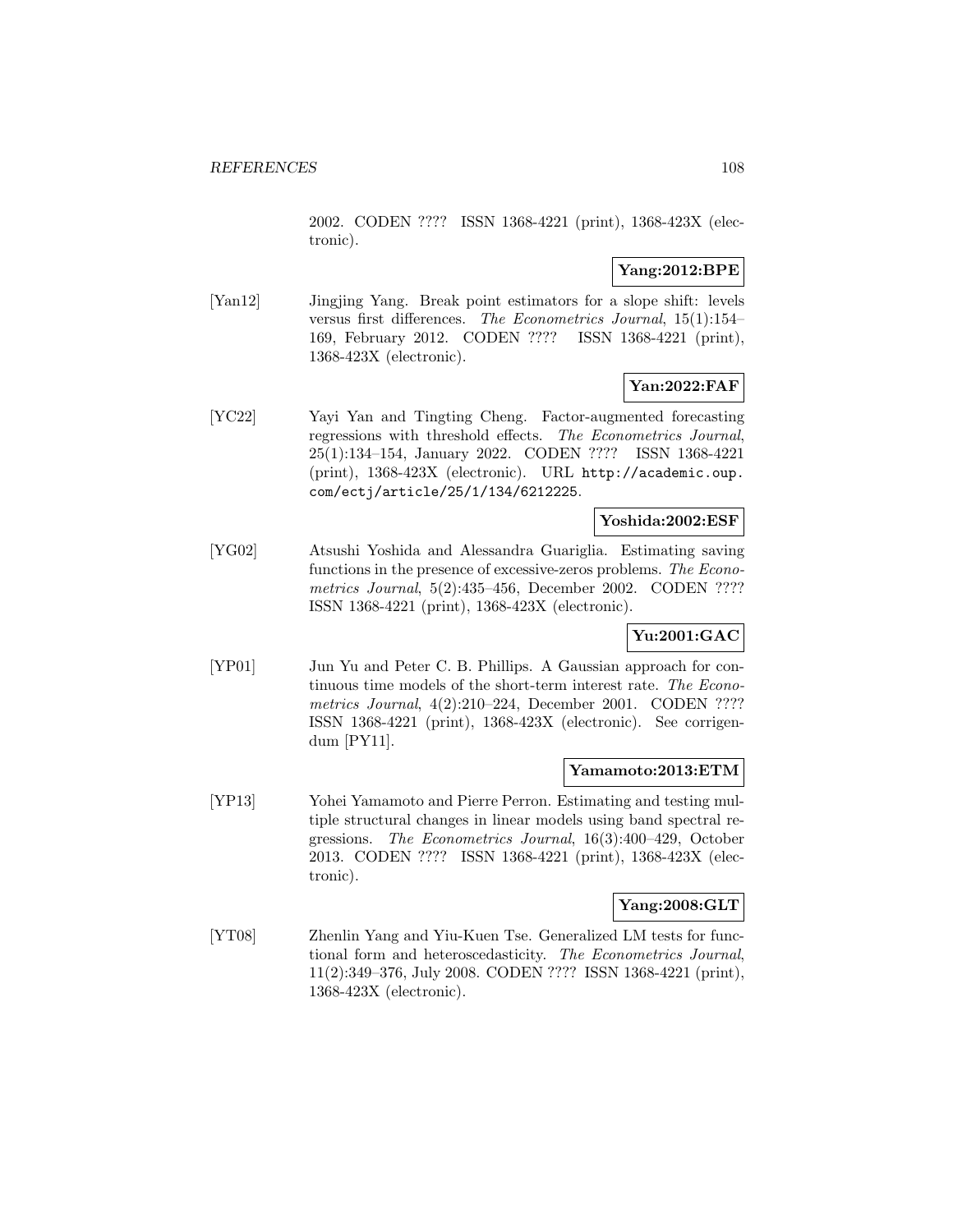#### **Yang:2011:FBA**

[YV11] Jingjing Yang and Timothy J. Vogelsang. Fixed-b analysis of LM-type tests for a shift in mean. The Econometrics Journal, 14(3):438–456, October 2011. CODEN ???? ISSN 1368-4221 (print), 1368-423X (electronic).

# **Yu:2013:ATR**

[YZ13] Ping Yu and Yongqiang Zhao. Asymptotics for threshold regression under general conditions. The Econometrics Journal, 16(3): 430–462, October 2013. CODEN ???? ISSN 1368-4221 (print), 1368-423X (electronic).

#### **Yang:2021:PKT**

[YZLC21] Lixiong Yang, Chunli Zhang, Chingnun Lee, and I-Po Chen. Panel kink threshold regression model with a covariate-dependent threshold. The Econometrics Journal, 24(3):462–481, September 2021. CODEN ???? ISSN 1368-4221 (print), 1368-423X (electronic). URL http://academic.oup.com/ectj/article/24/3/ 462/6027470.

# **Zaman:2002:MLE**

[Zam02] Asad Zaman. Maximum likelihood estimates for the Hildreth– Houck random coefficients model. The Econometrics Journal, 5 (1):237–262, June 2002. CODEN ???? ISSN 1368-4221 (print), 1368-423X (electronic).

#### **Zhang:2004:SED**

[ZfL04] Wei Zhang and Lung fei Lee. Simulation estimation of dynamic discrete choice panel models with accelerated importance samplers. The Econometrics Journal, 7(1):120–142, June 2004. CO-DEN ???? ISSN 1368-4221 (print), 1368-423X (electronic).

### **Zhang:2013:SPE**

[Zha13] Zhengyu Zhang. Semi-parametric estimation of a generalized threshold regression model under conditional quantile restriction. The Econometrics Journal, 16(2):250–277, June 2013. CODEN ???? ISSN 1368-4221 (print), 1368-423X (electronic).

#### **Zhang:2015:IEP**

[ZL15] Zhengyu Zhang and Bing Liu. Identification and estimation of partially linear censored regression models with unknown heteroscedasticity. The Econometrics Journal, 18(2):242–273, June